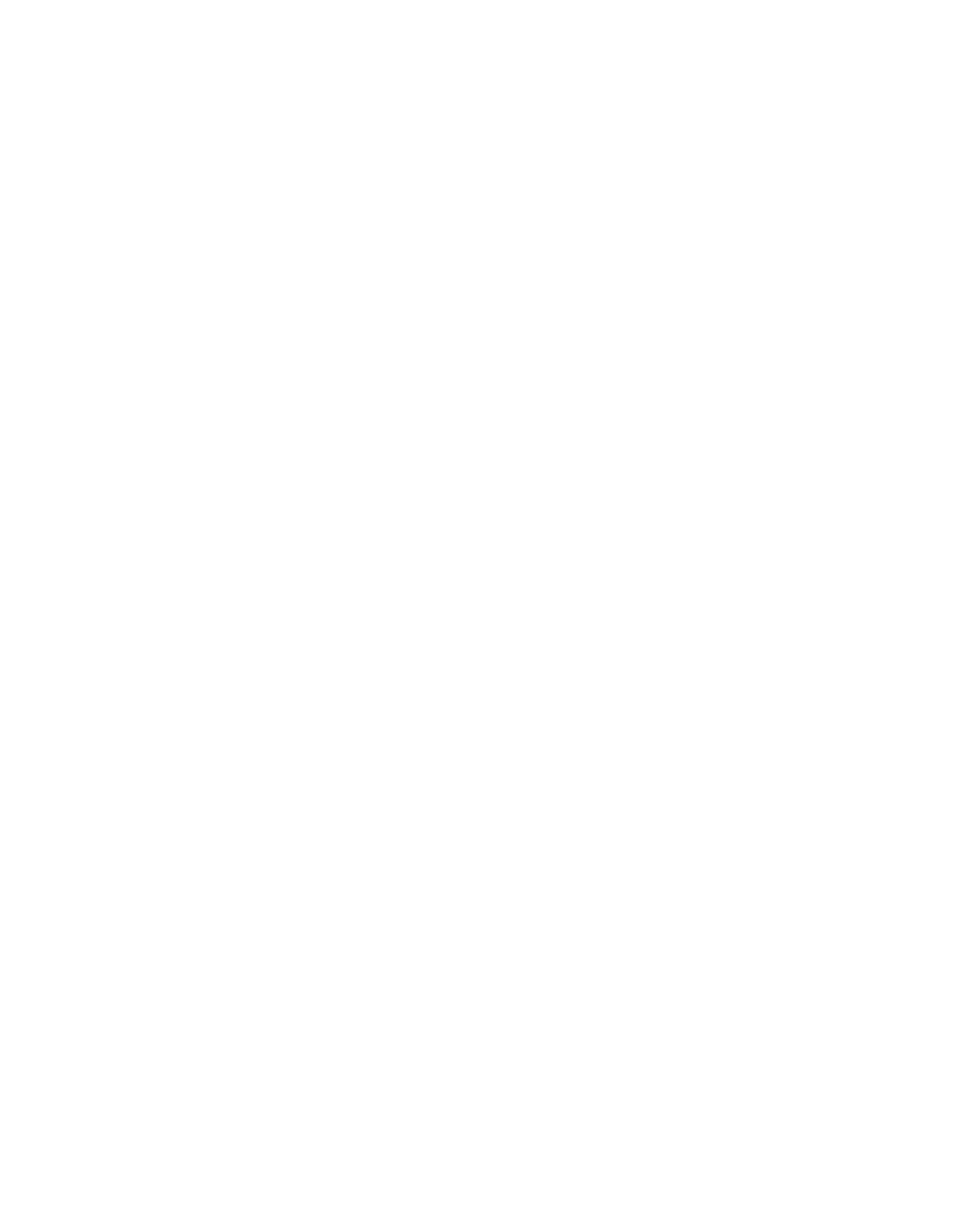

#### **ELECTION LAW ENFORCEMENT COMMISSION**

**RALPH V. MARTIN Chair**

**PAULA A. FRANZESE Vice Chair**

**SUSAN S. LEDERMAN, Ph.D. Commissioner**

> **PETER J. TOBER Commissioner**

Respond to: P.O. Box 185 Trenton, New Jersey 08625-0185

(609) 292-8700

Web site: http://www.elec.state.nj.us/

**FREDERICK M. HERRMANN, Ph.D. Executive Director**

> **JEFFREY M. BRINDLE Deputy Director**

**NEDDA G. MASSAR Legal Director**

**JAMES P. WYSE Counsel**

## **Acknowledgement**

The Commission is very pleased to present the citizens of New Jersey its latest analysis on a topic of importance in the field of public disclosure. ELEC's veteran Deputy Director, Jeffrey M. Brindle, authored this study, which draws upon his wealth of experience in the field of campaign financing.

Research Associate Steven Kimmelman coded reports used in this study and provided invaluable research, while Systems Administrator Carol Neiman provided necessary data. Thanks also to Data Entry Supervisor Brenda Brickhouse for her coordination of data entry by Data Entry staff. Proofreading was done by Legal Director Nedda Gold Massar and Director of Compliance and Information Evelyn Ford. Director of Administration Barbra Fasanella served as the statistical proofreader, while the word processing and charts were expertly done by Administrative Assistant Elbia Zeppetelli. The general editor was Executive Director Frederick M. Herrmann. Finally, thanks to Commissioner Susan S. Lederman, for her thorough review and valuable contributions.

A Resurgent Party System: Repartyization Takes Hold is the sixteenth White Paper in a series dating back to 1988. These studies are based on staff research. It is ELEC's goal to contribute substantive analysis to the ongoing debate on improving the way our State regulates the impact of money on its political process. The Commission is presenting this paper to promote discussion.

For further reading about the role of campaign financing in New Jersey's and the country's political systems, the Commission suggests referring to the "COGEL Campaign Financing and Lobbying Bibliography" compiled by ELEC's executive director and published by the Council on Governmental Ethics Laws (COGEL).

 $\_$  , and the state of the state of the state of the state of the state of the state of the state of the state of the state of the state of the state of the state of the state of the state of the state of the state of the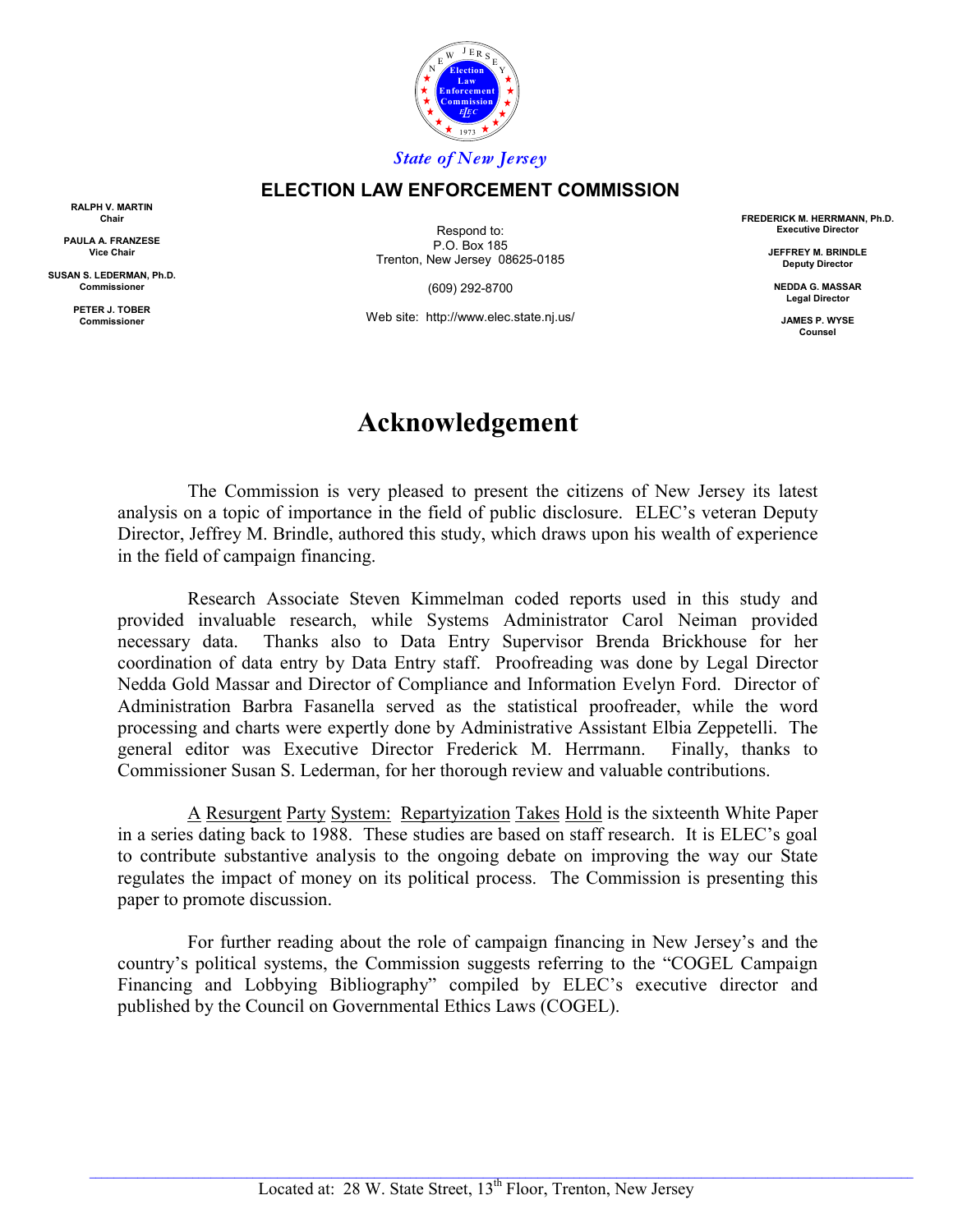# **TABLE OF CONTENTS**

### **PAGE NO.**

| <b>CHAPTER ONE</b><br>State Parties and Legislative Leadership Committees: Background  10 |  |
|-------------------------------------------------------------------------------------------|--|
| <b>CHAPTER TWO</b>                                                                        |  |
| <b>CHAPTER THREE</b>                                                                      |  |
| <b>CHAPTER FOUR</b>                                                                       |  |
| <b>CHAPTER FIVE</b>                                                                       |  |
| <b>CHAPTER SIX</b>                                                                        |  |
| <b>CHAPTER SEVEN</b>                                                                      |  |
| <b>CHAPTER EIGHT</b>                                                                      |  |
| <b>CHAPTER NINE</b>                                                                       |  |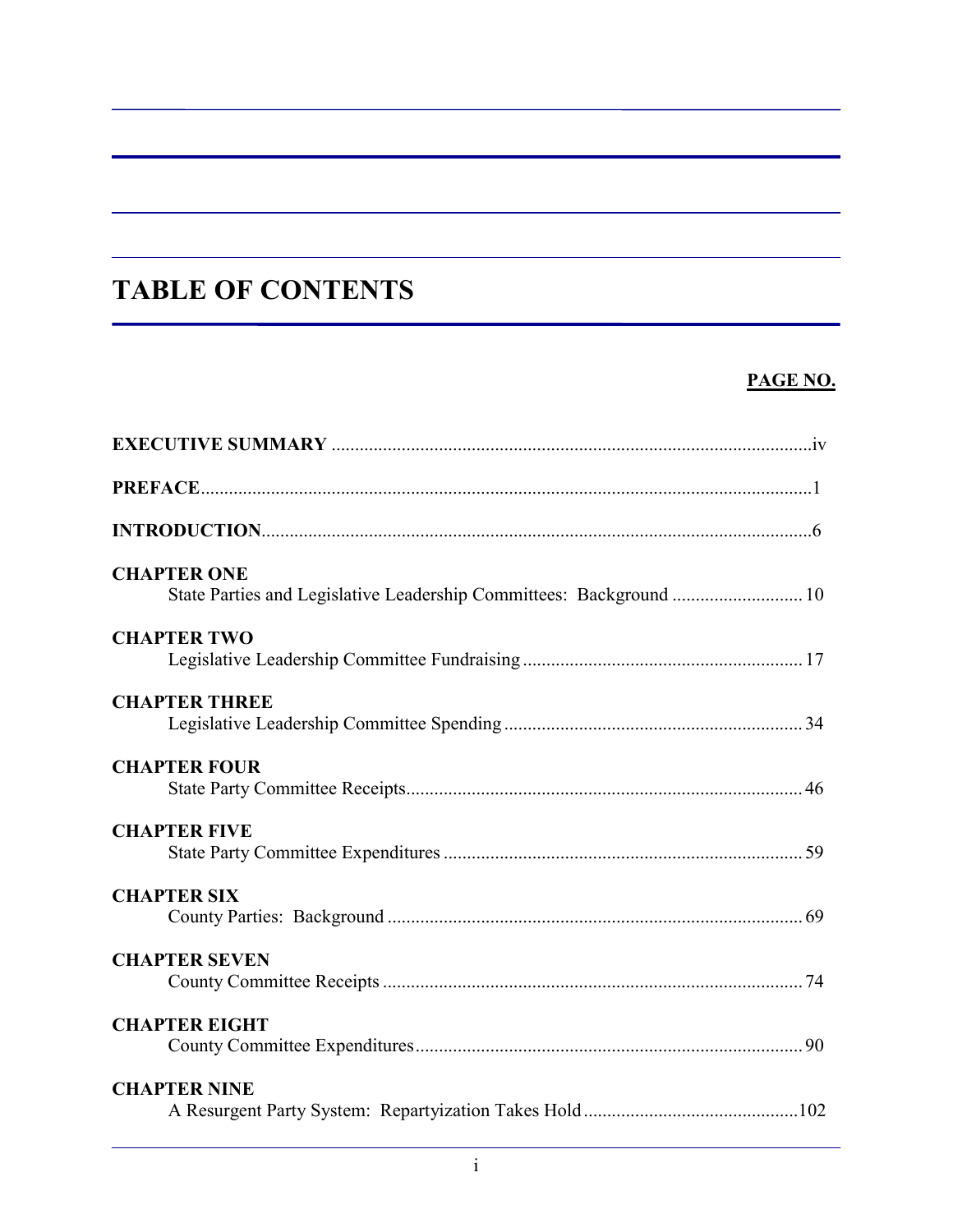### **Table of Contents**

|     | <b>FIGURE NO.</b>                                                | PAGE NO. |
|-----|------------------------------------------------------------------|----------|
| 1.  |                                                                  |          |
| 2.  | Sources of Contributions to Leadership Committees 1997 and 2001: |          |
| 3.  | Sources of Contributions to Leadership Committees 1997 and 2001: |          |
| 4.  |                                                                  |          |
| 5.  |                                                                  |          |
| 6.  |                                                                  |          |
| 7.  |                                                                  |          |
| 8.  |                                                                  |          |
| 9.  |                                                                  |          |
| 10. |                                                                  |          |
| 11. |                                                                  |          |
| 12. |                                                                  |          |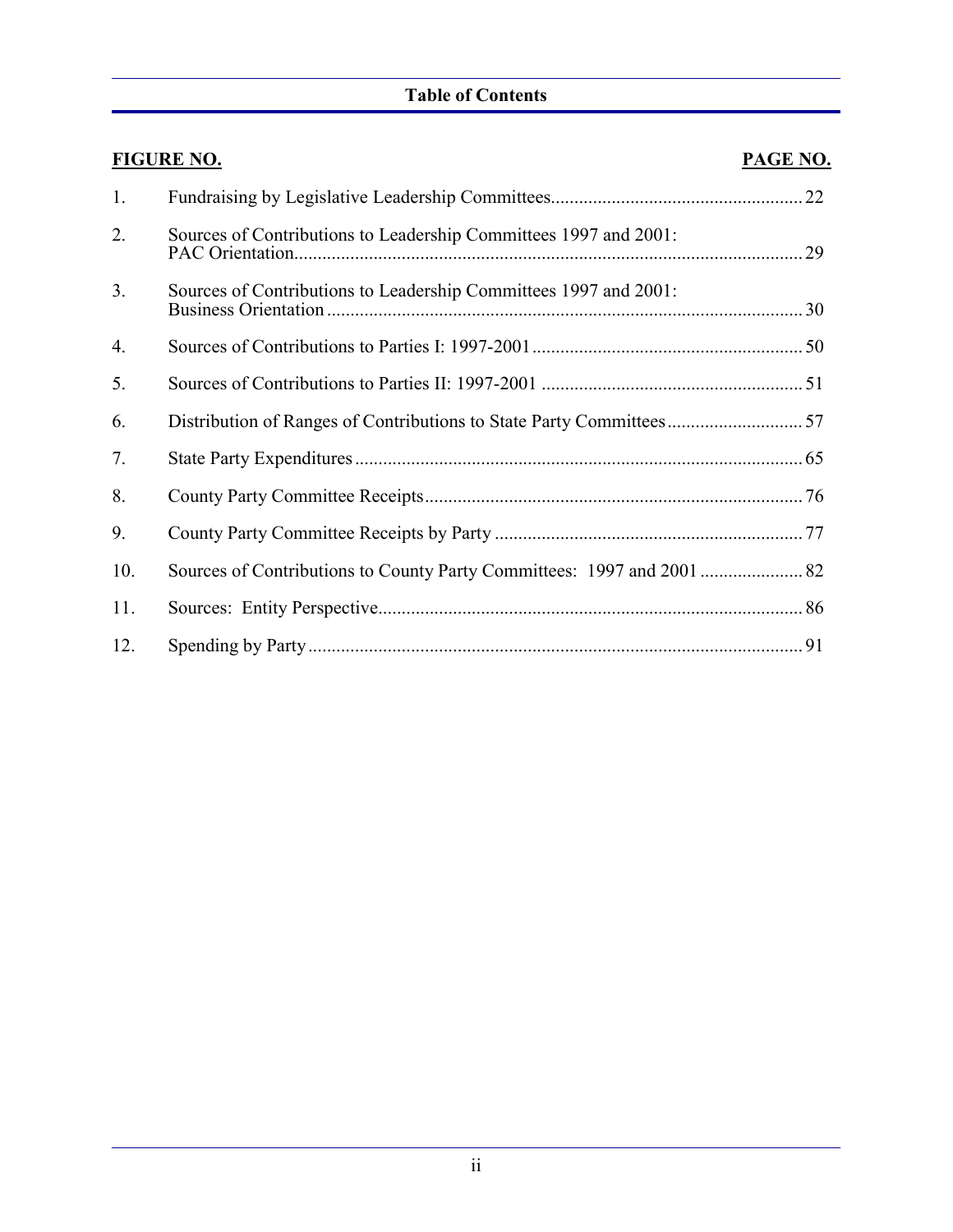### **Table of Contents**

|     | <b>TABLE NO.</b> | <b>PAGE NO.</b> |
|-----|------------------|-----------------|
| 1.  |                  |                 |
| 2.  |                  |                 |
| 3.  |                  |                 |
| 4.  |                  |                 |
| 5.  |                  |                 |
| 6.  |                  |                 |
| 7.  |                  |                 |
| 8.  |                  |                 |
| 9.  |                  |                 |
| 10. |                  |                 |
| 11. |                  |                 |
| 12. |                  |                 |
| 13. |                  |                 |
| 14. |                  |                 |
| 15. |                  |                 |
| 16. |                  |                 |
| 17. |                  |                 |
| 18. |                  |                 |
| 19. |                  |                 |
| 20. |                  |                 |
| 21. |                  |                 |
| 22. |                  |                 |
| 23. |                  |                 |
| 24. |                  |                 |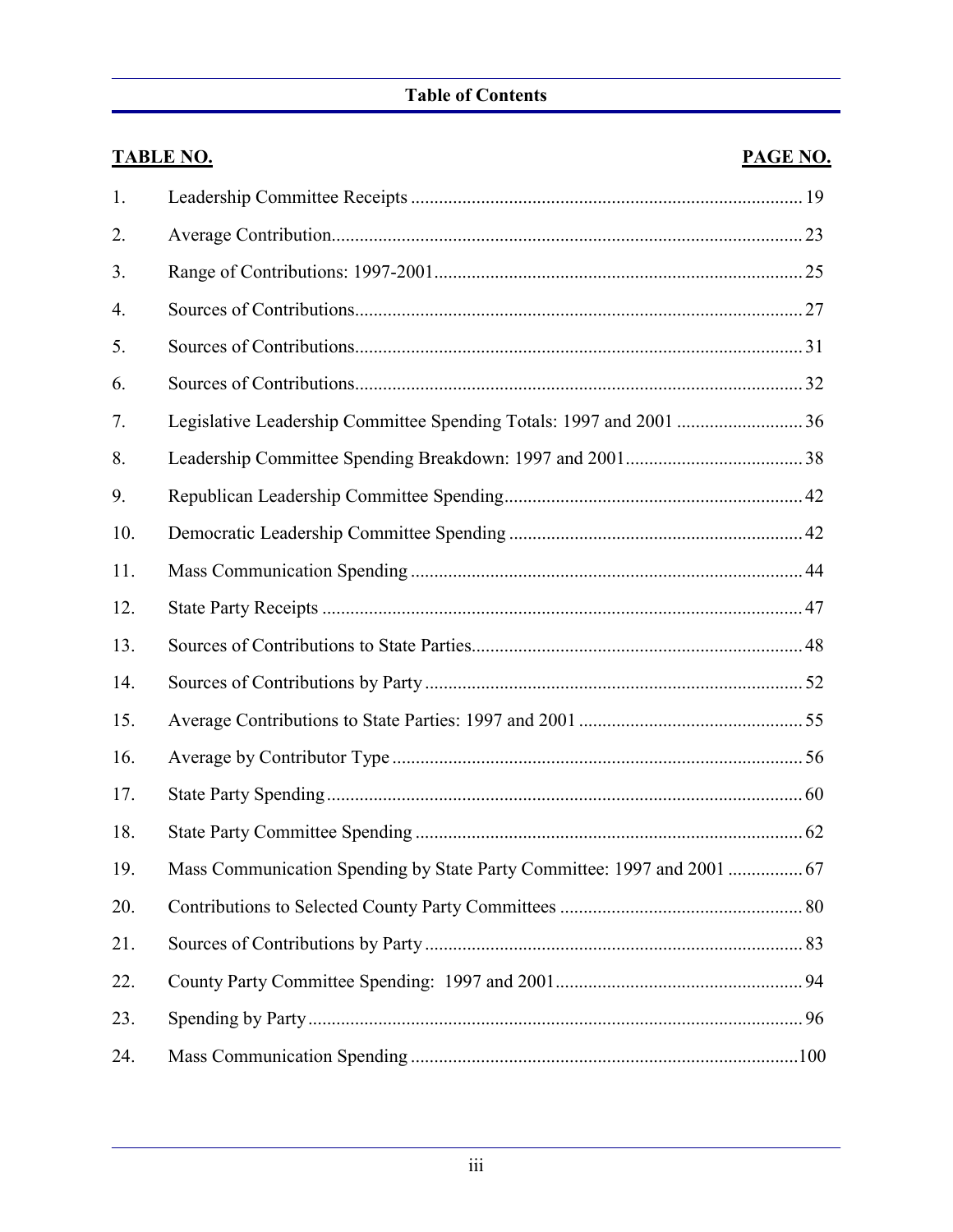## **EXECUTIVE SUMMARY**

This White Paper examines the financial activity of three major political party entities: Legislative leadership committees, state party committees, and county party committees.

It provides an overview of trends in the financial activity of these entities over a number of years, comparing findings of past reports with those of the present one.

The Paper concludes that repartyization, first mentioned in the 1997 report, titled Repartyization: The Rebirth of County Organizations, has been consolidated in recent years, the result being a strong party system in New Jersey.

It notes that during the period 1997-2001, legislative leadership committees increased fundraising by 83 percent and the two state party committees increased their fundraising by 130 percent.

During a similar period 1998-2002, the report shows that county party committees increased their receipts by 32 percent. Between 1992 and 2002, their fundraising increased by 330 percent.

Expenditures by these entities followed a similar pattern. Between 1997 and 2001, the legislative leadership committees intensified their spending by 55 percent and the state committees raised their spending by 54 percent.

iv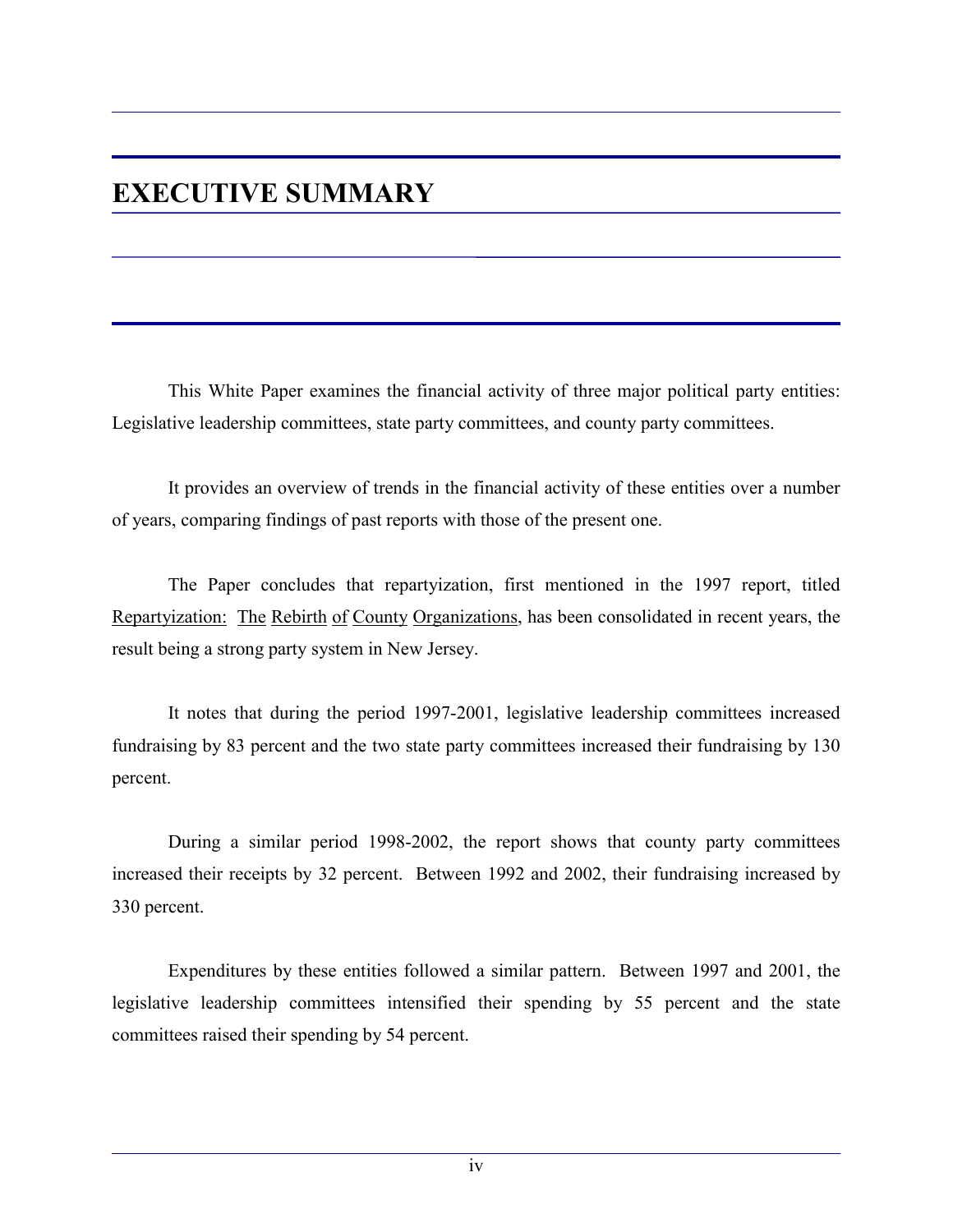#### **Executive Summary**

Spending by county party committees increased by 28 percent between 1998 and 2002 and by 342 percent between 1992 and 2002.

The Paper concludes that the Democratic party entities have been responsible for the increase in party entity financial activity in recent years.

 Democratic legislative leadership committees increased fundraising between 1997 and 2001 by 63 percent and expenditures by 106 percent. The Republican leadership committees increased fundraising by 77 percent and spending by 25 percent during this time. In terms of actual dollars, the Democratic legislative leadership committees raised more money than the Republican ones in both years.

Raising a phenomenal \$19.9 million in 2001, the Democratic state committee increased its fundraising by 290 percent over 1997. Conversely, the Republican State Committee raised \$4.7 million in 2001, a decrease of 18 percent from 1997.

Expenditures followed a similar path with the Democratic State Committee spending 149 percent more in 2001 than in 1997 and the Republican State Committee spending 22 percent less in the latter year.

The Democratic county committees increased fundraising by 120 percent between 1998 and 2002, whereas the Republican county committees increased their fundraising totals by six percent during this period.

In terms of spending, the Democratic county committees raised their spending by 175 percent between 1998 and 2002, while the Republican county committees spent approximately the same amount in both years.

The Paper also analyzes sources of contributions, noting that monetary and in-kind contributions made by party entities to other party entities increased in percentage terms.

v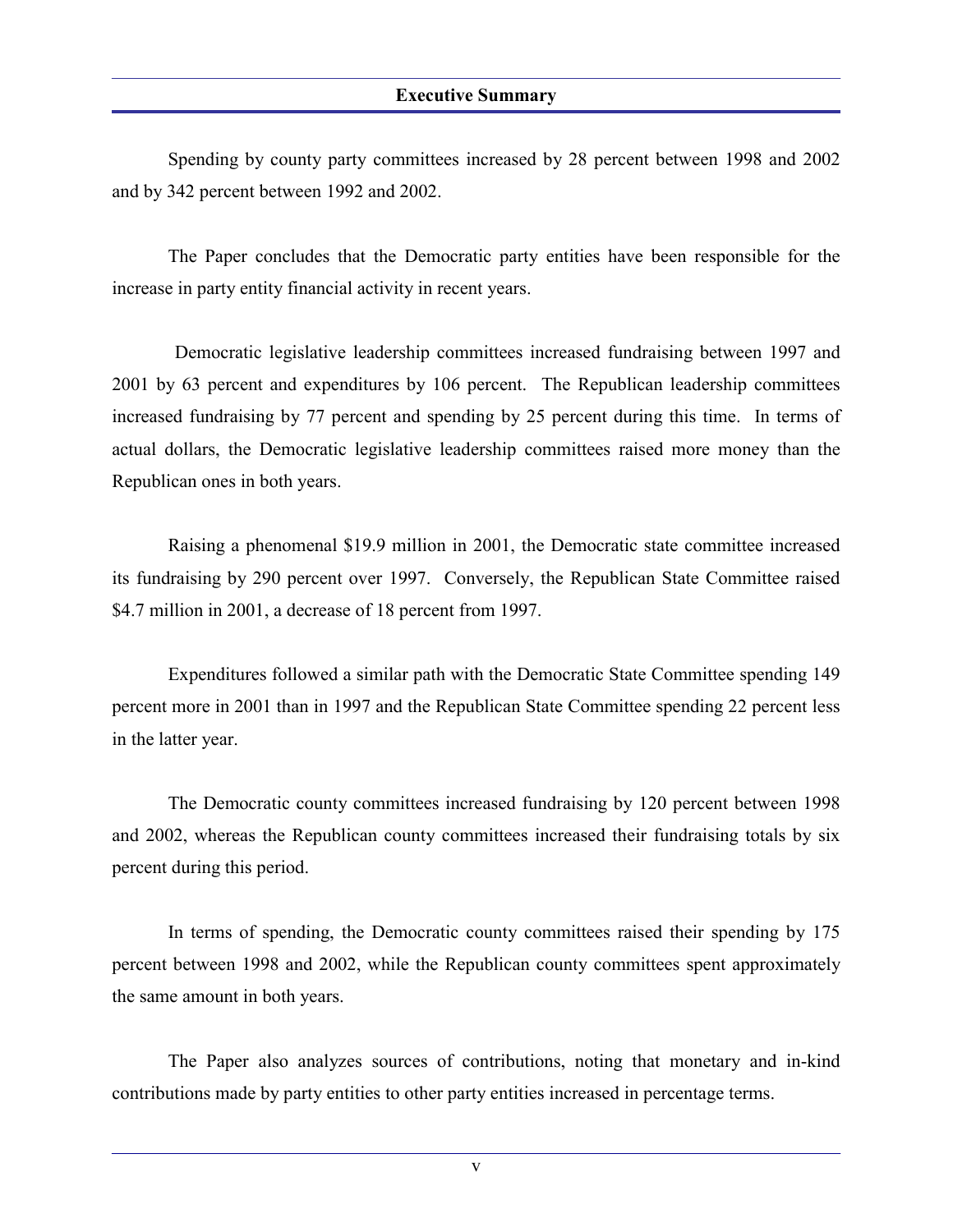#### **Executive Summary**

It concludes that the party entities are making more and more direct monetary contributions as well as in-kind contributions. Also, there is much spending by these entities on mass communication, the majority of which goes to direct mail. This data indicates a greater role for the party entities in electoral politics.

Finally, the work concludes that contrary to popular opinion, the Democratic Party's march toward regaining the Governorship and the Legislature actually began during the period 1995-1997 and not simply in the gubernatorial election year of 2001. Likewise, the Republican Party's fortunes began to change during that period as well.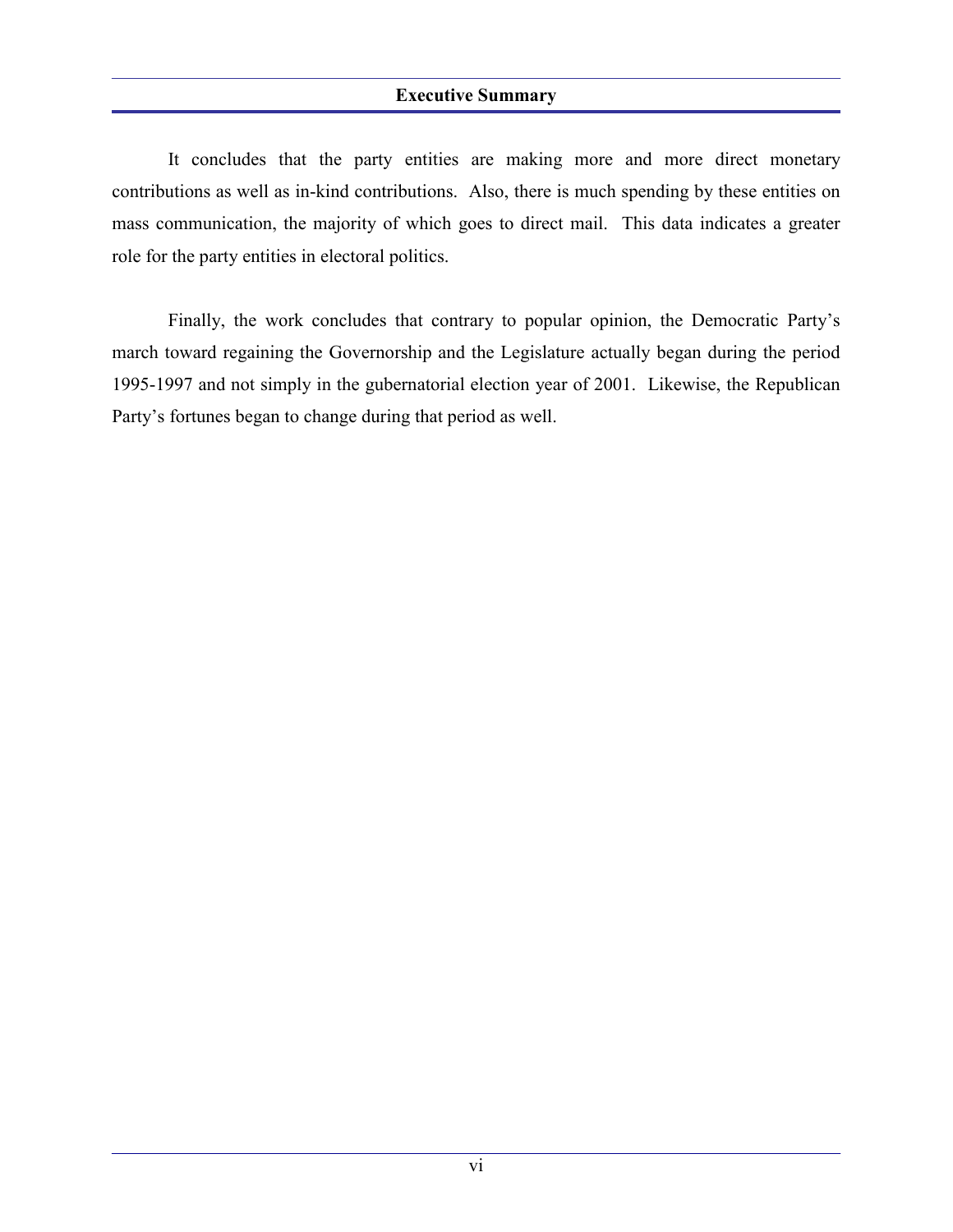## **PREFACE**

Throughout the last fourteen years, fifteen White Papers have been issued by the New Jersey Election Law Enforcement Commission (ELEC). All but one involved some aspect of financing political campaigns. The exception was a 1990 study of lobbying activity that included recommendations that were eventually incorporated into the 1991 Lobbying Reform Act. For the most part, however, these publications have taken a comprehensive look at campaign financing in the Garden State.

Each study, from the earliest in 1988, Contribution Limits and Prohibited Contributions, through the latest in 2002, School Board Campaign Financing, represents an educational journey, not only for the author, but also, it is hoped, for staff members, who, in so many different ways, contributed to the success of these efforts. Moreover, it is the hope and belief that these studies have been beneficial for those who share an interest in and concern for this important aspect of the electoral and governmental processes.

ELEC was established in 1973, as part of the then newly enacted "New Jersey Campaign Contributions and Expenditures Reporting Act." Under the Act, ELEC is charged with the responsibility for regulating candidates, political parties, and all other committees raising and spending money for political purposes that are related to New Jersey elections. The Commission was established to insure that all campaign financial activity, including sources of contributions and ways of spending, were identified and disclosed to the public in pre- and postelection settings.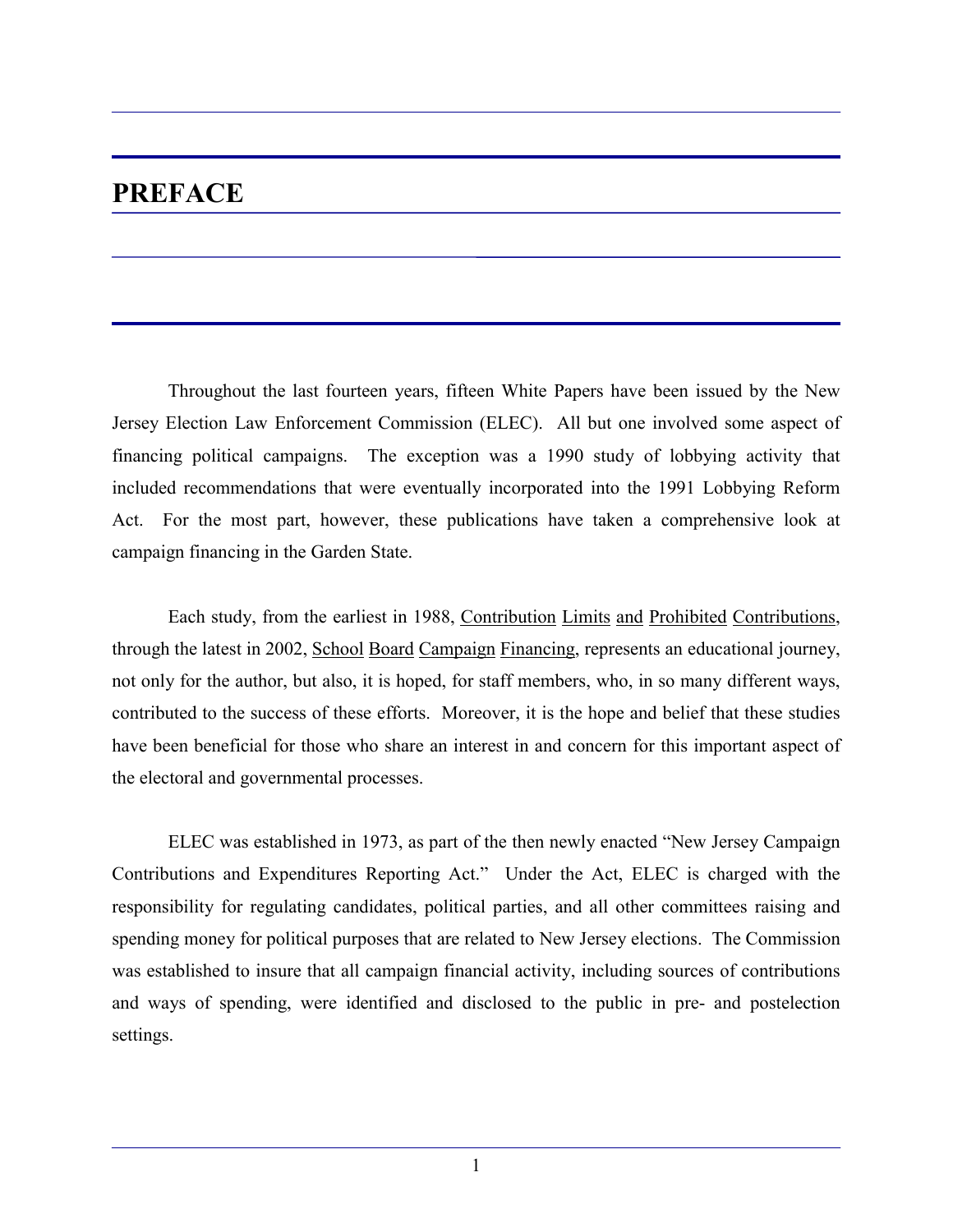#### **Preface**

Following the implementation of the Act, other reforms were enacted that imposed additional responsibilities on ELEC. These responsibilities include the enforcement of the Personal Financial Disclosure Law and the Lobbyist Disclosure Law. They also include the administration of the Gubernatorial Public Financing Program. In each of these vital areas, changes have been made or proposed to which the Commission has adapted effectively. In each situation, it has made prompt and complete disclosure a priority. Aided by the development of one of the best computer systems in the nation for an agency of its type, reports are scanned onto the Internet making important campaign reports available for public inspection in a very timely manner.

Established during the stormy Watergate era and in the wake of political scandals in New Jersey, this independent disclosure agency has gained a solid reputation for acting judiciously and fairly in promoting open and honest government. A not so small part of this effort has been its work in the area of providing reports that include important data received from candidate committees, political parties, special interest PACs, and lobbyists; and, in turn, interpreting this data to identify trends in campaign financing and lobbying in New Jersey.

To this point, each study has selected one type of entity or one level of governmental or electoral politics as its topic of interest. In doing so, financial activity within specific categories has been analyzed in depth, sometimes leading to recommendations for reform while at other times identifying trends in New Jersey electoral politics that may as yet have gone unnoticed.

For example, in Lobbying Reform, published in May 1990, it was recommended that disclosure of "goodwill lobbying" be required, regardless of whether or not a lobbyist discussed actual legislation with a legislator or executive branch official. If a lobbyist provided a benefit to one of these officials, i.e., paid for a dinner or a ticket to a ballgame, etc., this benefit, it was argued, should be disclosed. In this publication, the Commission urged consolidation of all lobbying regulation under ELEC and recommended that executive branch lobbying, including lobbying on proposed administrative rules and contract procurement, be reported. Finally, that same study prognosticated that "grassroots" lobbying would be increasingly used by lobbyists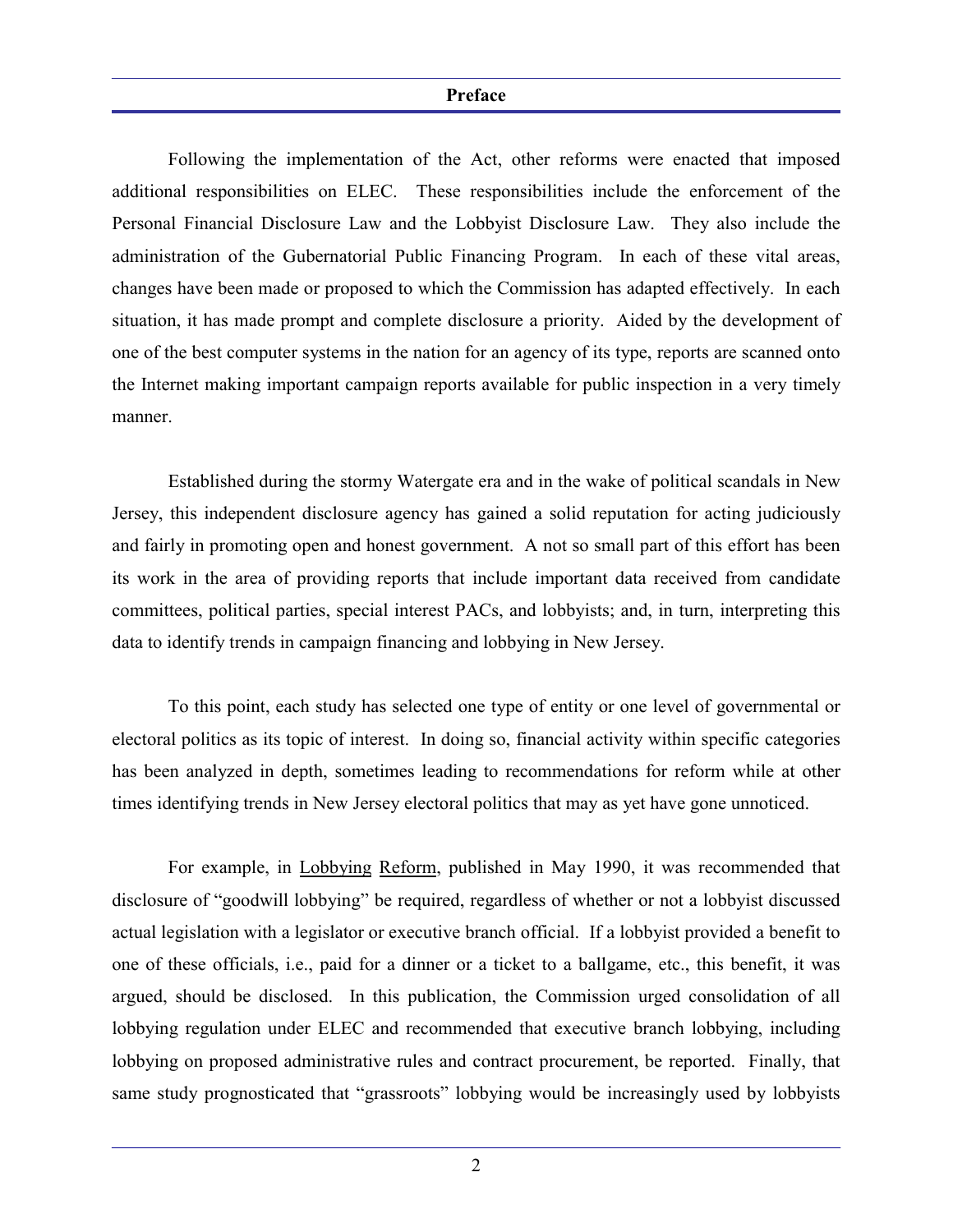#### **Preface**

during the 1990's and advocated inclusion of this type of lobbying in any reform package. Only contract lobbying and grassroots lobbying recommendations failed to be enacted into law. However, through the years various bills have been introduced that incorporate the contract lobbying recommendation. The goodwill lobbying and consolidation recommendations, however, were enacted into law as part of the lobbying reform law of 1991. That law also included regulation of executive branch lobbying vis-à-vis regulatory proposals.

In Repartyization: The Rebirth of County Organizations, written in 1997, a trend in campaign financing was first identified which soon became recognized by all involved in electoral politics in New Jersey. After years of operating from a relatively weakened position, county political party organizations had again become very influential players in the electoral and governmental processes. Noting the surge in financial activity of these organizations the report stated that "the fact that county organizations are spending significantly more dollars on behalf of candidates rather than in the form of direct contributions to those candidates, attests to their new found influence over the process."1

This report, in conjunction with an earlier publication, State Parties and Legislative Leadership Committees: An Analysis 1994-1995, led to recommendations calling for a reduction in the limits for contributions made to these committees to \$10,000 for county party organizations and legislative leadership committees and \$15,000 for state party committees. In late 2001, the Legislature reduced these limits to a more generous \$25,000 for each of these entities.

The Commission, through these topic-specific studies, has contributed to the public discourse and to the actual statutory process. In a number of instances, the recommendations made by the Commission were enacted into law.

Finally, another area wherein the Commission's studies have contributed to improvements in the law involves the gubernatorial public financing program. In the Gubernatorial Cost Analysis Report of 1988, the Commission recommended that the thresholds

<sup>3</sup>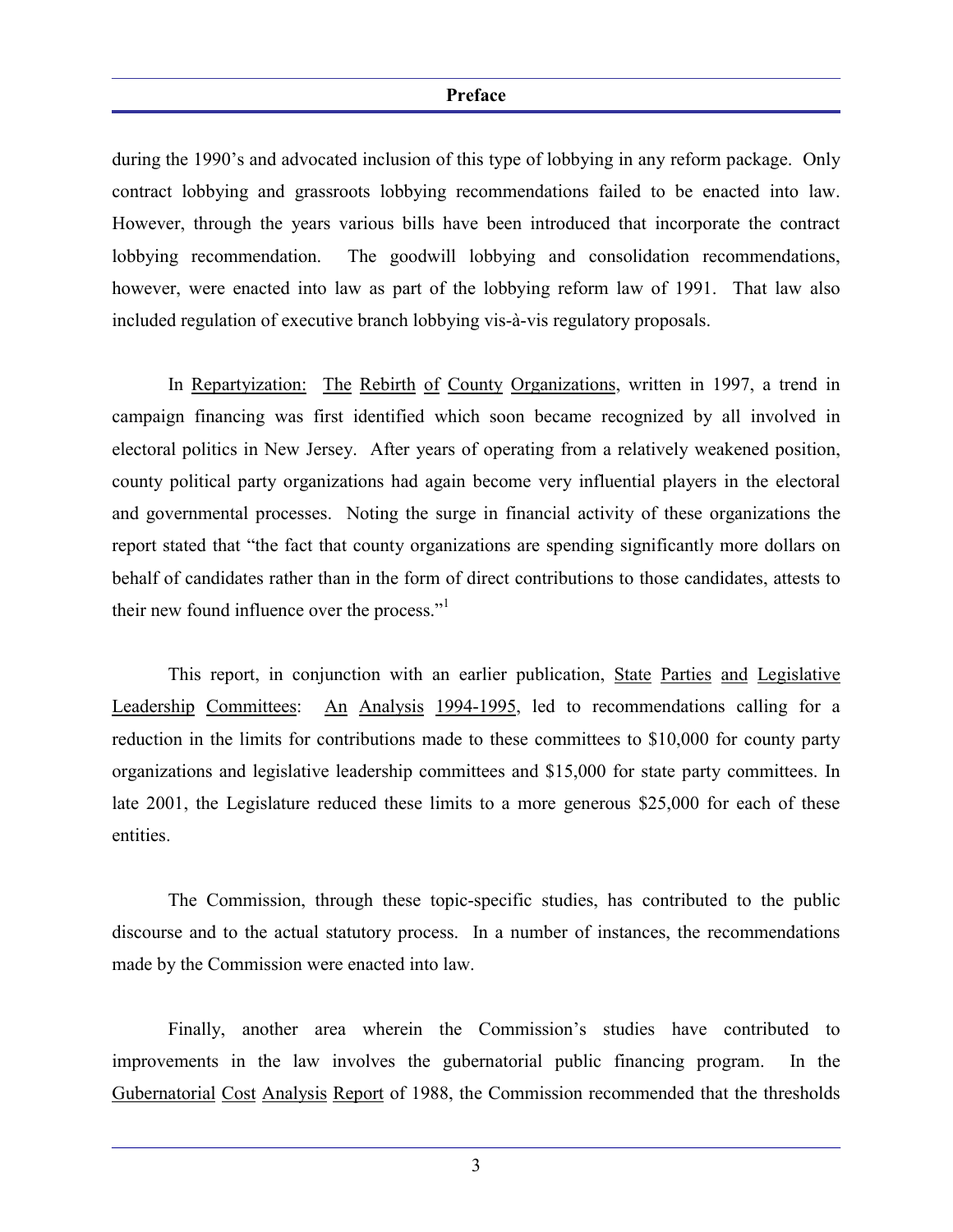#### **Preface**

and limits of the gubernatorial public financing program be adjusted every four years for inflation. This proposal, containing a unique campaign cost formula devised by staff, was enacted into law and has served to keep the program current and viable ever since. Numerous other gubernatorial studies through the years have added to the debate as well.

The Commission is justifiably proud of its record of producing these in depth analyses of specific areas involving the financing of campaigns and lobbying. With this latest publication, the Commission is not only attempting to add to this impressive track record but to go beyond that which was done in the past and provide an even more comprehensive study of the financing of campaigns in New Jersey; this one from the perspective of the state political parties, legislative leadership committees, and county party committees.

The Commission expects that the insights and initiatives emerging from this study will build upon the past improvements of the laws governing New Jersey's system of financing elections. This report, then, continues the tradition established by the Commission of contributing to the enhancement of the political, electoral and governmental processes in the Garden State.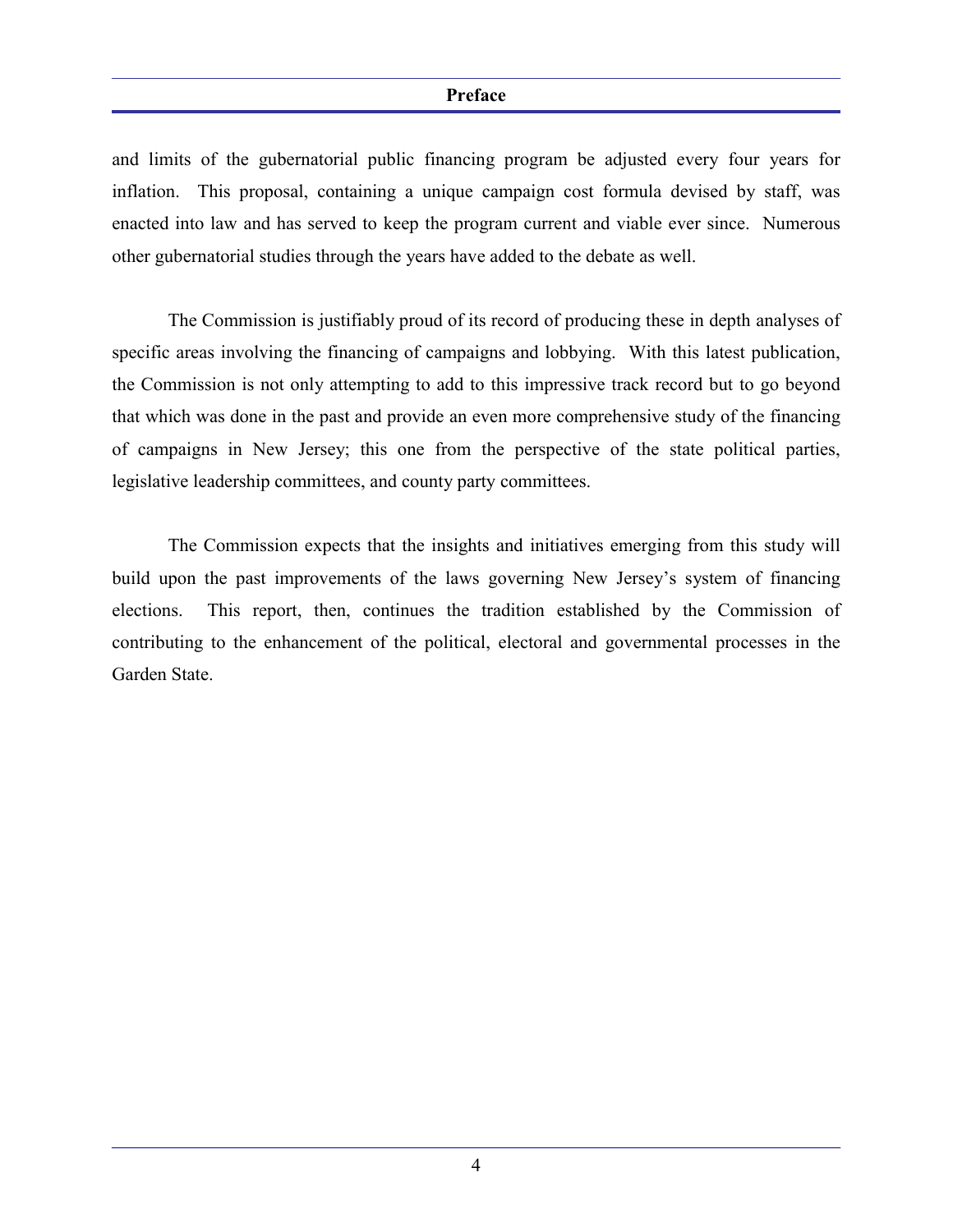1. New Jersey Election Law Enforcement Commission, White Paper Number 12, Repartyization: The Rebirth of County Organizations, (November, 1997), p. 65.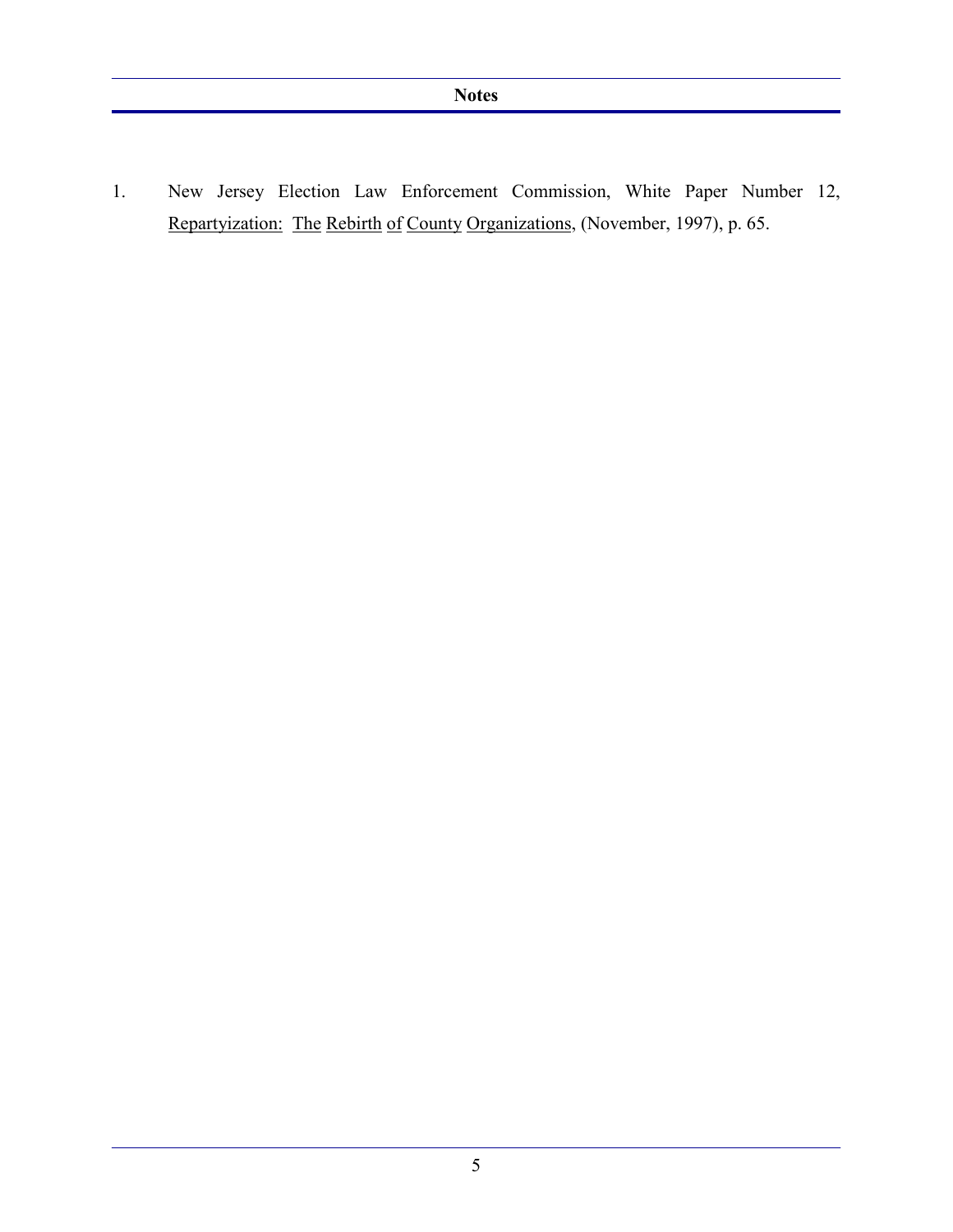## **INTRODUCTION**

In 1964, a now long forgotten Commission was established—the Election Law Revision Commission. Initially, this Commission dealt with the issue of paper ballots, recommending that they be discontinued in New Jersey. Several years later, in a report issued in 1970, it would "press for the enactment of legislation that related to campaign financing."

What followed in 1973 was the adoption of the Campaign Contributions and Expenditures Reporting Act, whose provisions were founded upon the recommendations contained in the earlier report. Included among those recommendations was a call for the establishment of an Election Law Enforcement Commission.

In passing the 1973 legislation, the Legislature created a Commission that was structured in such a way as to insulate it from the influence of politics. As noted in the fall 2000 issue of the journal Public Integrity, the Commission's "autonomy was accomplished in two ways. First, the Legislature set up a commission of four members. No more than two commissioners could be appointed from the same political party. Further, commissioners were prohibited from holding a public office or an office in any political party."<sup>2</sup>

Through the years, the Commission has earned a reputation for fairness, nonpartisanship, and independence. Moreover, over time the Commission has adapted to the revisions made to the Campaign Reporting Act and to the demands of the technology revolution.

Since its inception in 1973, the Commission has witnessed several revisions of the Campaign Reporting Act. All of these revisions added to ELEC's responsibilities and workload. During 1974, for example, amendments to establish the gubernatorial public financing program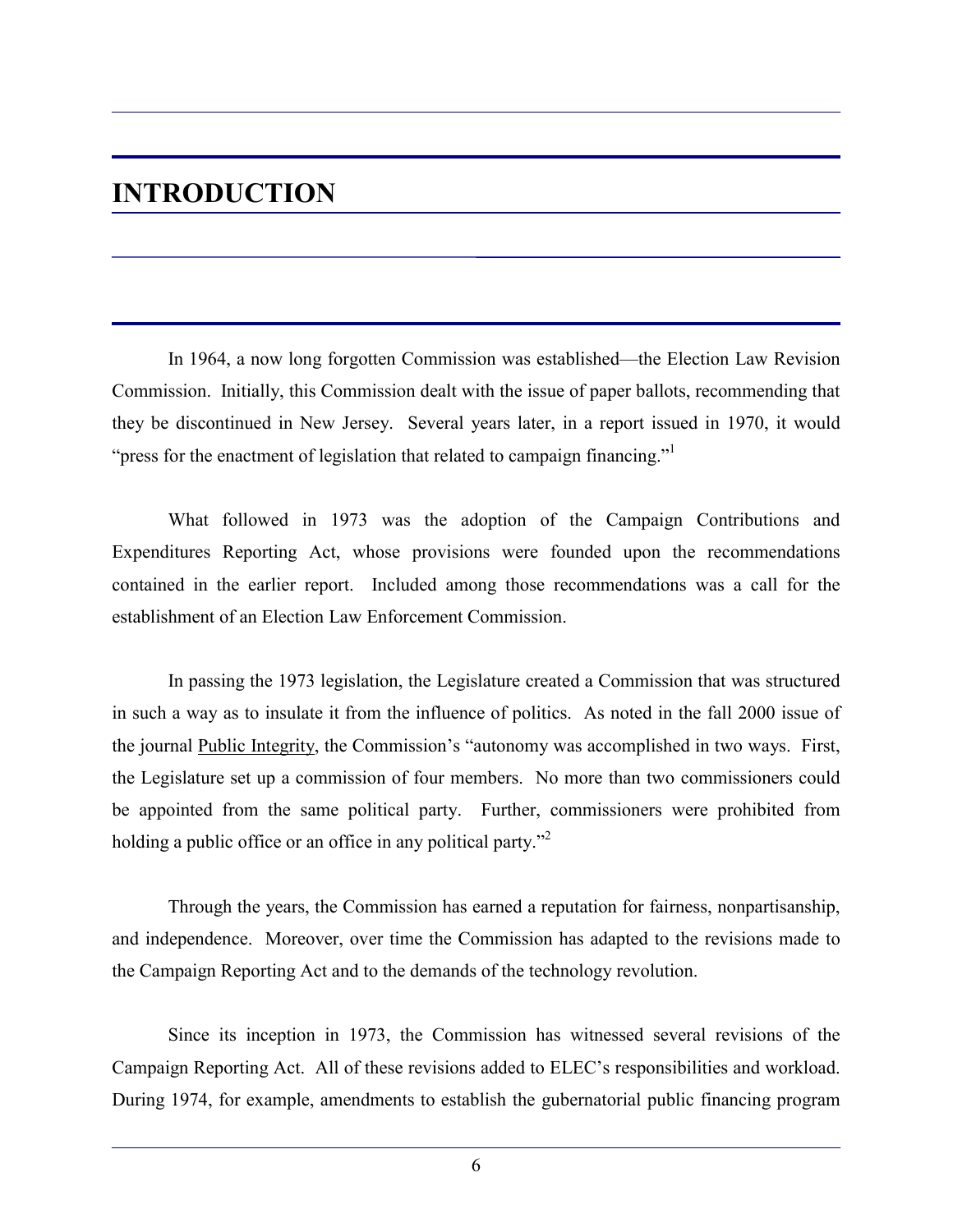#### **Introduction**

were added. Nine years later, in 1983, the Commission was given responsibility to regulate PACs. Then, ten years later a major overhaul of the Act occurred. The 1993 campaign finance reform legislation introduced, for the first time, limits on contributions to candidates and political parties. It also formally established legislative leadership committees.

As each separate amendment took effect, the Commission took the necessary steps to implement the required changes and to accommodate its statutory mission of providing speedy disclosure of pertinent financial information relative to campaigns for public office. In this regard, no step was more essential or productive than that which introduced its new computer system.

As noted in the Commission's 2001 Annual Report:

Via the Internet, citizens can view the reports of all candidates and political entities that file with the Commission. In addition, contributor searches can be undertaken vis-à-vis contributions made to legislative and gubernatorial candidates $<sup>3</sup>$ </sup>

In short, this computer capability has enhanced the Commission's ability to make campaign financial information available to the public in an even more timely manner than before.

Though providing the means by which citizens can access information about candidates and other political entities in both a pre- and post-election setting is important, it is equally important that citizens be able to attach meaning to the data available to them. In this respect, the Commission has taken the lead. By virtue of its White Paper Series, ELEC has provided a steady stream of analytical studies that have categorized contributions and expenditures, identified trends in campaign financing and electoral politics, identified campaign strategies based on spending practices, discerned differences in contribution and expenditure patterns between electoral levels and entities, and made numerous recommendations for improving the system.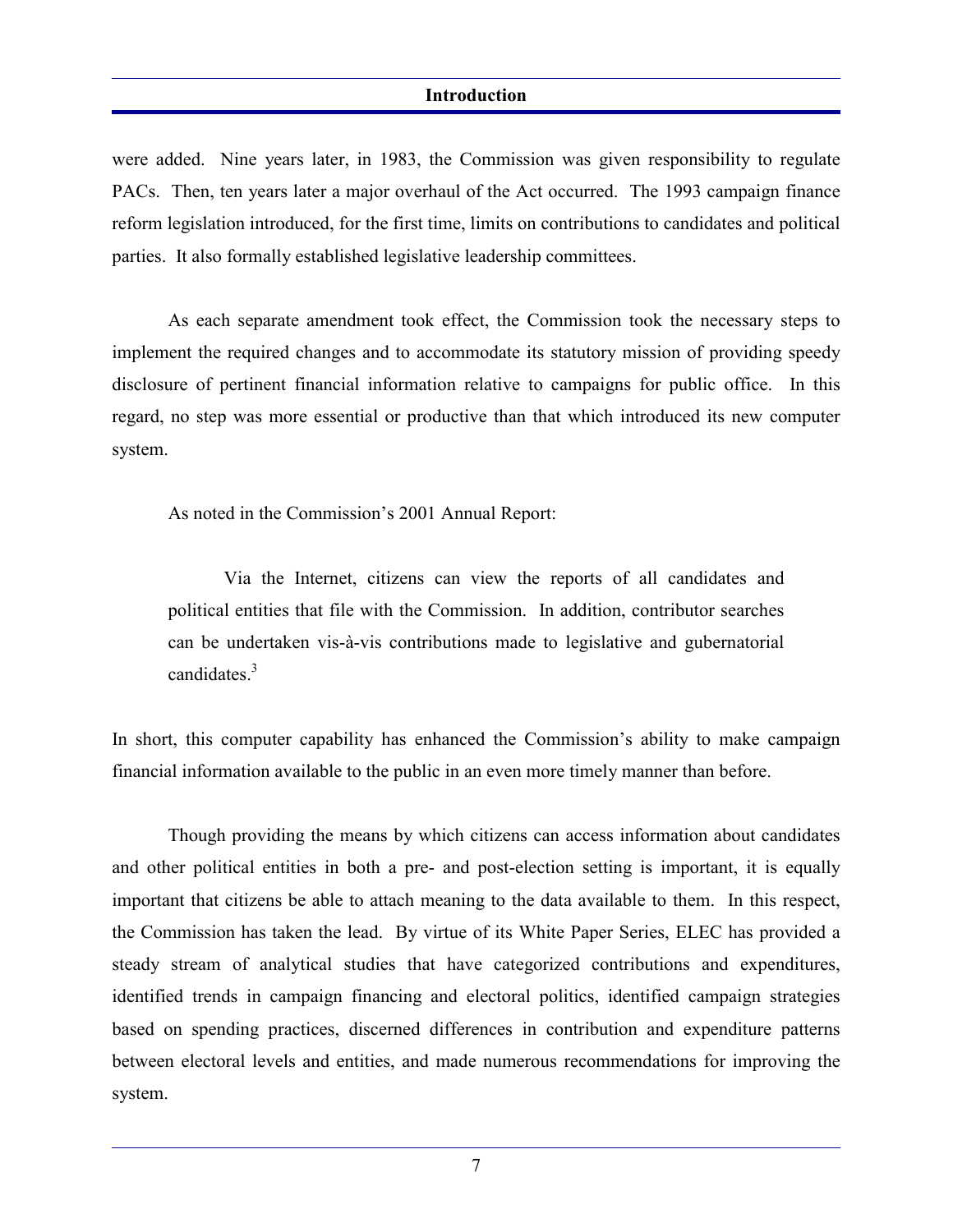#### **Introduction**

This Paper has a more comprehensive goal. Instead of undertaking a study which focuses upon one type of entity or level of electoral politics, this work will review the activities of three important party entities: the state political party committees, the legislative leadership committees, and the county party committees. This study is designed to inform those who want to know about the latest trends in revenue and expenditure activity vis-à-vis these important party organizations. Moreover, it is the goal of this Paper to determine whether or not patterns identified in earlier works continue as before or change in response to events or changes in statutory law. As part of the study, any variations in patterns of fundraising, or in campaign strategies as distinguished by changes in spending patterns, will be identified. And, by reviewing multiple entities during the same time period, the study will unveil any noticeable differences in revenue and expenditure activity between different levels of party politics. Finally, the study will measure the relative impact of the State and county party committees and the legislative leadership committees on electoral politics in New Jersey. The Commission hopes that this sixteenth in a series of White Papers will contribute substantially to the ongoing debate over the course of financing campaigns in New Jersey.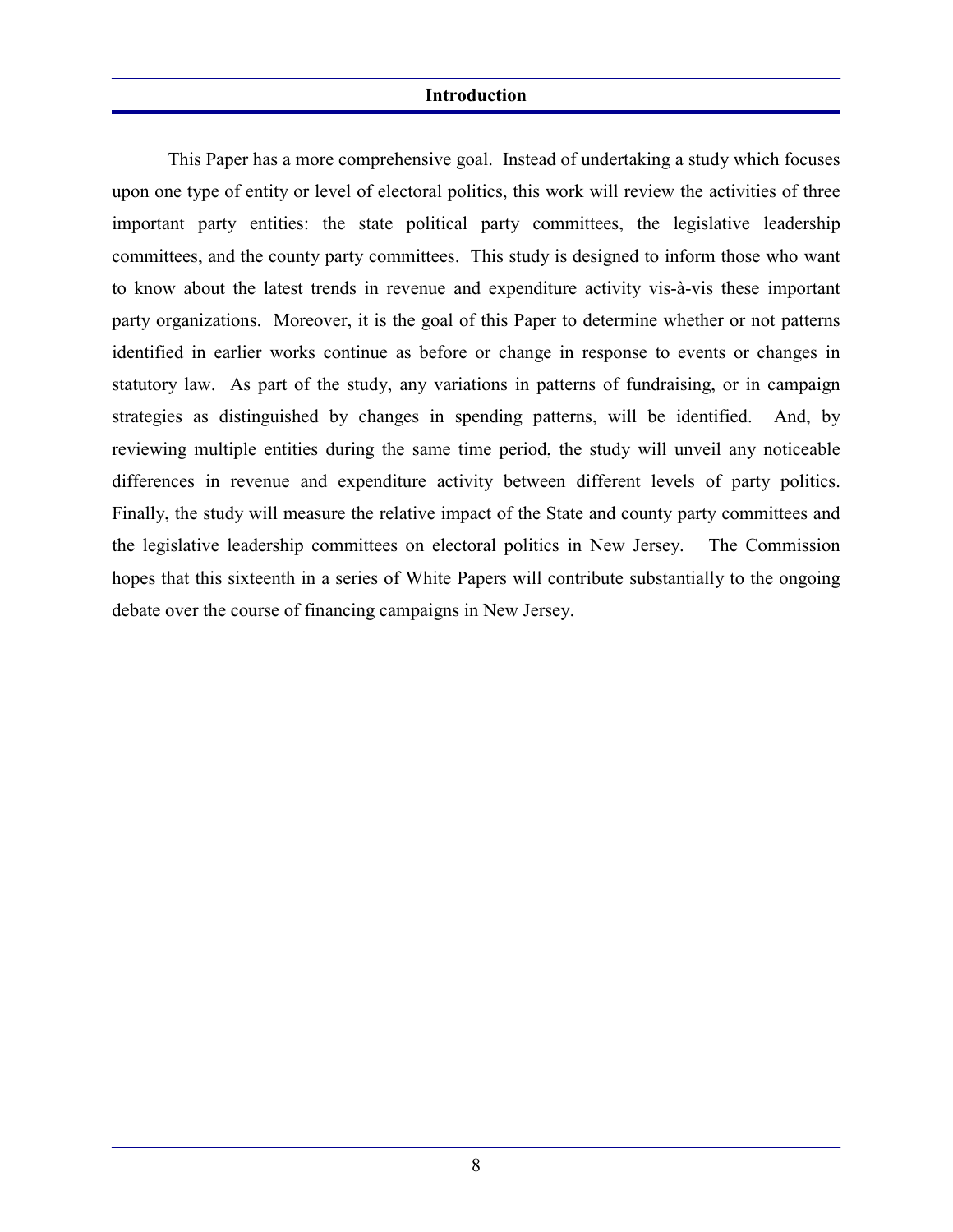- 1. Jeffrey M. Brindle, "Mission and Method: Regulating Campaign Financing in New Jersey," Public Integrity, Fall 2000, Vol. II, No. IV, 291.
- 2. Ibid., p. 291.
- 3. New Jersey Election Law Enforcement Commission, Annual Report, May 2002, p. 5.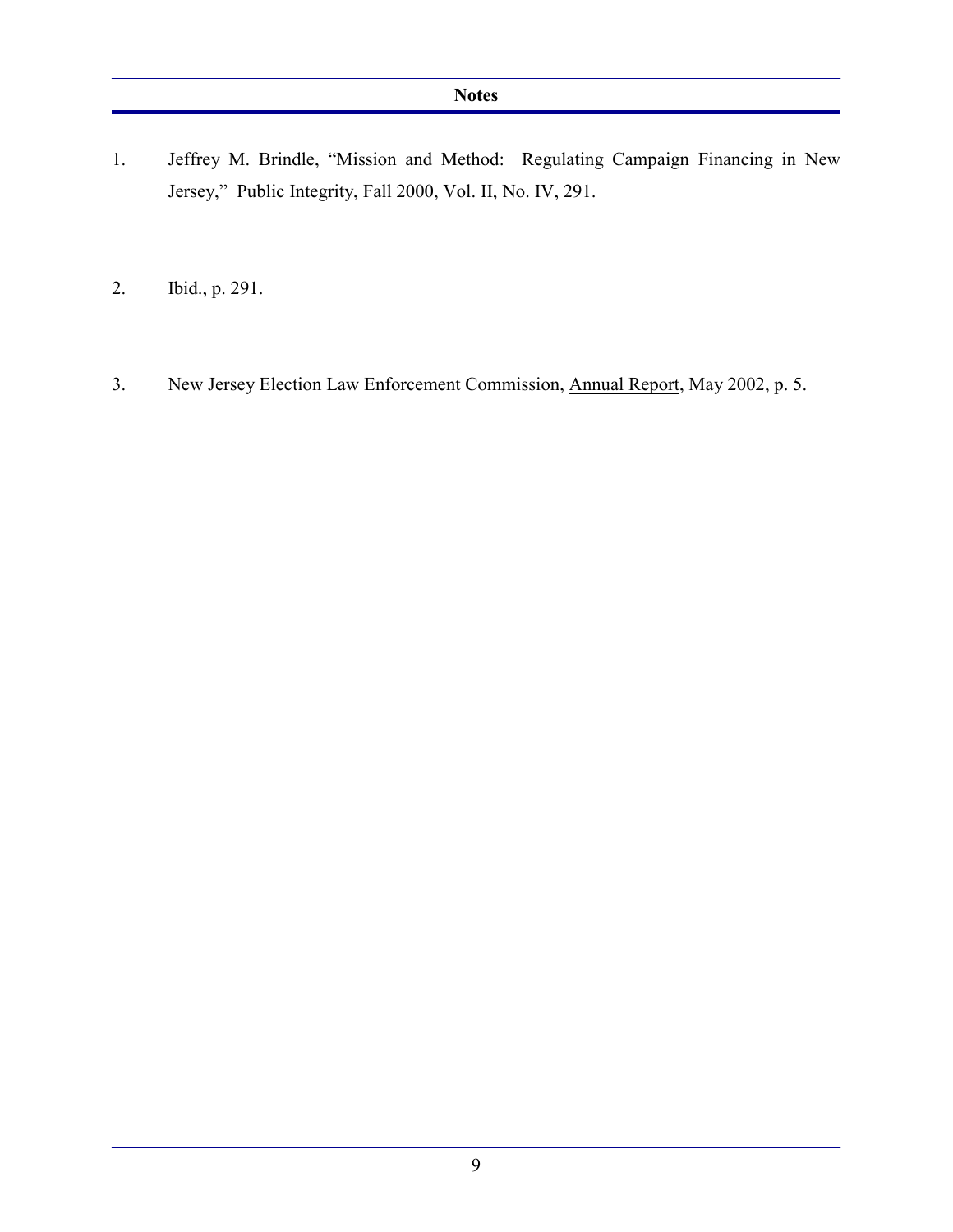## **CHAPTER ONE**

## **State Parties and Legislative Leadership Committees: Background**

In State Parties and Legislative Leadership Committees: An Analysis 1994-1995, it was noted that "political party committees and legislative leadership committees have provoked much discussion within the political community since campaign reform became a reality in 1993."<sup>1</sup> Interestingly, not much has changed since these words were written in July, 1996. These entities continue to be a source of controversy and interest even today.

For example, the Fund for New Jersey, in a report issued in 2001 entitled Campaign Reform, stated the following:

The problem, particularly in close races, arising from the heavy dependence on funding from the Big Six is not that the money comes from political parties – the theory behind the 1993 changes, after all, was to enhance the authority of the parties. The real problems are the size and impact of these contributions, the hidden source of the money and power this gives to the leaders through whose hands the money must pass. $<sup>2</sup>$ </sup>

Following up upon this discussion the Fund's report went on to say:

To remedy the Leadership PAC situation – to 'reform the reform' so as to make the rules productive and meaningful – New Jersey should lower the limit on contributions to leadership PACs and state party committees. The limits should be the same as the current \$7,200 limit on how much a PAC can give to individual candidates during a single legislative election cycle. Or, the State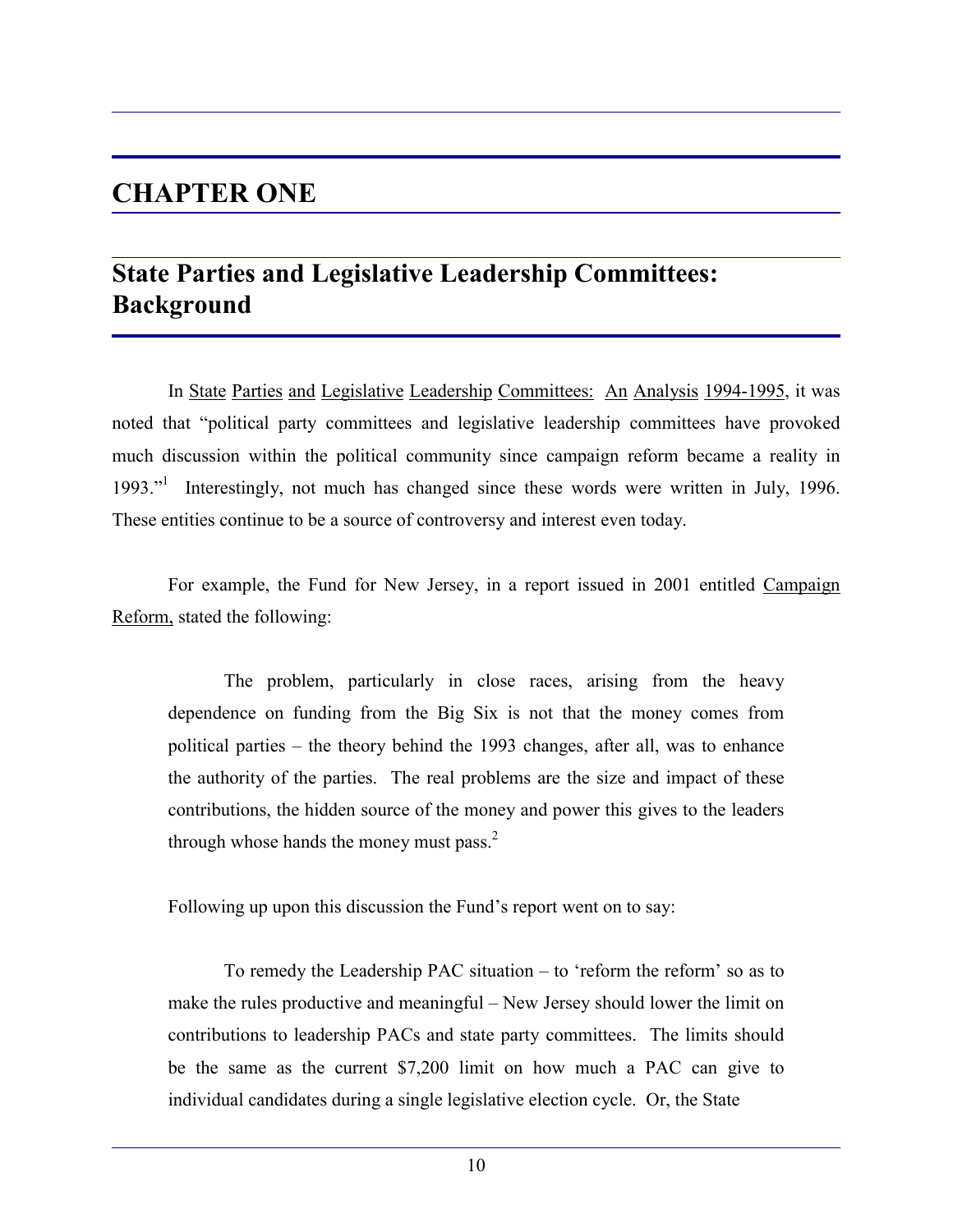should abolish leadership PACs entirely and ensure that caucuses of the Legislature make decisions regarding the distribution of funds raised by the state parties. $3$ 

Because political parties and legislative leadership committees represent a broader coalition of people than do special interest PACs, the Commission recommended higher limits on contributions to these committees per year than did the Fund for New Jersey. At the same time, however, the Commission, like the Fund, did recommend that the limits on contributions made to these committees be lowered. In its analysis issued in 1996, the Commission recommended that annual limits on contributions made to leadership committees be set at \$10,000 and those on state political party committees at \$15,000. The report also recommended that the name Legislative Leadership Committee be changed to Legislative Party Committee to reflect the true nature of these entities.

Perhaps in response to the ongoing critique of these committees, the Legislature and the then Acting Governor enacted legislation in late 2001 that lowered the limits on donating to these entities to \$25,000 per year. Though not as low as many would like, the new limits represent a sizeable reduction from the previous limit of \$37,000 and should serve to enhance trust in the electoral process in New Jersey.

The lowering of the limits on these entities, however, should not end the discussion of this issue nor obviate the need to conduct further analysis into the financial activities of state political party committees and legislative leadership committees. In ensuing chapters, the financial activity of these entities will be analyzed for the gubernatorial and legislative election years of 1997 and 2001. In those years, elections for Governor and both houses of the Legislature were held. The forthcoming chapters will analyze receipts and expenditures relative to the two state political party committees and the four legislative committees, identify any trends in this activity, and provide a comparative analysis vis-à-vis the financial activity of these entities as outlined in the earlier Commission reports, which reviewed the financial activity of these entities in their fledgling years of 1994-1995.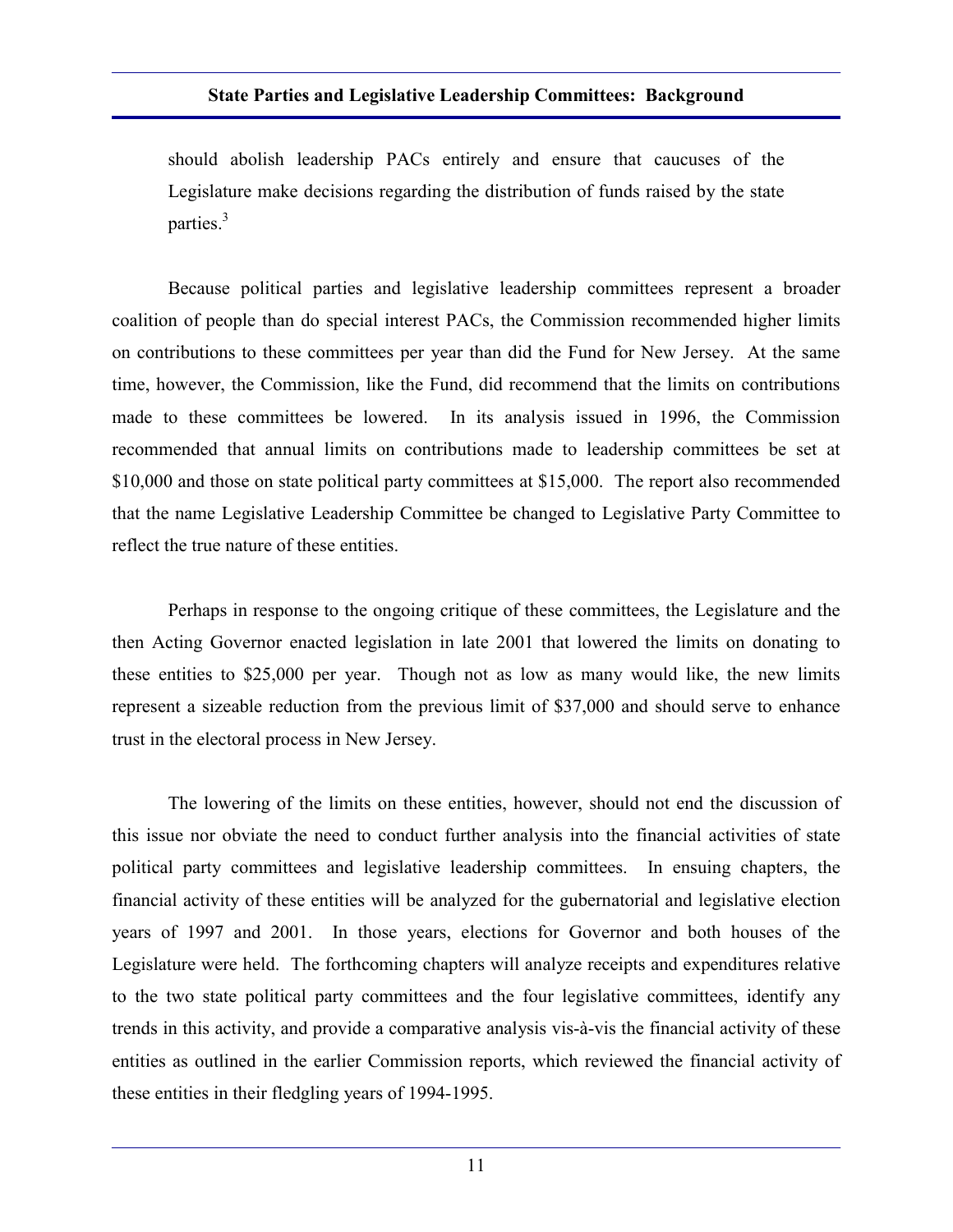In preparation for this comparative analysis, this chapter will provide background information in terms of that which was delineated in the previous report State Parties and Legislative Leadership Committees: An Analysis 1994-1995.

Although legislative leadership committees have actually existed since at least the mid 1980's, they became part of the statutory framework only after campaign finance reform legislation was enacted in 1993. Political parties, on the other hand, have historically been referred to in the statutes.

Pursuant to law, legislative leadership committees are established by the Senate President, Speaker of the Assembly, and the Minority Leaders of the Senate and Assembly. In other words, the 1993 statute authorizes the leadership of each party in both the Senate and Assembly to set up leadership committees and to register them with the Commission. Similarly, "Title 19, Elections, sets forth standards for the establishment of political parties and provides general guidelines in terms of their powers, the organization of political parties, and their membership. It also sets forth disclosure requirements under the Campaign Act as well as other restrictions, including contribution limitations on contributions to the political parties."<sup>4</sup>

Because of New Jersey's statutory scheme, the two party system has been sustained in New Jersey. Only the Democrats and Republicans have been able to garner the statutorily required ten percent of the vote cast statewide in General Assembly elections in order to be recognized as a legally constituted political parties. In turn, this fact has influenced the make up of the leadership committees in the legislature. Each house contains one Democratic and one Republican leadership committee. New Jersey's history, culture, and statutory framework have combined to foster a strong two-party system, which allows for third party movements, but discourages their sustainability.

During the years 1994-1995, significant sums of money were raised and spent by both the legislative leadership committees and the state political party committees. Throughout this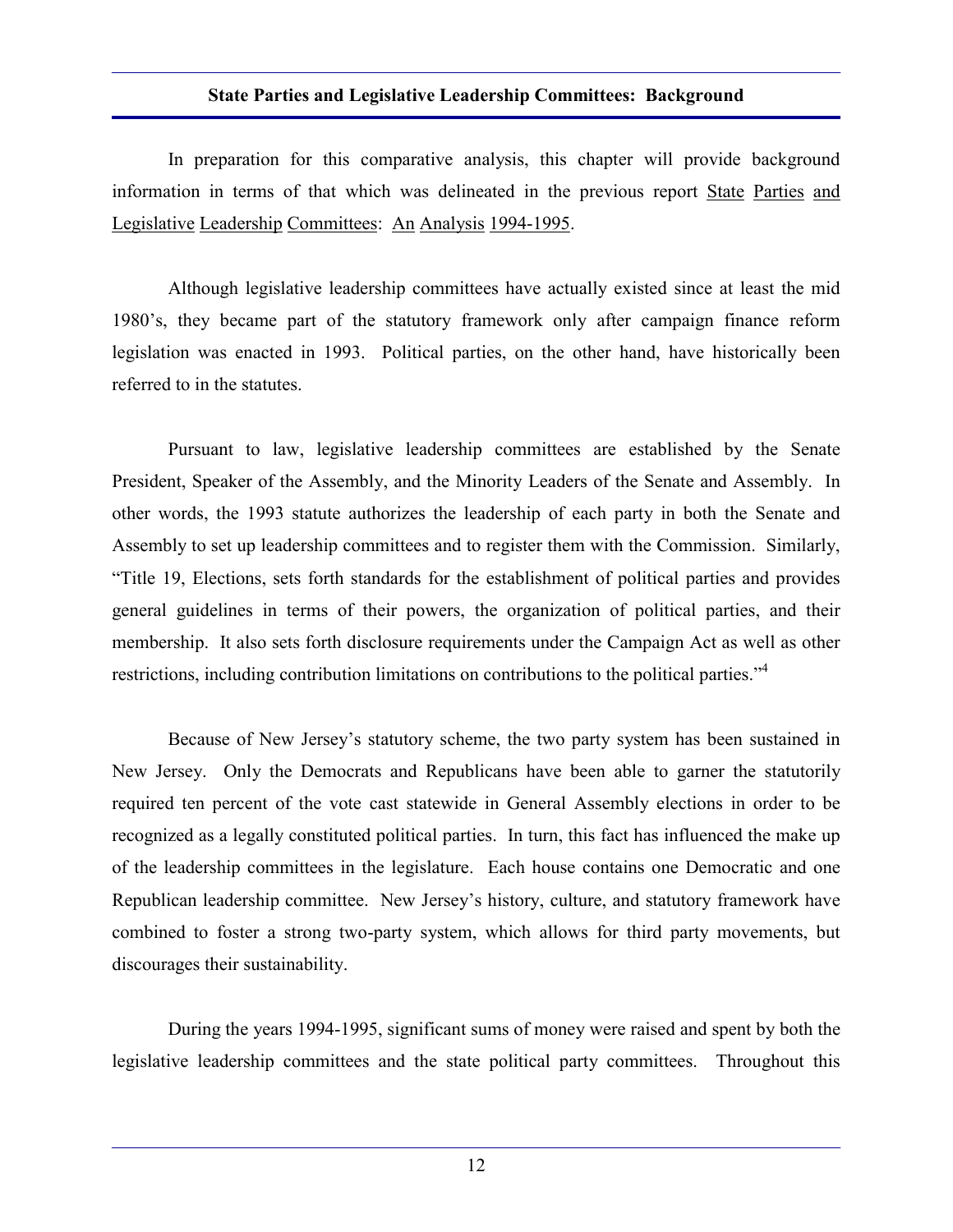period legislative leadership committees raised \$6.7 million and spent \$5.2 million. The state political party committees raised \$10.6 million and spent \$10.1 million in 1994-1995.

The sources of contributions to the four legislative leadership committees were primarily business and corporations. Business and corporate interests, along with their political action committees, were responsible for 65 percent of all contributions made to these committees. Individuals made 14 percent of all contributions to the Democratic and Republican legislative leadership committees in 1994-1995 whereas unions, and union PACs, accounted for six percent of all funds. Finally, donations from political entities, including political parties, candidates, and political committees, constituted 14 percent of all contributions to the leadership committees.

The majority of contributions made to the Democratic and Republican state committees also derived from business-oriented entities. In 1994-1995, business and business PACs made 67 percent of all contributions to the state party committees. Political entities made 17 percent of all contributions and individuals eight percent. The state party committees derived four percent of their revenues from unions and union PACs.

Back in 1994-1995, the average contribution made to the legislative leadership committees was \$1,753. While there was, and continues to be today, concern about very large contributions being made to these committees, the fact is that there were very few large donations made. These few large donations were largely derived from political party committees and from legislative leadership committees. The average contribution from the party committees was \$26,179 and from other leadership committees \$9,287. Most other contributors made contributions in the range of \$5,000 or less. According to the earlier report:

The vast majority, 95 percent, were \$5,000 and under with another three percent falling between \$5,001 and \$10,000. One percent of contributions were between \$10,000 and \$15,000, and barely one percent of contributions in total ranged between  $$15,000$  and  $$25,000$ .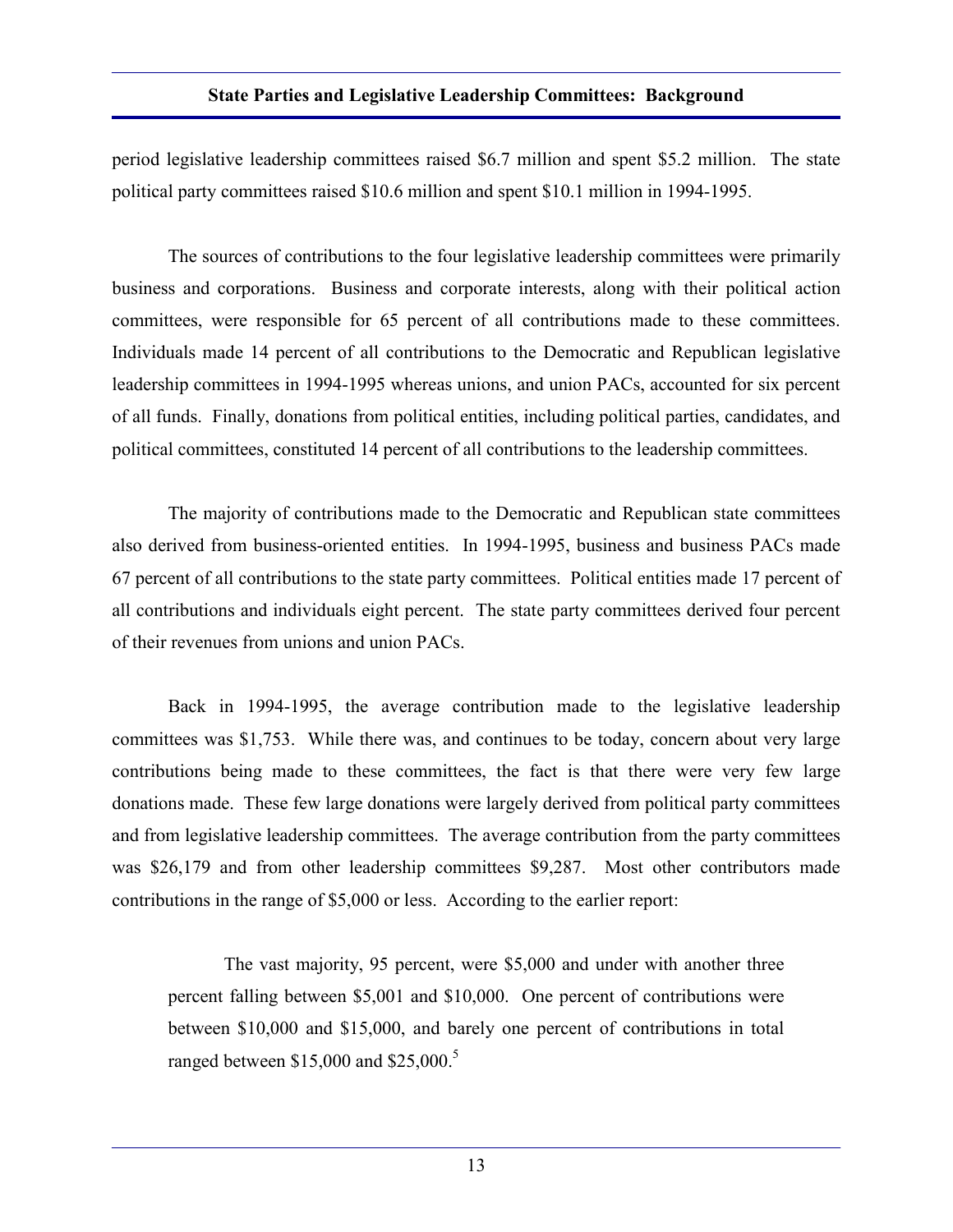In terms of state party committees, the average contribution made to these entities averaged \$3,727. Very large contributions were no more evident for state party committees than they were for the legislative leadership committees. The largest contributions to the state parties in 1994-1995 derived from other political parties and legislative leadership committees. Contributions from other political party committees averaged \$10,788 and from the leadership committees \$8,933. Professional trade association PACs and ideological PACs averaged slightly more than \$4,000 per contribution, as did union PACs. Business PAC contributions averaged \$3,386 and individuals made contributions that averaged \$3,089. Unions averaged \$2,563 in contributions and candidate committees \$1,890. To cite the earlier report:

A full 86 percent of contributions to the state political party committees were in amounts of \$5,000 or less. About seven percent of contributions ranged between \$5,001 and \$10,000, and about three percent between \$10,001 and \$15,000. One percent of all contributions to the Democratic State Committee and the Republican State Committee fell into the \$15,001 to \$20,000 category, and three percent into the  $$20,001$  to  $$25,000$  range.<sup>6</sup>

The 1994-1995 report analyzing state parties and legislative leadership committees evaluated expenditure patterns as well. In terms of how legislative leadership committees spent their money the report stated:

Approximately 83 percent of the funds dispersed by these committees correlate directly with election activity. Contributions to candidates made up 30 percent of leadership committee expenditures while mass communication expenditures, most often on behalf of candidates, constituted 25 percent of all expenditures. Other expenditures directly related to election activity included fundraising, election-day activities, polling and consulting. Administration, including salaries, supplies, rent, etc., amounted to 16 percent and charitable contributions, one percent.<sup>7</sup>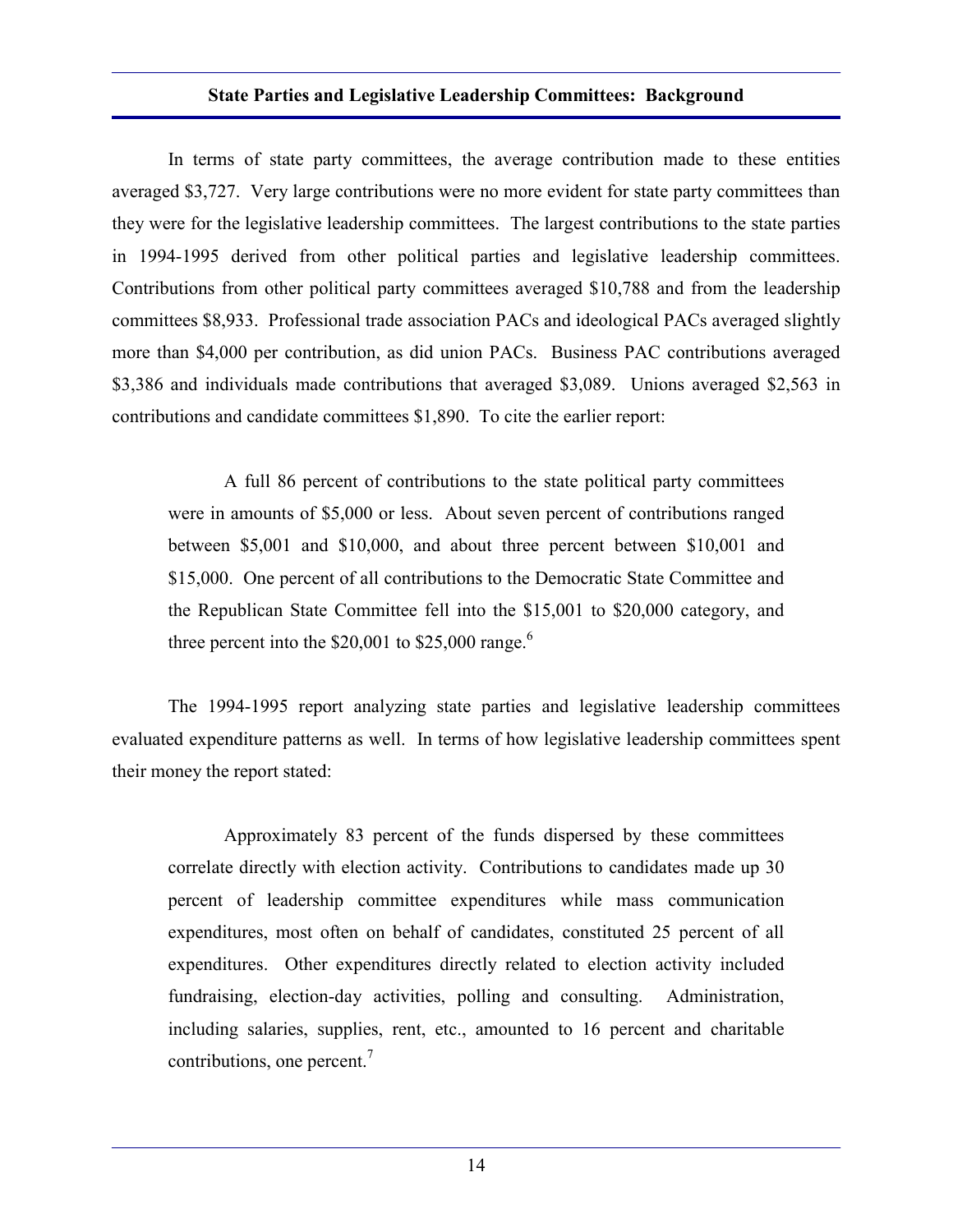Regarding the state party committees the report stated further:

Approximately 89 percent of expenditures were made for purposes other than administration. These expenditures correlated with election-related activity. Transfers to the federal account made up 45 percent of state party spending. Mass communication expenditures, in the majority direct mail, constituted 30 percent of expenditures, and administration 11 percent of expenditures. Direct contributions to candidates comprised four percent of expenditures as did consultants, and election-day activity. Polling made up one percent as did fundraising. Charitable spending was negligible. $\frac{8}{3}$ 

As noted above, the 2001 legislation reduced the limits on contributions made to the legislative leadership committees to \$25,000 per year. Many, including the Commission, had recommended even lower caps. There were also calls to abolish leadership committees by reformers who believe that these groups are tools of the special interests in their attempts to influence the legislative agenda.

The Commission has not shared the view that these committees should be abolished. Provided they function in the manner prescribed in the law, leadership committees can play a positive role in the governmental and political processes. In addition to fostering discipline and cohesion in the legislative process, they are instrumental in promoting their party candidates, and, in turn, offsetting any perceived or real influence over individual candidates by the special interests. Finally, their existence facilitates the constitutional doctrine of separation of powers. While the Commission has supported lowering the limits on contributions to these committees, it has not endorsed their elimination.

State political parties and legislative leadership committees should be unlimited in terms of the contributions they are able to make, either directly, or on behalf of their candidates. In the interest of offsetting the influence of the special interests over the electoral process, a relatively strong party system is desirable.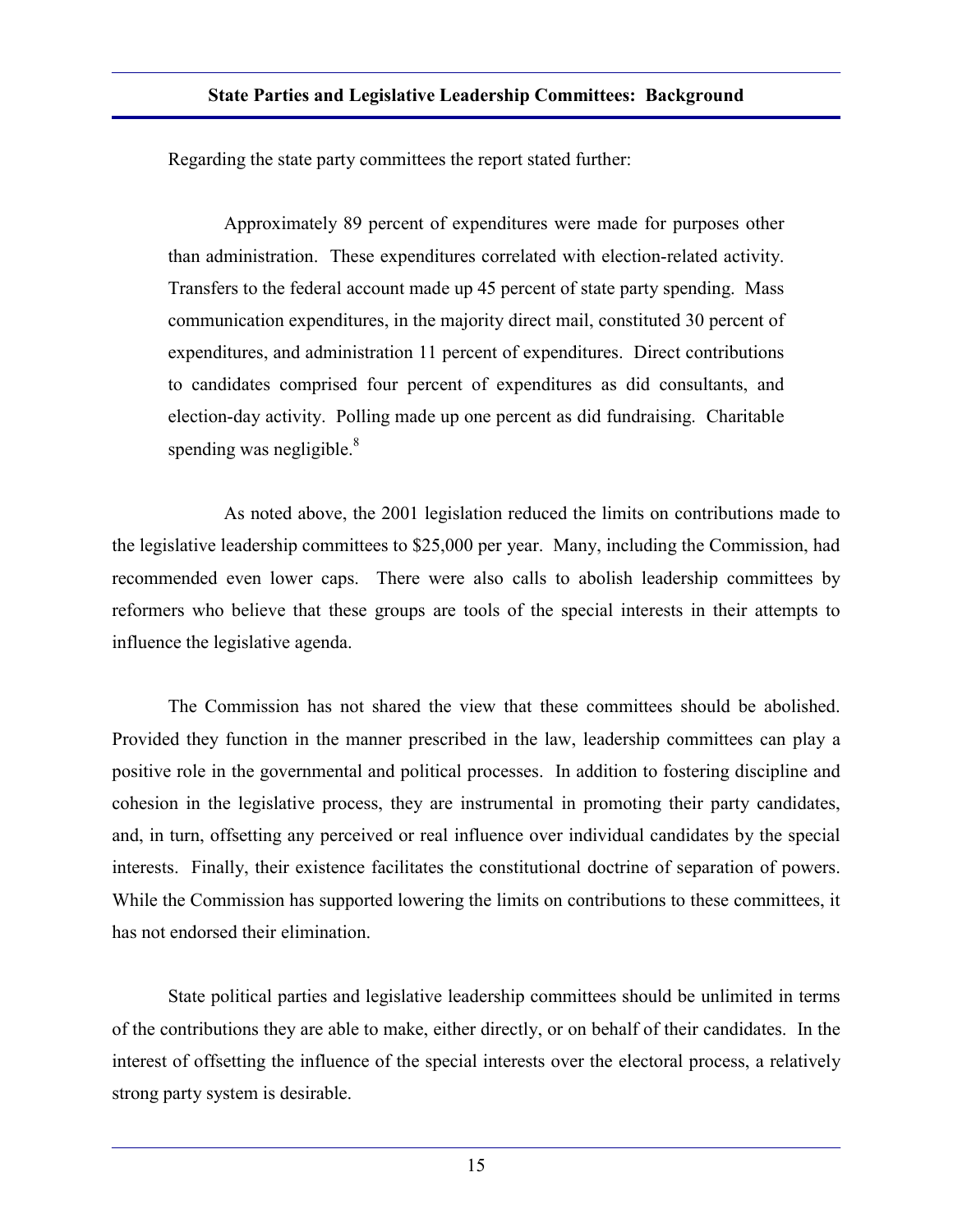- 1. New Jersey Election Law Enforcement Commission, White Paper Number 11, State Parties and Legislative Leadership Committees: An Analysis 1994-1995, (July, 1996), p. 3.
- 2. The Fund for New Jersey, Issue Report, Campaign Reform (2001), pp. 13-14.
- 3. Ibid., pp. 14-15.
- 4. New Jersey Election Law Enforcement Commission, White Paper Number 11, State Parties and Legislative Leadership Committees: An Analysis 1994-1995, (July, 1996), p. 41.
- 5. Ibid., p. 69.
- 6. Ibid., pp. 72-73.
- 7. Ibid., p. 68.
- 8. Ibid., p. 72.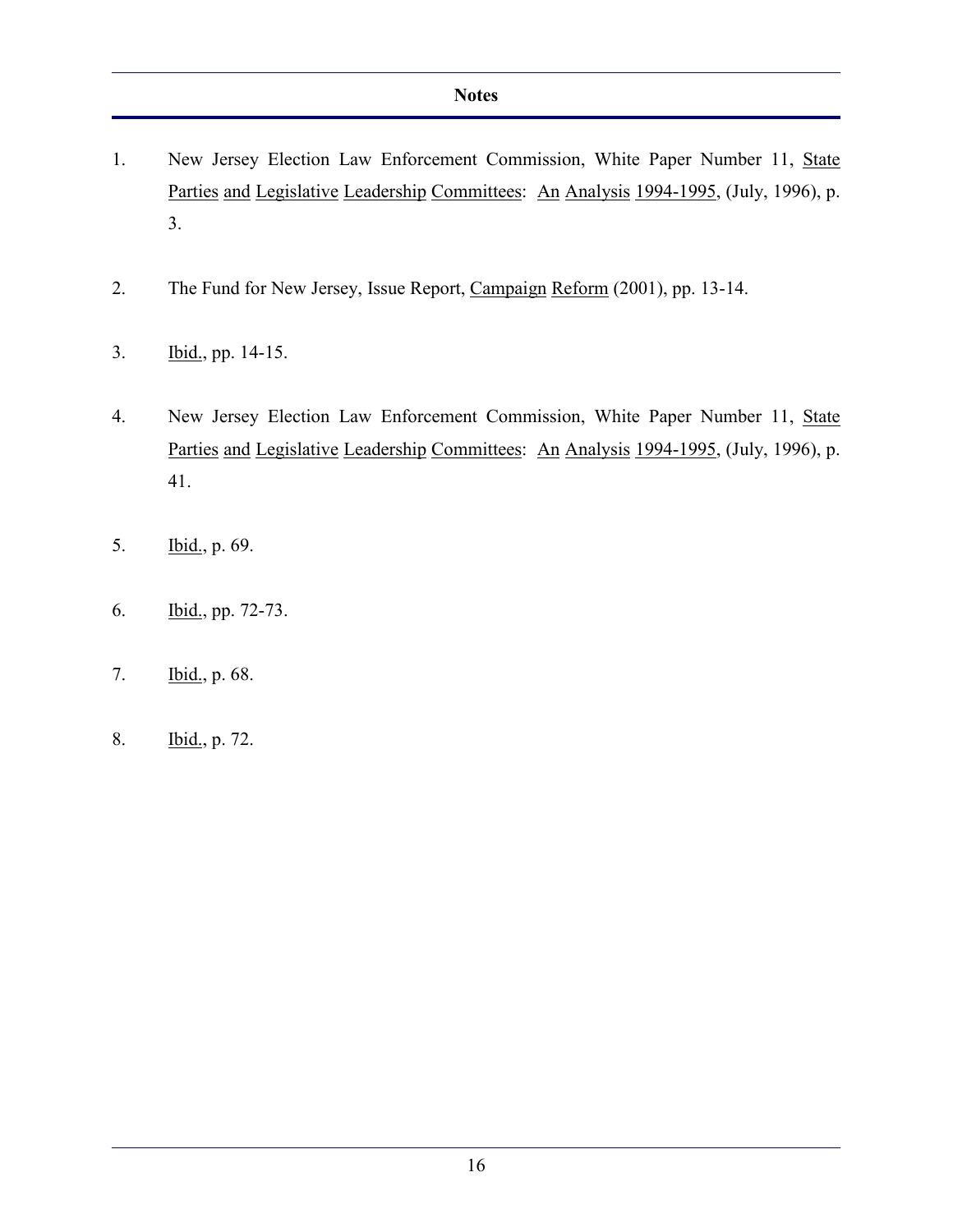## **CHAPTER TWO**

## **Legislative Leadership Committee Fundraising**

The goal of the Legislature in passing legislation that statutorily established legislative leadership committees was to allow the leadership in each House to raise money to promote the electoral prospects of their respective party's candidates. This reason was also the stated objective of the Rosenthal Commission in proposing the formal establishment of these committees. The Rosenthal Commission, officially the Ad Hoc Commission on Legislative Ethics and Campaign Finance, was created in 1990 to study campaign finance reform in New Jersey.

Since their inception as legally constituted entities, these partisan leadership committees have done their job exceedingly well. As demonstrated in State Parties and Legislative Leadership Committees: An Analysis 1994-1995, and as will be shown in this chapter, not only have they raised sufficient funds to assist their parties' candidates, but they have consistently increased the magnitude of their fundraising as the years passed.

This chapter will begin the study of financial activity by these committees in the years 1997 and 2001. It will focus on fundraising. Data will be presented that will reveal not only how fundraising has increased since the earlier report was published, but will also delineate the sources of contributions to these committees. In analyzing who is contributing to these committees, the study will note any changes in contributor patterns that may have occurred over the years as well as highlight the watershed years for the Democratic resurgence in New Jersey. Finally, this chapter will help to evaluate the impact of existing legislative committee contribution limits.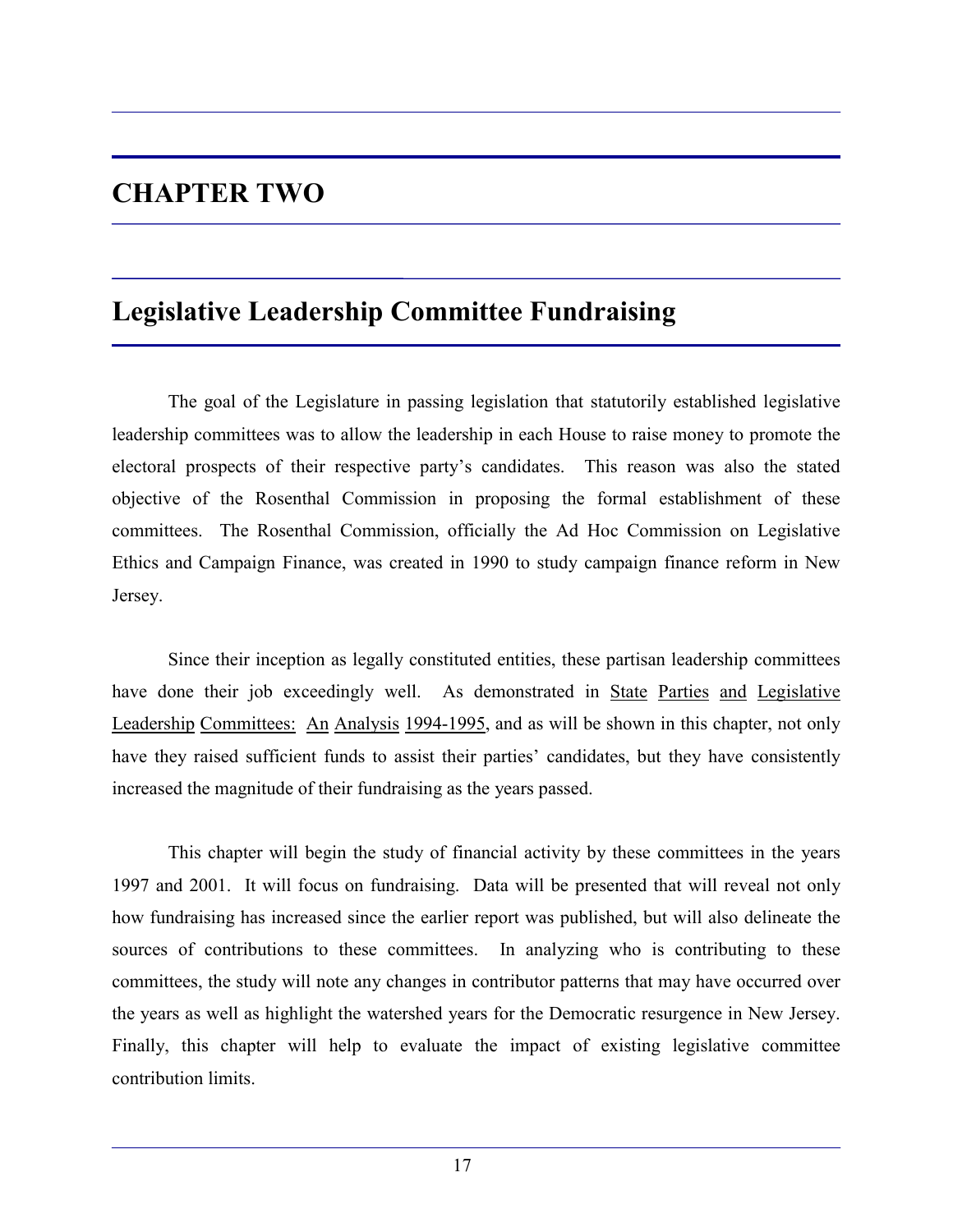### **Fundraising**

In 1997 and 2001, the four legislative leadership committees were: the Doria Leadership Committee, the Assembly Republican Majority Committee (ARM), the Senate Democratic Majority Committee (SDM), and the Senate President's Committee (SPC), later the Senate Majority Committee (SRM). Overall, these committees together raised slightly over \$6 million in 1997, and nearly \$11 million in 2001, for an increase of 83 percent during this four-year period. The Doria Leadership Committee was the Democratic Committee in the Assembly while the Senate President's Committee represented the Republicans in the State Senate.

As shown in Table 1, the Senate Democratic Majority Committee raised the most money in both years under review. In 1997, the Senate Democratic Majority Committee raised \$2.3 million and in 2001 \$3.8 million. During this period the Senate Democratic Majority Committee increased its receipts by 65 percent. It accounted for 39 percent of all funds raised by the leadership committees in 1997 and for 34 percent of those raised in 2001. The Republican leadership committee in the Senate, the Senate President's Committee, and later Senate Majority Committee, was second in funds raised in these two electoral years. Constituting 28 percent of funds raised in 1997, the Senate President's Committee collected \$1.7 million. In 2001, the Senate Majority Committee comprised 31 percent of leadership committee funds, raising \$3.5 million. Thus, during the four-year period in question, the Republican Senate Leadership Committee increased fundraising by 105 percent.

Following the pattern established by the leadership committees in the 1996 report, the two Assembly committees raised somewhat less than did their counterparts in the Senate. The Assembly Republican Majority raised \$1.3 million in 1997, or 22 percent of all funds, and \$1.8 million in 2001, or 17 percent of all funds. Thus, the Assembly Republican Majority Committee increased its fundraising activity by 38 percent during this four-year period. The Doria Leadership Committee, on the other hand, raised \$710,859, or 12 percent of all funds in 1997, and almost \$2 million, or 18 percent of all funds in 2001. The Doria Leadership Committee increased its receipt totals by 175 percent between 1997 and 2001. Thus in 1997, when the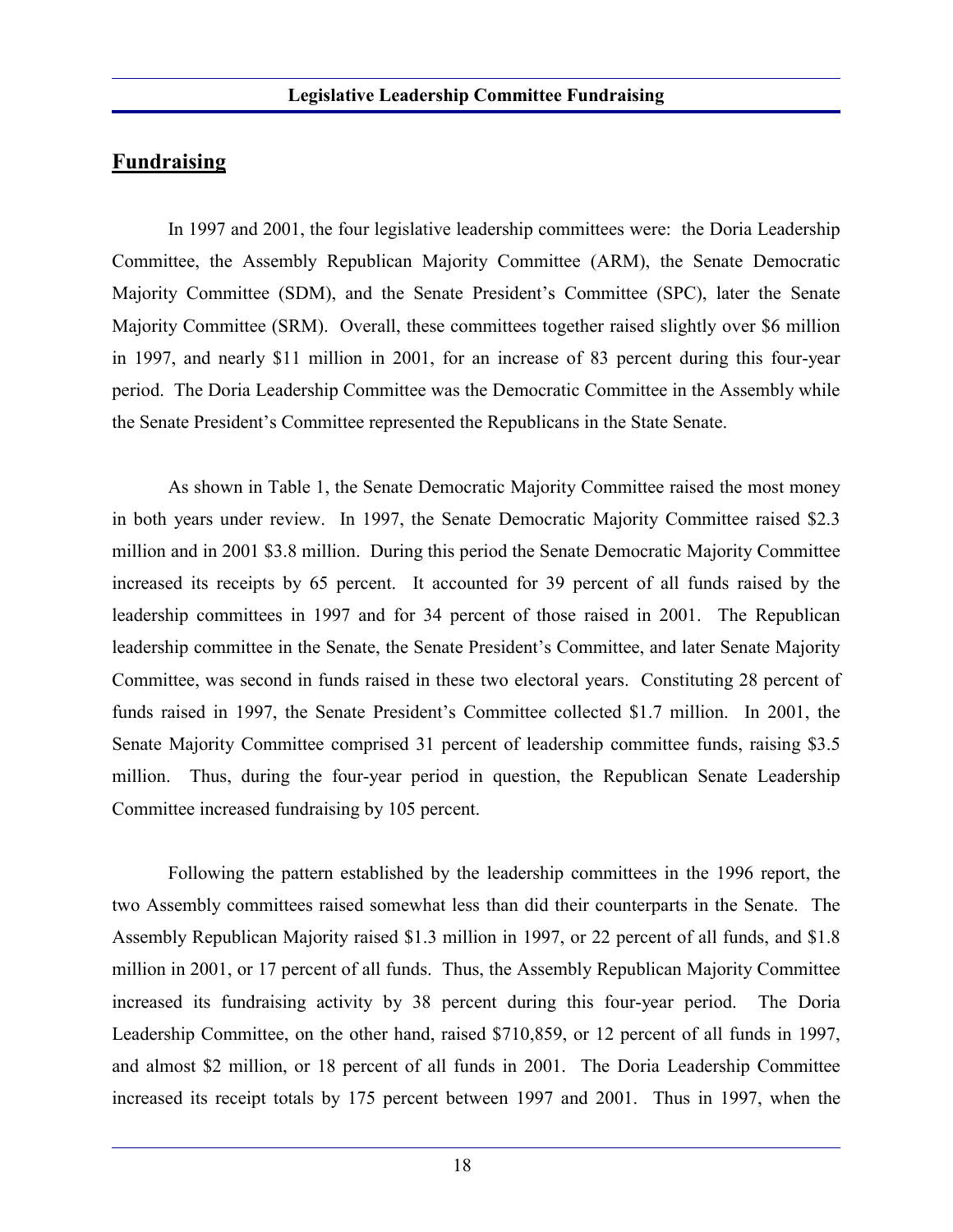#### **Legislative Leadership Committee Fundraising**

Republicans retained control of the Assembly, the Assembly Republican Majority Committee outdistanced the Doria Committee in terms of money raised, while in 2001, when Democrats captured the majority of seats in the lower house, the opposite was true. In short, success at the polls was heralded by fundraising success.

Regarding the Senate committees, the Democratic leadership committees raised more money than the Republican leadership committees in both 1997 and 2001. In 1997, the Senate Democratic Majority Committee raised 38 percent more than the Senate President's Committee. Four years later it raised nine percent more than the Senate Republican Leadership Committee. Thus, the fundraising record of the Democratic Senate Leadership Committee during this time period presaged the general improvement of the fortunes of Senate Democrats at the polls.

|              | <b>Table 1</b><br><b>Leadership Committee Receipts</b> |         |                   |         |  |  |
|--------------|--------------------------------------------------------|---------|-------------------|---------|--|--|
|              | Amount in<br>1997                                      | Percent | Amount in<br>2001 | Percent |  |  |
| <b>ARM</b>   | \$1,306,486                                            | 22%     | \$1,818,414       | 17%     |  |  |
| <b>DORIA</b> | \$710,859                                              | 12%     | \$1,952,281       | 18%     |  |  |
| <b>SDM</b>   | \$2,339,171                                            | 39%     | \$3,763,262       | 34%     |  |  |
| <b>SPC</b>   | \$1,693,750                                            | 28%     | \$3,458,786       | 31%     |  |  |
| <b>TOTAL</b> | \$6,050,266                                            |         | \$10,992,743      |         |  |  |

**Source: New Jersey Election Law Enforcement Commission**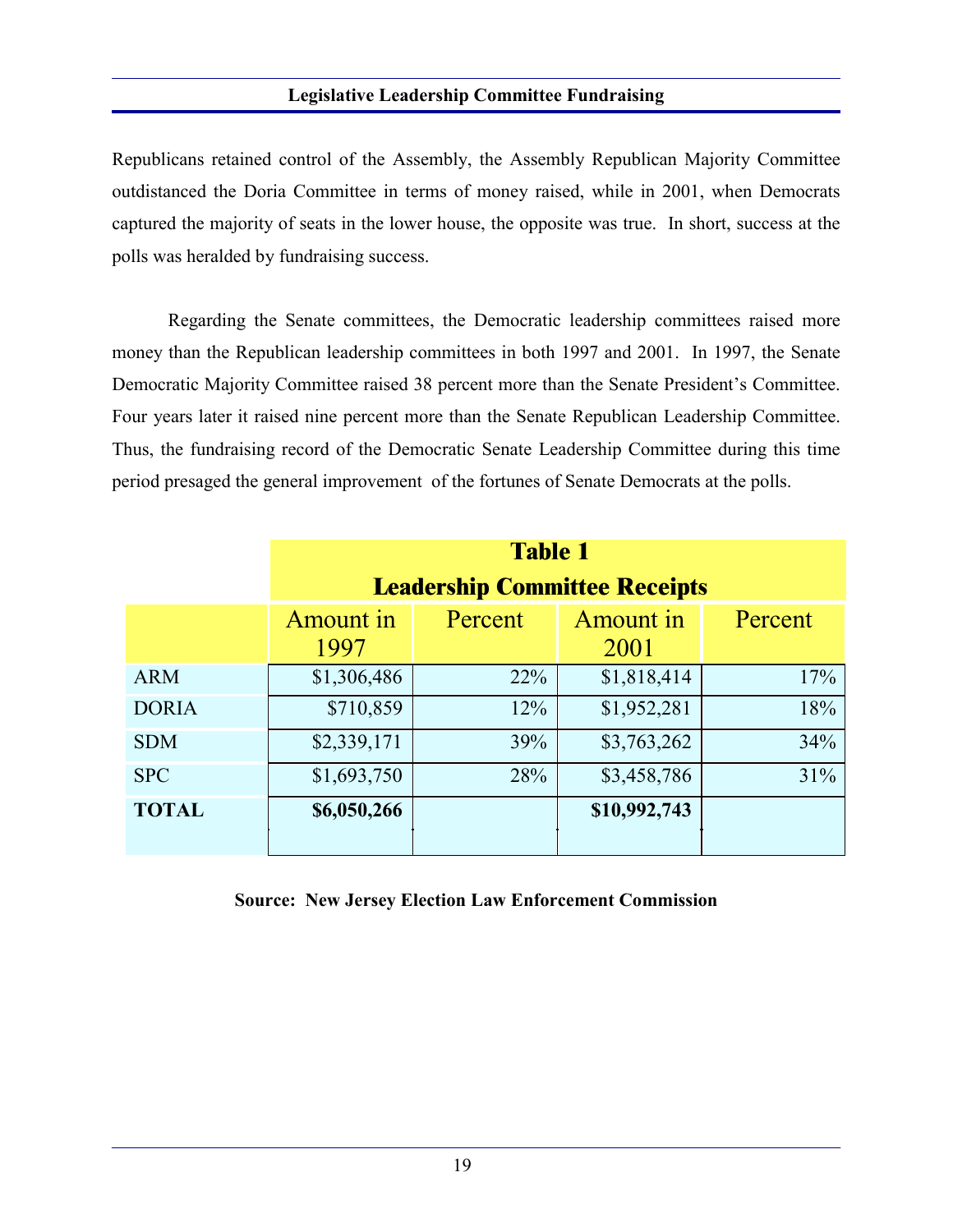### **Democratic Leadership Committees Outraise Republican Committees**

In contrast to the findings of the study published in 1994 and 1995, when the Republican leadership committees outdistanced their Democratic counterparts in the amount of funds raised, (and their party controlled both houses of the legislature), the data from 1997 and 2001 show the Democratic leadership committees raising more money than the Republican committees.

In the election of 1997, though by only a slight margin, the Doria Leadership Committee and the Senate Democratic Majority Committee outpaced the Assembly Republican Majority Committee and the Senate President's Committee in terms of fundraising. The two Democratic committees raised approximately \$50,000 more than the Republicans. As shown in Figure 1 below, the Democratic committees raised about \$3.05 million versus the Republicans \$3 million.

The fundraising gap was more pronounced in 2001, but not enormously so. The two Democratic committees raised \$5.7 million compared with \$5.3 million for the Republican committees. Thus, while in 1997, the leadership committees of both parties can be said to have been roughly equivalent in terms of their fundraising prowess (both sides raising about 50 percent of the funds), the Democratic leadership committees began to inch ahead in 2001, raising 52 percent of the funds.

While at first glance these figures might not seem significant, upon further analysis, and in combination with the data compiled in the earlier report, these figures point to an awakening among contributors to the realization that a trend of Republican Party dominance that began with the 1993 legislative elections might culminate in the Democratic Party eventually retaking control of the Legislature.

Following the legislative elections of 1991, the Republicans enjoyed a 58-22 margin in the Assembly and a 27-13 margin in the State Senate. The Republican majority in both houses slipped following the 1993 legislative elections. The Republicans now held the Lower House by a margin of 53-27 (52-28 in 1995) and the Senate by 24-16. In the Assembly election of 1995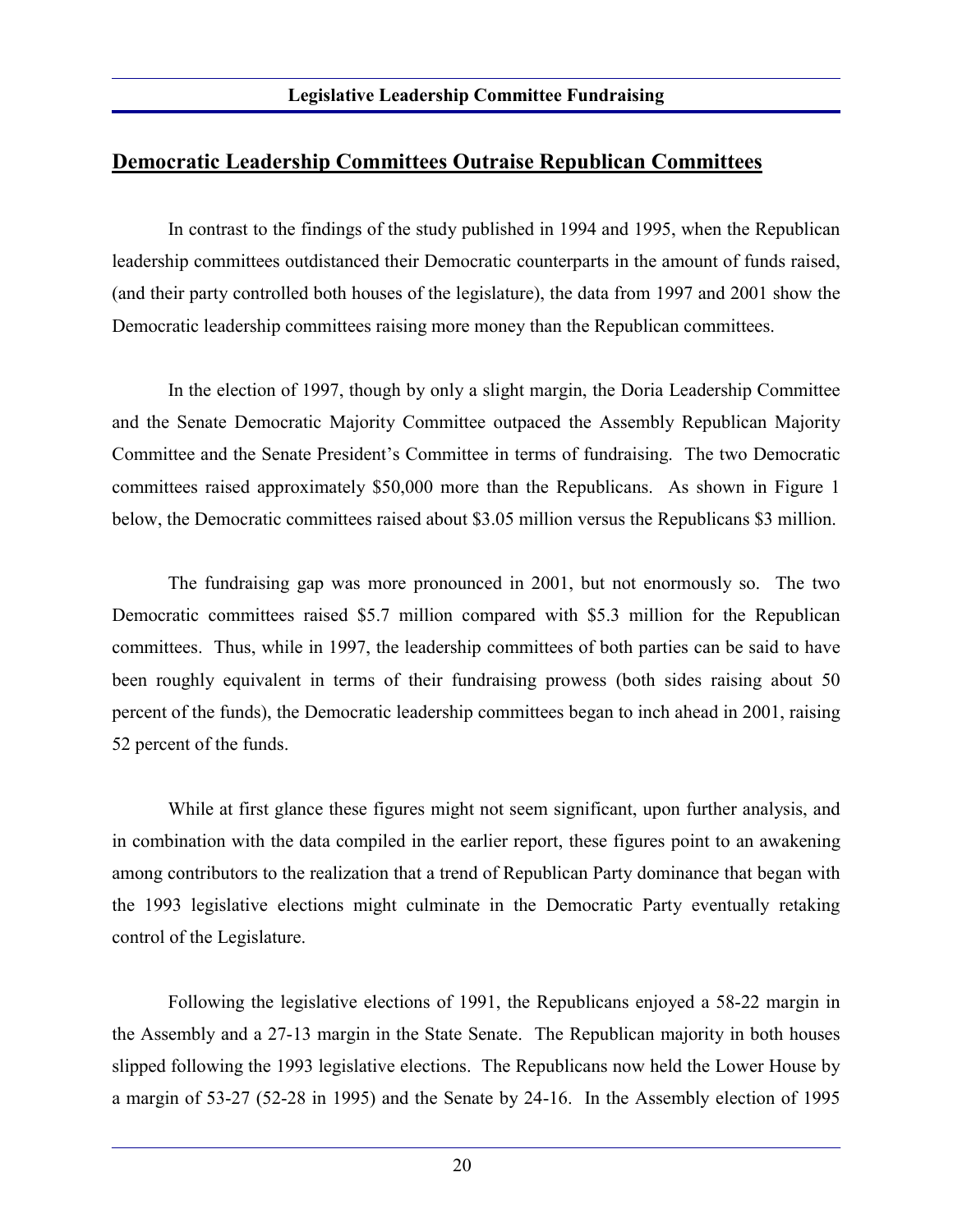#### **Legislative Leadership Committee Fundraising**

the Republican majority fell again to 50-30. The State Senate margin for the Republicans remained the same because there was no election for State Senate in that year. Following the 1997 legislative election, the Republican majority in the Assembly continued to be reduced, but the GOP margin in the State Senate remained the same. By a margin of 48-32, the Republicans now controlled the Assembly. Again, the Republican majority in the Assembly declined following the 1999 Assembly election (no election for State Senate) to 45-35. Finally, after the results of the 2001 general election were in (the first election held following redistricting) the Democratic Party held a majority in the Assembly of 44-36 and were tied 20-20 with the Republicans in the State Senate. Thus, in the ten-year period since the Republicans assumed control of both Houses, the Democrats picked up 22 seats in the Assembly and seven seats in the State Senate.

If the financial success of a party or candidate is viewed as one measure of political and electoral trends, then, in terms of the legislative leadership committees, the year 1997 stands out as the year suggestive of a state trending Democratic.

Again, Figure 1 below shows the fundraising totals of the legislative leadership committees by party between the election of 1995 and 2001. As shown in the figure, when the Republicans owned sizable majorities in the Legislature, as in 1995, the fundraising totals of their leadership committees far outdistanced that of their Democratic counterparts. The Republican leadership committees raised 107 percent more money than the Democratic committees. Following the 1995 Assembly elections, however, the Republican majority in the Assembly had dropped by eight to 50-30. The majority of the GOP in the State Senate had declined by 3 to 24-16. It is at this juncture that it apparently occurred to donors that the State was trending Democratic because by the 1997 legislative elections the funding base of the Democratic legislative committees had widened significantly. In the two-year span between 1995 and 1997, the Democratic legislative leadership committees' receipts increased by 250 percent. These committees outraised the GOP committees, who only increased the amount they raised by three percent. Not only did the Democratic committees show a much greater increase in the funds they raised than did the Republicans, but they actually raised more money than the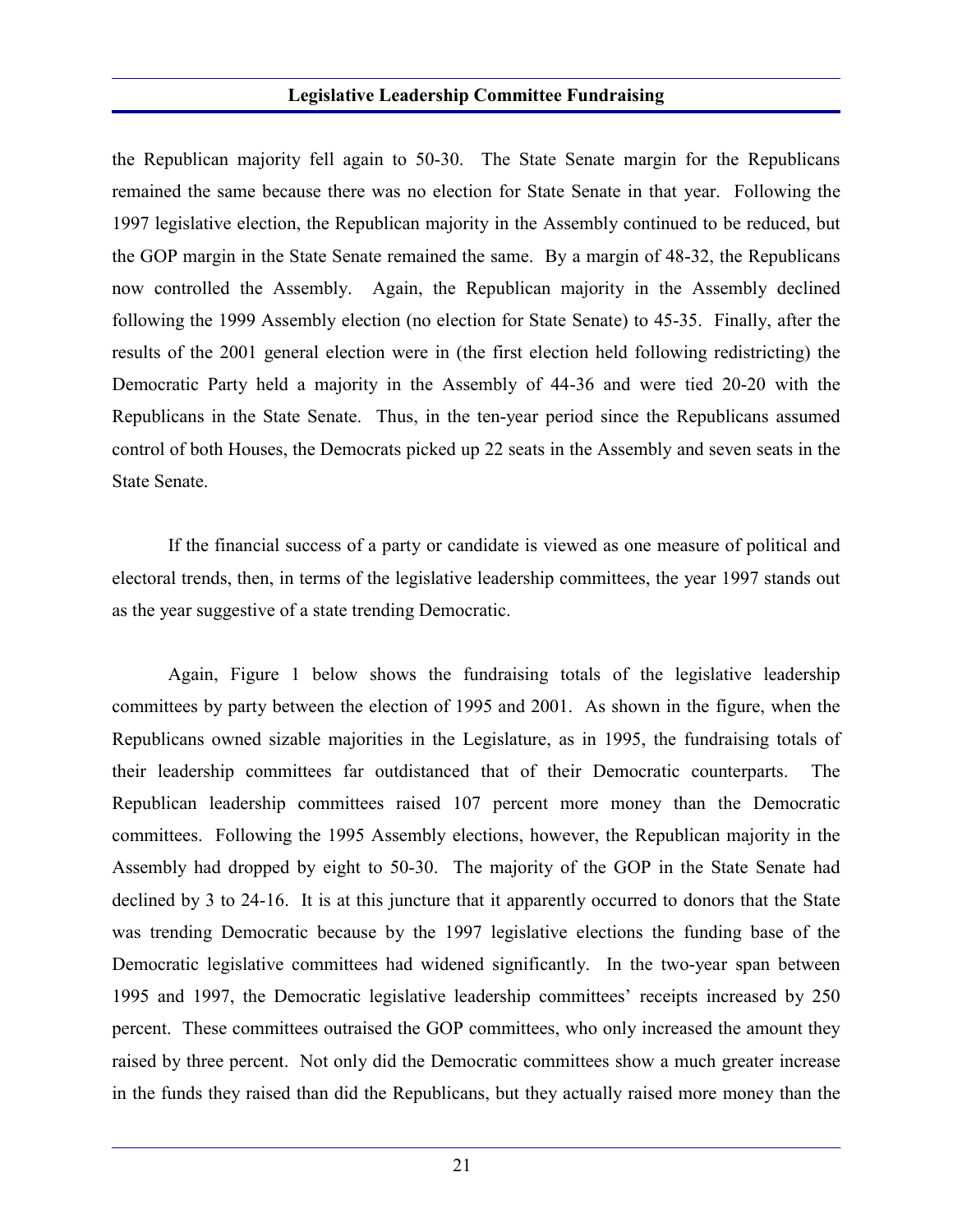#### **Legislative Leadership Committee Fundraising**

party in power. Thus, it appears that it was during this two-year cycle 1995-1997 that the revival of the Democratic Party in terms of state government began in earnest.

It appears that a rise in contributions to partisan legislative committees presaged that party's future election success. During the four-year period 1997—2001, both parties increased their fundraising base almost equally, with the Democratic leadership committees doing slightly better at plus 87 percent to plus 79 percent for the Republicans. Thus, while the Republican Party still controlled both the governor's office and both houses of the Legislature during this period, the continued success of the Democratic leadership committees in raising funds demonstrated that donors now believed the contest for the State House to be very competitive.

In conclusion, the fundraising data of the leadership committees suggests very strongly that while the revival of the State Democratic Party was completed in 2001, it began between 1995 and 1997.



**Source: New Jersey Election Law Enforcement Commission**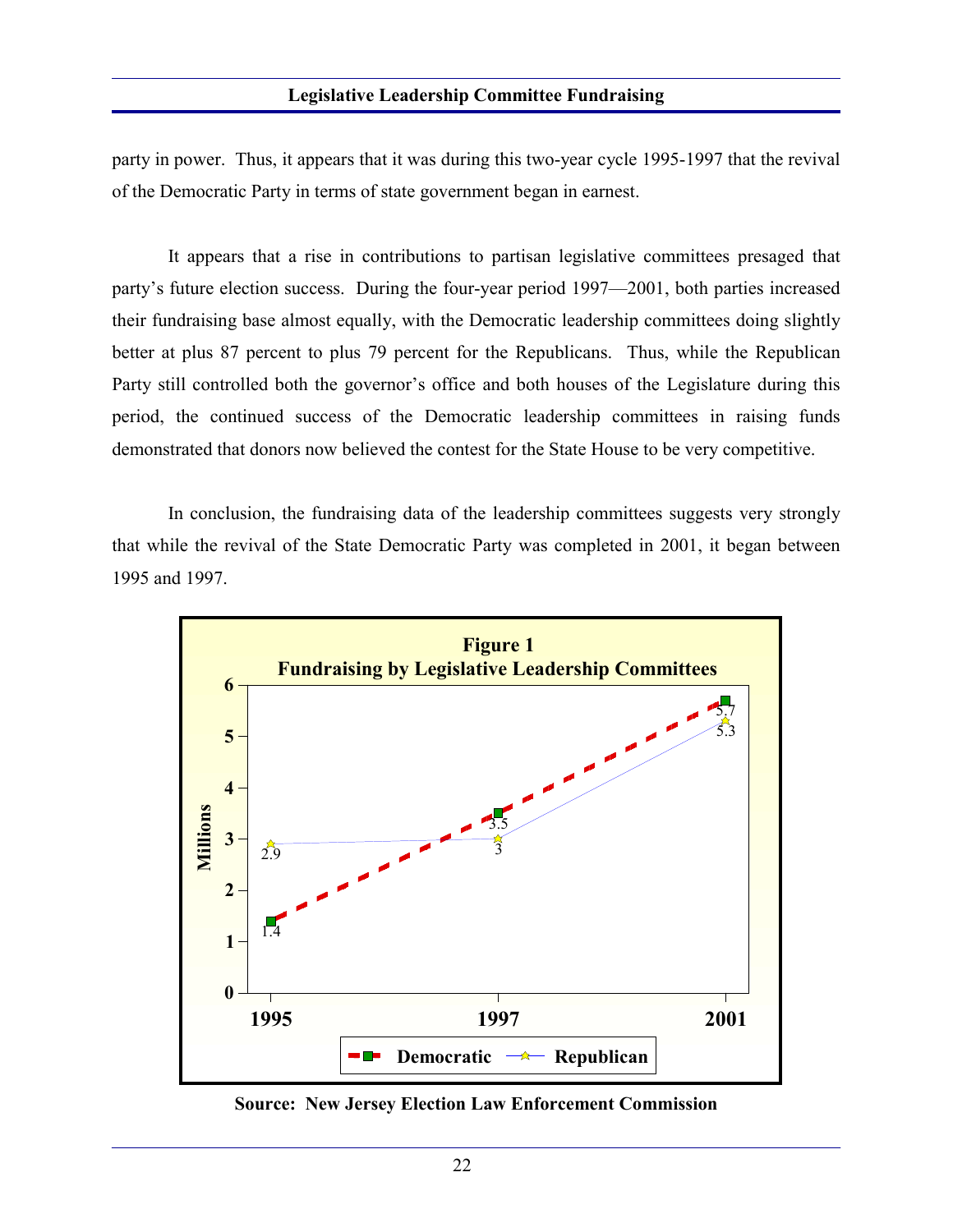### **Average Contributions**

Table 2 below shows the average contribution made to the legislative leadership committees in 1997 and 2001. The table also breaks this figure down by party and by individual committee. The table includes data from the earlier report 1994 and 1995 to reinforce the theory that the Democratic Party's resurgence in the State began between 1995 and 1997.

|                                  | <b>Table 2</b><br><b>Average Contribution</b> |         |                                   |                |                                   |  |  |
|----------------------------------|-----------------------------------------------|---------|-----------------------------------|----------------|-----------------------------------|--|--|
|                                  | 1994-1995                                     | 1997    | <b>Percent</b><br><b>Increase</b> | 2001           | <b>Percent</b><br><b>Increase</b> |  |  |
| <b>DORIA</b>                     | \$875                                         | \$1,906 | 118%                              | \$3,474        | $+82%$                            |  |  |
| <b>SDM</b>                       | \$1,552                                       | \$2,924 | $+88%$                            | \$3,995        | $+(37%)$                          |  |  |
| <b>DEMOCRATIC</b>                | \$1,214                                       | \$2,600 | $+114%$                           | <b>\$3,800</b> | $+46%$                            |  |  |
| <b>ARM</b>                       | \$2,300                                       | \$2,503 | (9%)                              | \$3,976        | $+59%$                            |  |  |
| <b>SPC/SRM</b>                   | \$2,284                                       | \$3,328 | (46%)                             | \$4,392        | $+32%$                            |  |  |
| GOP                              | <u>\$2,292</u>                                | \$2,910 | 27%                               | <b>\$4,110</b> | 41%                               |  |  |
| <b>OVERALL</b><br><b>AVERAGE</b> | \$1,753                                       | \$2,745 | $+57%$                            | \$3,943        | 44%                               |  |  |

#### **Source: New Jersey Election Law Enforcement Commission**

As shown in the table above, the average contribution to the Democratic leadership committees increased by 114 percent over just the two-year period between 1995 and 1997. During this same two-year period, the average contribution to the Republican leadership committees increased by just 27 percent. Moreover, while the average contribution to GOP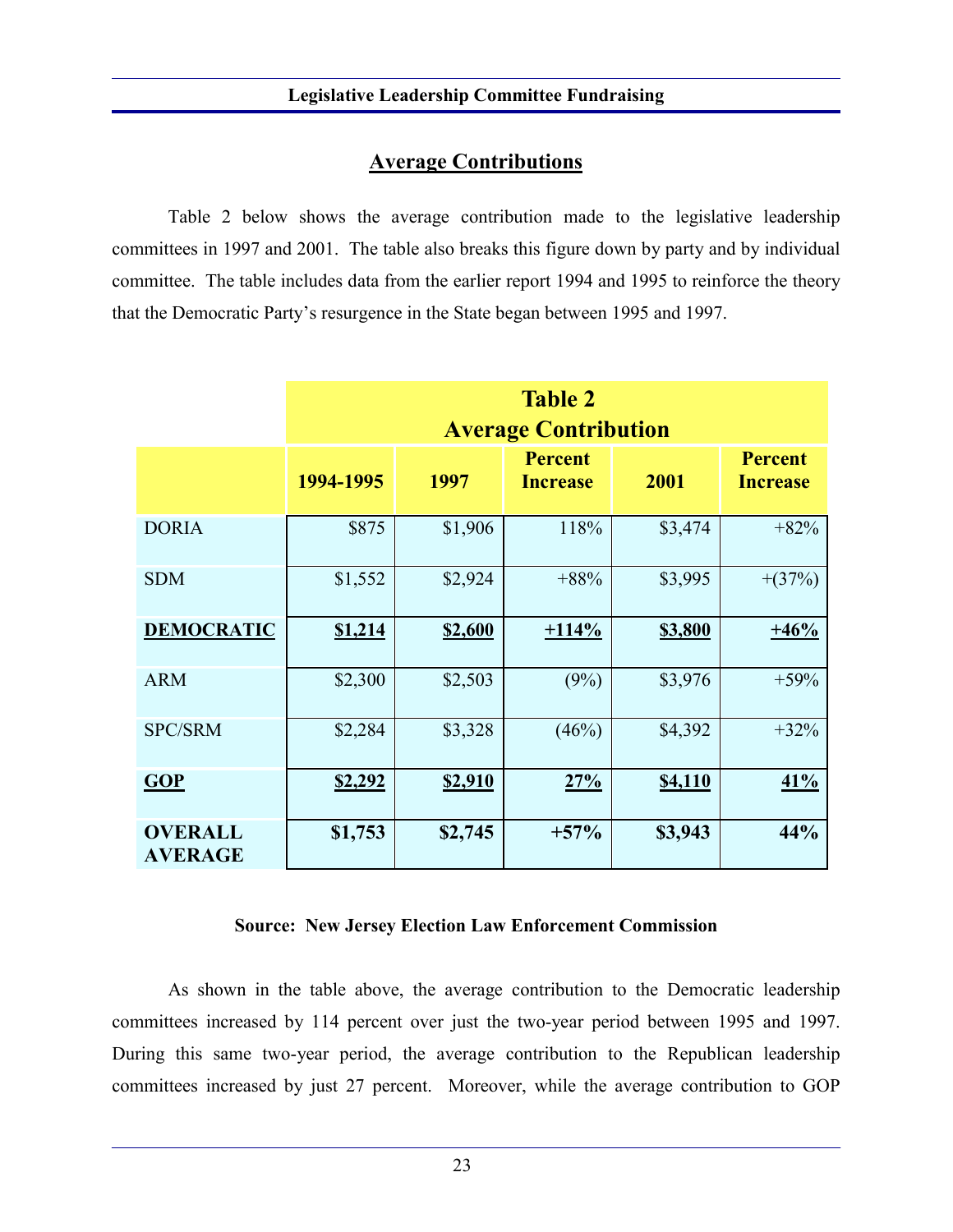#### **Legislative Leadership Committee Fundraising**

committees by far outdistanced that made to the Democratic committees in 1995, this gap was closed significantly in 1997. Though the GOP committees received average contributions of \$2,910, the Democratic committees grew closer at contributions averaging \$2,600 in 1997. In addition, the Democratic committees attracted more contributions than did the Republican committees.

Contrast this data with that recorded four years later in 2001. Note that this is a four-year period not a two-year period. The average contribution to the Democratic committees between 1997 and 2001 increased by 46 percent compared with the average contribution made to the GOP committees, which increased by 41 percent. Thus, unlike the earlier period 1995-1997, the increases in the average contributions made to the Democratic and Republican leadership committees were parallel. The Democratic committee continued to receive more contributions than the Republican committees, averaging \$3,800 per contribution compared with the Republican committee at \$4,110.

Thus, the data regarding average contribution levels reinforces the conclusion drawn in the previous section on contribution totals; namely that the revival of the Democratic Party's electoral fortunes for state offices began to take shape between 1995 and 1997.

### **Contribution Ranges**

The table below depicts the range of contributions made to the legislative leadership committees. Shown in Table 3 are the number of contributions whose amounts reached certain threshold levels. While the limit on annual contributions to those committees was reduced to \$25,000 in late 2001, the data contained in this chart will help evaluate the impact of this limit as well as to suggest appropriate contribution levels in the future.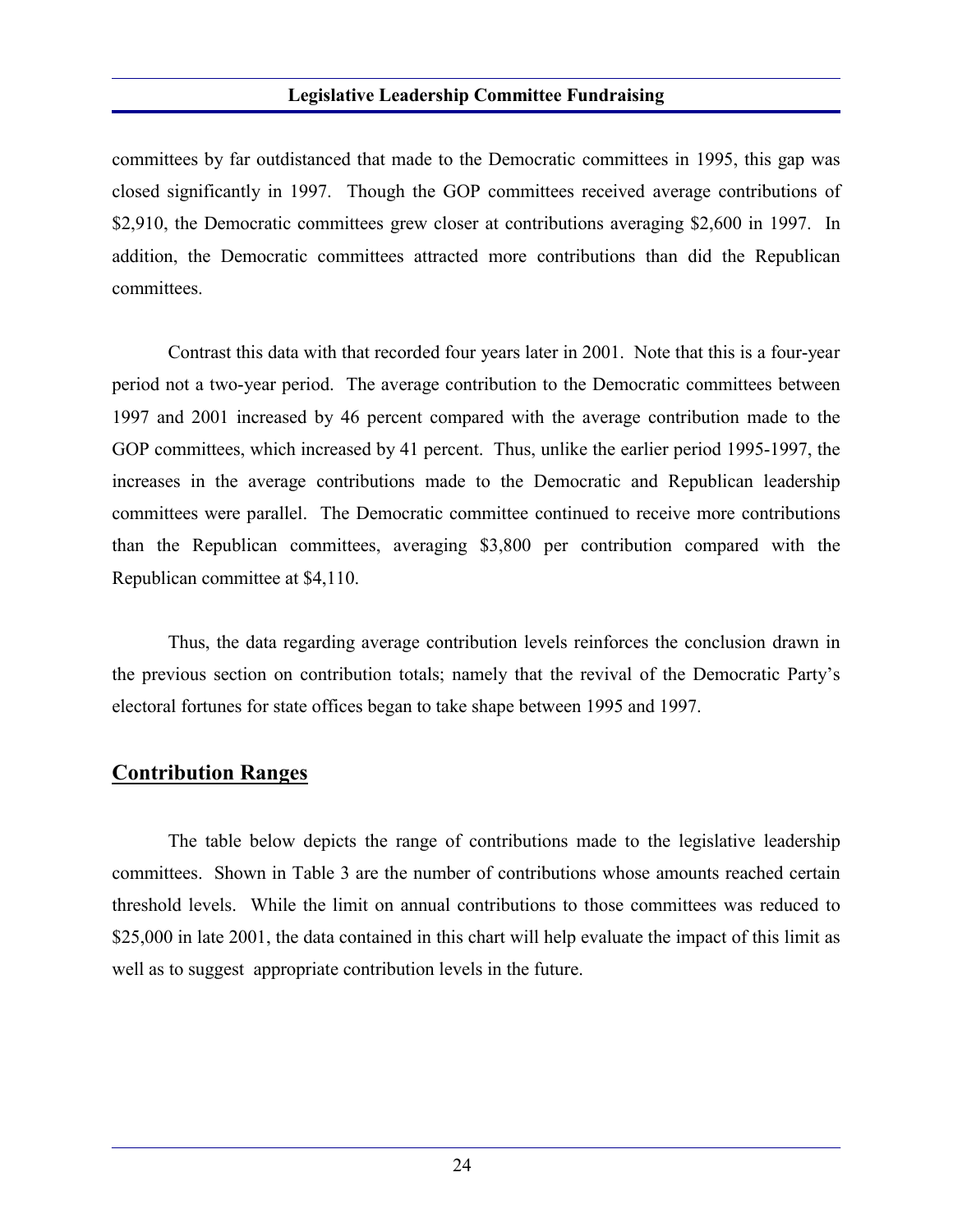|      | <b>Table 3</b><br><b>Range of Contributions: 1997-2001</b> |              |              |             |               |                    |             |
|------|------------------------------------------------------------|--------------|--------------|-------------|---------------|--------------------|-------------|
|      |                                                            | <b>TOTAL</b> | $0 - 5,000$  | 5001-10,000 | 10,001-15,000 | 15,001-20,000      | $20,001 +$  |
| 1997 | <b>DEMOCRATIC</b>                                          | 1,173        | 1,050        | 82          | 10            | 11                 | 20          |
|      | <b>REPUBLICAN</b>                                          | 1,031        | 923          | 50          | 36            | 3                  | 19          |
|      | <b>TOTAL</b>                                               | 2,204        | 1,973<br>90% | 132<br>6%   | 46<br>$2\%$   | 14<br>less than 1% | 39<br>$2\%$ |
| 2001 | <b>DEMOCRATIC</b>                                          | 1,504        | 1,309        | 69          | 45            | 18                 | 63          |
|      | <b>REPUBLICAN</b>                                          | 1,284        | 1,135        | 71          | 17            | 11                 | 50          |
|      | <b>TOTAL</b>                                               | 2,788        | 2,444<br>88% | 140<br>5%   | 62<br>$2\%$   | 29<br>$1\%$        | 113<br>4%   |

#### **Source: New Jersey Election Law Enforcement Commission**

In both 1997 and 2001, the overwhelming percentage of contributions fell in the \$0-5,000 range. Almost 90 percent of contributions in 1997 and 88 percent in 2001 were of the denomination of \$5,000 or less. While obviously a very high percentage, the proportion of contributions in this category in 1997 and 2001 decreased slightly from the 95 percent level of 1994-1995.

About six percent of the contributions made to these committees in 1997 were between \$5,001 and \$10,000. In 2001, this category equaled five percent of total contributions made. Thus, while the percentage of contributions made in the range of \$5,000 or less fell slightly, the number made in the \$5,001 - \$10,000 range increased slightly.

Two percent of contributions to the leadership committees fell in the range of \$10,001 to \$15,000 in both 1997 and 2001. In both years, therefore, contributions falling within this range increased slightly. In 1997, under one percent of donations were between \$15,001 and \$20,000.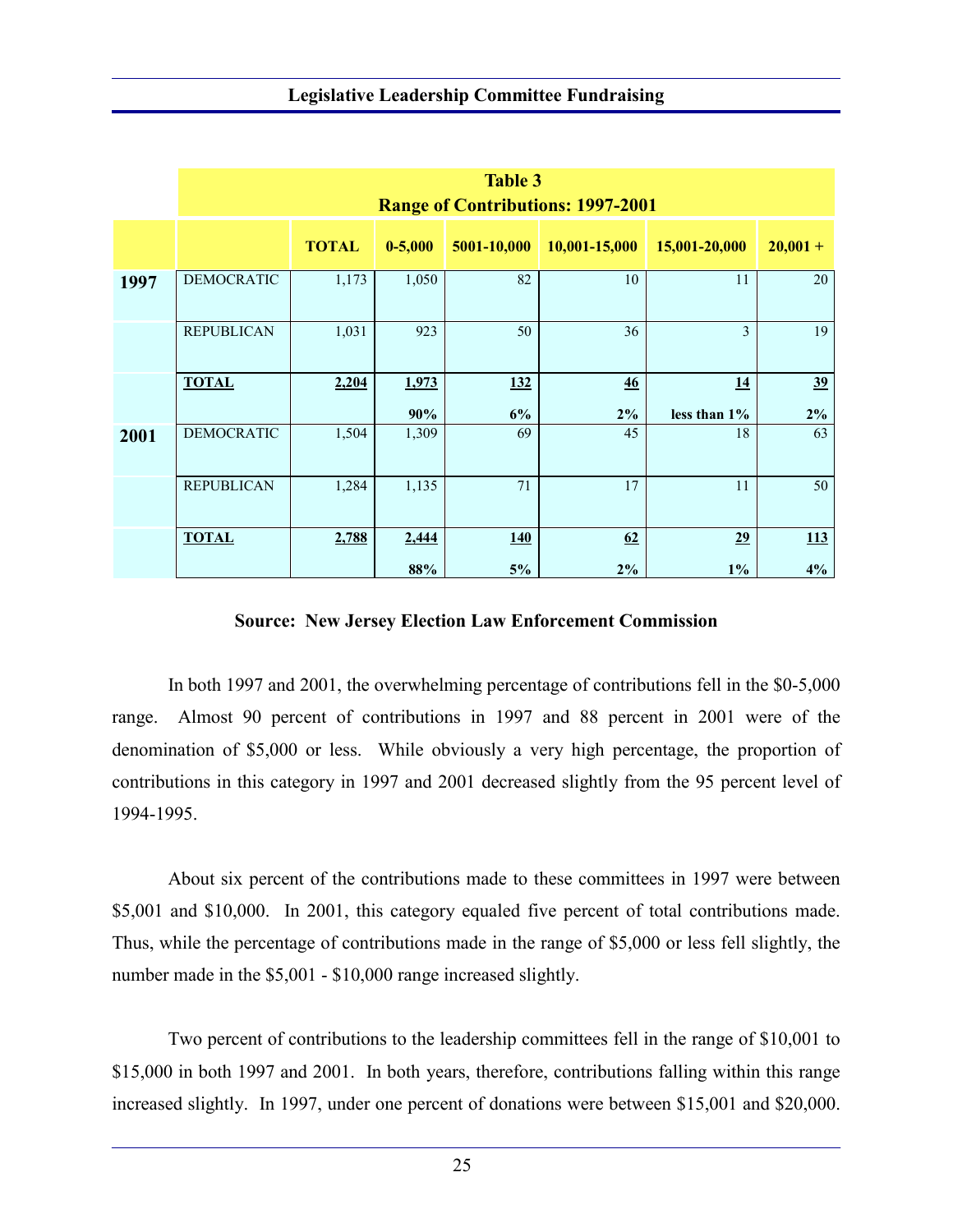In 2001, the number of contributions in this range equaled one percent, up slightly from 1994- 1995.

Finally, in 1997 the number of contributions made in amounts of \$20,001 or more reached two percent. Interestingly, the number of contributions in the \$20,001 and above category reached four percent in 2001. In 1994-1995, fewer than one percent of the contributions were in this category.

While statistically insignificant, it should be noted that in every category except the under \$5,000 one, the percentage of contributions made in certain ranges increased. Though overwhelmingly the dominant category, the percentage of contributions made in the under \$5,000 range decreased by five percent. And interestingly the category that increased the most was the over \$20,001 category totaling four percent of contributions in 2001, up from under one percent in 1994-1995.

### **Sources of Leadership Committee Contributions**

Several categories of contributors are identified in the study. They are: individuals, business/corporations, business/corporate PACs, professional trade association PACs, unions, union PACs, ideological PACs, political parties, candidates, legislative leadership committees and political committees.

Table 4 shows the amounts and percentage of total contributions made by each contributor type in 1997 and 2001.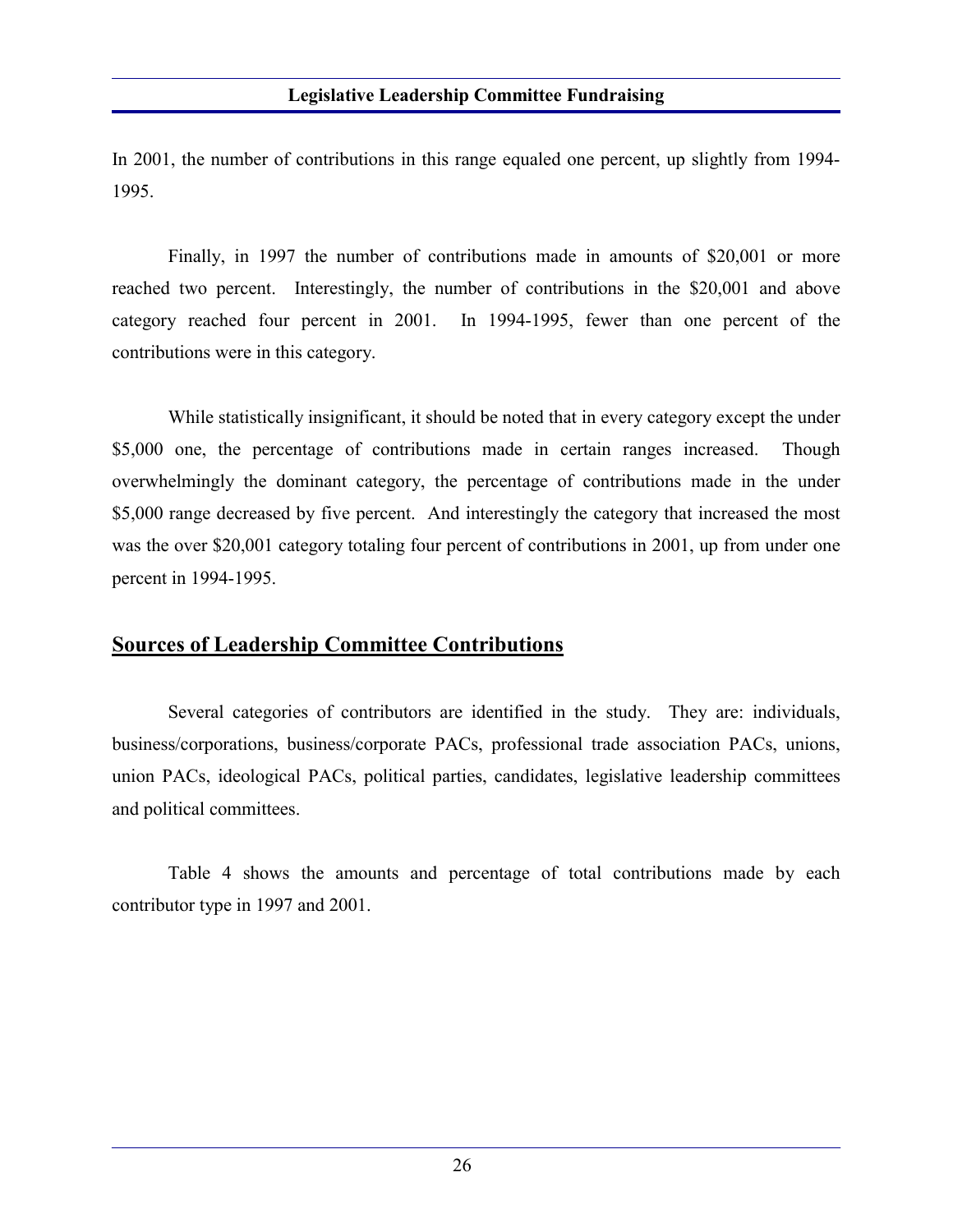|                        | <b>Table 4</b>                  |            |              |            |  |  |  |
|------------------------|---------------------------------|------------|--------------|------------|--|--|--|
|                        | <b>Sources of Contributions</b> |            |              |            |  |  |  |
|                        |                                 |            |              |            |  |  |  |
| <b>Type</b>            | 1997 Amount                     | Percentage | 2001 Amount  | Percentage |  |  |  |
| Individuals            | \$676,839                       | 11%        | \$1,928,100  | 18%        |  |  |  |
| Bus./Corp.             | \$2,597,237                     | 43%        | \$3,213,315  | 29%        |  |  |  |
| Unions                 | \$105,100                       | 2%         | \$296,350    | 3%         |  |  |  |
| Bus./Corp./PACs        | \$513,628                       | 9%         | \$404,238    | 4%         |  |  |  |
| Prof./Trade Asso. PACs | \$807,364                       | 13%        | \$1,581,225  | 14%        |  |  |  |
| <b>Union PACs</b>      | \$356,100                       | 6%         | \$453,200    | 4%         |  |  |  |
| Ideo. PACs             | \$19,500                        | --         | \$142,500    | $1\%$      |  |  |  |
| Pol. Parties           | \$257,900                       | 4%         | \$1,274,850  | 12%        |  |  |  |
| Leg. Leadership        | \$76,800                        | $1\%$      | \$661,000    | 6%         |  |  |  |
| Pol. Committees        | \$169,148                       | 3%         | \$20,000     |            |  |  |  |
| Candidates             | \$389,920                       | 6%         | \$952,398    | 9%         |  |  |  |
| Miscellaneous          | \$80,730                        | $1\%$      | \$65,567     |            |  |  |  |
| <b>TOTAL</b>           | \$6,050,266                     |            | \$10,992,743 |            |  |  |  |

**Source: New Jersey Election Law Enforcement Commission**

The data shows that businesses and corporations provided the most money to leadership committees in both years, albeit in decreased proportions in 2001. Contributing \$2.6 million, or 43 percent of the funds in 1997, businesses and corporations gave \$3.2 million to leadership committees in 2001, or 29 percent of funds.

Depending upon the years in question, the second largest contributor types were either individuals or professional/trade association PACs. In 1997, professional/trade association PACs gave \$807,364, or 13 percent of funds, compared with individuals, who registered \$676,839, or 11 percent of contributions. During 2001, however, individuals provided \$1.9 million, or 18 percent of all funds, compared with professional/trade association PACs, which accounted for 14 percent of contributions.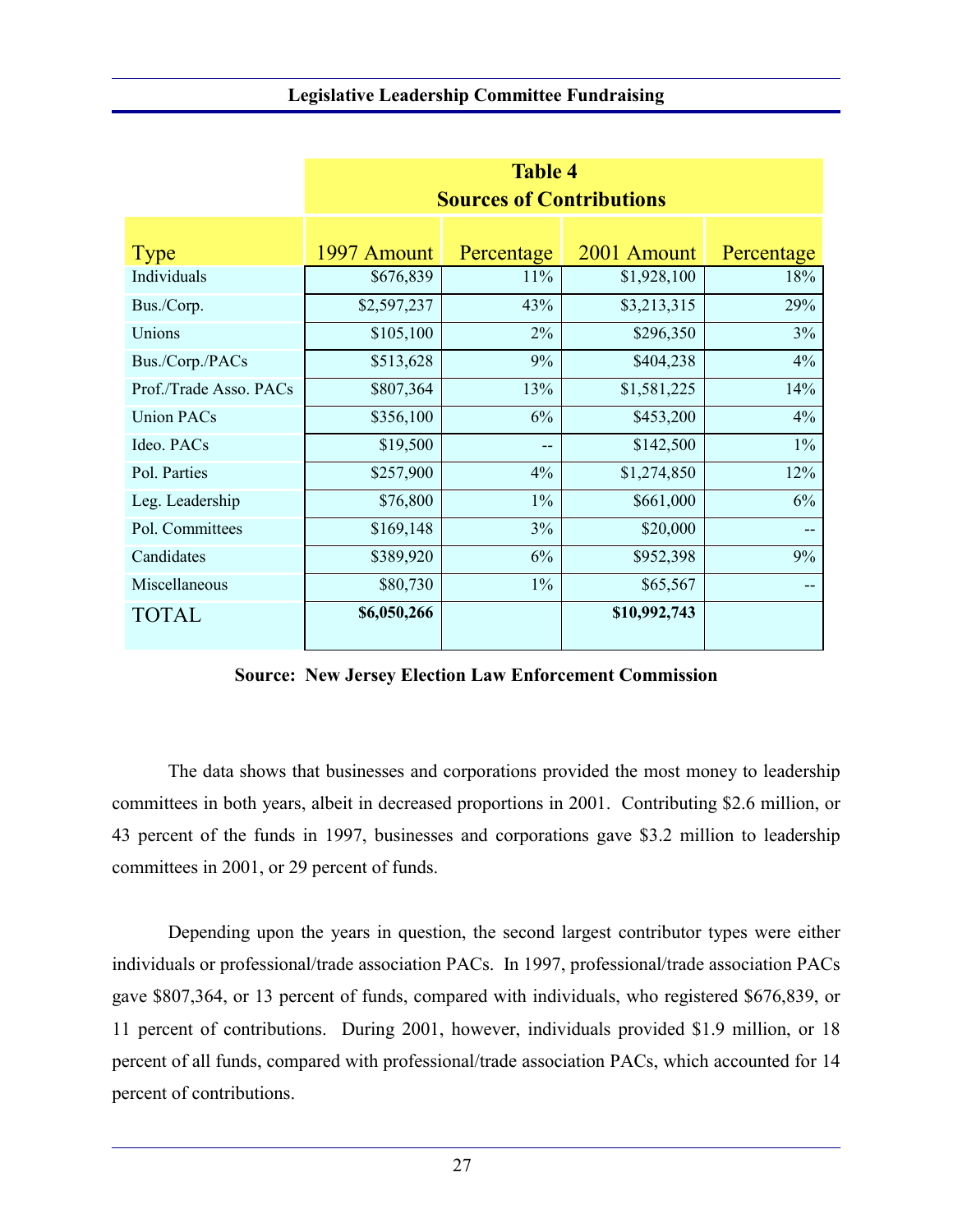#### **Legislative Leadership Committee Fundraising**

Financial activity by business and corporate PACs declined between 1997 and 2001. In 1997, these entities contributed \$513,628, or nine percent of all contributions to legislative leadership committees. During 2001, however, these PACs contributed \$404,238, slipping to four percent of total contributions to the leadership committees.

On the other hand, political parties at all levels increased their financial contributions to the leadership committees. They contributed just \$257,900 to these committees in 1997, or four percent. By 2001, however, they were contributing \$1,274,850, thereby making 12 percent of all contributions to these committees.

Legislative leadership committees, themselves, have shown an increase in contribution activity between 1997 and 2001, as have candidates. By way of transferring money from one chamber's leadership committee to another (within the parties of course), the leadership committees gave \$76,800, or one percent of funds, to each other in 1997, and \$661,000, or six percent of funds, in 2001. Likewise, candidates increased their donations to the legislative leadership committees between 1997 and 2001. In 1997, candidates contributed \$389,920 to the leadership committees, or six percent of all funds, and increased that total to \$952,398, or nine percent in 2001.

Conversely, union PACs reduced their financial activity between the years in question. Union PACs gave \$356,100, or six percent of contributions in 1997 and \$453,200, or four percent in 2001. Direct contributions from union treasuries reached \$105,100, or two percent of total in 1997, and \$296,350, or three percent of total in 2001.

Political committees gave \$169,148 in 1997, constituting three percent of contributions to the leadership committees. Their activity in 2001 was negligible. Contributions to leadership committees by ideological PACs was miniscule in 1997, and reached one percent of total in 2001, at \$142,500.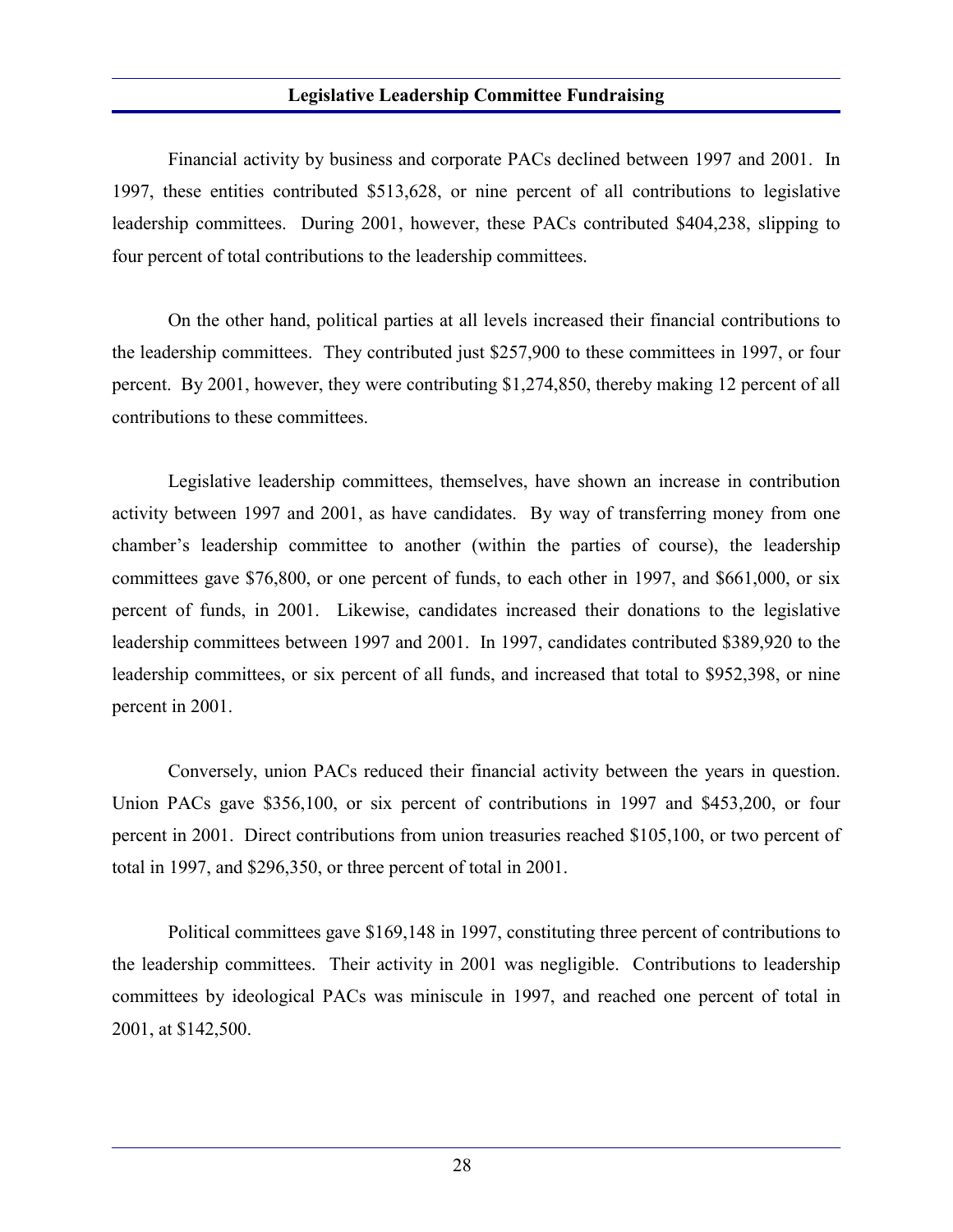Figure 2 below shows a broader distribution of contributor categories to legislative leadership committees in 1997 and 2001. In this figure, contributions by all PAC types were combined into one category. Further, contributions from all party-related groups were combined into one category entitled partisan entities.



**Source: New Jersey Election Law Enforcement Commission**

As shown in the figure, the contribution activity directed toward legislative leadership committees grew between 1997 and 2001 for partisan entities and individuals. On the other hand, it declined for businesses and corporations and political action committees, and increased ever so slightly for unions. Between 1997 and 2001, individual contributions increased from 11 percent of total legislative leadership committees to 18 percent, whereas the increase in partisan entity contributions to these organizations went from 14 percent to 27 percent. Union contribution activity rose slightly from two percent of the leadership committee contributions to three percent.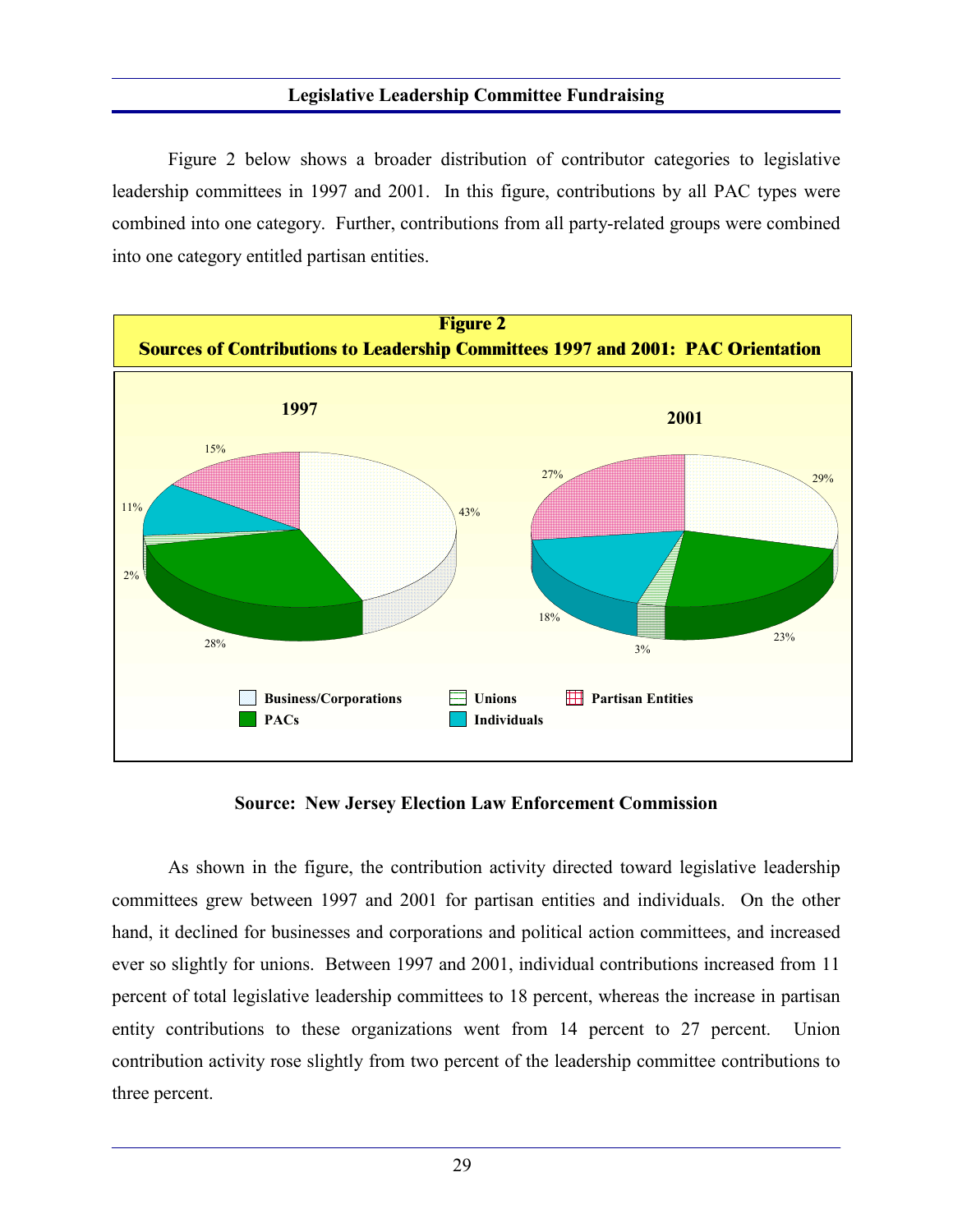Finally, contributions from business to leadership committees between 1997 and 2001 dipped from 43 percent of total to 29 percent. PAC contribution activity declined from 28 percent of total in 1997 to 23 percent of total in 2001.

Figure 3 displays the data from still a different perspective. In Figure 3, all groups, including PACs, with a business orientation were combined into one category entitled business interests. Similarly, unions and union PACs were collapsed into one category entitled unions.



**Source: New Jersey Election Law Enforcement Commission**

An analysis of the above pie charts tells largely the same story as told by the previous ones. Between 1997 and 2001, partisan entities increased their percentage contribution activity to the leadership committees from 14 percent to 27 percent. Individual contributions rose relative to total contributions to legislative leadership committees from 11 percent to 18 percent. Union activity, at eight and then seven percent remained stable, but contribution activity by business interests declined between 1997 and 2001, from 66 percent to 47 percent of total leadership committee receipts.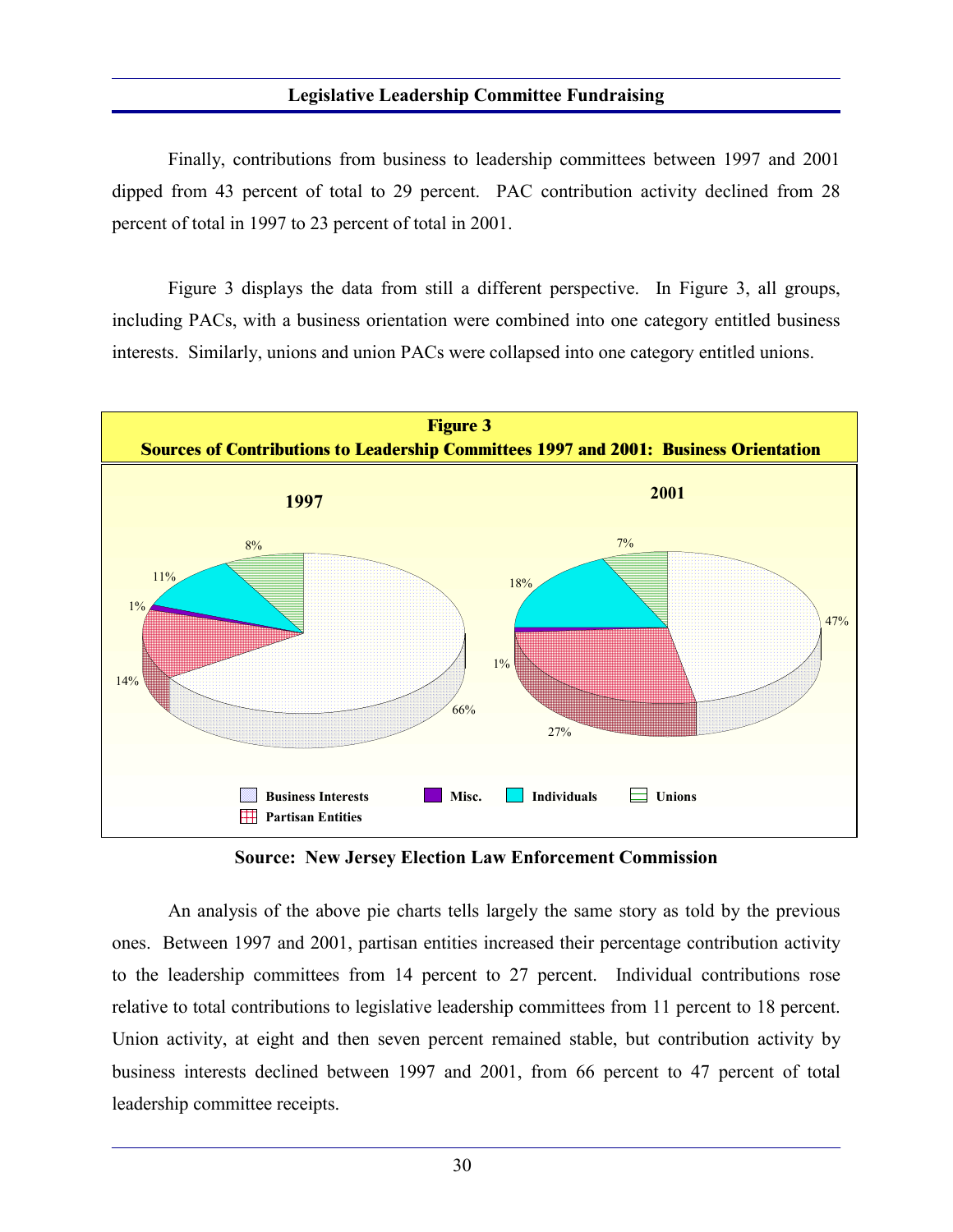If any trend can be discerned from the data contained in the figure above, it is the same one as seen in other observations of the electoral process in New Jersey undertaken by the Commission. Namely, that political party entities are resurgent in New Jersey, in part evidenced by their increased role in financing not only the campaigns of their candidates, but of the leadership committees, which in turn support these candidates.

## **Comparison of Sources of Contributions to Leadership Committees by Party**

Tables 5 and 6 provide a breakdown of the sources of leadership committee receipts based on partisan affiliation. The tables include data from 1997 and 2001, the two election years under study.

|      | <b>Table 5</b>                  |                       |                   |                             |                   |  |  |  |  |
|------|---------------------------------|-----------------------|-------------------|-----------------------------|-------------------|--|--|--|--|
|      | <b>Sources of Contributions</b> |                       |                   |                             |                   |  |  |  |  |
| 1997 | <b>Type</b>                     | Dem.<br><b>Amount</b> | <b>Percentage</b> | <b>GOP</b><br><b>Amount</b> | <b>Percentage</b> |  |  |  |  |
|      | Individuals                     | \$328,560             | 11%               | \$348,279                   | 12%               |  |  |  |  |
|      | Bus./Corp.                      | \$1,383,415           | 45%               | \$1,213,822                 | 40%               |  |  |  |  |
|      | Unions                          | \$46,850              | $2\%$             | \$58,250                    | 2%                |  |  |  |  |
|      | Bus./Corp. PACs                 | \$169,950             | 6%                | \$343,678                   | $11\%$            |  |  |  |  |
|      | Prof./Trade Asso.               | \$338,764             | 11%               | \$468,600                   | 16%               |  |  |  |  |
|      | <b>Union PACs</b>               | \$211,600             | 7%                | \$144,500                   | $5\%$             |  |  |  |  |
|      | Ideo. PACs                      | \$17,500              | --                | \$2,000                     |                   |  |  |  |  |
|      | Parties                         | \$235,350             | $8\%$             | \$22,550                    | $1\%$             |  |  |  |  |
|      | Leg. Leadership                 | \$25,000              | $\qquad \qquad -$ | \$51,800                    | $2\%$             |  |  |  |  |
|      | Pol. Committees                 | \$118,050             | 4%                | \$61,098                    | $2\%$             |  |  |  |  |
|      | Candidates                      | \$177,675             | 6%                | \$212,245                   | $7\%$             |  |  |  |  |
|      | Miscellaneous                   | \$7,314               | --                | \$73,416                    | $2\%$             |  |  |  |  |
|      | <b>TOTAL</b>                    | \$3,050,028           |                   | \$3,000,238                 |                   |  |  |  |  |

**Source: New Jersey Election Law Enforcement Commission**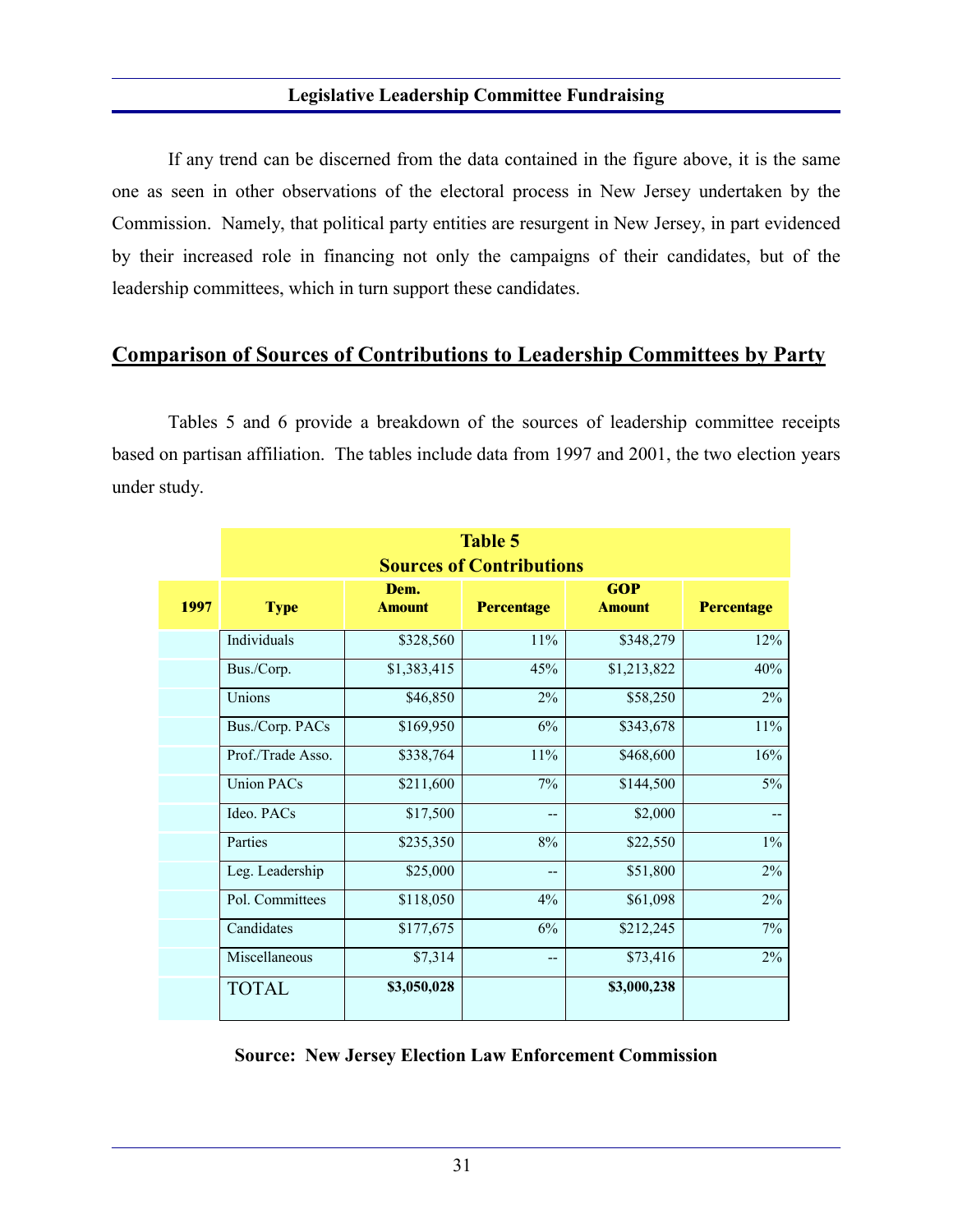|      | <b>Table 6</b><br><b>Sources of Contributions</b> |                       |                   |                             |                   |  |  |  |
|------|---------------------------------------------------|-----------------------|-------------------|-----------------------------|-------------------|--|--|--|
| 2001 | <b>Type</b>                                       | Dem.<br><b>Amount</b> | <b>Percentage</b> | <b>GOP</b><br><b>Amount</b> | <b>Percentage</b> |  |  |  |
|      | Individuals                                       | \$1,353,450           | 24%               | \$574,650                   | $11\%$            |  |  |  |
|      | Bus./Corp.                                        | \$1,756,326           | 31%               | \$1,456,989                 | 28%               |  |  |  |
|      | Unions                                            | \$154,650             | 3%                | \$141,700                   | 3%                |  |  |  |
|      | Bus./Corp. PACs                                   | \$177,050             | 3%                | \$227,188                   | 4%                |  |  |  |
|      | Trade Asso. Pacs                                  | \$700,175             | 12%               | \$881,050                   | 17%               |  |  |  |
|      | <b>Union PACs</b>                                 | \$305,450             | 5%                | \$147,750                   | 3%                |  |  |  |
|      | Ideo. PACs                                        | \$79,000              | $1\%$             | \$63,500                    | $1\%$             |  |  |  |
|      | Parties                                           | \$789,350             | 14%               | \$485,500                   | 9%                |  |  |  |
|      | Leg. Leadership                                   | --                    | --                | \$661,000                   | 13%               |  |  |  |
|      | Pol. Committees                                   | \$20,000              | --                | --                          |                   |  |  |  |
|      | Candidates                                        | \$371,362             | 7%                | \$581,036                   | $11\%$            |  |  |  |
|      | Miscellaneous                                     | \$8,729               | --                | \$56,838                    | $1\%$             |  |  |  |
|      | <b>TOTAL</b>                                      | \$5,715,542           |                   | \$5,277,201                 |                   |  |  |  |

#### **Source: New Jersey Election Law Enforcement Commission**

Without rehashing all of the statistics contained in the tables, it is interesting to point out certain findings, some unexpected, some expected. First, businesses and corporations made a higher proportion of contributions to the Democratic leadership committees than to the Republican committees. In both 1997 and 2001, the Democratic committees received more in donations from these entities than did the Republicans. On the other hand, professional trade associations provided more money and a higher percentage of receipts to the GOP leadership committees than to the Democratic committees. Contributions deriving from partisan entities were evenly divided with Democratic committees receiving the greater amount and percentage in 1997 and Republican committees in 2001.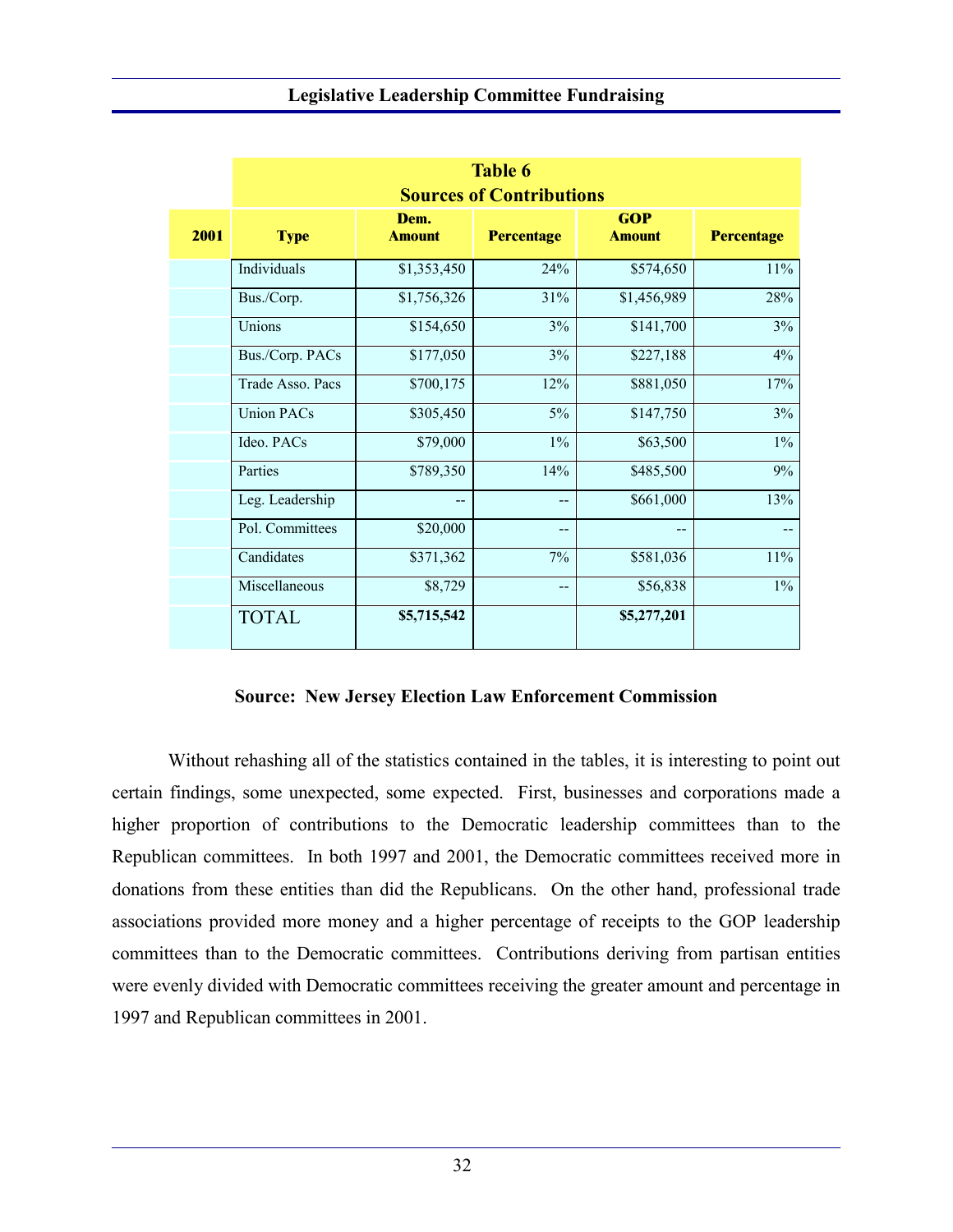This chapter has attempted to analyze the financial activity of the statutorily established legislative leadership committees. From the data presented in the chapter, it is clear that the legislative leadership committees have become important players in legislative elections, and are now operating in the manner envisioned in the 1993 Campaign Finance Reform Act. Moreover, from the data it can be discerned that while both parties have demonstrated great ability to raise money, the gains made by the Democratic leadership committees between 1995 and 1997 suggest that the trend toward the Democratic Party in legislative elections in New Jersey that culminated in 2001 actually began during this pivotal period 1995—1997. Certainly this situation is so in consideration of the data involving the legislative leadership committees.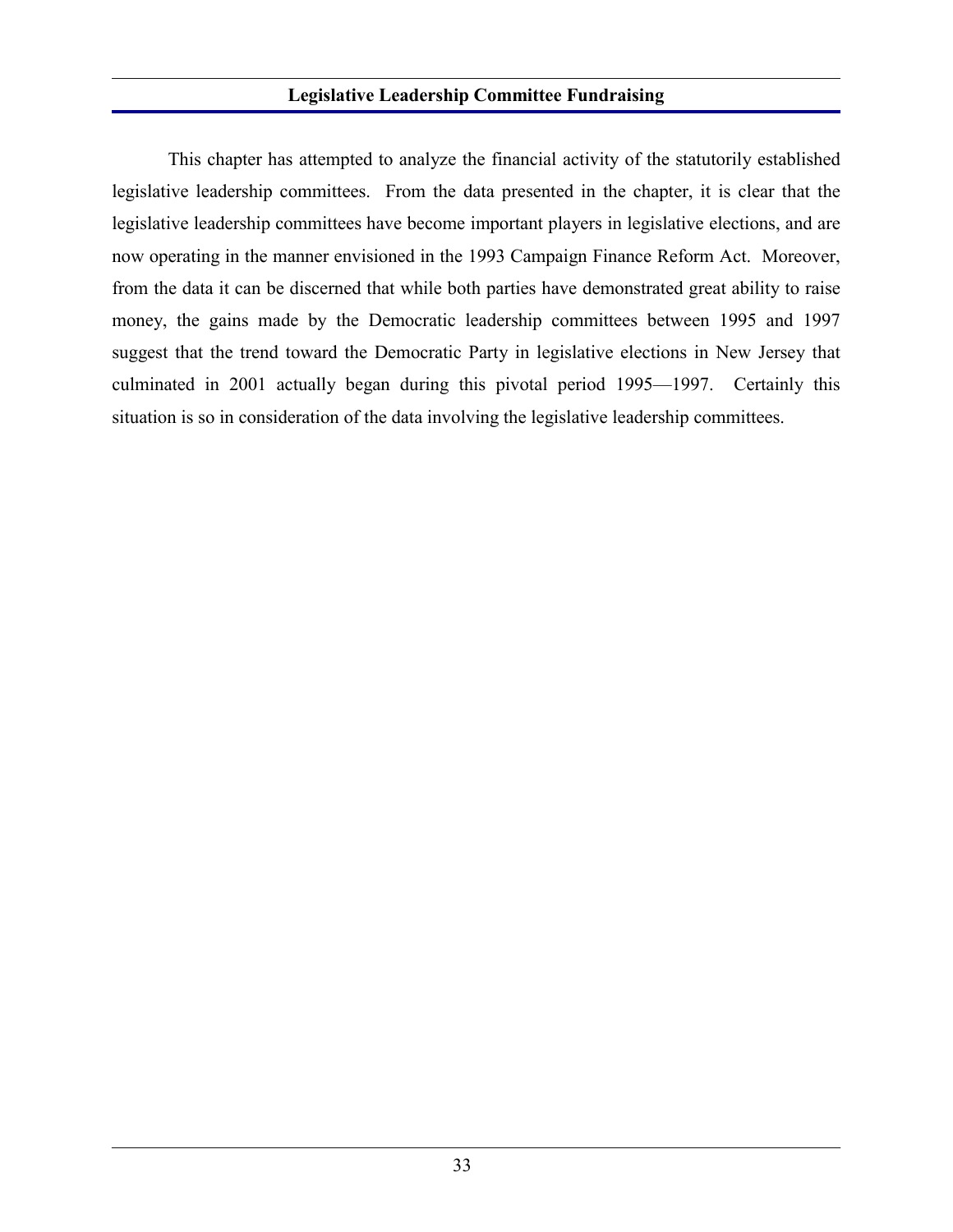# **CHAPTER THREE**

# **Legislative Leadership Committee Spending**

This analysis of how legislative leadership committees utilized their money in 1997 and 2001 follows a similar review of expenditure activity by these committees in 1995 and 1996. This chapter will provide a glimpse of the campaign strategies pursued by the leadership committees in their efforts to promote the electoral prospects of their candidates for legislative office. Moreover, it will suggest how, if at all, these strategies have changed since the publication of the earlier report, which analyzed the expenditure activity of these committees in 1994 and 1995, the years immediately following the onset of the 1993 campaign finance reform law. It was this law that established statutorily the legislative leadership committees.

The effort to categorize these expenditures was not an easy one. As noted in the 1996 report:

At times, information provided by these committees vis-à-vis their expenditures was accurate and complete. In these instances there was no difficulty in categorizing them. At other times, however, descriptions of expenditures were vague and indefinite. It was in these instances where categorization was difficult and left to the best judgement of the experienced coders who undertook the painstaking task. Thus, the Commission makes no claim that the expenditure analysis contained in this chapter is exact in every respect. It does, however, express full confidence that the chapter presents a general picture of how these newly fashioned leadership committees have spent their money during  $1994-1995$ <sup>1</sup>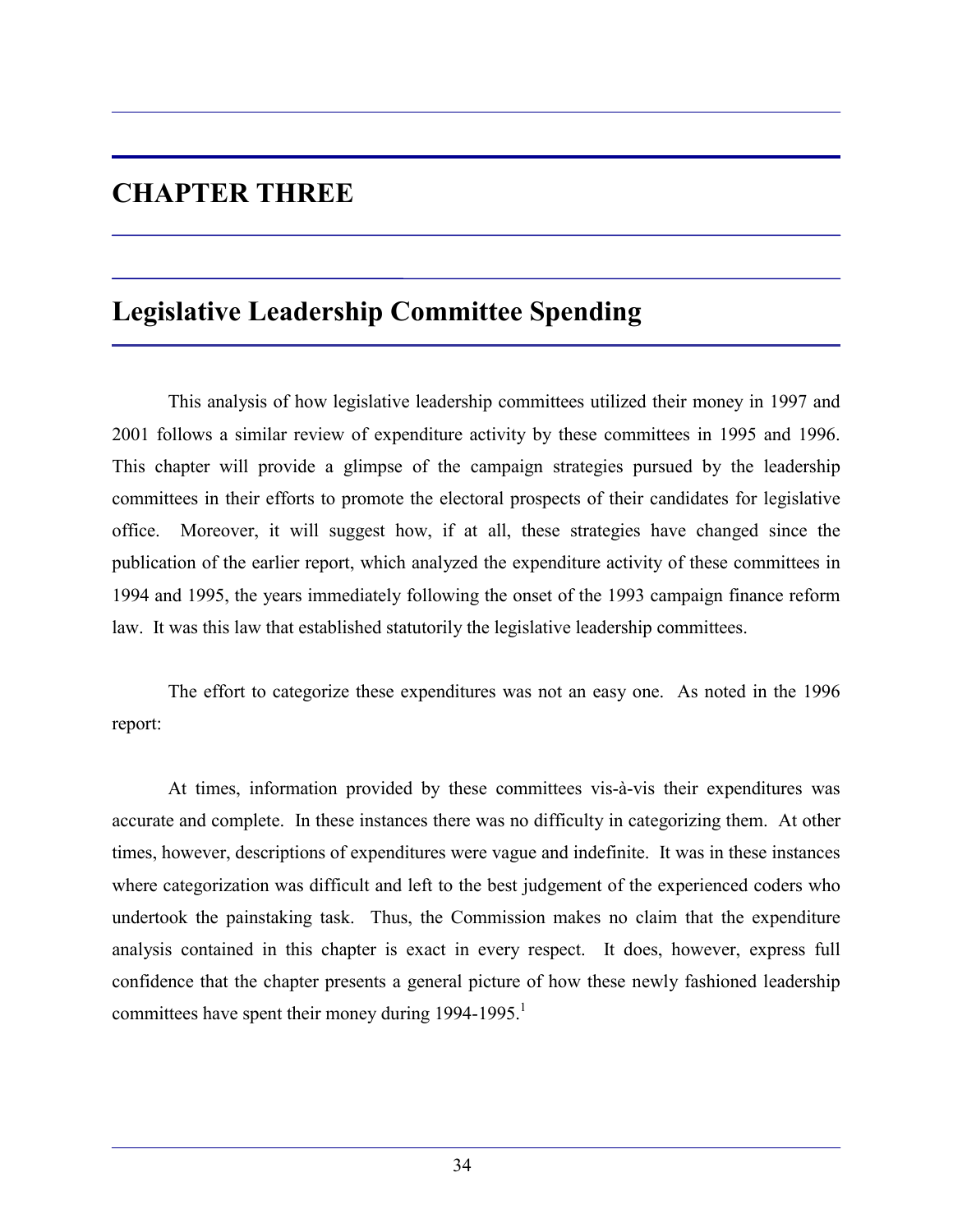Together the four legislative leadership committees spent \$8.7 million in 1997 and \$13.5 million in 2001. Thus, over this four-year period these committees increased their spending by 55 percent. In 1997, the Republican committees, the Assembly Republican Majority Committee and the Senate President's Committee spent \$2.2 million and \$3.3 million respectively. The Democratic leadership committees, the Doria Leadership Committee and the Senate Democratic Majority Committee spent \$790,752 and \$2.4 million respectively.

Four years later, the Assembly Republican Majority Committee spent \$2.6 million and the Senate Majority Committee \$4.4 million. On the Democratic side, the Doria Leadership Committee spent \$2.1 million and the Senate Democratic Majority Committee \$4.5 million.

Except for the Senate Democratic Committee in 2001, the Republican leadership committees outspent their counterparts in each year. This situation occurred in 1994-1995 as well. It is interesting to note, however, that despite the fact that the Democratic leadership committees were outspent by the Republican committees, the Democrats continued to increase the number of members in both legislative bodies, actually taking control of the Assembly in 2001 and equaling Republicans in the Senate.

Table 7 depicts the spending by the four committees in 1997 and 2001.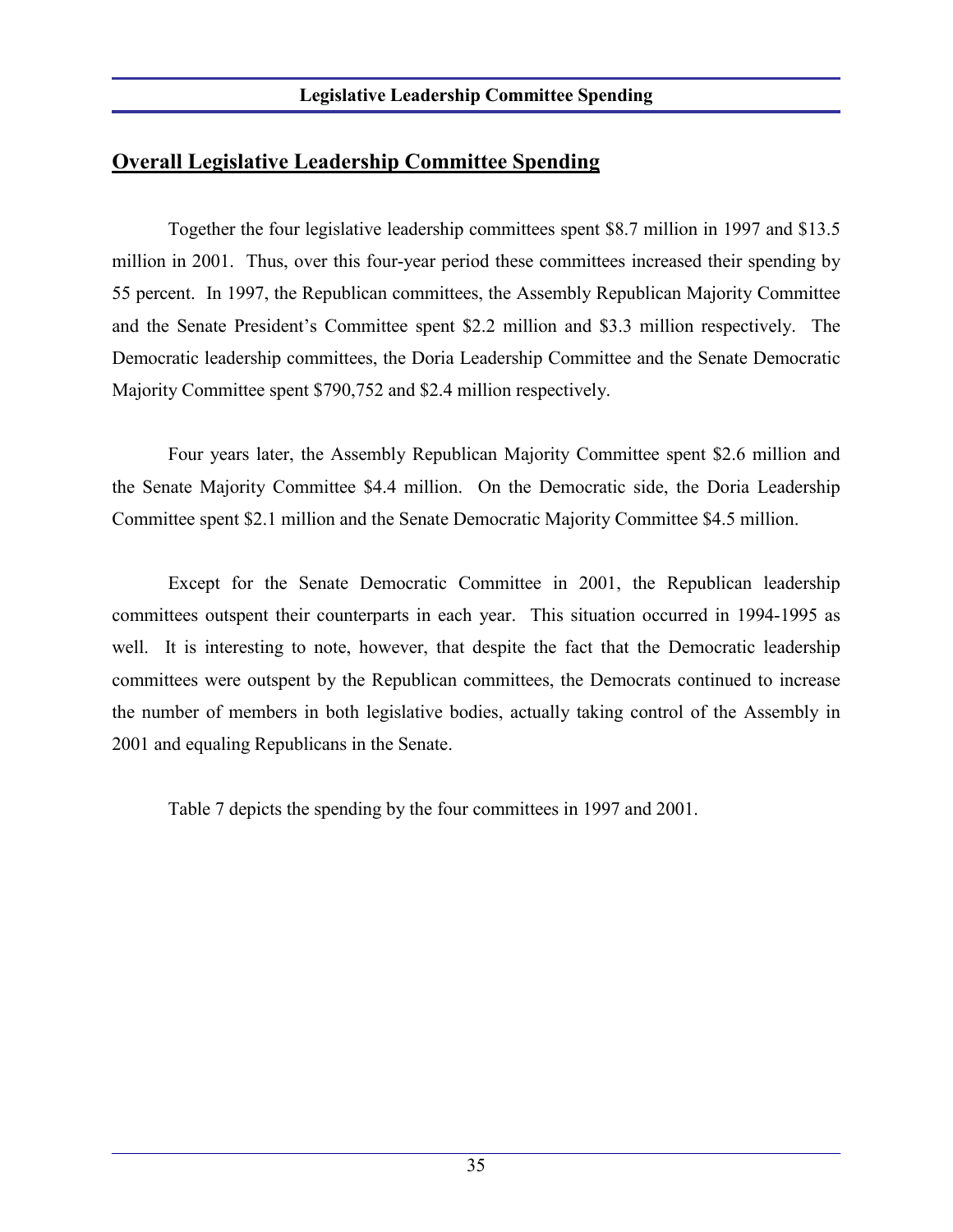|                 | <b>Table 7</b><br><b>Legislative Leadership Committee Spending Totals: 1997 and 2001</b> |             |              |  |  |  |  |
|-----------------|------------------------------------------------------------------------------------------|-------------|--------------|--|--|--|--|
|                 |                                                                                          | 1997        | 2001         |  |  |  |  |
| <b>Assembly</b> | <b>Assembly Republican Majority Committee</b>                                            | \$2,159,929 | \$2,581,550  |  |  |  |  |
|                 | Doria Leadership Committee (Democratic)                                                  | \$790,752   | \$2,089,369  |  |  |  |  |
|                 | <b>SUBTOTAL</b>                                                                          | \$2,950,681 | \$4,670,919  |  |  |  |  |
| <b>Senate</b>   | Senate President's Committee (Republican)                                                | \$3,388,153 | \$4,381,229  |  |  |  |  |
|                 | <b>Senate Democratic Majority Committee</b>                                              | \$2,394,104 | \$4,468,480  |  |  |  |  |
|                 | <b>SUBTOTAL</b>                                                                          | \$5,782,257 | \$8,849,709  |  |  |  |  |
|                 | <b>TOTAL</b>                                                                             | \$8,732,938 | \$13,520,628 |  |  |  |  |

#### **Source: New Jersey Election Law Enforcement Commission**

## **Senate or Assembly Legislative Leadership Committees: Who Spends the Most?**

As might be expected, the Senate leadership committees outspent their Assembly counterparts by a considerable margin. This fact was true for both parties. During 1997, the two Senate leadership committees spent \$5.8 million compared with \$3 million spent by the Assembly committees, or 93 percent more. Likewise in 2001, the Senate committees expended \$8.8 million compared with \$4.7 million spent by the Assembly committees, or 87 percent more.

Succeeding sections will explore in detail the expenditure strategies of the legislative leadership committees. In general, however, both the Senate and Assembly committees directed their spending toward the campaigns of their respective candidates. As will be seen, significant amounts of money were spent on mass communication, particularly direct mail and or contributions to candidates, both direct monetary and in-kind.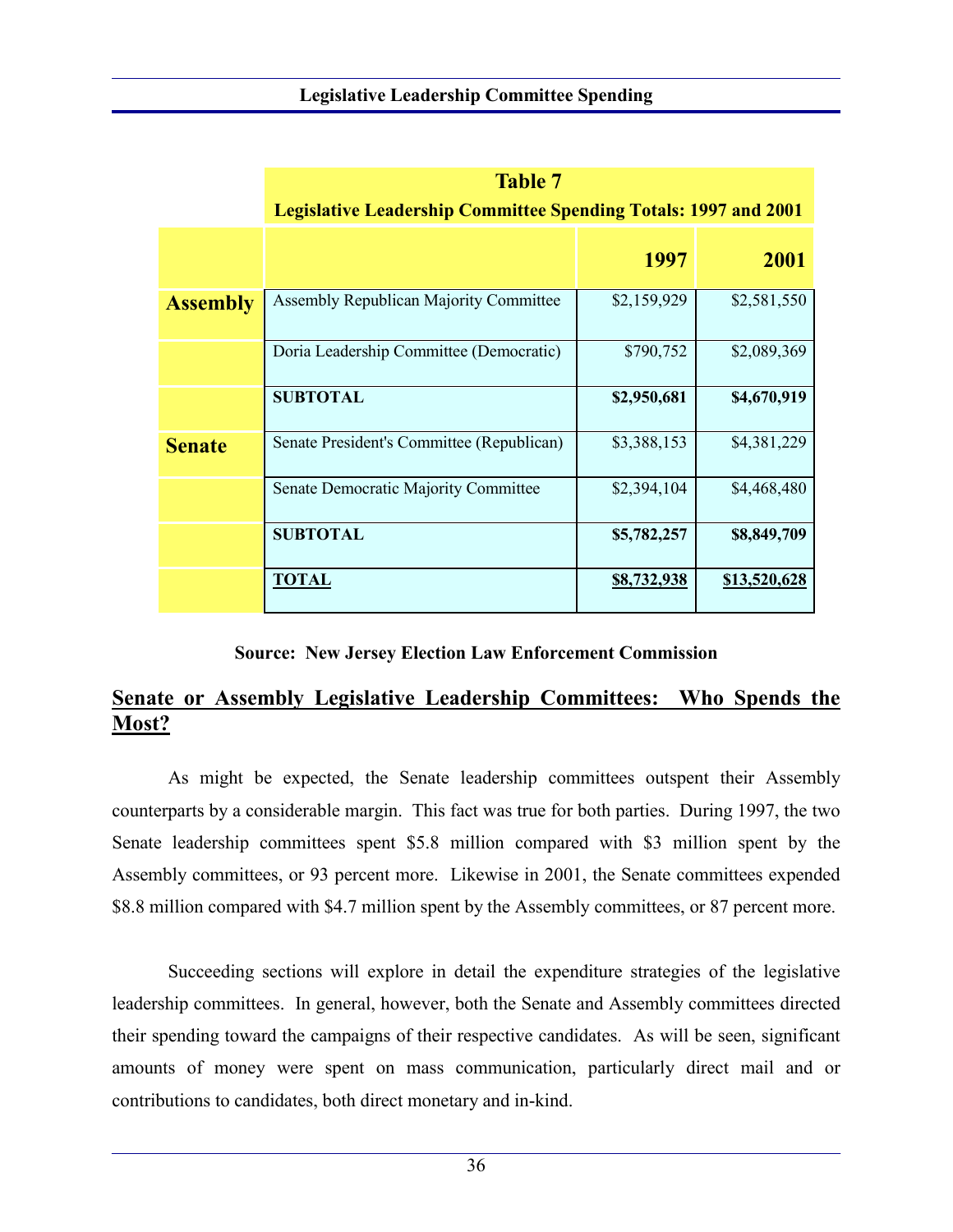In the July, 1996 White Paper, State Parties and Legislative Leadership Committees: An Analysis 1994-1995, it was pointed out that the Assembly Republican Majority Committee undertook spending strategies that differed from the other three. In explaining this anomaly the report concluded:

Perhaps these different modes operandi can be traced to the origins of these committees. The Assembly Republican Majority Committee has existed since the 1980's and was formed to be the party's campaign committee to promote the election of its members to the Assembly. It has been affiliated with the Republican State Committee, and to this day, as is permissible under the law, is established under the aegis of the state committee.

The three other committees, to the contrary, derived more from the base of personal PACs that had once been the province of state legislators. Personal PACs controlled by candidates and officeholders are now prohibited under the new law. Essentially, a committee formulated on the model of a legislative party committee is going to function more broadly than a committee originally created as a legislator's personal PAC. As time passes, however, most likely these leadership committees will evolve toward a broad-based model.<sup>2</sup>

As will be shown in the following section, this scenario is what has occurred.

### **Spending Patterns of the Leadership Committees**

As in the earlier report, eight expenditure categories were established. For this analysis, each expenditure was coded by category. The categories are mass communication, election-day activity, fundraising, consultants, charitable, contributions, administration, and polling.

Mass communication involves print and broadcast advertising. Administration includes salaries, rent, utilities, overhead costs, entertainment, and refunds. Election-day activity involves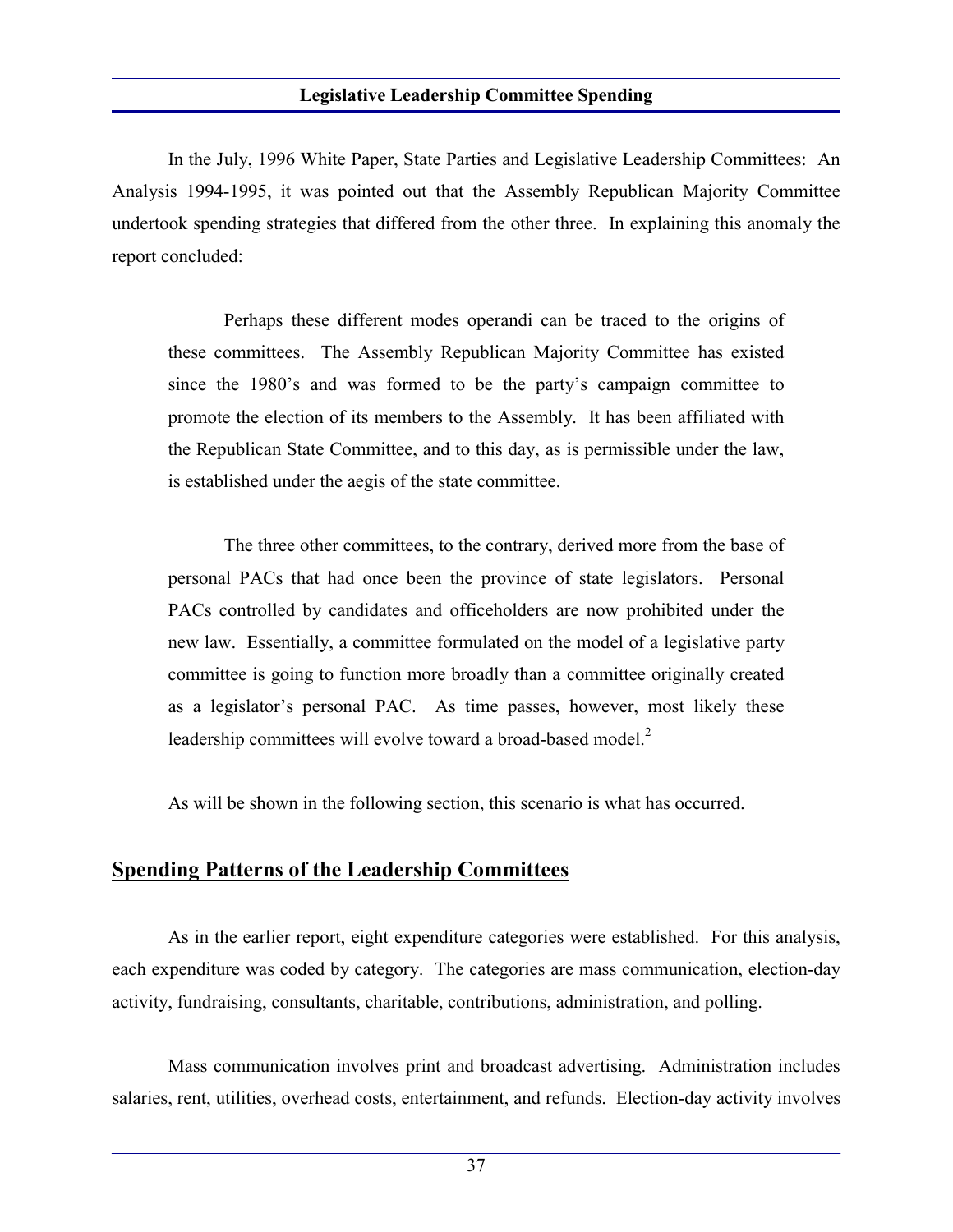get-out-the-vote efforts, which includes money for election-day workers and telephone canvassing. Charitable includes expenditures made to volunteer organizations, including ads in ad books and flowers for weddings and funerals. Finally, expenditures for mass communications, polling, fundraising, and consulting, very importantly include in-kind contributions to candidates as well. In-kind contributions represent money spent on behalf of candidates by these leadership committees whereas direct contributions represent monetary donations made to the candidates.

Table 8 summarizes spending in each category by the leadership committees in 1997 and 2001.

|                           | <b>Table 8</b><br><b>Leadership Committee Spending Breakdown: 1997 and 2001</b> |            |              |            |  |  |
|---------------------------|---------------------------------------------------------------------------------|------------|--------------|------------|--|--|
|                           | 1997 Amount                                                                     | Percentage | 2001 Amount  | Percentage |  |  |
| <b>Mass Communication</b> | \$2,945,157                                                                     | 34%        | \$5,200,084  | 38%        |  |  |
| <b>Election Day</b>       | \$43,393                                                                        | $1\%$      | \$214,068    | 2%         |  |  |
| Fundraising               | \$468,074                                                                       | 5%         | \$409,017    | 3%         |  |  |
| Consultants               | \$1,781,430                                                                     | 20%        | \$621,582    | $5\%$      |  |  |
| Charitable                | \$14,057                                                                        | --         | \$39,857     |            |  |  |
| Contributions             | \$2,521,579                                                                     | 29%        | \$4,930,208  | 36%        |  |  |
| Administration            | \$769,405                                                                       | 9%         | \$1,708,127  | 13%        |  |  |
| Polling                   | \$189,839                                                                       | 2%         | \$397,681    | 3%         |  |  |
| <b>TOTAL</b>              | \$8,732,934                                                                     |            | \$13,520,624 |            |  |  |

#### **Source: New Jersey Election Law Enforcement Commission**

The categories mass communication and direct contributions constituted the largest classes of expenditure activity by the legislative leadership committees in 1997 and 2001. Both years witnessed an increased percentage of total leadership committee spending attributed to these two categories over that recorded in 1994-1995. Moreover, the standing of these two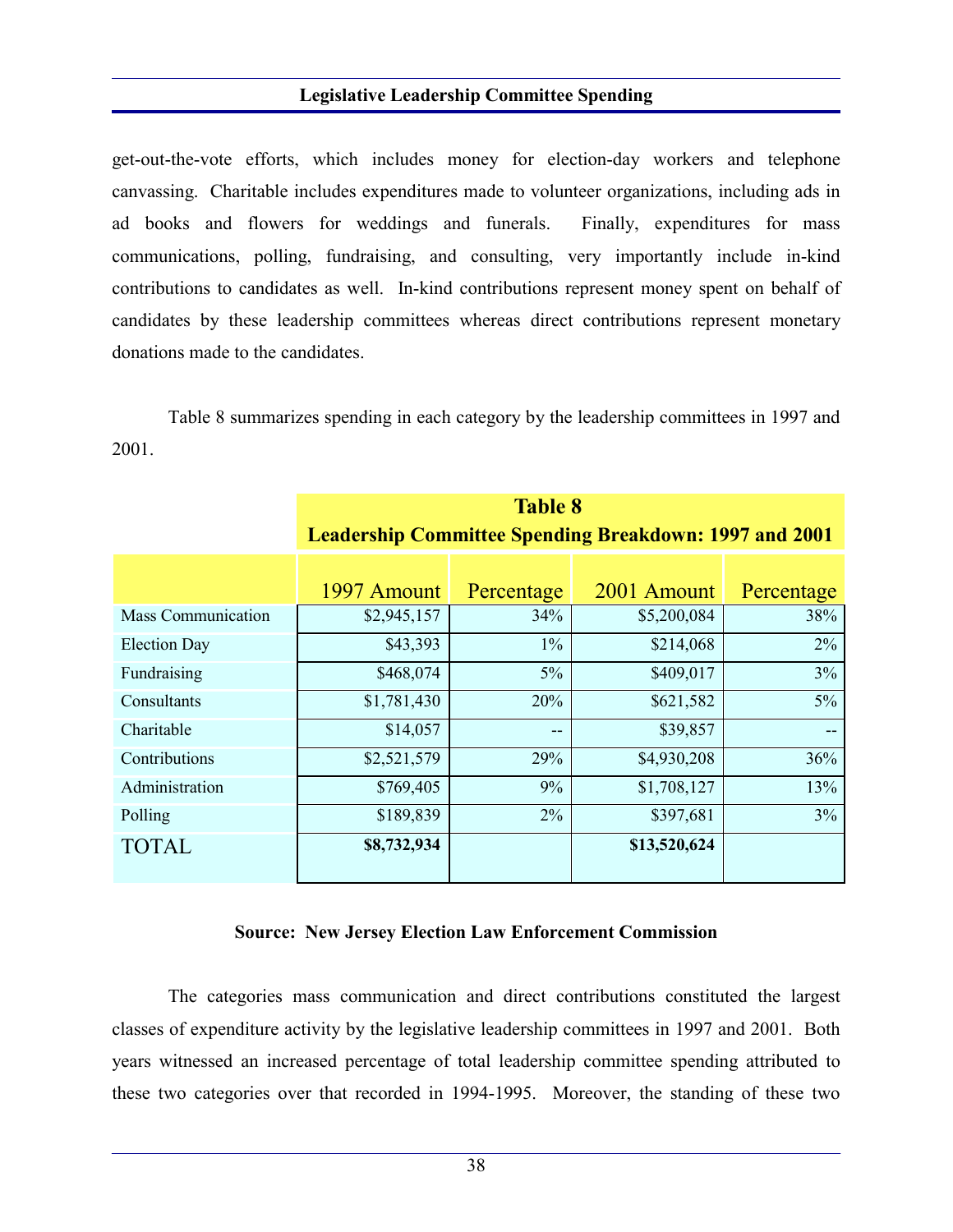categories relative to overall spending was flip-flopped from that realized in 1994-1995. In other words, whereas in 1994-1995, the category direct contributions constituted the largest proportion of legislative leadership spending, with mass communication being second, in both 1997 and 2001 the situation was reversed. This development is of some significance.

In 1997, spending on mass communication amounted to \$2.95 million, or 34 percent of all leadership committee spending. By 2001 that figure had risen to \$5.2 million, or 38 percent of all expenditures. Direct contributions, in 1997, constituted \$2.5 million, or 29 percent of all spending and in 2001 \$4.9 million, or 36 percent of all spending. In the prior years studied, 1994-1995 contributions reach \$1.5 million, or 30 percent of expenditures, and mass communication \$1.3 million, or 25 percent of spending.

The significance of this data is two-fold. First, spending on these two categories amounted to 63 percent of all spending in 1997 and 74 percent in 2001. The meaning of these figures should be clear: as predicted in the July, 1996 report, these committees have evolved into truly broad-based legislative party committees whose number one function is to promote their candidates for the Legislature. No longer do they resemble a personal PAC of a legislator. The majority of their money is now being distributed, either directly or indirectly, on behalf of their respective candidates.

Second, the fact that as a category, mass communication now leads direct contributions in terms of percentage of total spending, suggests that these leadership committees have become more involved in directing the media strategies of individual candidacies for the Legislature. As will be shown, the vast majority of mass communication spending is for direct mail and is reported as in-kind contributions or expenditures made on behalf of the candidate and not by the candidate himself, or herself. This finding is in line with the thesis expounded in recent Commission white papers that there is a party resurgence in New Jersey. No longer does New Jersey have a totally candidate-centered electoral system.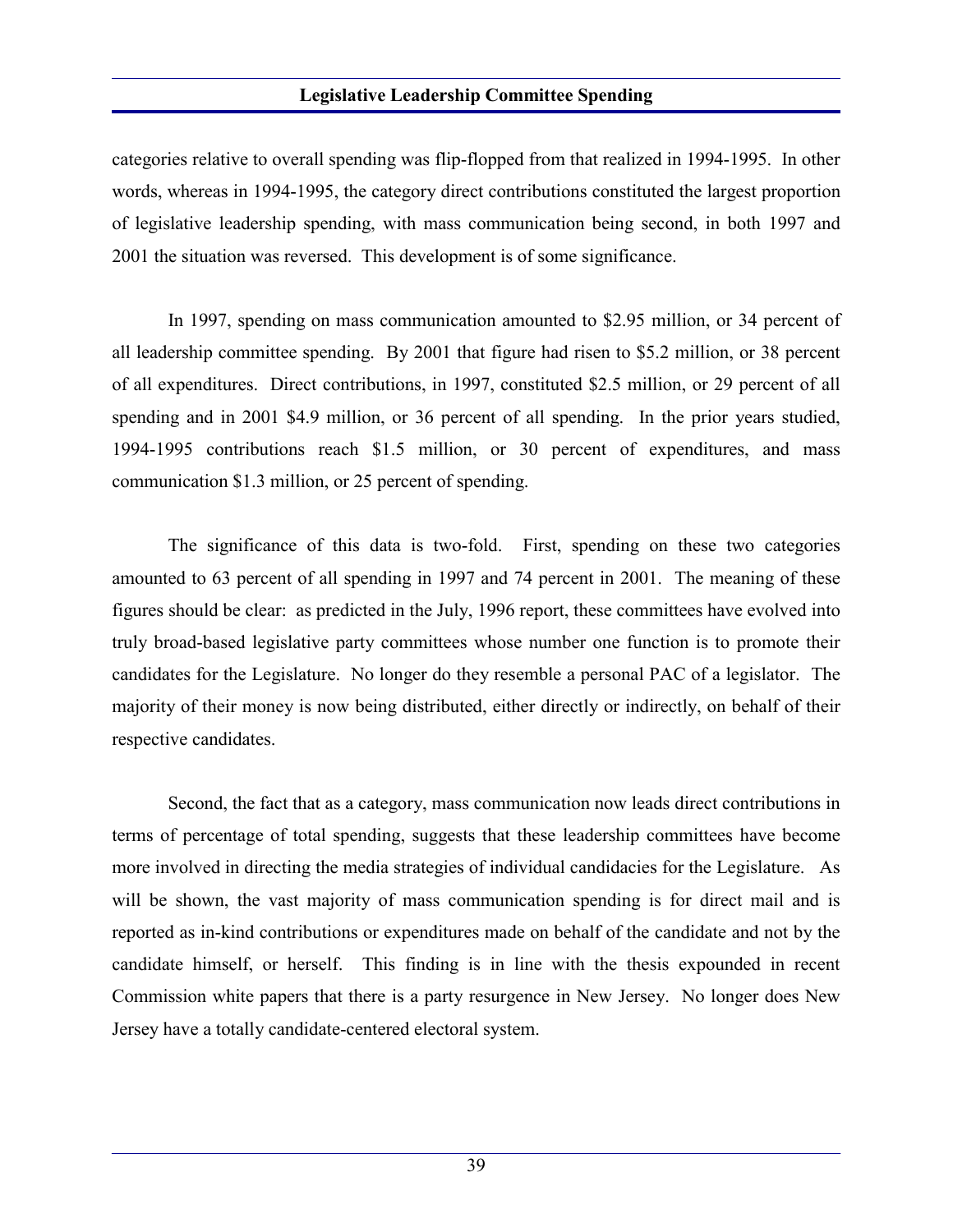Besides mass communication and contributions, the legislative leadership committees spent money on targeted activities directly related to enhancing the election of their candidates.

In 1997, for instance, 28 percent of leadership committee money was spent on electionday efforts, fundraising, consultants, or polling. In 2001, about 13 percent of their expenditures went toward these activities. Administrative expenditures accounted for the remaining nine percent and 16 percent of leadership committee expenditures in both 1997 and 2001 respectively.

During 1997, election-day activity reached \$43,393 (one percent), fundraising \$468,074 (five percent), consultants \$1.8 million (20 percent), and polling \$189,839 (two percent). During 2001, election-day activity accounted for \$214,068 (two percent), fundraising \$409,017 (three percent), consultants \$621,582 (five percent), and polling \$397,681 (three percent). Administration costs were at \$769,405 (nine percent) in 1997 and \$1.7 million (13 percent) in 2001. Expenditures on charity were negligible in both years.

Thus, 91 percent of leadership committee expenditures in 1997 and 87 percent of their spending in 2001 was made on behalf of, or directly for, candidates for the Legislature. These figures further corroborate the notion that New Jersey has again become a strong party state.

## **Spending by Party**

In comparing the Democratic legislative leadership committees with the Republican committees, some differences in patterns of spending do emerge. The most striking differences occur in the following categories: mass communication, consultants and direct contributions.

The Republican leadership committees emphasized mass communication spending much more so than did the Democratic committees. In 1997, the Republican committees spent \$2.8 million, or 51 percent of expenditures on mass communication. The Democratic committees spent just \$174,890, or five percent of their money on mass communication. During the 2001 election cycle, The GOP committees spent \$3.6 million, or 52 percent of their total expenditures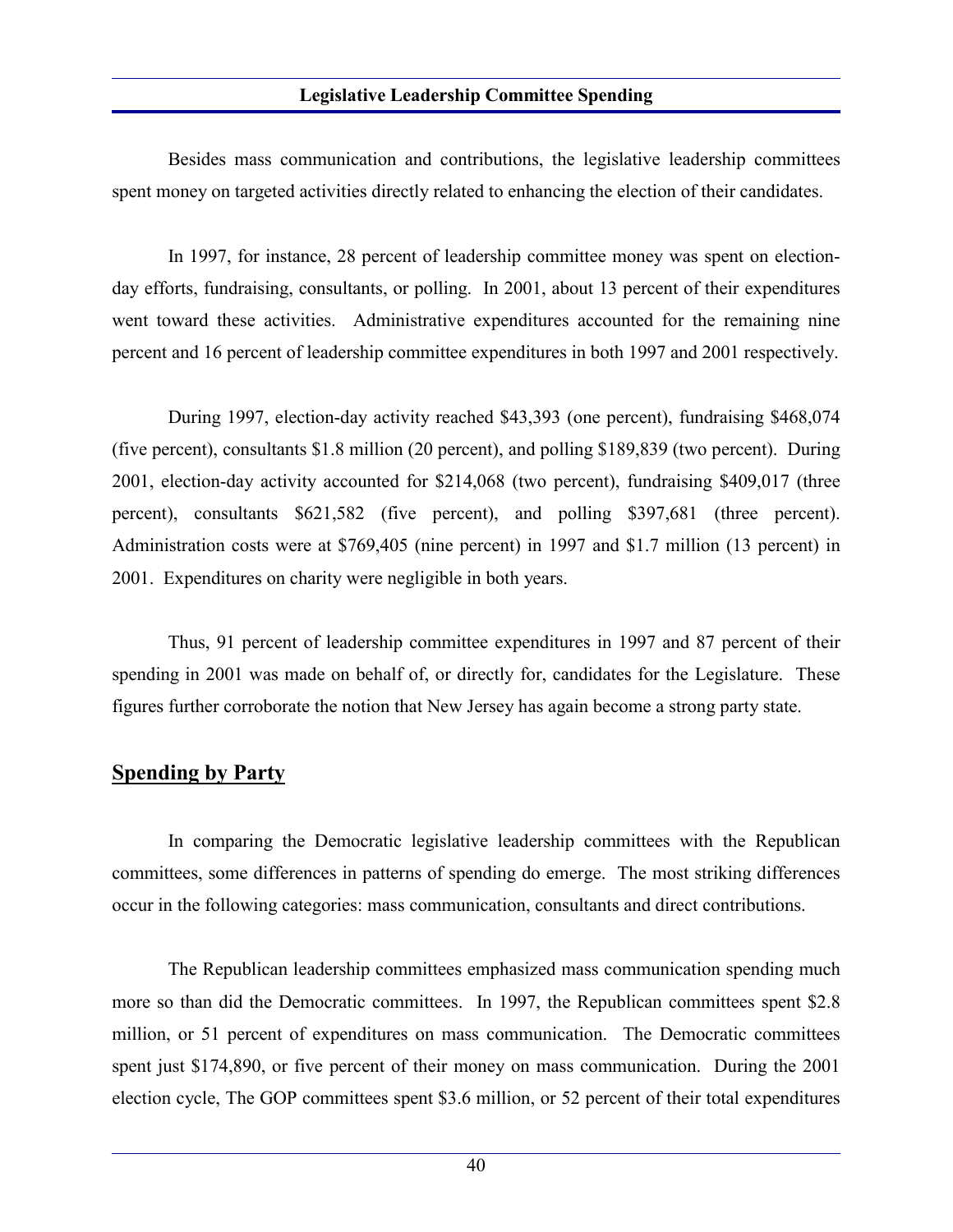for mass communication. The Democratic committees spent \$1.6 million on mass communication in 2001, or 25 percent of all spending. Thus, the Democratic committees began to spend more on mass communication in 2001, but still considerably less than the Republican leadership committees.

Though spending less in actual dollars in 1997 than the Republicans did on direct contributions, the Democratic leadership committees used a higher percentage of their expenditures on direct contributions to candidates than did their counterparts. And in 2001, the Democratic leadership committees spent more in actual dollars on direct contributions than the Republicans and used a higher percentage of expenditures for this purpose as well. The Democratic leadership committees made \$981,128 worth of direct contributions in 1997, or 31 percent of total expenditures. Republican leadership committees directly contributed \$1.5 million, which represented 28 percent of their expenditures. During 2001, Democratic leadership committees direct contribution total increased drastically to \$3.7 million, amounting to 56 percent of their total expenditures. The Republican committees, on the other hand, spent less on direct contributions than four years prior, using 18 percent of expenditures, or \$1.2 million, on direct contributions.

Interestingly, the Democratic legislative leadership committees made 44 percent of their expenditures in 1997 for consultants. They spent \$1.4 million on consultants in that year. In 2001, the Democratic committees reduced that figure considerably to \$189,490, or three percent of expenditures. The Republican leadership committees were consistently modest in their expenditures for consultants during the two years under study. In 1997, they spent \$397,431, or seven percent of expenditures on consultants, and in 2001 the figure was similar at \$432,091, and six percent of spending.

There were no marked differences between the two sets of leadership committees in other categories. Tables 9 and 10 present a breakdown of spending for both sets of legislative leadership committees in the two election years under review.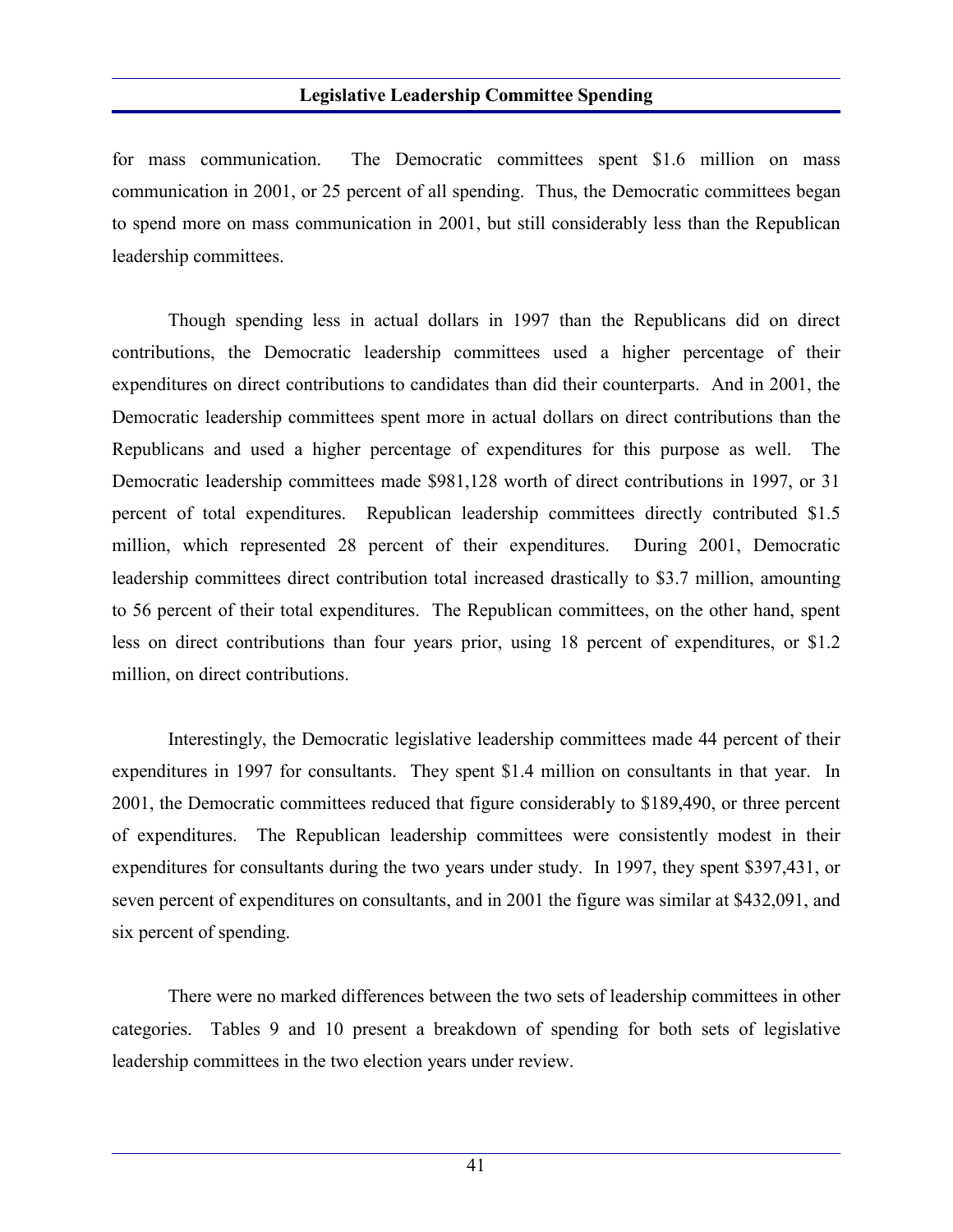|                           | <b>Table 9</b>                                  |            |             |            |  |  |
|---------------------------|-------------------------------------------------|------------|-------------|------------|--|--|
|                           | <b>Republican Leadership Committee Spending</b> |            |             |            |  |  |
|                           |                                                 |            |             |            |  |  |
|                           | 1997 Amount                                     | Percentage | 2001 Amount | Percentage |  |  |
| <b>Mass Communication</b> | \$2,769,765                                     | 51%        | \$3,583,128 | 52%        |  |  |
| <b>Election Day</b>       | \$1,238                                         | --         | \$140,092   | 2%         |  |  |
| Fundraising               | \$302,509                                       | $5\%$      | \$177,163   | 2%         |  |  |
| Consultants               | \$397,431                                       | $7\%$      | \$432,091   | 6%         |  |  |
| Charitable                | \$10,532                                        | $- -$      | \$485       | $- -$      |  |  |
| Contributions             | \$1,533,499                                     | 28%        | \$1,229,287 | 18%        |  |  |
| Administration            | \$353,794                                       | 6%         | \$1,162,696 | 17%        |  |  |
| Polling                   | \$179,305                                       | 3%         | \$237,820   | 3%         |  |  |
| <b>TOTAL</b>              | \$5,548,034                                     |            | \$6,962,762 |            |  |  |

# **Table 10 Democratic Leadership Committee Spending**

|                           | 1997 Amount | Percentage | 2001 Amount | Percentage |
|---------------------------|-------------|------------|-------------|------------|
| <b>Mass Communication</b> | \$174,890   | 6%         | \$1,616,947 | 25%        |
| <b>Election Day</b>       | \$42,155    | $1\%$      | \$73,975    | $1\%$      |
| Fundraising               | \$165,564   | $5\%$      | \$231,852   | 4%         |
| Consultants               | \$1,383,998 | 44%        | \$189,490   | 3%         |
| Charitable                | \$3,525     | $- -$      | \$39,370    | $1\%$      |
| Contributions             | \$981,128   | 31%        | \$3,700,920 | 56%        |
| Administration            | \$415,606   | 13%        | \$545,426   | 8%         |
| Polling                   | \$10,533    | $- -$      | \$159,860   | 2%         |
| <b>TOTAL</b>              | \$3,177,399 |            | \$6,557,840 |            |

**Source: New Jersey Election Law Enforcement Commission**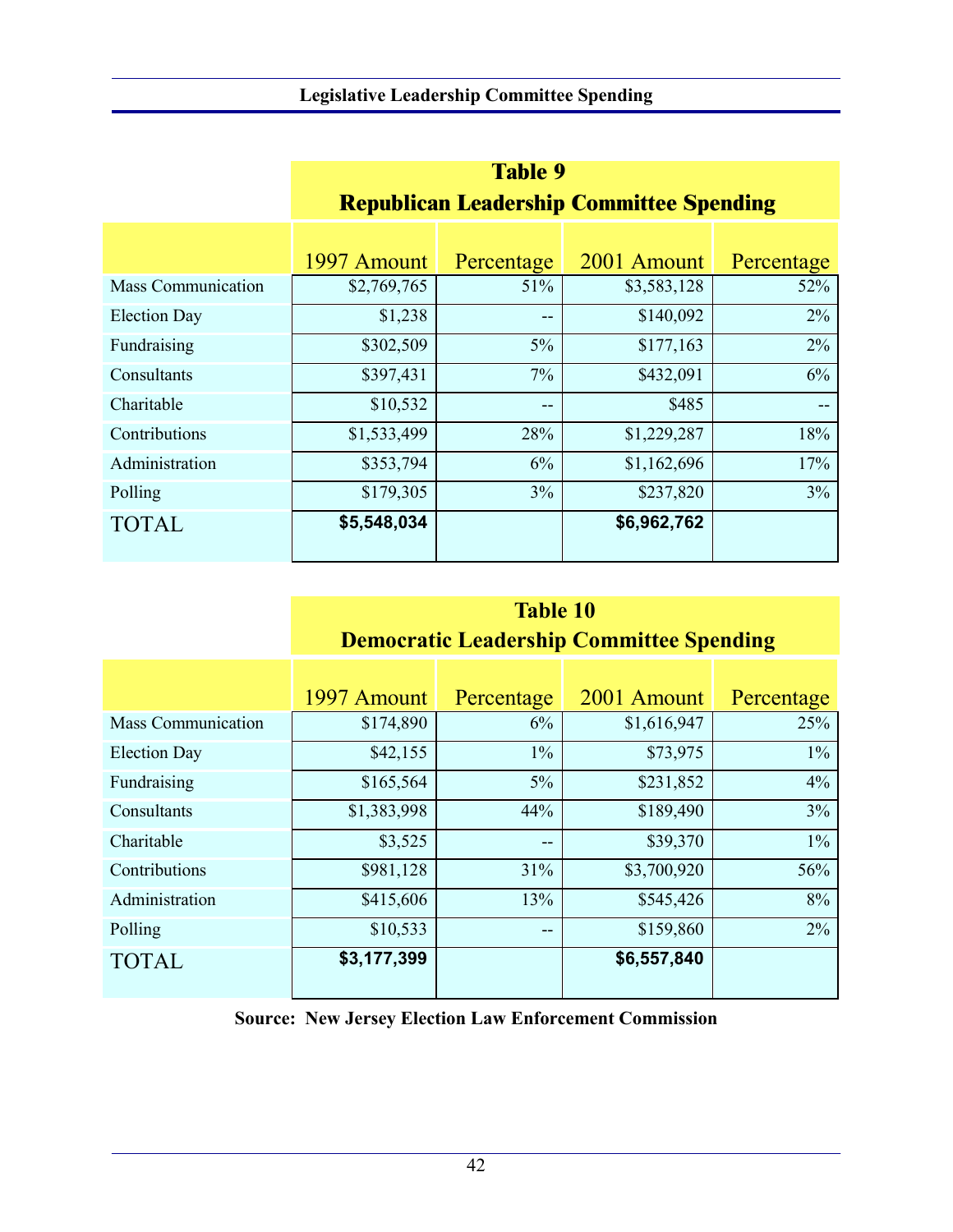Certain differences in strategy between the Democratic committees and the Republican committees can be discerned from the data. Spending a higher proportion of their money on mass communication indicates that the Republican committees have centralized their legislative campaign efforts to a greater extent than have the Democrats. This involvement by the GOP committees might suggest that these committees may be emphasizing a statewide effort in terms of the legislative campaigns. On the other hand, the Democratic committees, by making a higher proportion of their spending in the form of direct donations to candidates suggests that their approach may be to emphasize the local aspects of campaigns.

## **Mass Communication Spending**

In order to analyze mass communication expenditures, the data is broken down into two categories: broadcast media and print media. In both 1997 and 2001, legislative leadership committees spent the majority of their mass communication money on print advertising, primarily direct mail. During 2001, however, an increasing percentage of mass communication dollars went toward broadcast media, mainly cable TV. This development marked a change from previous years, including 1994-1995. Unfortunately, in 2001, there was an inordinate amount of spending on mass communication that was unable to be identified.

In 1997, five percent (\$157,380) of mass communication spending was directed toward broadcast advertising, most of which went toward television. That figure increased to \$1.4 million, or 26 percent of mass communication spending in 2001.

Print advertising, primarily direct mail, accounted for 95 percent (\$2.8 million) of mass communication spending in 1997. That percentage declined to 74 percent (\$3.8 million) in 2001. Direct mail accounted for 77 percent (\$2.3 million) of mass communication spending in 1997 but only for 32 percent (\$1.7 million) of it in 2001.

Table 11 depicts mass communication spending in the two years under review.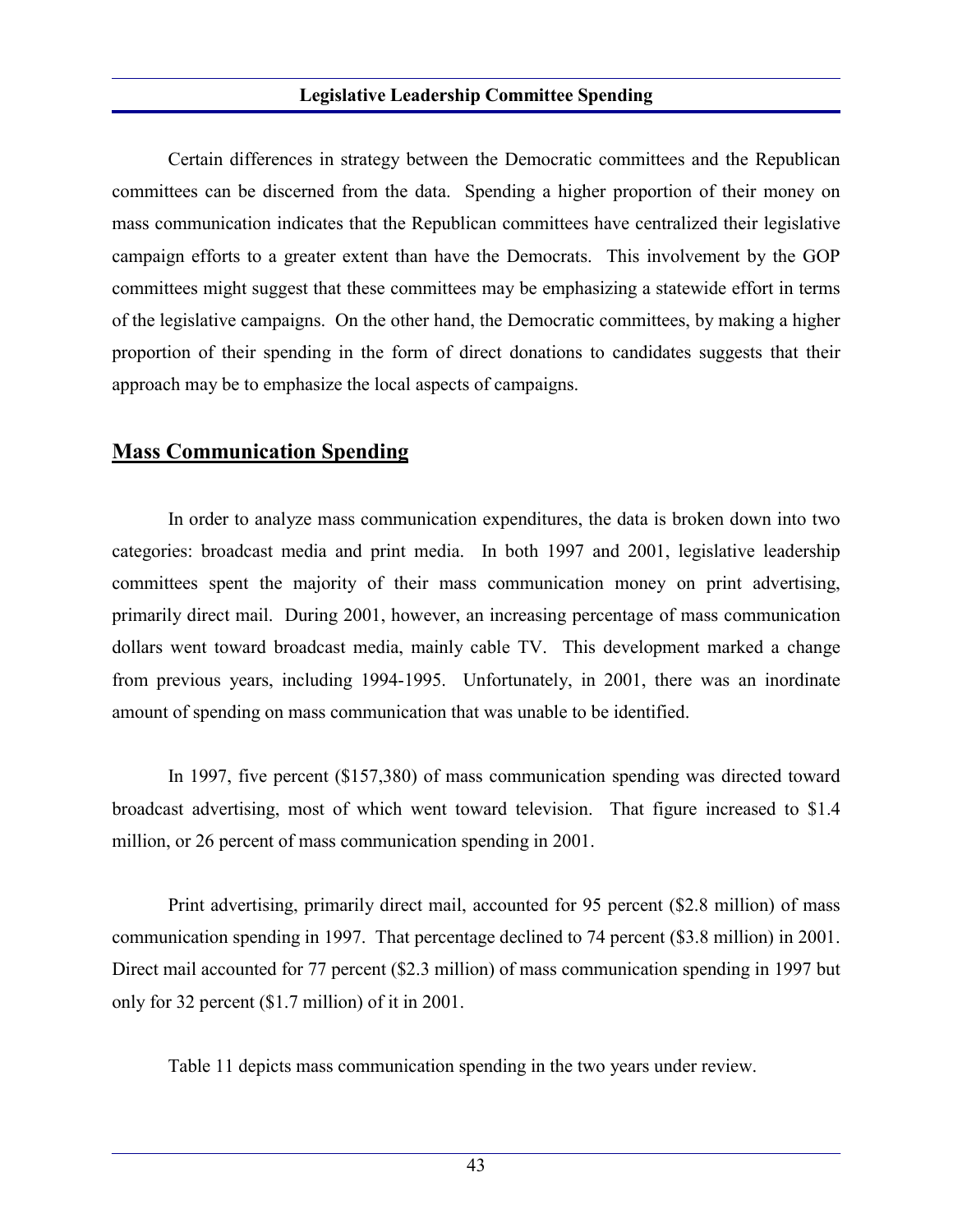|                  | <b>Table 11</b><br><b>Mass Communication Spending</b> |                       |                   |                       |                   |  |  |
|------------------|-------------------------------------------------------|-----------------------|-------------------|-----------------------|-------------------|--|--|
|                  |                                                       | 1997<br><b>Amount</b> | <b>Percentage</b> | 2001<br><b>Amount</b> | <b>Percentage</b> |  |  |
| <b>Broadcast</b> | TV                                                    | \$142,606             | 5%                | \$1,194,781           | 23%               |  |  |
|                  | Radio                                                 | \$14,774              | --                | \$163,828             | 3%                |  |  |
|                  | <b>SUBTOTAL</b>                                       | \$157,380             | 5%                | \$1,358,609           | 26%               |  |  |
| <b>Print</b>     | Direct Mail                                           | \$2,262,072           | 77%               | \$1,672,643           | 32%               |  |  |
|                  | Newspaper                                             | \$43,748              | 1%                | \$4,223               |                   |  |  |
|                  | Outdoor                                               | --                    | --                | \$1,549               |                   |  |  |
|                  | Unidentifiable                                        | \$481,957             | 16%               | \$2,157,057           | 41%               |  |  |
|                  | <b>SUBTOTAL</b>                                       | \$2,787,777           | 95%               | \$3,841,475           | 74%               |  |  |
| <b>TOTAL</b>     |                                                       | \$2,945,157           |                   | \$5,200,084           |                   |  |  |

### **Source: New Jersey Election Law Enforcement Commission**

This chapter has analyzed the spending patterns over time of the legislative leadership committees. In both 1997 and 2001, spending on mass communication and direct contributions represented the majority of spending by these committees. In fact, spending on these two categories increased between 1997 and 2001, indicating that the leadership committees are playing an important role in legislative elections.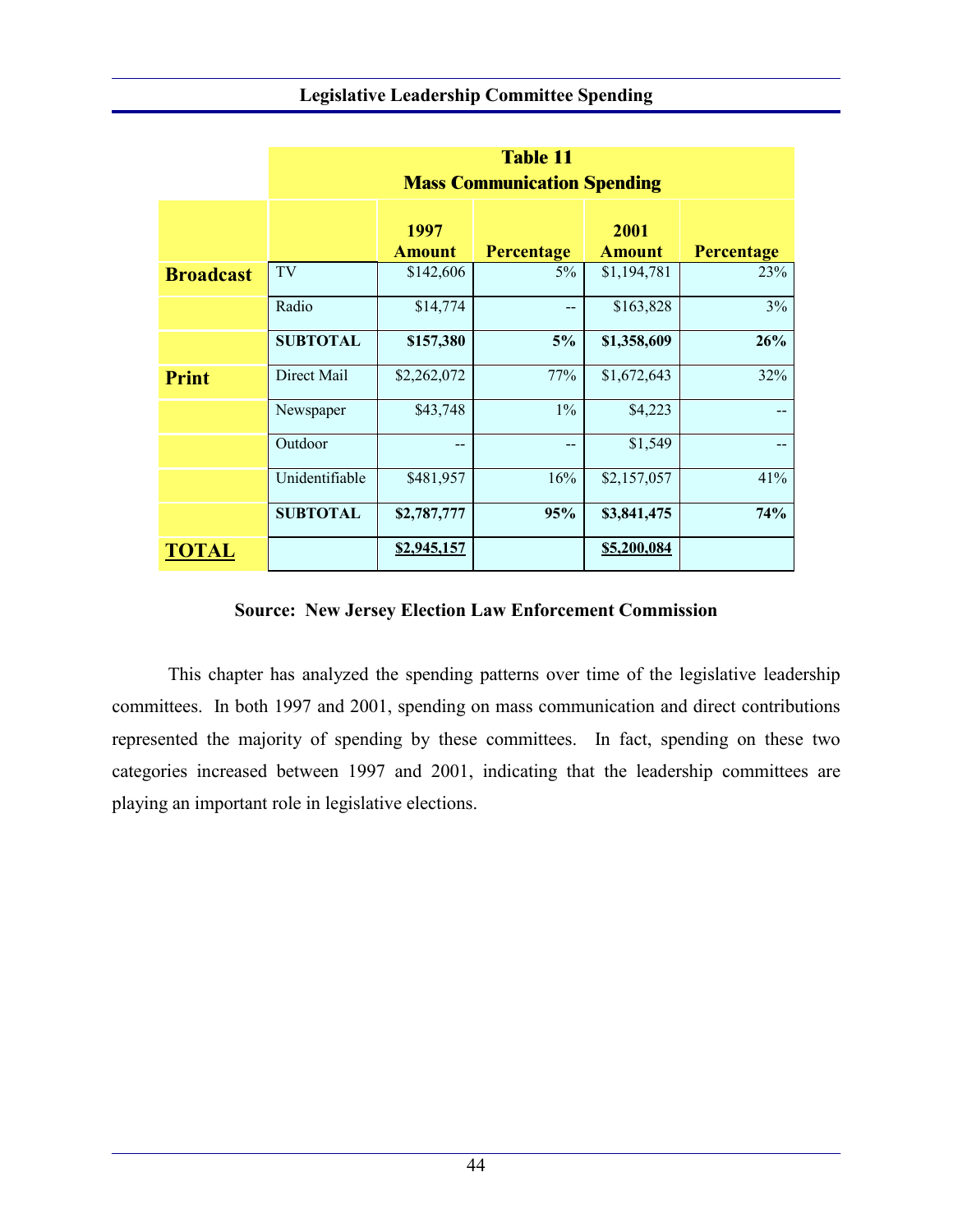- 1. New Jersey Election Law Enforcement Commission, White Paper Number 11, State Parties and Legislative Leadership Committees: An Analysis 1994-1995, (July, 1996), p. 27
- 2. Ibid., p. 33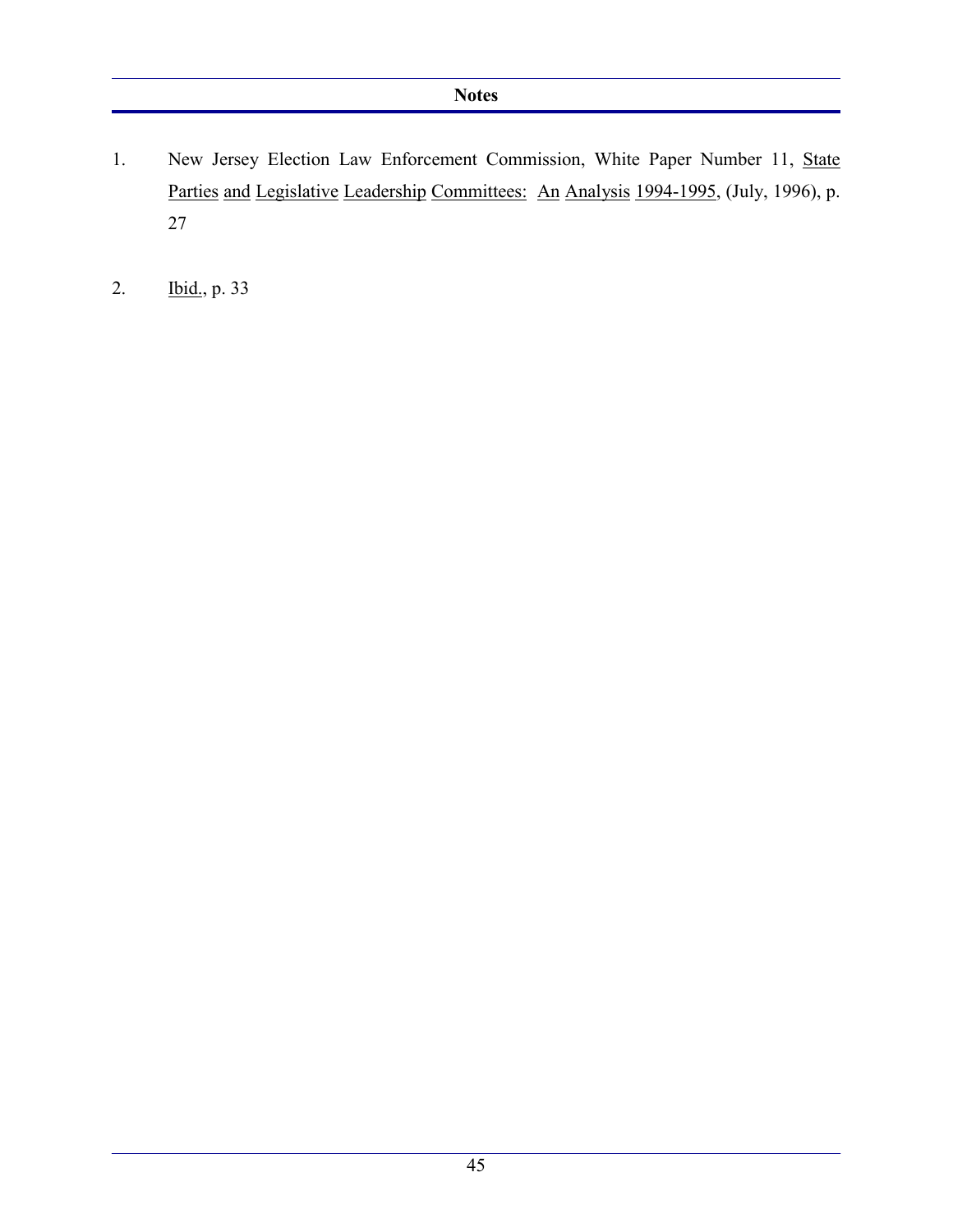# **CHAPTER FOUR**

# **State Party Committee Receipts**

The state political party committees, like all political party organizations, exist to promote the election of their respective candidates. Their ability to accomplish this goal successfully depends, to a large extent, on their ability to raise money. Fundraising, so vital to the effectiveness of these committees, will be reviewed in this chapter. The chapter will analyze how well the Republican and Democratic state committees did in this regard during the election years 1997 and 2001. Moreover, it will examine the source of state party funds and will analyze data regarding these contributions, including average contribution information and contribution ranges. In so doing, it is hoped that the analysis is helpful in determining the impact of existing limits.

### **How Much Did They Raise**

During 1997, the two state party committees combined raised \$10.7 million. Four years later in 2001, these same committees raised a combined \$24.6 million, an increase of 130 percent. This significant increase in receipts by the state party committees is due to the Democratic State Committee's dramatically increased success in fundraising. In fact, the Republican State Committee actually raised less money in 2001 than it did in 1997.

During the election year 1997, the Republican State Committee raised \$5.6 million, or 52 percent of total funds. In that year the Democratic State Committee raised \$5.1 million, or 48 percent of all funds. Just four years later the results were startlingly different. The fundraising prowess of the Democratic State Committee underwent a transformation that was quite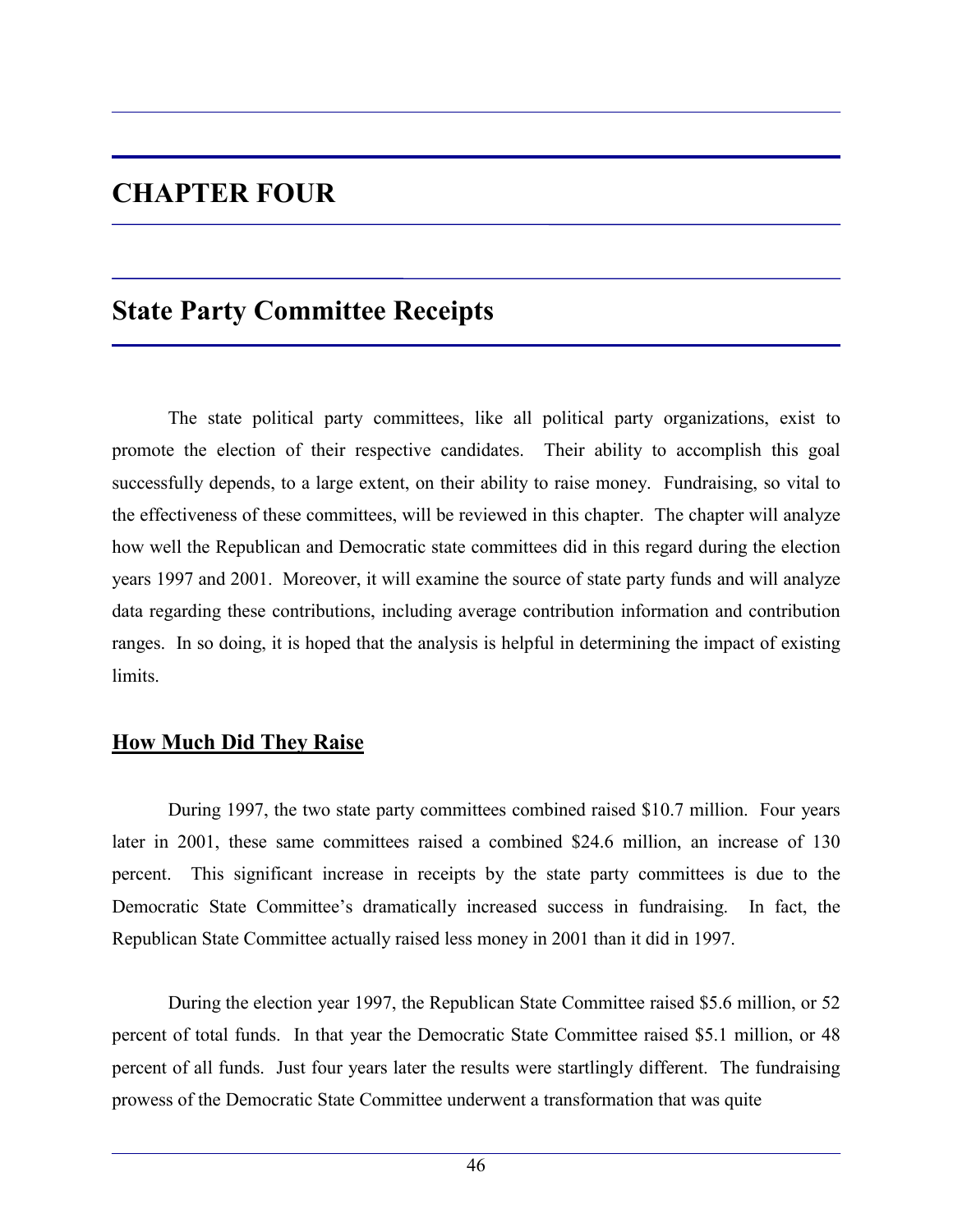#### **State Party Committee Receipts**

remarkable. In 2001, the Democratic State Committee raised \$19.9 million, a figure that represents 81 percent of state party receipts and a 290 percent increase over that which it raised in 1997. The Republican State Committee, on the other hand, raised \$4.7 million, or 19 percent of state party funds. This figure represents a decrease of 18 percent from 1997. The gap between the fundraising totals of the Democratic State Committee and the Republican State Committee in 2001 is the biggest ever recorded in the history of state party fundraising. In the following sections, it will be shown how the Democratic State Committee accomplished this fact. In other words, the following sections will reveal the sources of Democratic State Committee and the Republican State Committee funding. Table 12 shows the fundraising totals of the two state party committees in 1997 and 2001.

|                               | <b>Table 12</b><br><b>State Party Receipts</b> |         |                   |         |  |  |
|-------------------------------|------------------------------------------------|---------|-------------------|---------|--|--|
|                               | <b>Amount</b> in<br>1997                       | Percent | Amount in<br>2001 | Percent |  |  |
| Democratic State<br>Committee | \$5,124,497                                    | 48%     | \$19,902,744      | 81%     |  |  |
| Republican State<br>Committee | \$5,560,305                                    | 52%     | \$4,680,893       | 19%     |  |  |
| <b>TOTAL</b>                  | \$10,684,802                                   |         | \$24,583,637      |         |  |  |

#### **Source: New Jersey Election Law Enforcement Commission**

#### **Sources of State Party Money**

As stated on previous occasions, the effort to obtain data on the sources of contributions was a rigorous one. Each contribution is manually coded as to type. When this process is completed, amounts in each category are tabulated. The data compiled for each year, 1997 and 2001, is then compared.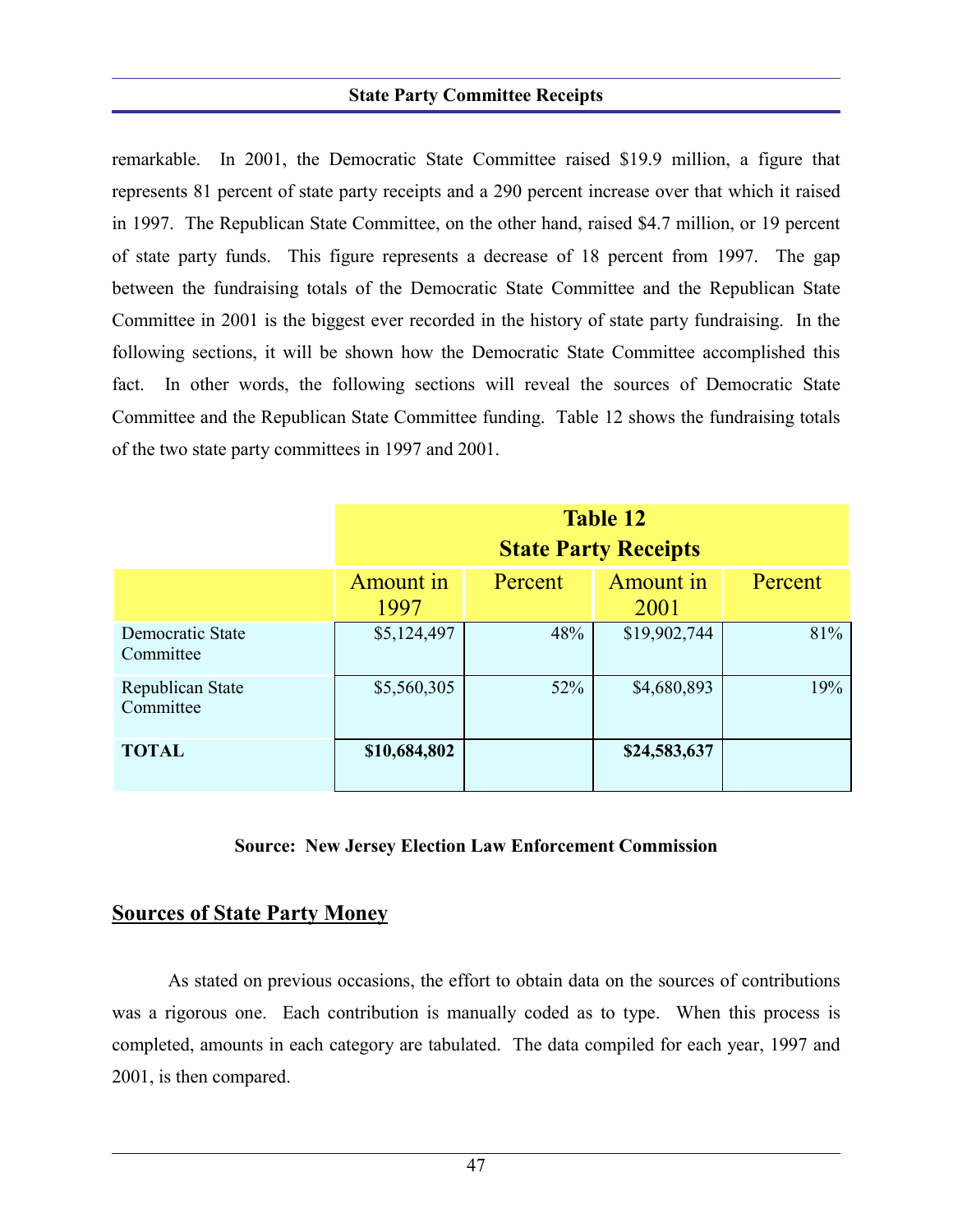#### **State Party Committee Receipts**

The coding system used in this chapter is the same as that used for legislative leadership committees. The contributor categories are: individual, business/corporation, unions, business/corporate PACs, professional/trade association PACs, union PACs, ideological PACs, parties, legislative leadership committees, candidates, and miscellaneous.

Table 13 sets forth the amount contributed by each contributor type as well as the percentage of total contributions represented by each category.

|                             | <b>Table 13</b>                                  |            |              |            |  |  |  |
|-----------------------------|--------------------------------------------------|------------|--------------|------------|--|--|--|
|                             | <b>Sources of Contributions to State Parties</b> |            |              |            |  |  |  |
|                             |                                                  |            |              |            |  |  |  |
|                             | 1997 Amount                                      | Percentage | 2001 Amount  | Percentage |  |  |  |
| Individual                  | \$2,807,417                                      | 26%        | \$7,921,848  | 32%        |  |  |  |
| Business/Corporation        | \$4,796,421                                      | 45%        | \$7,674,034  | 31%        |  |  |  |
| Unions                      | \$376,315                                        | 4%         | \$531,230    | $2\%$      |  |  |  |
| Business/Corp. PACs         | \$266,011                                        | 2%         | \$456,394    | $2\%$      |  |  |  |
| Professional/Trade PACs     | \$206,994                                        | $2\%$      | \$728,190    | 3%         |  |  |  |
| <b>Union PACs</b>           | \$425,673                                        | $4\%$      | \$1,371,655  | 6%         |  |  |  |
| <b>Ideological PACs</b>     | \$17,218                                         | $-$        | \$118,195    |            |  |  |  |
| Parties                     | \$165,908                                        | 2%         | \$1,903,865  | 8%         |  |  |  |
| Legislative Leadership      | \$575,945                                        | $5\%$      | \$1,859,247  | 8%         |  |  |  |
| <b>Political Committees</b> | \$178,671                                        | 2%         | \$23,920     |            |  |  |  |
| Candidates                  | \$417,205                                        | $4\%$      | \$1,828,097  | $7\%$      |  |  |  |
| Miscellaneous               | \$451,024                                        | $4\%$      | \$166,962    | $1\%$      |  |  |  |
| <b>TOTAL</b>                | \$10,684,802                                     |            | \$24,583,637 |            |  |  |  |

#### **Source: New Jersey Election Law Enforcement Commission**

As occurred in 1994 and 1995, businesses and corporations constituted the largest proportion of state party receipts during 1997. As noted in State Parties and Legislative Leadership Committees: An Analysis 1994-1995, this category of contributor made 62 percent, \$6.5 million, of all state party contributions over this two-year period. The percentage was down measurably in 1997, but at 45 percent of state party receipts, businesses and corporations still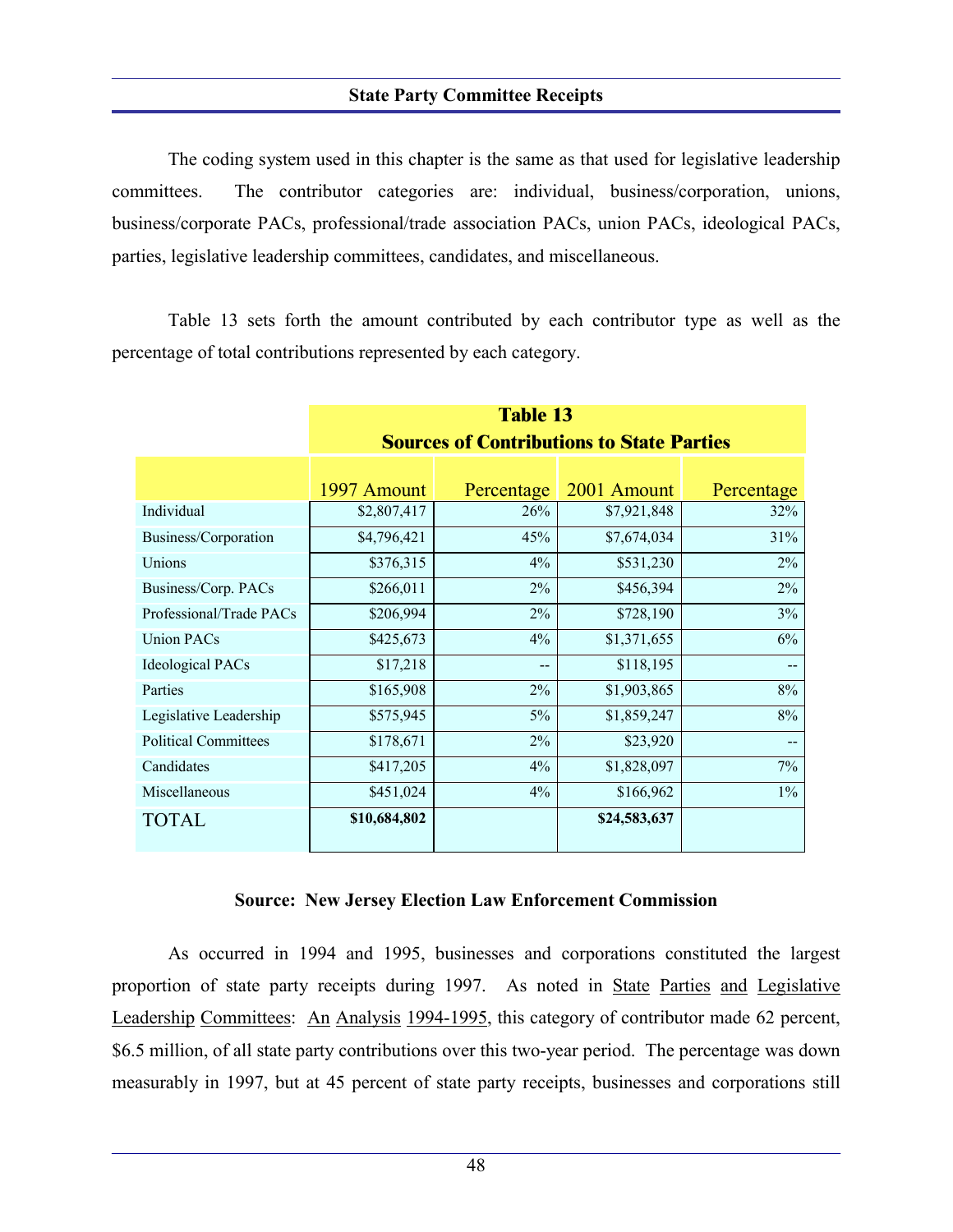made the largest proportion of contributions to these entities. They contributed \$4.8 million in 1997.

This decrease in the proportion of overall state party receipts by businesses and corporations continued in 2001, accounting for 31 percent of the total, or \$7.7 million. In fact, by 2001, business and corporate contributions no longer constituted the largest percentage of state party receipts. Contributions by individuals totaled \$7.9 million, or 32 percent of all contributions, exceeding the impact of business and corporate giving.

Thus, while the percentage of contributions lagged far behind that of businesses and corporations in 1994-1995, these statistics indicate a measurable increase in the proportion of receipts attributed to individuals in 1997 and then again in 2001, when the individual contributor proportion of state party receipts outdistanced all other contributor types. In 1994-1995, the percentage to total state party receipts recorded by individuals amounted to eight percent. That percentage rose to 26 percent in 1997 and to 32 percent in 2001. Individual contributions amounted to \$865,159 in 1994-1995, \$2.8 million in 1997 and \$7.9 million in 2001.

The decline in business and corporate contributions is due to a decrease in the percentage of this category of contribution directed toward the Republican State Committee. The percentage of contributions from individuals to both parties increased.

In all other contributor categories, percentage levels remained fairly consistent. During 1997, unions gave four percent of total state party contributions, \$376,315, business and corporate PACs made two percent of donations, \$266,011, professional/trade association PACs two percent, \$206,994, and union PACs four percent, \$425,673. Minimal contributions were made by ideological PACs in 1997. In this election year other political parties provided two percent of state party funds, \$165,908, legislative leadership committees five percent, \$575,945, political committees two percent, \$178,671, and candidates four percent, \$417,205.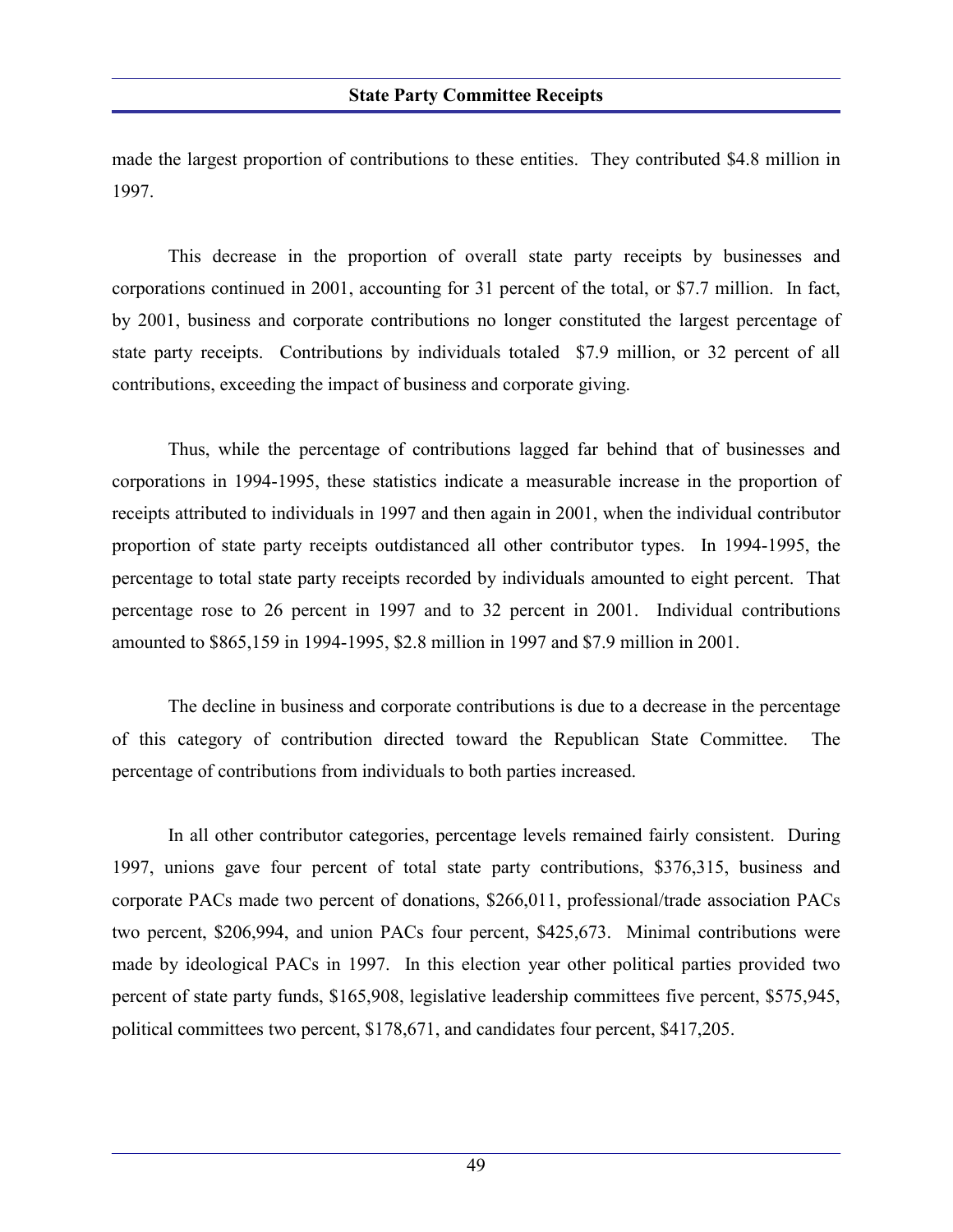#### **State Party Committee Receipts**

The percentages were not much different in 2001. In that year, unions comprised two percent of state party funds, \$531,230, business and corporate PACs two percent, \$456,394, professional/trade association PACs three percent, \$728,190, and union PACs six percent, at \$1.4 million. Minimal contributions were again made by ideological PACs. Among the party entities, political parties increased their percentage of total contributions made to state party committees to eight percent, \$1.9 million (though this percentage was similar to 1994-1995), legislative leadership committees recorded eight percent of total, \$1.9 million, political committees provided minimal support and candidates made seven percent of all funds, \$1.8 million. The percentage level of contributions made by these contributor types was similar in 1994-1995.

The above data can be viewed from slightly different perspectives as well. Figure 4 below sets forth a broader distribution of contributor categories.



**Source: New Jersey Election Law Enforcement Commission**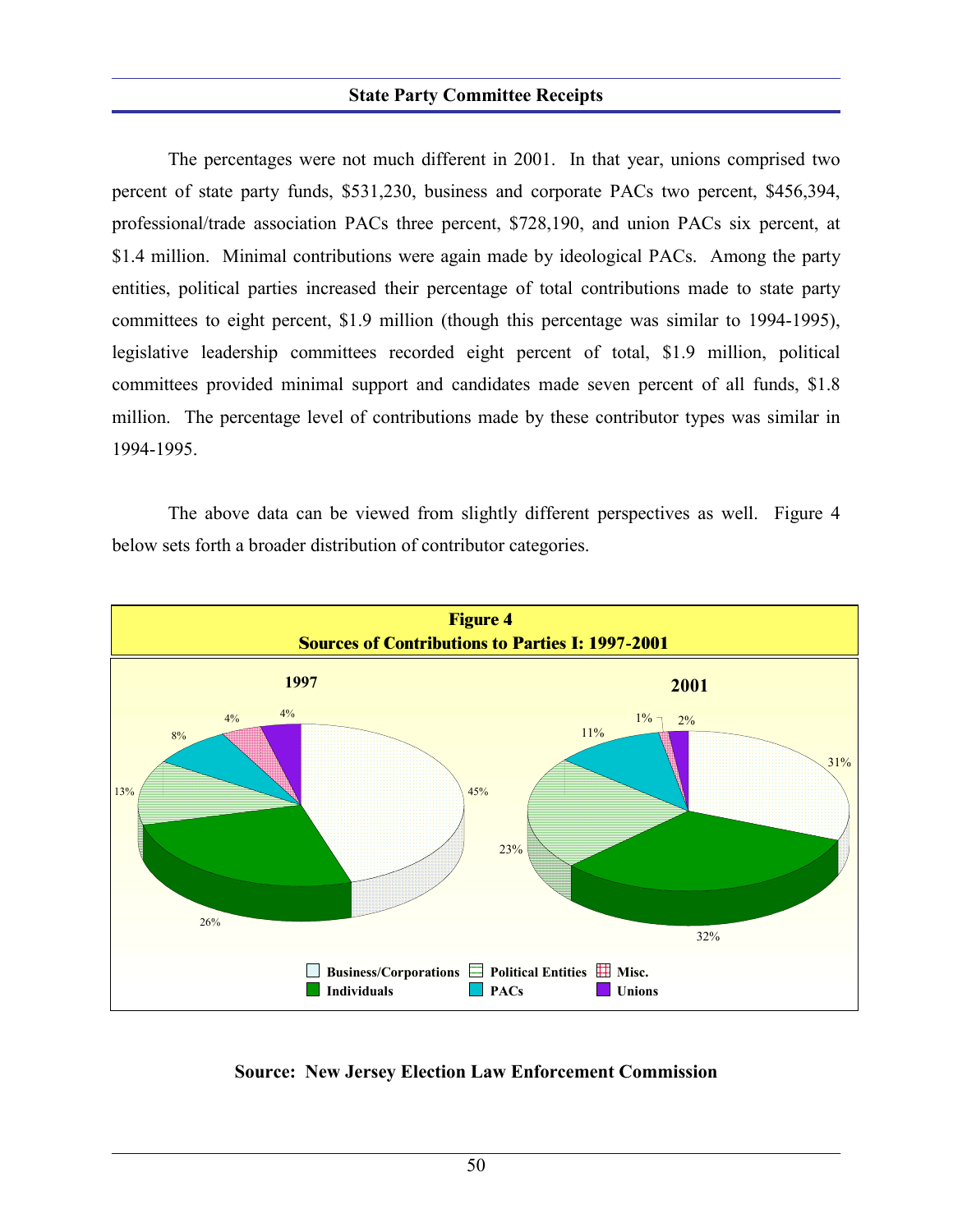In Figure 4 immediately above, political parties, legislative leadership committees, political committees, and candidates were grouped into a super category called political entities. Likewise, each PAC category was grouped together. When viewed from this perspective, contributions from political entities reached 13 percent of total contributions to the state parties in 1997, less in percentage terms than in 1994-1995. This percentage grew, however, to 23 percent of total in 2001. PAC contributions to the state party committees amounted to eight percent of total in 1997 and 11 percent thereof in 2001. Business and corporate donations reached 45 percent and 31 percent of total state party receipts in 1997 and 2001 respectively. Individual contributors made 26 percent of contributions in 1997 and 32 percent in 2001. Unions were responsible for four percent of contributions to state parties in 1997 and two percent in 2001.





**Source: New Jersey Election Law Enforcement Commission**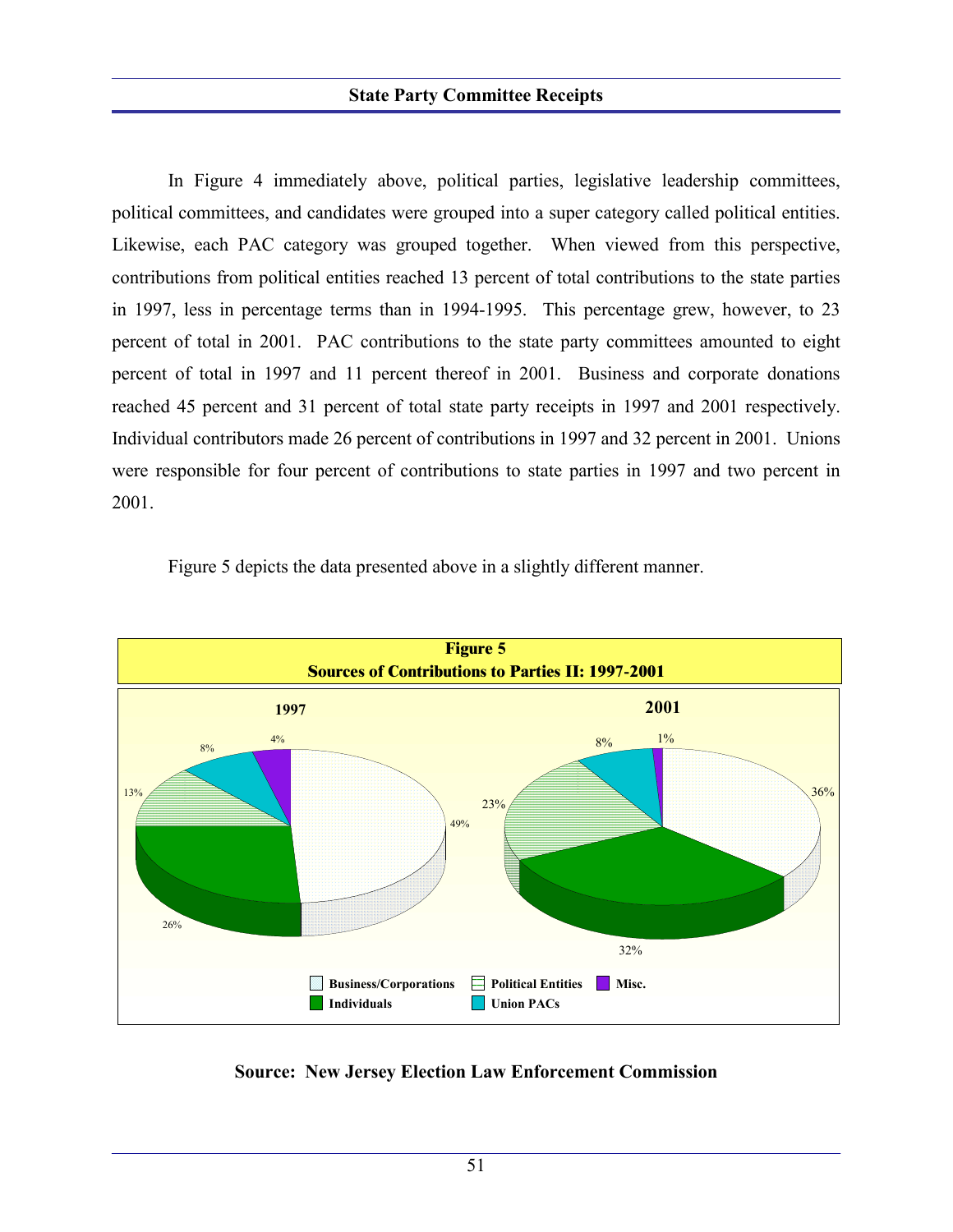In Figure 5 above, all business interests were grouped together. Even under these circumstances the percentage of business-oriented contributions to state party committees is shown to clearly have declined from the level recorded in 1994-1995. In 1994-1995, all categories of business interests, when grouped together, made 67 percent of all contributions to the Democratic and Republican state committees. In 1997, however, that percentage dropped to 49 percent and lower still to 36 percent in 2001. The percentage of contributions recorded by the other categories shown in the above graphs remained the same. Unions and union PACs comprised eight percent of contributions in both 1997 and 2001.

## **Sources of Contributions by Party**

As mentioned above, the Democratic State Committee raised \$5.1 million in 1997 and \$19.9 million in 2001. In comparison, the Republican State Committee raised \$5.6 million in 1997 and \$4.7 million in 2001. Table 14 below provides the sources of contributions to these two committees in 1997 and 2001.

|                             | <b>Table 14</b>                          |               |             |               |              |               |             |                          |
|-----------------------------|------------------------------------------|---------------|-------------|---------------|--------------|---------------|-------------|--------------------------|
|                             | <b>Sources of Contributions by Party</b> |               |             |               |              |               |             |                          |
|                             |                                          | 1997          |             |               |              | 2001          |             |                          |
|                             | <b>DSC</b>                               |               | <b>RSC</b>  |               | <b>DSC</b>   |               | <b>RSC</b>  |                          |
|                             | <b>Amount</b>                            | $\frac{0}{0}$ | Amount      | $\frac{0}{0}$ | Amount       | $\frac{0}{0}$ | Amount      | $\frac{0}{0}$            |
| Individual                  | \$1,232,645                              | 24%           | \$1,574,772 | 28%           | \$7,024,341  | 35%           | \$897,507   | 19%                      |
| Business/Corporation        | \$1,757,850                              | 34%           | \$3,038,571 | 55%           | \$6,035,811  | 30%           | \$1,638,223 | 35%                      |
| Unions                      | \$356,130                                | 7%            | \$20,185    | $- -$         | \$513,230    | 3%            | \$18,000    |                          |
| Business/Corp. PACs         | \$108,164                                | $2\%$         | \$157,847   | 3%            | \$278,565    | $1\%$         | \$177,829   | 4%                       |
| Professional/Trade PACs     | \$96,345                                 | $2\%$         | \$110,649   | $2\%$         | \$618,590    | 3%            | \$109,600   | $2\%$                    |
| <b>Union PACs</b>           | \$364,500                                | 7%            | \$61,173    | $1\%$         | \$1,340,155  | 7%            | \$31,500    | $1\%$                    |
| <b>Ideological PACs</b>     | \$17,218                                 | --            |             | --            | \$98,195     | $1\%$         | \$20,000    | $-$                      |
| Parties                     | \$87,720                                 | $2\%$         | \$78,188    | $1\%$         | \$1,481,125  | 7%            | \$422,740   | 9%                       |
| Legislative Leadership      | \$307,949                                | 6%            | \$267,996   | $5\%$         | \$821,033    | 4%            | \$1,038,214 | 22%                      |
| <b>Political Committees</b> | \$120,671                                | 2%            | \$58,000    | $1\%$         | \$18,920     | --            | \$5,000     | $-$                      |
| Candidates                  | \$293,561                                | 6%            | \$123,644   | $2\%$         | \$1,527,454  | 8%            | \$300,643   | 6%                       |
| Miscellaneous               | \$381,744                                | $7\%$         | \$69,277    | $1\%$         | \$145,325    | $1\%$         | \$21,634    | $\overline{\phantom{a}}$ |
| <b>TOTAL</b>                | \$5,124,497                              |               | \$5,560,302 |               | \$19,902,744 |               | \$4,680,890 |                          |

#### **Source: New Jersey Election Law Enforcement Commission**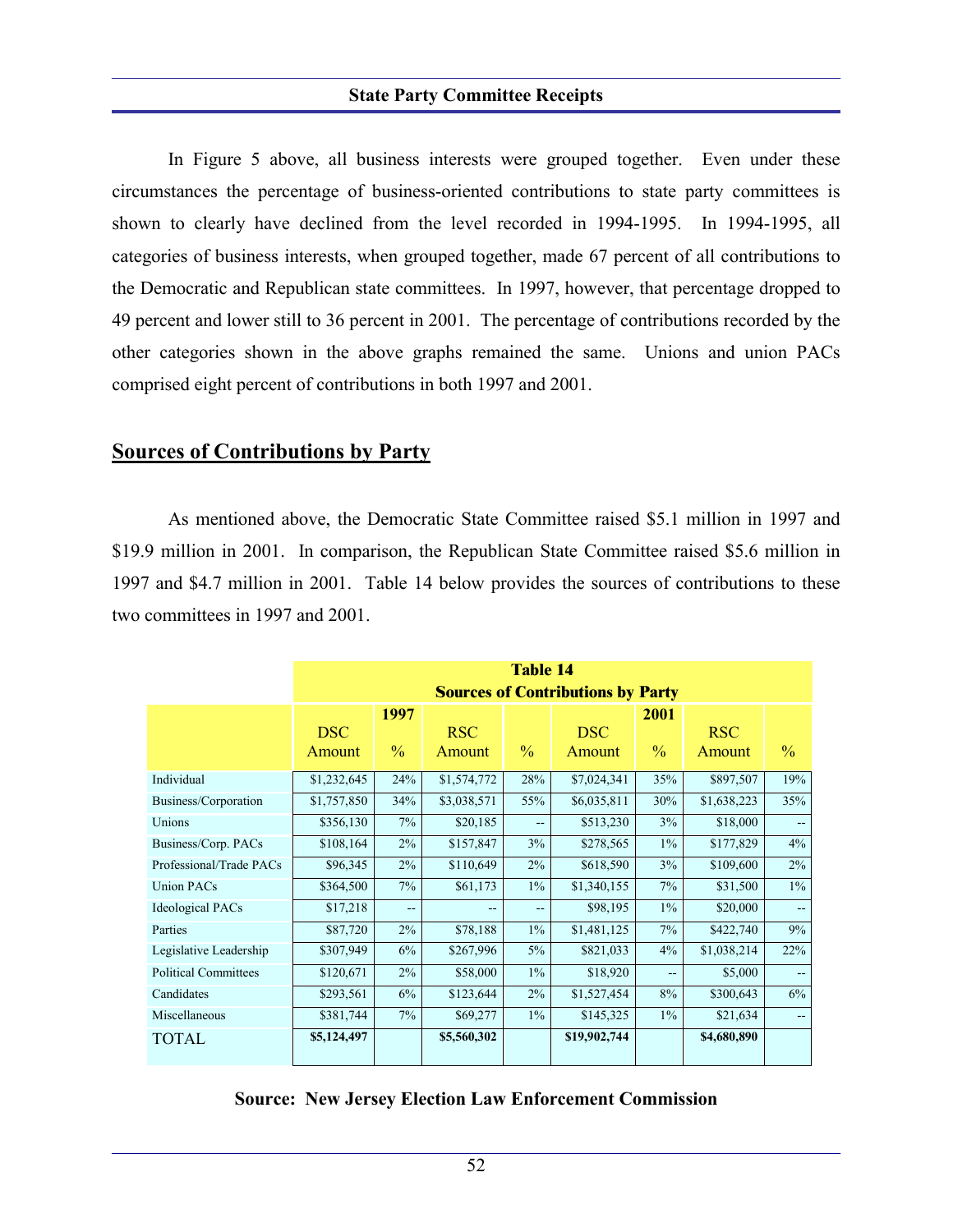#### **State Party Committee Receipts**

As demonstrated in Table 14, there was a precipitous increase in contributions made to the state parties between 1997 and 2001. This tremendous growth in receipts is due entirely to the efforts of the Democratic State Committee, which realized an increase in contributor activity in almost every category. The Republican State Committee, on the other hand, lost ground or remained even between 1997 and 2001 in every contributor category, excluding those involving political entities.

Contributions from individuals to the Democratic State Committee increased by 483 percent between 1997 and 2001, from \$1.2 million to \$7 million. Businesses and corporations increased their donor activity to the Democratic State Committee by 233 percent during this period, \$1.8 million to \$6 million. Contributions to the Democratic State Committee by unions rose by 44 percent between 1997 and 2001, \$356,130 to \$513,230, while contributions from business and corporate PACs increased by 157 percent, \$108,164 to \$278,565. Professional and trade association PACs intensified their contributor activity to the Democratic State Committee during this period by 542 percent, \$96,345 to \$618,590, while activity by union PACs increased by a sizeable 268 percent, from \$364,500 to \$1.3 million. Even contributions from ideological PACs rose from \$17,218 in 1997 to \$98,195 in 2001, a 470 percent increase. True to the theory that political party committees, including those at the county level, are now key players in New Jersey elections, contributions from mainly local political parties to the Democratic State Committee intensified by 1,588 percent, from \$87,720 in 1997 to \$1,481,125 in 2001. Receipts from the Democratic legislative leadership committees to the Democratic State Committee rose as well, from \$307,949 to \$821,033, a 166 percent increase over the four-year period. Finally, while contributions from political committees to the Democratic State Committee did decline by 84 percent from \$120,671 in 1997 to \$18,920 in 2001, donations from candidates increased by 420 percent, \$293,561 to \$1,527,454.

The Republican State Committee story was quite different. The Republican State Committee experienced a significant decrease in contributions from individuals between 1997 and 2001, from \$1.6 million down to \$897,507, a decline of 43 percent. Business and corporate contributions to the Republican State Committee were down by 46 percent, from \$3 million to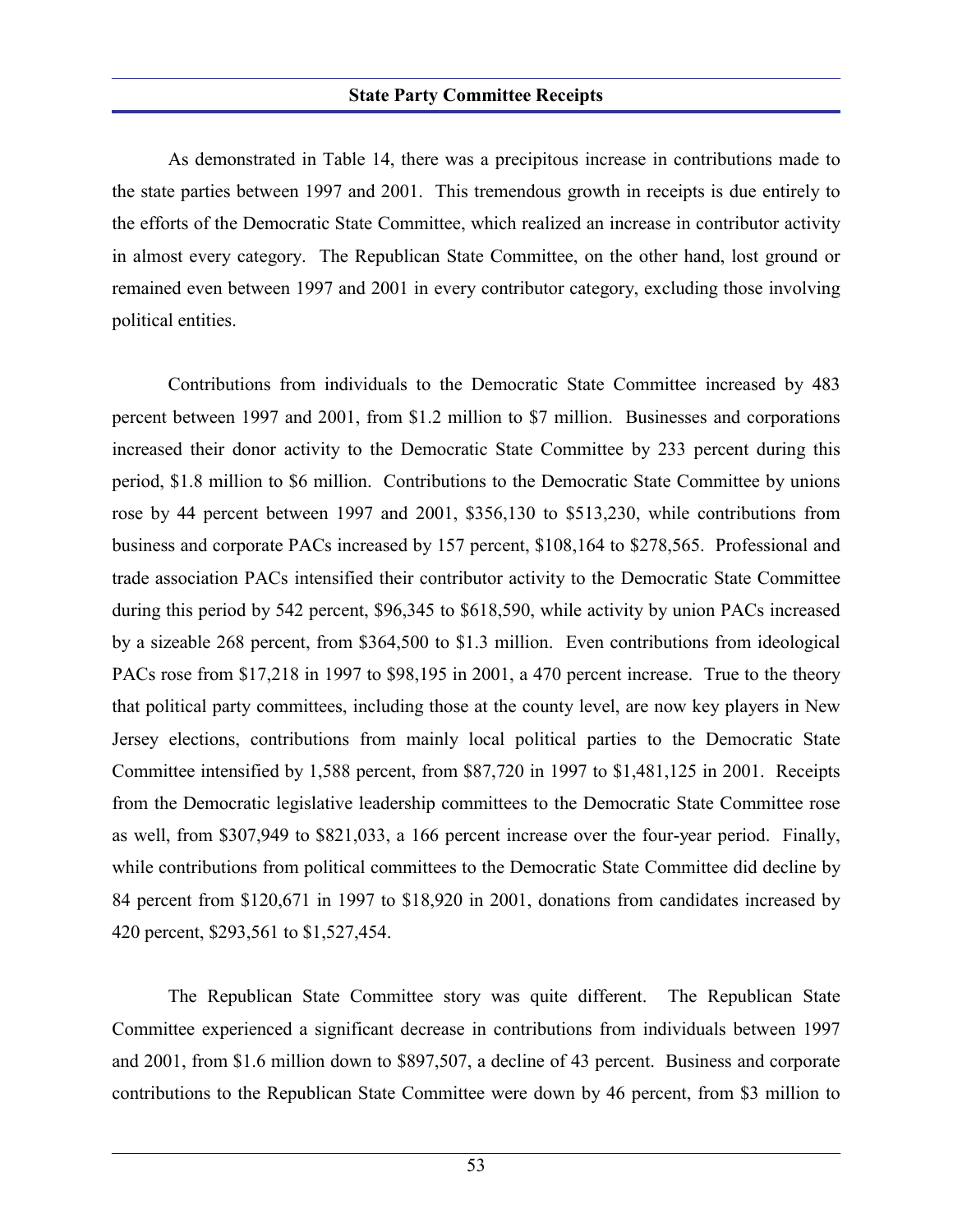#### **State Party Committee Receipts**

\$1.6 million. Though minimal in 1997, contributions from unions to the Republican State Committee in 2001 dipped slightly from \$20,185 to \$18,000, a decrease of 11 percent. Contributor activity from professional and trade association PACs decreased slightly during this period. The Republican State Committee received \$110,649 from these entities in 1997 and \$109,600 in 2001, a negligible decline. Union PACs contributed \$61,173 in 1997, a figure that dropped to \$31,500 in 2001. This drop constituted a decrease of 49 percent during this four-year period.

Except for political committee activity, which declined for the Republican State Committee between 1997 and 2001, from \$58,000 to \$5,000, a decrease of 91 percent, contributor activity by the remaining contributor types increased. Business and corporate PAC contributions to the Republican State Committee rose by 13 percent between 1997 and 2001, \$157,847 to \$177,829, whereas political party donations, mainly county organizations, went from \$78,188 to \$422,740, an increase of 440 percent. The Republican legislative leadership committees stepped up their contributions to the Republican State Committee during this period, from \$267,996 to \$1 million, or by 287 percent. Candidates too contributed more in 2001 than they did in 1997, from \$123,644 to \$300,643, an increase of 143 percent.

What explanations can be offered by the patterns displayed above? First, as noted above, the incredible surge in donations to the state parties is solely due to the activity of the Democratic State Committee. And this achievement was the result of the following factors: the support of then candidate James E. McGreevey within the Democratic Party, his position of being unopposed in the primary, his fundraising prowess, the trend toward Democrats in New Jersey, the expectation that candidate McGreevey would win the Governorship, and the significantly strengthened political party system.

Conversely, the controversial and competitive GOP primary and the less than united Republican Party during the general election can be offered as reasons for the difficult time the party had in raising funds.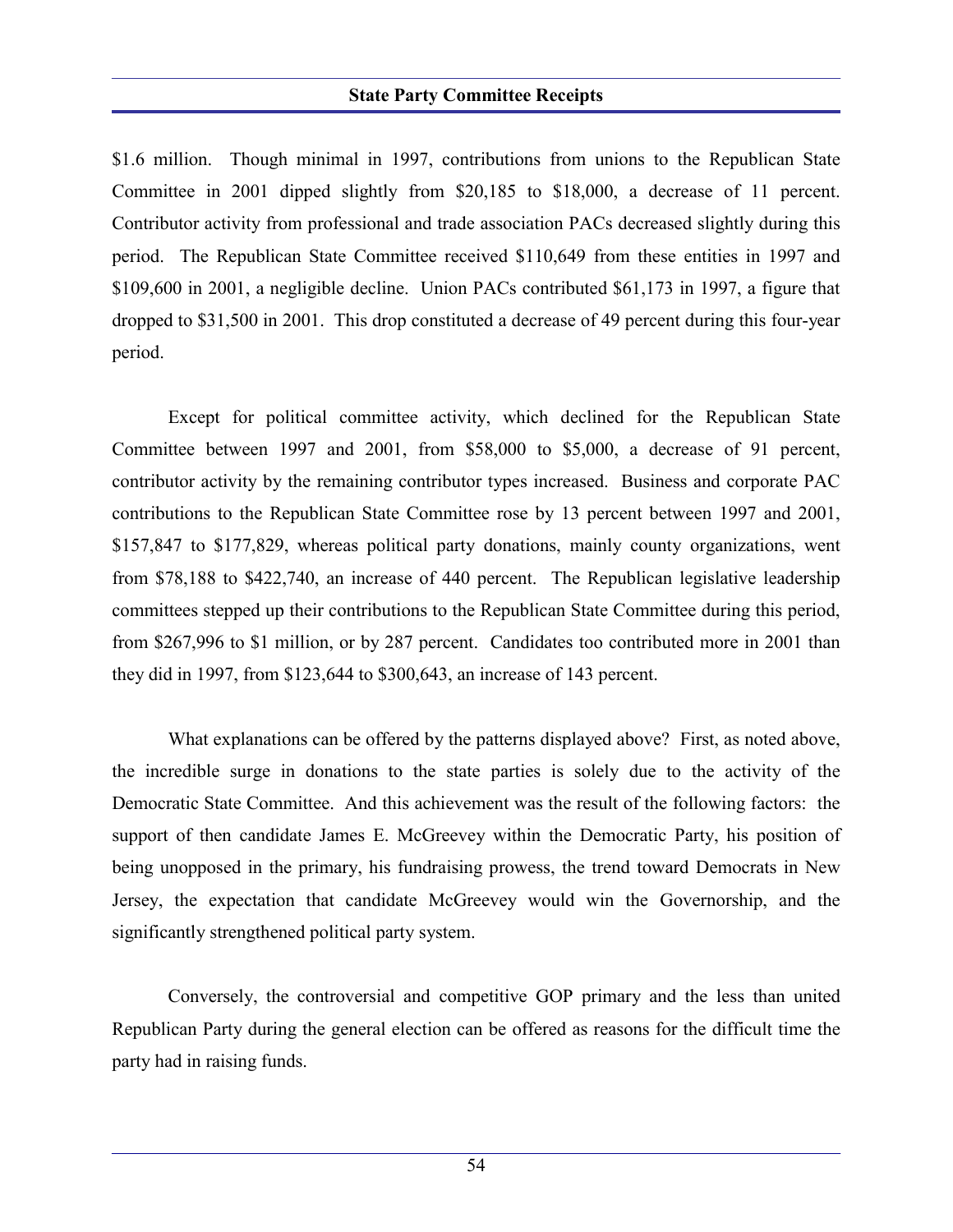## **Average Contribution Amounts**

As noted in Table 15 below, the average contribution made to the state party committees was \$4,048 in 1997 and \$4,989 in 2001. The Democratic State Committee average contribution was \$3,858 in 1997 and \$4,599 in 2001. The Republican State Committee average contribution was \$4,241 in 1997 and \$7,801 in 2001. What is apparent from the data is that in each year the Republican State Party Committee received fewer contributions than did the Democratic State Committee. Moreover, it suggests that the Republican State Committee was dependent on larger donations, but fewer in number, than the Democratic State Committee, particularly in 2001.

|                | <b>Table 15</b><br><b>Average Contributions to State Parties: 1997 and 2001</b> |               |         |               |         |               |  |
|----------------|---------------------------------------------------------------------------------|---------------|---------|---------------|---------|---------------|--|
|                | 1994-1995                                                                       | $\frac{0}{2}$ | 1997    | $\frac{0}{0}$ | 2001    | $\frac{0}{0}$ |  |
| <b>DSC</b>     | \$3,981                                                                         |               | \$3,858 | $-3\%$        | \$4,599 | $+19%$        |  |
| <b>RSC</b>     | \$3,473                                                                         |               | \$4,241 | $+22\%$       | \$7,801 | $+84%$        |  |
| <b>OVERALL</b> | \$3,727                                                                         |               | \$4,048 | $+8%$         | \$4,989 | $+23%$        |  |

### **Source: New Jersey Election Law Enforcement Commission**

## **Average Contribution by Contributor Type**

Contained in the table below are amounts representing average contributions made to the state party committees by each category of contributor.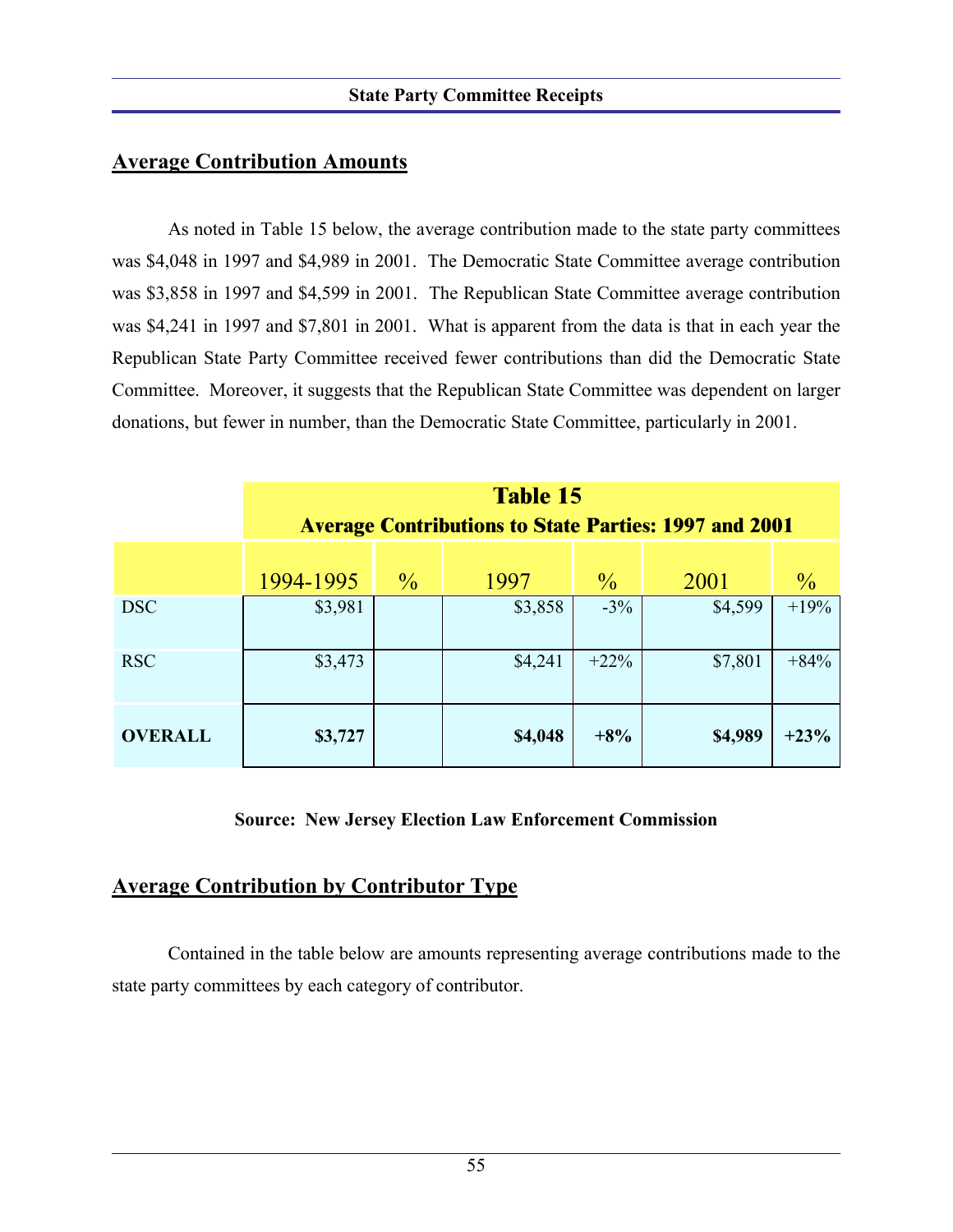| <b>Table 16</b>                    |          |          |  |  |  |  |
|------------------------------------|----------|----------|--|--|--|--|
| <b>Average by Contributor Type</b> |          |          |  |  |  |  |
|                                    |          |          |  |  |  |  |
|                                    | 1997     | 2001     |  |  |  |  |
| Individual                         | \$3,074  | \$3,365  |  |  |  |  |
| Business/Corporation               | \$4,054  | \$4,662  |  |  |  |  |
| <b>Political Party</b>             | \$5,925  | \$15,230 |  |  |  |  |
| Campaign Fund                      | \$5,087  | \$9,621  |  |  |  |  |
| <b>Political Committee</b>         | \$8,508  | \$2,990  |  |  |  |  |
| <b>Business/Corporate PAC</b>      | \$2,742  | \$7,131  |  |  |  |  |
| Professional/Trade Association     | \$3,393  | \$6,742  |  |  |  |  |
| Union                              | \$5,534  | \$4,390  |  |  |  |  |
| <b>Union PACs</b>                  | \$7,094  | \$7,257  |  |  |  |  |
| <b>Ideological PAC</b>             | \$2,459  | \$10,745 |  |  |  |  |
| Legislative leadership             | \$10,866 | \$39,558 |  |  |  |  |

#### **Source: New Jersey Election Law Enforcement Commission**

In both 1997 and 2001, legislative leadership committees had the highest average contribution for those contributor types donating to the state party committees. The average contribution made by the legislative leadership committees was \$10,866 in 1997 and \$39,558 in 2001. Political party committees, including national, county and municipal committees gave an average \$5,925 in 1997 and significantly increased the size of their donations in 2001 to an average \$15,230. Candidate campaign funds averaged \$5,087 in 1997 and \$9,621. Political committees averaged \$8,508 in 1997 but only \$2,990 in 2001. Overall, in both years, it was the political entities that appear to have made the largest contribution, a finding similar to 1994- 1995.

Among the PAC groups, union PACs made average contributions to the state parties in denominations of \$7,094 in 1997 and \$7,257 in 2001. Professional/trade association PACs averaged \$3,393 and \$6,742 in 1997 and 2001 respectively and business/corporate PACs \$2,742 and \$7,131 in those respective years. Ideological PACs averaged \$2,459 in donations in 1997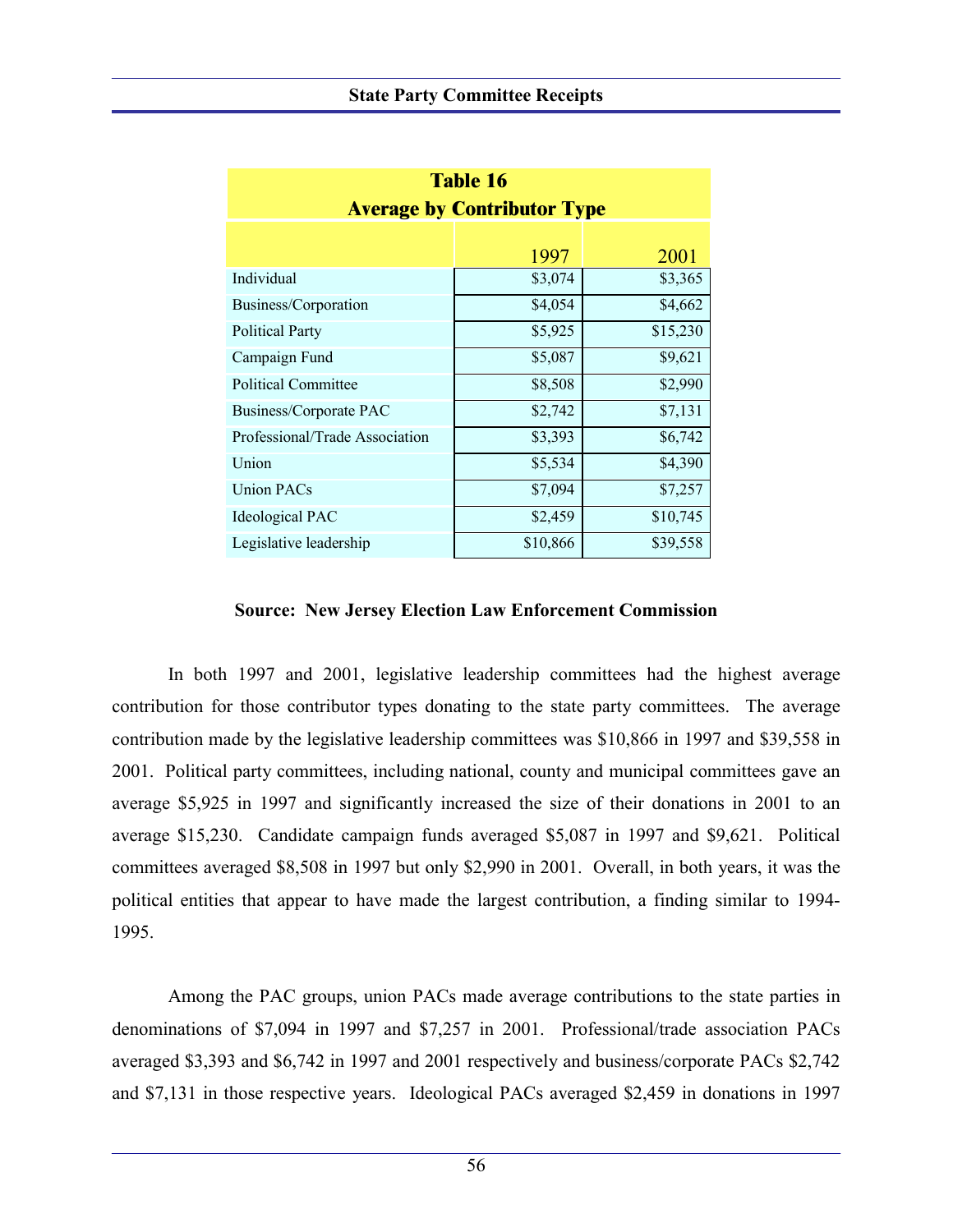#### **State Party Committee Receipts**

and \$10,745 in 2001. The average contribution to the state parties made by individuals was \$3,074 in 1997 and \$3,365 in 2001. Business and corporations averaged \$4,054 per contribution in 1997 and \$4,662 in 2001, and unions \$5,534 and \$4,390 in 1997 and 2001 respectively.

### **Contribution Ranges**

The most interesting development regarding ranges of contribution was the increase in the proportion of contributions falling within the more than \$20,000 range in 2001. Whereas in 1994-1995 and again in 1997, the proportion of contributions in this category was in the range of three to four percent of total contributions, in 2001, that proportion rose to seven percent. The vast number of contributions made to the state committees were under \$5,000. The proportion in this category was 82 percent in 1997 and 82 percent in 2001. These percentages were down from 1994-1995, when 86 percent of contributions fell into this range. All other ranges remained similar. Figure 6 indicates the proportion of contributions to the state party committees falling in each range in 1997 and again in 2001.



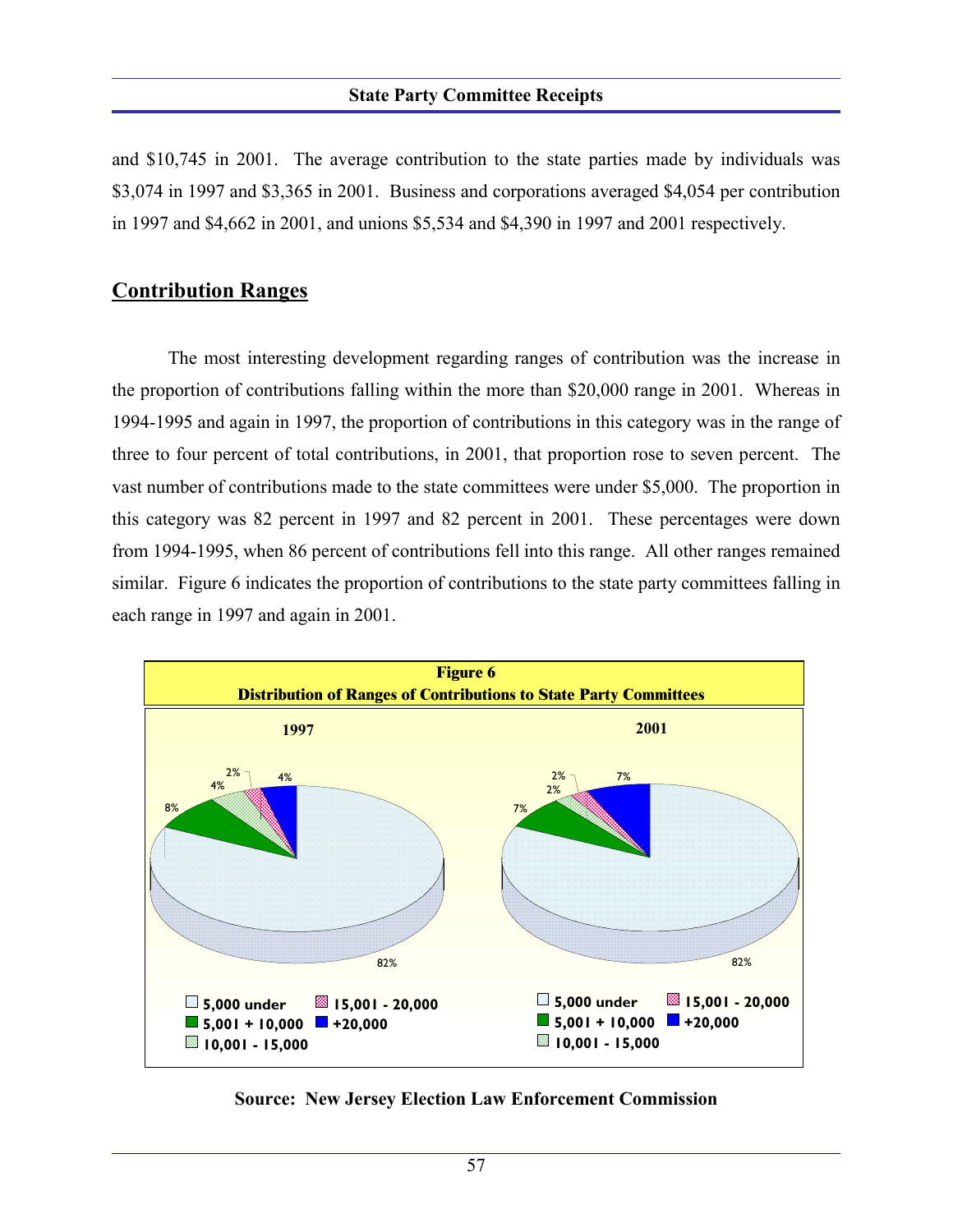Between 1997 and 2001, the state political party committees increased their fundraising totals by 129 percent, having raised \$10.7 million in 1997 and \$24.6 million in 2001. This chapter has demonstrated that the significant surge in fundraising by the two state parties is entirely the result of the efforts undertaken by the Democratic State Committee. While the Republican State Committee actually raised less in 2001 than in 1997, the Democratic State Committee increased its total to \$19.9 million, an increase of 290 percent during this period. To be sure, these figures are consistent with the Democratic trend in New Jersey noted earlier in the discussion of legislative leadership committees.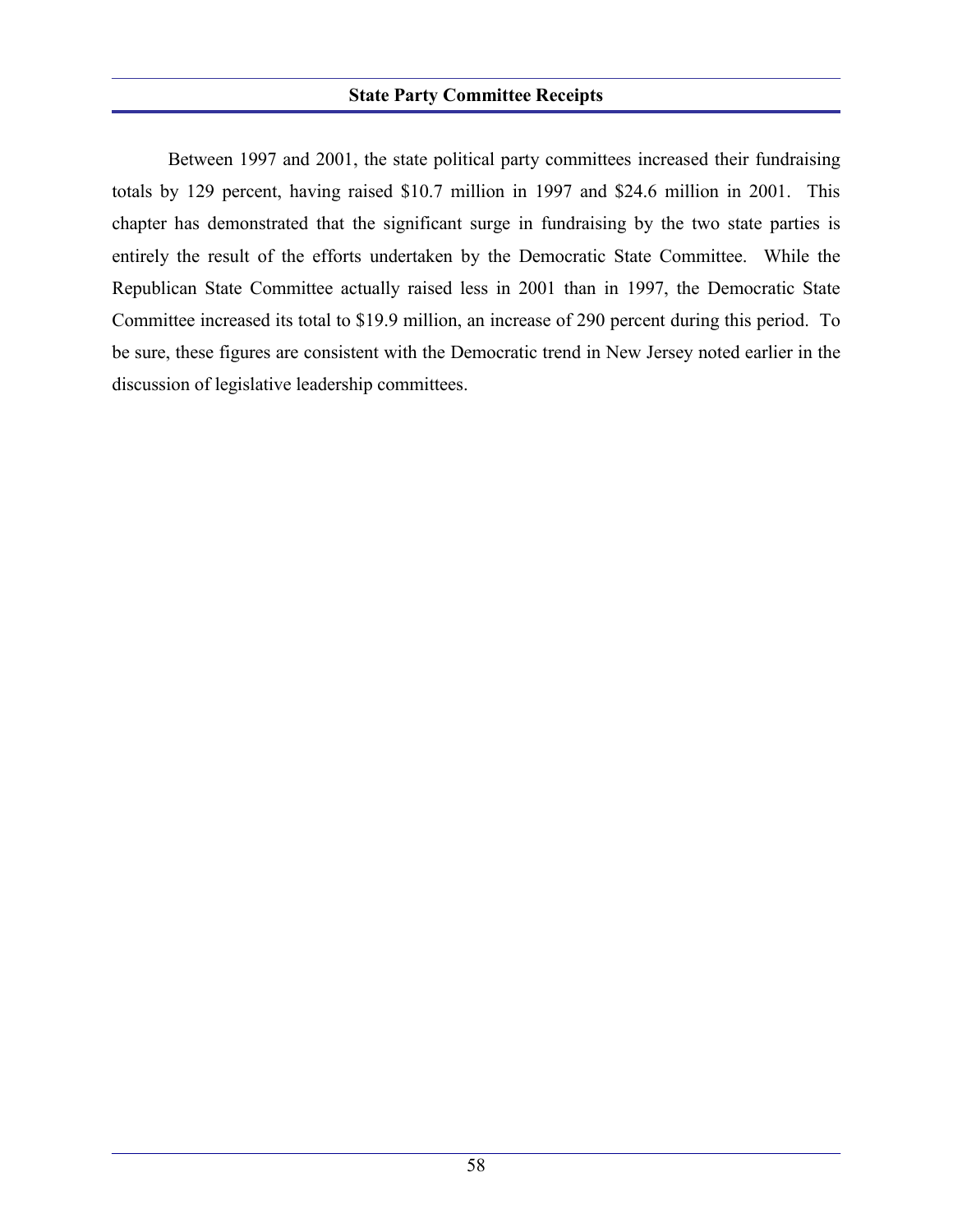# **CHAPTER FIVE**

# **State Party Committee Expenditures**

In the same way that Legislative Leadership Committee expenditures were analyzed in Chapter Three, this chapter will investigate the expenditure activity of the Democratic and Republican state committees. This review will build upon earlier efforts contained in State Parties and Legislative Leadership Committees: An Analysis 1994-1995.

As before, this review of the expenditure activity of these committees was not an easy task, particularly with respect to the initial data gathering. The coding and categorization of expenditures was difficult. While much information provided by the State Committees was easily discernable, a significant number of expenditures were described very generally. Thus, the Commission makes no claim that the expenditure analysis is exact in every respect. Full confidence is expressed, however, in regards to the chapter representing a general picture of how the state political party committees spent their money in 1997 and 2001.

## **Total Spending**

Altogether the two state parties spent \$12.3 million in 1997 and \$18.9 million in 2001. Thus, during this four-year period spending by the two state party committees increased by 54 percent. Interestingly, in 1994 and 1995, a two-year period, the Democratic State Committee and the Republican State Committee spent a total \$10.1 million. Thus, as of 1997 the two parties were spending more in one year than they had during the two-year period including 1994 and 1995. This data reflects the surge in party activity noted throughout.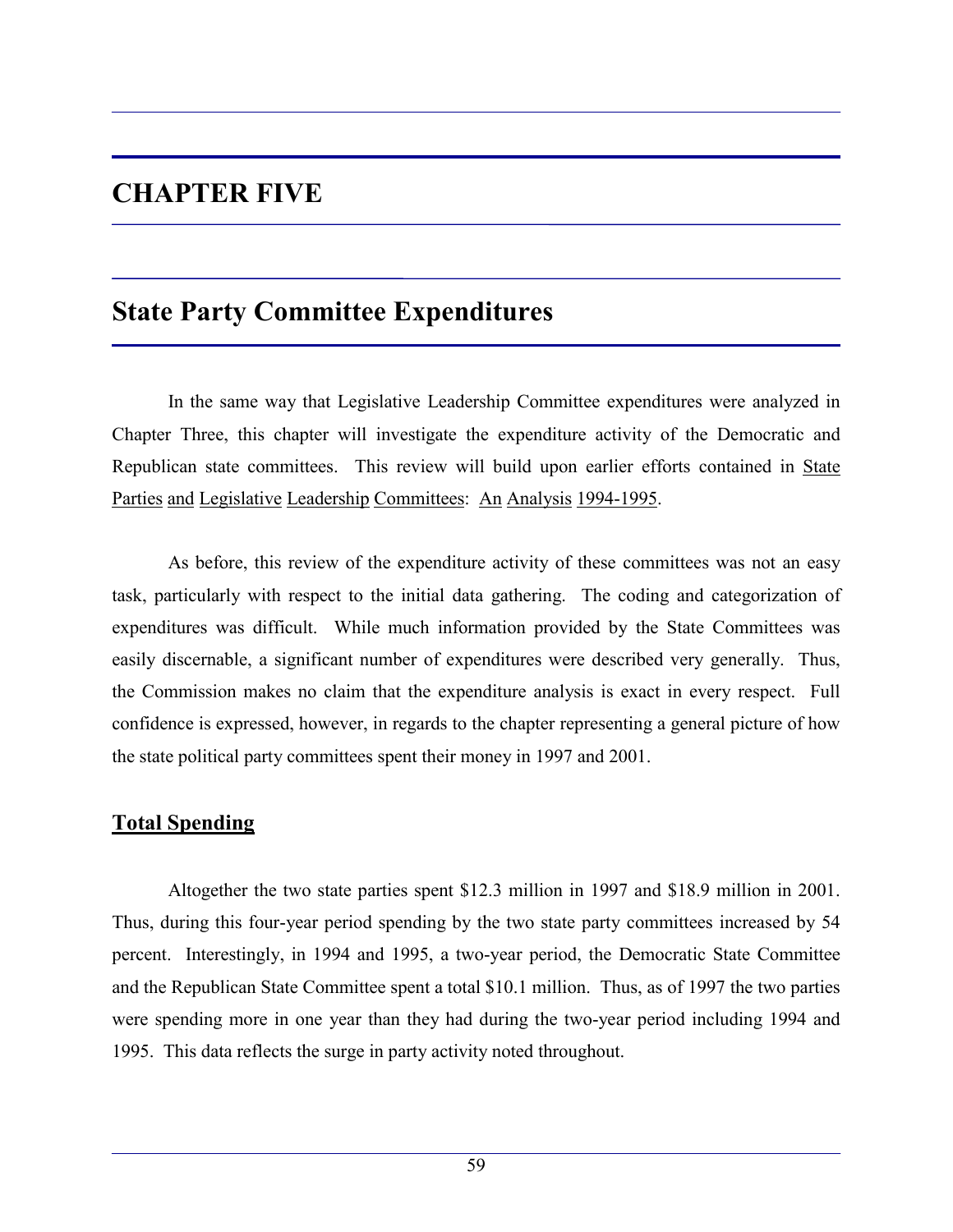#### **State Party Committee Expenditures**

As was the case, however, with fundraising by the state parties, it was the Democratic State Committee that proved to be instrumental to the upsurge in spending between 1997 and 2001. In 1997, the Democratic State Committee spent \$5.5 million; and, in 2001, it spent \$13.7 million, an increase of 149 percent. The Republican State Committee, on the other hand, spent \$6.8 million in 1997 and \$5.3 million in 2001, a decline of 22 percent.

Table 17 below demonstrates the manner in which the two parties spent their money during 1997 and again in 2001 and the percentage of spending represented by each category.

|                           | <b>Table 17</b><br><b>State Party Spending</b> |                          |              |                   |  |  |  |  |  |
|---------------------------|------------------------------------------------|--------------------------|--------------|-------------------|--|--|--|--|--|
|                           | 1997 Amount                                    | <b>Percentage</b>        | 2001 Amount  | <b>Percentage</b> |  |  |  |  |  |
| <b>Mass Communication</b> | \$3,383,013                                    | 28%                      | \$7,122,352  | 38%               |  |  |  |  |  |
| <b>Election Day</b>       | \$1,349,772                                    | 11%                      | \$767,056    | 4%                |  |  |  |  |  |
| Fundraising               | \$19,644                                       | $\overline{\phantom{a}}$ | \$800,003    | 4%                |  |  |  |  |  |
| Consultants               | \$1,077,806                                    | 9%                       | \$1,311,357  | $7\%$             |  |  |  |  |  |
| Charitable                | \$23,776                                       | 2%                       | \$19,419     |                   |  |  |  |  |  |
| Contributions             | \$1,372,214                                    | 11%                      | \$1,845,207  | 10%               |  |  |  |  |  |
| Administration            | \$3,151,310                                    | 26%                      | \$3,282,391  | 17%               |  |  |  |  |  |
| Polling                   | \$16,039                                       | --                       | \$392,718    | 2%                |  |  |  |  |  |
| <b>Transfers</b>          | \$1,869,107                                    | 15%                      | \$3,397,127  | 18%               |  |  |  |  |  |
| <b>TOTAL</b>              | \$12,262,701                                   |                          | \$18,937,630 |                   |  |  |  |  |  |

#### **Source: New Jersey Election Law Enforcement Commission**

As shown, mass communication expenditures constituted the largest proportion of state party expenditures in both 1997 and 2001. Mass communication includes broadcast and print media. In spending about \$3.4 million in 1997 on mass communication, this category represented 28 percent of all state party expenditures. That proportion increased to 38 percent of total in 2001, when the two state party committees spent \$7.1 million for this purpose. Administration, including salaries, rent, telephone, entertainment, and other miscellaneous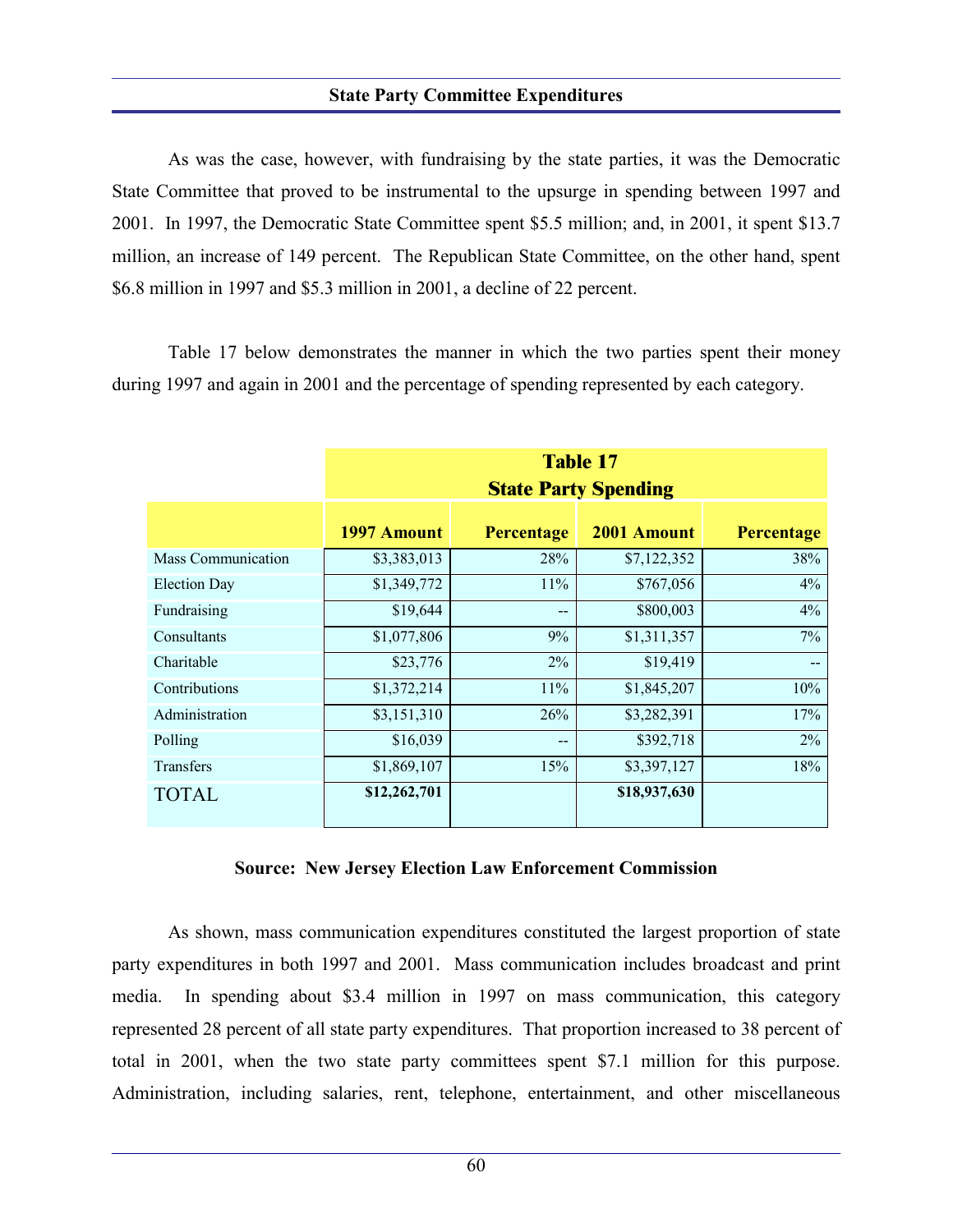#### **State Party Committee Expenditures**

operating costs, constituted the second largest proportion of state party expenditures in 1997 and third largest in 2001. During 1997, the state parties expended \$3.2 million on administration, or 26 percent of total expenditures. In 2001, 17 percent of state party expenditures, or \$3.3 million, went toward administration.

Transfers made from the state party account to the federal accounts maintained by the Democratic State Committee and Republican State Committee accounted for 15 percent of expenditures in 1997 and 18 percent in 2001, \$1.9 million and \$3.4 million respectively. The state parties expended \$1.4 million, or 11 percent of expenditures, and \$1.8 million, or ten percent of expenditures, in the form of direct contributions in 1997 and 2001 respectively. It should be noted that this category does not include contributions on behalf of candidates, which covered many mass communication expenditures and consultant costs. Consultants, for that matter, accounted for nine percent of total state party expenditures in 1997, \$1.1 million, and seven percent in 2001, \$1.3 million. Expenditures for election-day activities amounted to \$1.3 million, or 11 percent of total, in 1997, and \$767,056, or four percent, in 2001.

In both years, expenditures for polling, charity, and fundraising amounted to four percent or less. Not even one percent of spending by the state parties, \$19,664, was directed toward fundraising in 1997. About \$800,003, four percent, went for this purpose in 2001. Polling expenditures amounted to \$16,039, less than one percent, and \$392,718, two percent, in 1997 and 2001 respectively. Finally, state party expenditures for charity reached two percent, \$23,776, in 1997, and under one percent, \$19,419, in 2001.

The proportions noted above reflected those in 1994-1995, except that by 2001 the proportion of expenditures made for mass communication and direct contributions had increased and the proportion transferred to the federal account decreased. This data corroborates with other data, which demonstrates that the involvement of political parties in campaigns is increasing.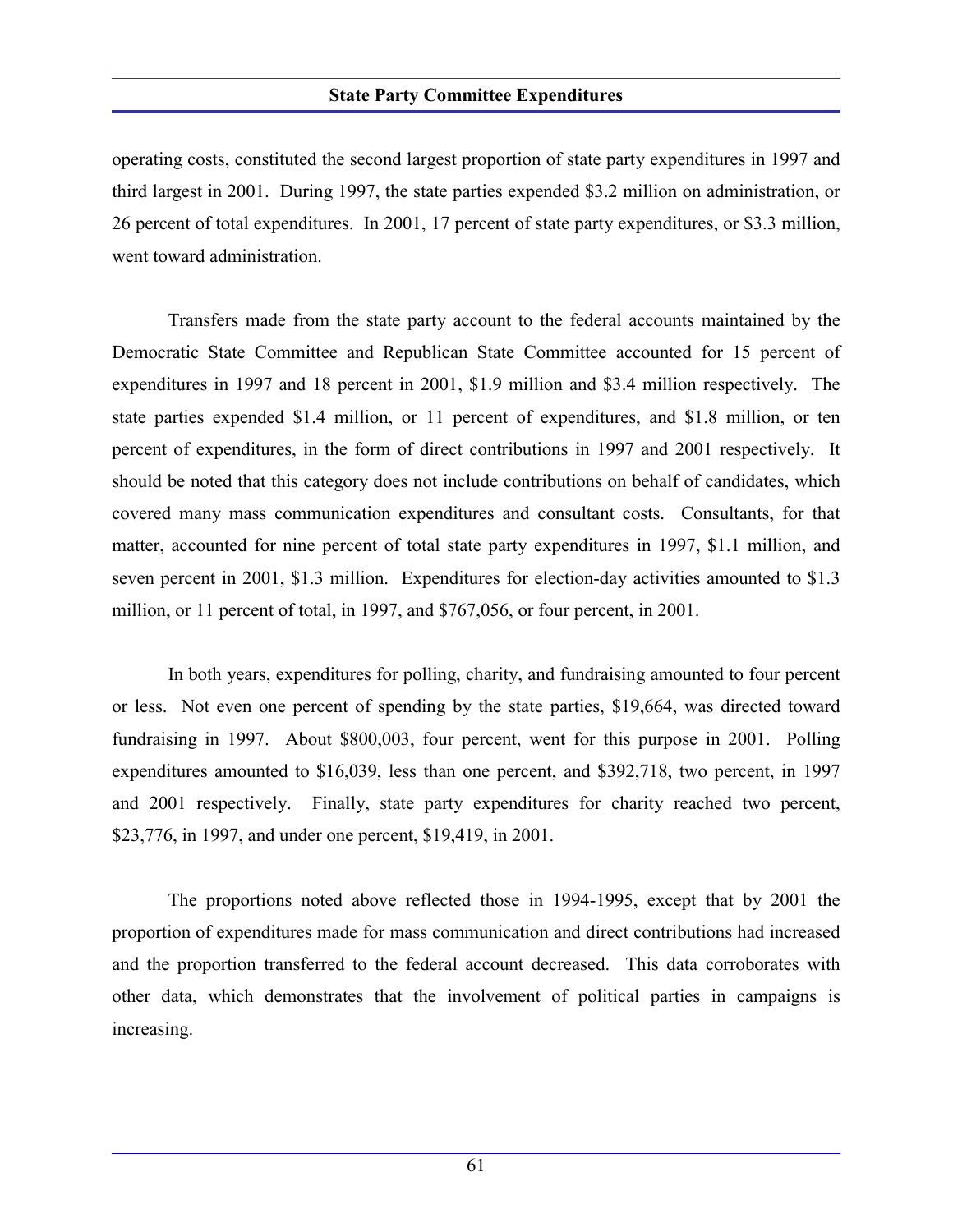## **Partisan Breakdown of Spending**

A comparison of spending patterns displayed by the Democratic and Republican state committees shows some differences between the two organizations. It also indicates that certain changes in spending patterns occurred between 1997 and 2001. Table 18 provides data on the manner by which both state party organizations spent their fundraising dollars in 1997 and again in 2001. As noted above, the Democratic State Committee by far outdistanced the Republican State Committee in terms of total spending in 2001.

|                     | <b>Table 18</b><br><b>State Party Committee Spending</b> |                       |                      |                   |                      |                       |                      |               |  |
|---------------------|----------------------------------------------------------|-----------------------|----------------------|-------------------|----------------------|-----------------------|----------------------|---------------|--|
|                     | <b>DSC</b><br>Amount                                     | 1997<br>$\frac{0}{0}$ | <b>RSC</b><br>Amount | $\frac{0}{0}$     | <b>DSC</b><br>Amount | 2001<br>$\frac{0}{0}$ | <b>RSC</b><br>Amount | $\frac{0}{0}$ |  |
| Mass Communication  | \$736,613                                                | 13%                   | \$2,646,399          | 39%               | \$5,026,584          | 37%                   | \$2,095,768          | 40%           |  |
| <b>Election Day</b> | \$891,159                                                | 16%                   | \$458,613            | $7\%$             | \$285,143            | 2%                    | \$481,913            | 9%            |  |
| Fundraising         | \$5,741                                                  | --                    | \$13,923             | $-$               | \$769,449            | 6%                    | \$30,554             | $1\%$         |  |
| Consultants         | \$905,614                                                | 17%                   | \$172,192            | 3%                | \$1,050,893          | $8\%$                 | \$260,463            | $5\%$         |  |
| Charitable          | \$20,234                                                 | $- -$                 | $\qquad \qquad -$    | --                | \$8,319              | --                    | --                   | $- -$         |  |
| Contributions       | \$699,689                                                | 13%                   | \$672,525            | 10%               | \$896,830            | 7%                    | \$948,377            | 18%           |  |
| Administration      | \$1,121,574                                              | 20%                   | \$2,029,734          | 30%               | \$2,711,713          | 20%                   | \$570,675            | 11%           |  |
| Polling             | $- -$                                                    | $- -$                 | \$16,039             | $\qquad \qquad -$ | \$325,193            | 2%                    | \$67,525             | $1\%$         |  |
| <b>Transfers</b>    | \$1,085,249                                              | 20%                   | \$783,858            | 12%               | \$2,579,378          | 19%                   | \$817,749            | 15%           |  |
| <b>TOTAL</b>        | \$5,465,873                                              |                       | \$6,796,824          |                   | \$13,653,502         |                       | \$5,284,124          |               |  |

#### **Source: New Jersey Election Law Enforcement Commission**

The proportion of expenditures made for mass communications remained high, but steady, for the Republican State Committee during the time period in question. Spending \$2.6 million, or 39 percent of their expenditures on mass communication in 1997, the Republican State Committee spent \$2.1 million, or 40 percent of their expenditures, toward this purpose in 2001. The Democratic State Committee, on the other hand, greatly increased its investment in mass communication in 2001, reaching parity with the Republican State Committee in terms of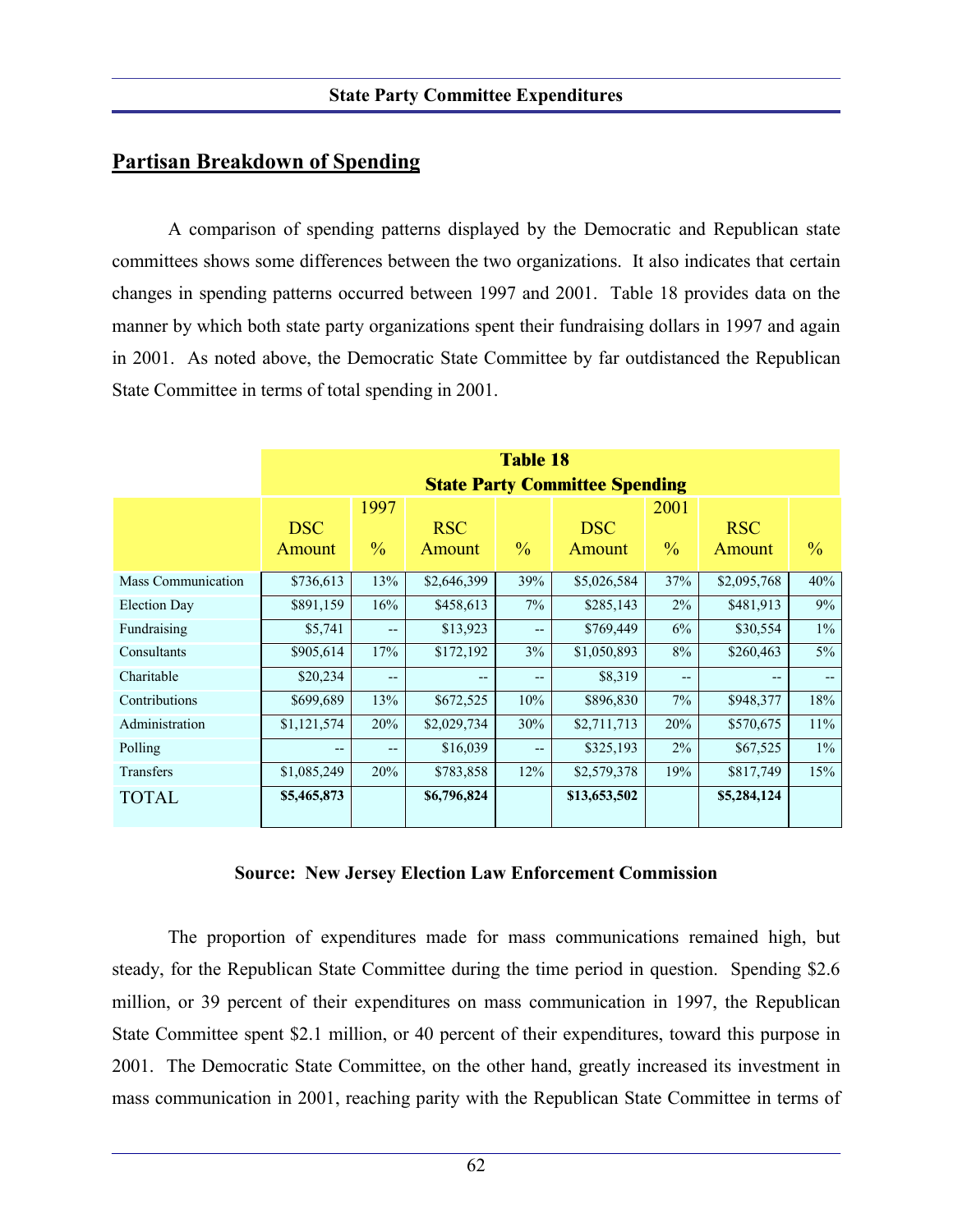#### **State Party Committee Expenditures**

the percentage of total expenditures made for this purpose, and outdistancing the Republican State Committee in terms of actual dollars expended. About 13 percent, \$736,613, of Democratic State Committee expenditures in 1997 went for mass communication. In 2001, that portion increased to 37 percent, with spending by the Democratic State Committee for this purpose amounting to \$5 million.

There was somewhat of a reversal of patterns with regard to direct contributions by the two state parties between 1997 and 2001. As had been the case in 1994-1995, the Democratic State Committee directed a higher percentage of expenditures toward direct contributions to candidates in 1997 than did the Republican State Committee. Thirteen percent, \$699,689, of Democratic State Committee expenditures went directly to candidates in 1997 compared with ten percent, \$672,525, of Republican State Committee expenditures. In 2001, however, the Republican State Committee contributed 18 percent, \$948,377, of its expenditures to candidates whereas the Democratic State Committee gave just seven percent, \$896,830, of its expenditures toward contributions to candidates.

This data, showing the Democratic State Committee spending proportionately larger amounts on mass communication and less amounts on direct contributions in the latter year, suggests that the party is getting more involved in participating in the campaigns of its candidates and less interested with merely turning money over to candidate-centered campaigns. While the Republican State Committee did make a higher percentage of expenditures in the form of direct contributions, it did maintain its high proportion of expenditures going for mass communication.

Perhaps significantly the Democratic State Committee increased the proportion of spending for the purposes of fundraising in 2001. Expenditures on fundraising rose from under one percent of total Democratic State Committee spending in 1997 to six percent of total in 2001. Just \$5,741 was reportedly spent for this purpose by the Democratic State Committee in 1997, whereas, \$769,449 went for fundraising in 2001. In comparison, the Republican State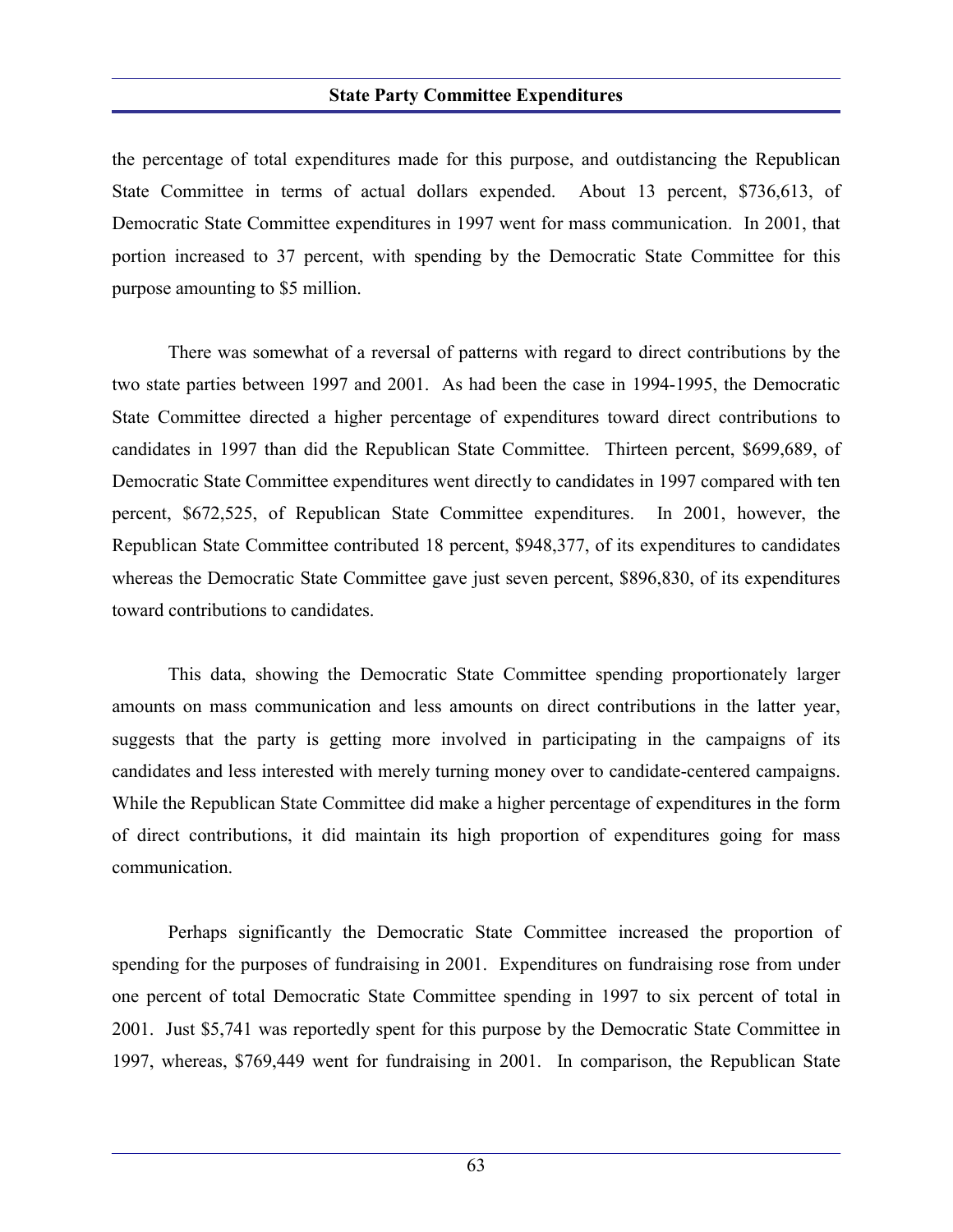Committee spent one percent or less in both years for fundraising, \$13,923 in 1997 and \$30,554 in 2001.

The Democratic State Committee reported spending higher amounts for consultants (as well as percentage of total) than did the Republican State Committee in both years. In 1997, the Democratic State Committee spent \$905,614, 17 percent of total expenditures, on consultants compared with the Republican State Committee, which spent \$172,192, or three percent of expenditures, for this purpose. In 2001, the Democratic State Committee expended over \$1 million on consultants, eight percent of total spending, whereas the Republican State Committee spent just \$260,463, or five percent of their total expenditures for consultants.

Except for the GOP State Committee in 2001, when its overall financial activity was down, both parties devoted considerable proportions of their expenditures to administration. In 1997, the Democratic State Committee reported 20 percent, \$1.1 million, of spending directed toward administration and the Republican State Committee reported spending \$2 million, or 30 percent of total expenditures on administration. The administration spending was \$2.7 million, 20 percent, for the Democratic State Committee in 2001 and \$570,675, or 11 percent, for the Republican State Committee in that year.

The Democratic State Committee transferred more money to its federal account than did the Republican State Committee in both years. Twenty percent and 19 percent of Democratic State Committee reported expenditures in 1997 and 2001 respectively, \$1.1 million and \$2.6 million, went into the federal account. Twelve percent and fifteen percent of Republican State Committee reported expenditures were transferred to the federal account in 1997 and 2001 respectively. The GOP spent \$783,858 in 1997 and \$817,749 in 2001 for this purpose.

The proportion of spending invested for polling was minimal for both parties in both years. Only \$16,039 was spent to commission polls in 1997, all by the Republican State Committee. This was less than one percent of expenditures made by this committee. The Democratic State Committee spent no money for this purpose in 1997. The Democratic State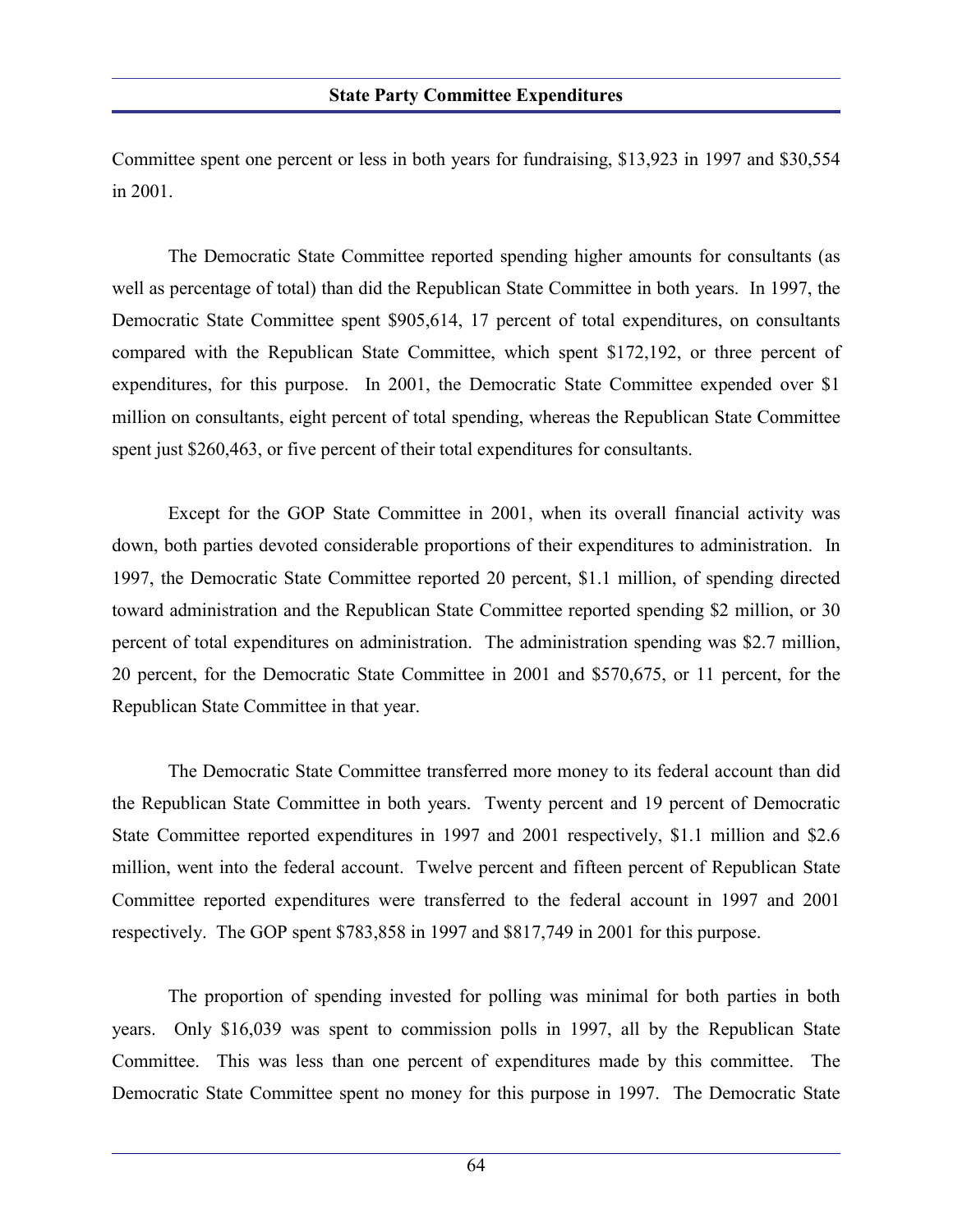#### **State Party Committee Expenditures**

Committee did, however, devote two percent of its expenditures \$325,193 to polling in 2001, whereas the Republican State Committee committed one percent of its expenditures, \$67,525, to conducting polls in 2001. Finally, election-day activities comprised 16 percent (\$891,159) of Democratic State Committee spending in 1997 and just two percent (\$285,143) in 2001. The Republican State Committee made seven percent of its expenditures in 1997 (\$458,613) on election-day activities and nine percent, or \$481,913, for that purpose in 2001. Both parties spent negligible amounts on charity in both years.

It would be remiss to not point out again the tremendous advantage enjoyed by the Democratic State Committee in 2001, this time not in terms of fundraising but in terms of expenditures. This advantage is highlighted in Figure 7.



**Source: New Jersey Election Law Enforcement Commission**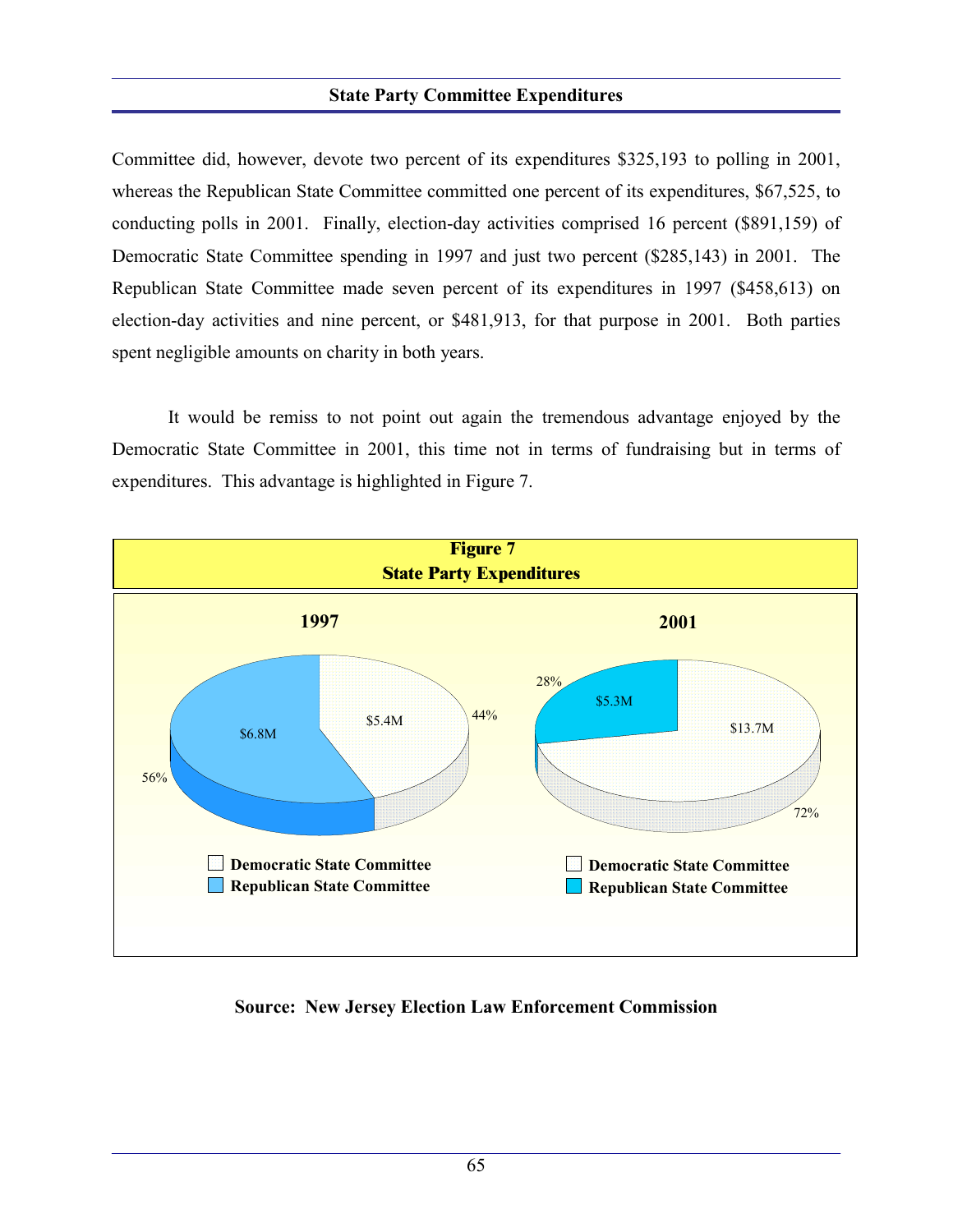#### **State Party Committee Expenditures**

What is interesting about the above is that Figure 7 represents almost the mirror image of the distribution of expenditures between the Democratic State Committee and the Republican State Committee as contained in State Parties and Legislative Leadership Committees: An Analysis 1994-1995. During that two-year period the Republican State Committee made 76 percent of total expenditures compared with the Democratic State Committee, which made just 24 percent of expenditures. In 2001, the Democratic State Committee made 72 percent of total expenditures compared with 28 percent of total expenditures made by the Republican State Committee.

Three conclusions can be made from this data. First, it is an obvious fact that the party with the most money is the party that will spend the most money. Second, as demonstrated in 1994-1995 and in 1997, the party in power is in most instances the party that has the greater ability to raise and spend money. But third, sometimes the potential to raise and spend the most money derives not from being the party in power but from the anticipation that it will be the party in power after the general election. This situation clearly was the case in 2001 when Democratic gubernatorial candidate James E. McGreevey was favored to win the Governorship and when the Democratic Party was thought to have a good chance of taking control of the Legislature.

If precedent is a guide, the Democratic State Committee, blessed with a Democratic Governor, control of the Assembly, and sharing power in the State Senate, will continue to be effective at fundraising for the foreseeable future.

## **Mass Communication Spending**

The pattern by which mass communication dollars were spent differed strikingly between 1997 and 2001. In fact, 1997 differed from that pattern discerned in the 1996 report, which provided data relative to mass communication spending, by the state parties in 1994-1995. Whereas a distinct preference for spending on direct mail surfaced in 1994-1995 and again in 2001, there was a clear emphasis on broadcast advertising, in particular cable T.V., in 1997.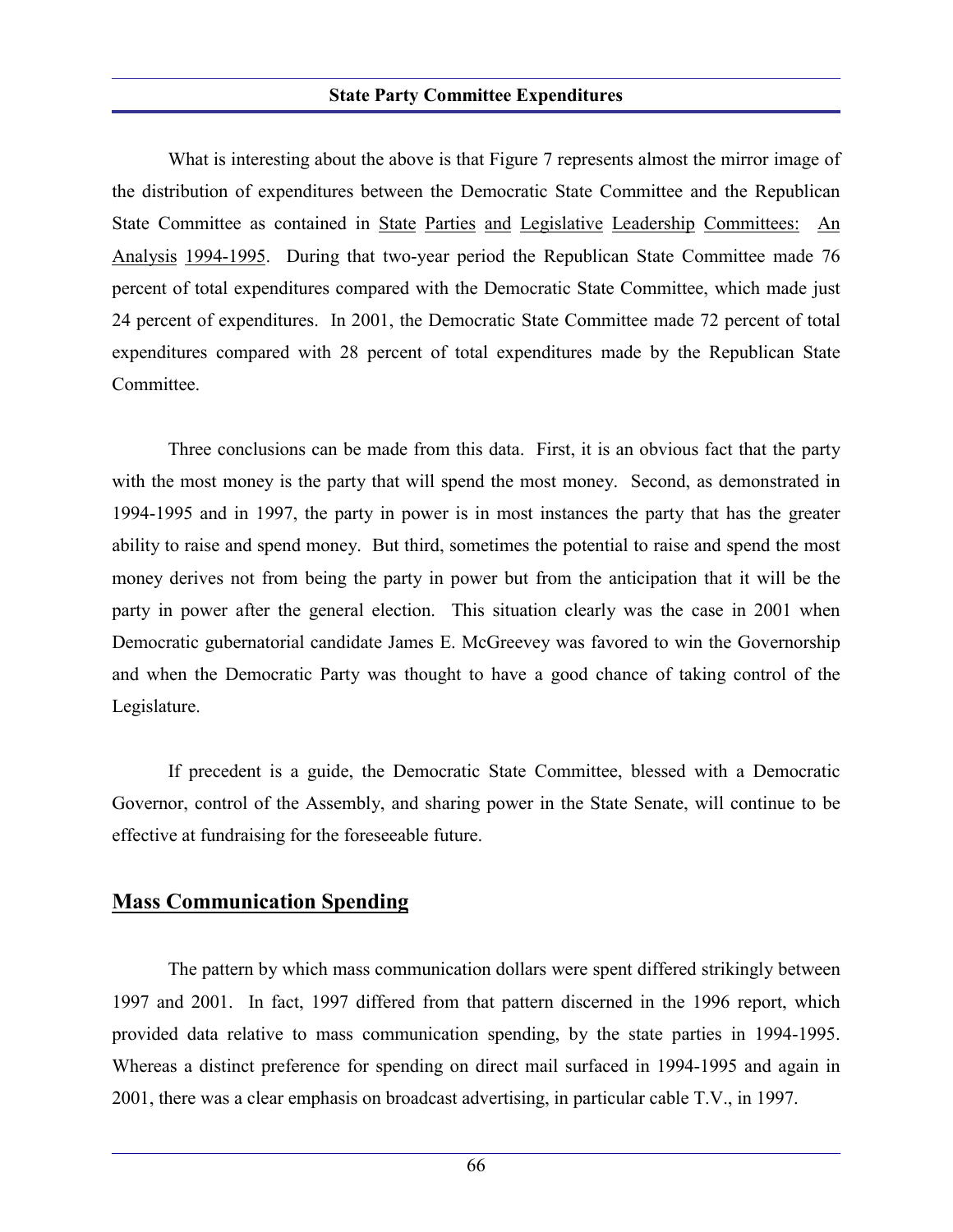Table 19 shows how the state parties spent their mass communication dollars in 1997 and 2001.

|                       | <b>Table 19</b>                                                            |                       |                |                       |                |  |  |  |  |
|-----------------------|----------------------------------------------------------------------------|-----------------------|----------------|-----------------------|----------------|--|--|--|--|
|                       | <b>Mass Communication Spending by State Party Committee: 1997 and 2001</b> |                       |                |                       |                |  |  |  |  |
|                       |                                                                            | 1997<br><b>Amount</b> | <b>Percent</b> | 2001<br><b>Amount</b> | <b>Percent</b> |  |  |  |  |
| <b>Broadcast</b>      | T.V.                                                                       | \$2,104,792           | 62%            | --                    |                |  |  |  |  |
|                       | Radio                                                                      | \$143,684             | $4\%$          | \$200,000             | 3%             |  |  |  |  |
|                       | <b>Subtotal</b>                                                            | \$2,248,476           | 66%            | \$200,000             | 3%             |  |  |  |  |
| <b>Print</b>          | Direct Mail                                                                | \$823,814             | 24%            | \$5,573,196           | 78%            |  |  |  |  |
|                       | Newspaper                                                                  | \$57,904              | 2%             | \$7,896               |                |  |  |  |  |
|                       | Outdoor                                                                    | \$2,816               | $- -$          | \$19,129              |                |  |  |  |  |
|                       | <b>Subtotal</b>                                                            | \$884,534             | 26%            | \$5,600,221           | 79%            |  |  |  |  |
| <b>Unidentifiable</b> |                                                                            | \$250,002             | $7\%$          | \$1,322,131           | 19%            |  |  |  |  |
| <b>TOTAL</b>          |                                                                            | \$3,383,012           |                | \$7,122,352           |                |  |  |  |  |

#### **Source: New Jersey Election Law Enforcement Commission**

In 1997 \$2.2 million, or 67 percent of mass communication expenditures, were made for the purpose of broadcast advertising. The bulk of this category was made up of expenditures for network and cable T.V. advertising. Approximately \$2.1 million, 62 percent of total mass communication spending, went toward T.V. and \$143,684, four percent, went toward radio advertising. Unlike 1994-1995 and 2001, only 26 percent of mass communication expenditures went for print advertising. A total of \$884,534 was directed toward print advertising. Within this category, the vast majority of mass communication dollars was spent on direct mail. Direct mail consumed \$823,814, or 24 percent of total mass communication dollars. Newspaper advertising amounted to \$57,904, or two percent of mass communication spending. There was \$250,002 in unidentifiable mass communication expenditures.

The year 2001 witnessed a different mass communication expenditure scheme, one similar to 1994-1995. Only three percent of mass communication spending went toward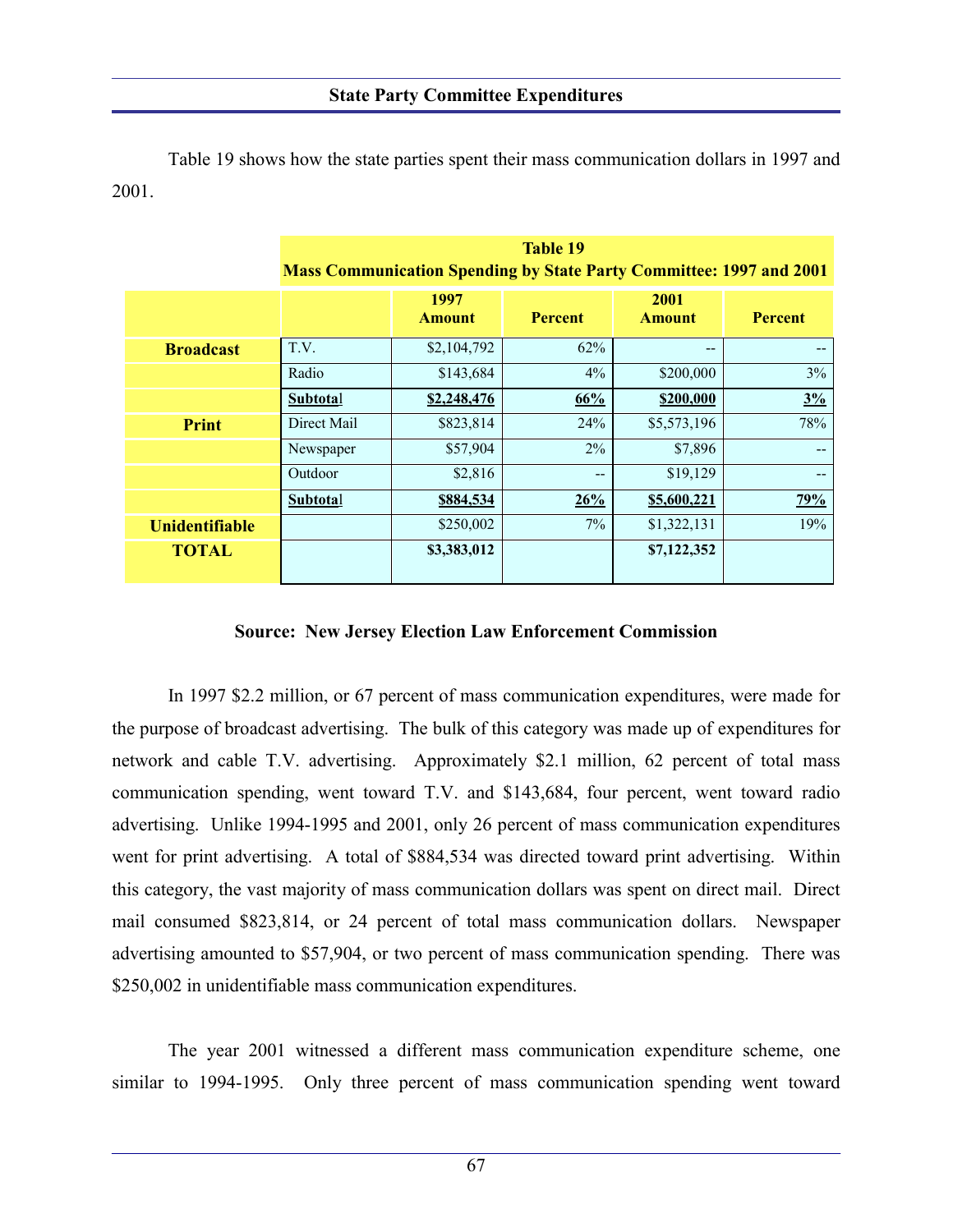#### **State Party Committee Expenditures**

broadcast advertising, all of it directed toward radio advertising. Just \$200,000 was spent on broadcast advertising in 2001. In contrast, 79 percent of mass communication spending, \$5.6 million, came in the form of print advertising, almost all in the category of direct mail. A total of \$5.6 million, or 78 percent of mass communication spending, went toward direct mail in 2001. Negligible amounts were directed toward newspaper and outdoor advertising in that year. Approximately 19 percent, \$1.3 million, was unidentifiable.

In 1994, the state parties spent two percent of total expenditures on broadcast advertising, \$51,000, 55 percent on print advertising, \$1.7 million (virtually all on direct mail), while 43 percent, \$1.3 million, was unidentifiable.

Reflecting the tremendous increase in fundraising between 1997 and 2001, spending by the state political party committees increased by leaps and bounds as well. The four-year period witnessed an increase in spending of 54 percent by the two state political party committees. As might be expected, the Democratic State Committee was responsible for the uptick in spending. While the Democratic State Committee increased spending by 149 percent between 1997 and 2001, the Republican State Committee experienced a decline in its rate of spending of 22 percent during this period. Interestingly, the Democratic State Committee spent proportionately more on mass communication in 2001, than in the past, further suggesting a greater involvement in the campaigns of candidates.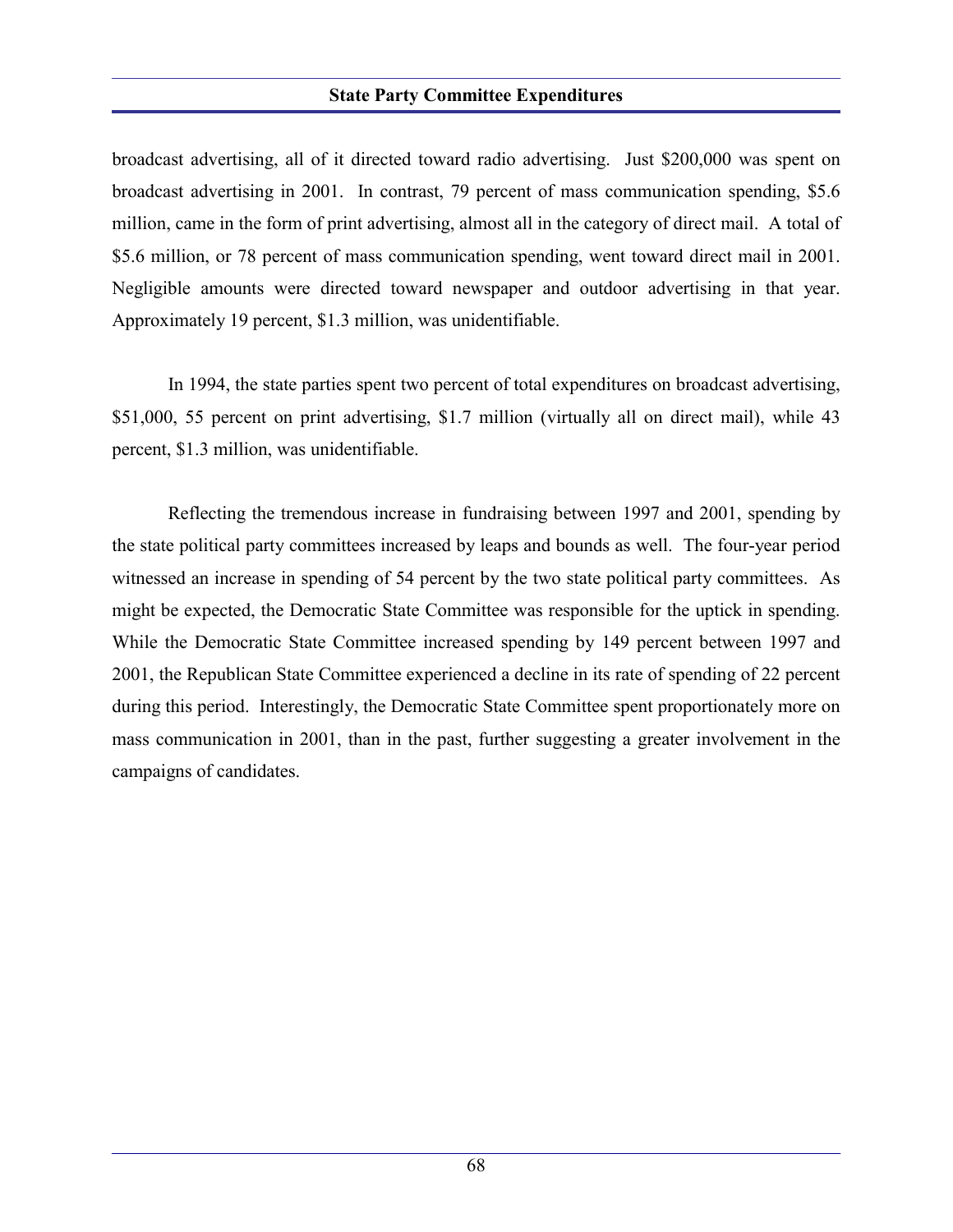# **CHAPTER SIX**

## **County Parties: Background**

Recognizing the private nature of political parties, the United States Supreme Court, in 1989, issued its now very consequential Eu v. San Francisco County Democratic Central Committee decision. The Eu decision declared a California law that barred political parties from endorsing candidates in a primary election to be unconstitutional. Subsequently, a New Jersey Superior Court Consent Order invalidated a similar law in the state. This event was the catalyst for the rebirth of moribund political parties in New Jersey, not the least of these the county party committees.

An even bigger boost to the state's political party system came four years later, when in 1993, a campaign finance reform law was enacted. This law permitted higher limits on contributions to political parties than on contributions to candidates. Moreover, it also allowed the political parties to contribute unlimited amounts of money, either directly to or on behalf of their candidates. Needless to say this reform, which provided a significant advantage to political parties, brought about a sea change in the political power structure in New Jersey, ushering in an era of significant party strength, particularly at the county party level. This trend, termed repartyization in the Commission's 1997 White Paper, Repartyization: The Rebirth of County Organizations, continues apace today and may grow even stronger as the effects on state politics of the federal McCain/Feingold bill are felt. McCain/Feingold at the time of writing allows for soft money dollars, banned at the federal level, to flow into the states. The Act is currently before the United States Supreme Court.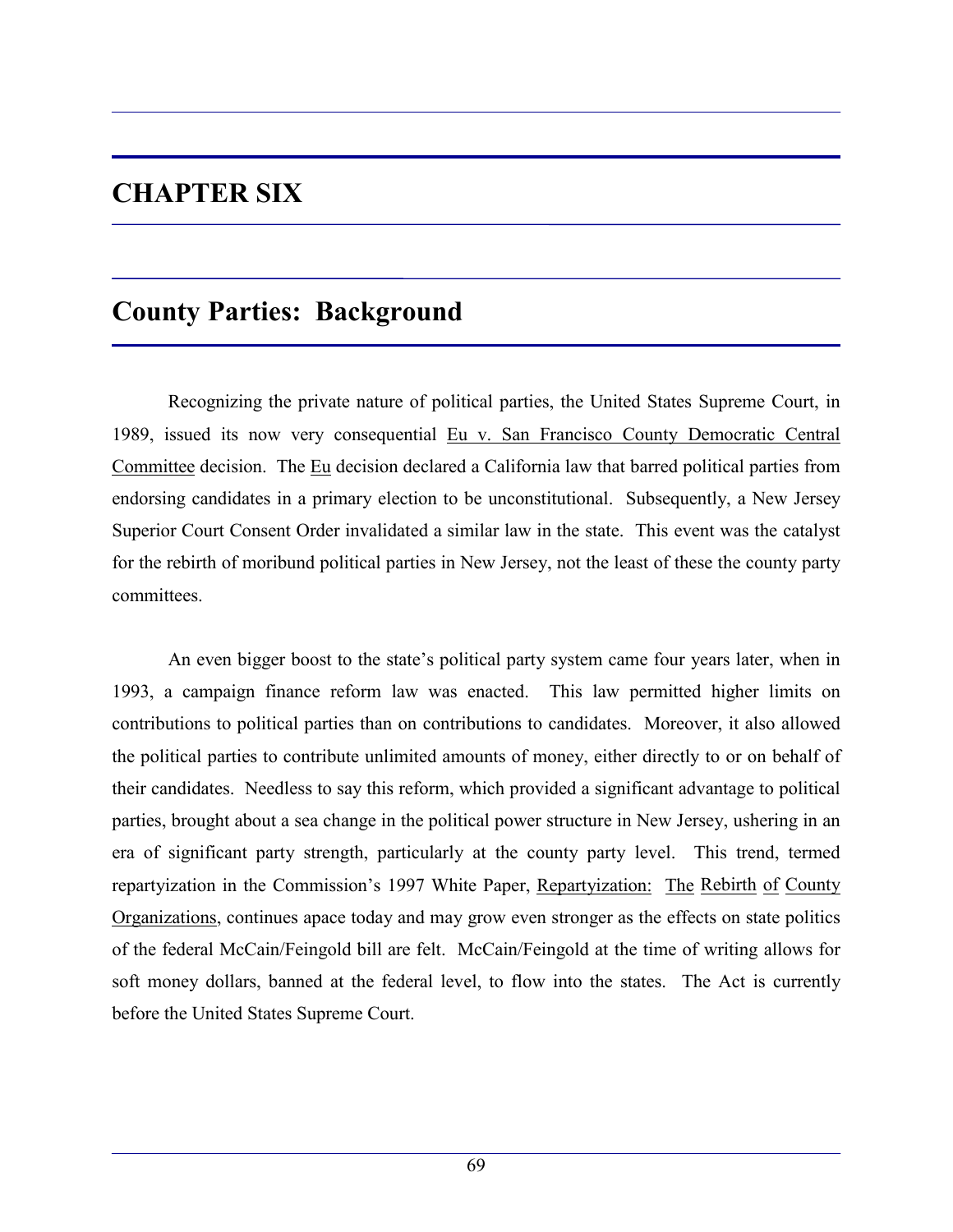In truth, this rise in the strength of county political party committees reflects an earlier time in the state's history. In fact, "the county-based party system in the state is the stuff of  $legend.$ "

Forty years ago, county political organizations dominated electoral politics in New Jersey. In all 21 counties, one party or the other controlled patronage, contracts, nominations, and elections for county and municipal offices. This control had its reach into state politics and government. Also, with county leaders influential in selecting legislative and gubernatorial candidates, legislative districts were configured on the basis of county lines. There was never a thought of inhibiting the parties in terms of the nomination process. Indeed, it is a characteristic of a strong party system that the leadership controls the candidate selection process and the campaign. This situation was the case prior to the 1960's, the time before rapid suburbanization began. City dwellers retained their party affiliation. As Democrats, they voted and identified strongly with that party's candidates, and more often than not were beholden to party leaders for the various means of assistance granted to them. Likewise, Republican leaders in the less populated, but more influential rural areas, retained power, not only in their counties, but also in the state. This influence was caused by a historically unfair redistricting process which assigned equal representation to each county, no matter the size of its population, in the state senate. Further, county and municipal governments had more control over the processes of government, the result of a strong home rule tradition in the state. At that time, state government had not grown to the level it would following the enactment of the Great Society programs, when state and federal dollars began to flow into local governments in significant amounts. After the adoption of a State income tax in 1977 and the growth of Johnson era federal spending programs, state government became a more dominant force. Finally, the gubernatorial public financing program had not been established as yet. This program, along with gubernatorial control over public assistance money, would make gubernatorial candidates less dependent on county organizations.

In a word, the history of electoral politics in New Jersey prior to the 1960's is one of a county political party system flush with power. The factors noted above combined to insure that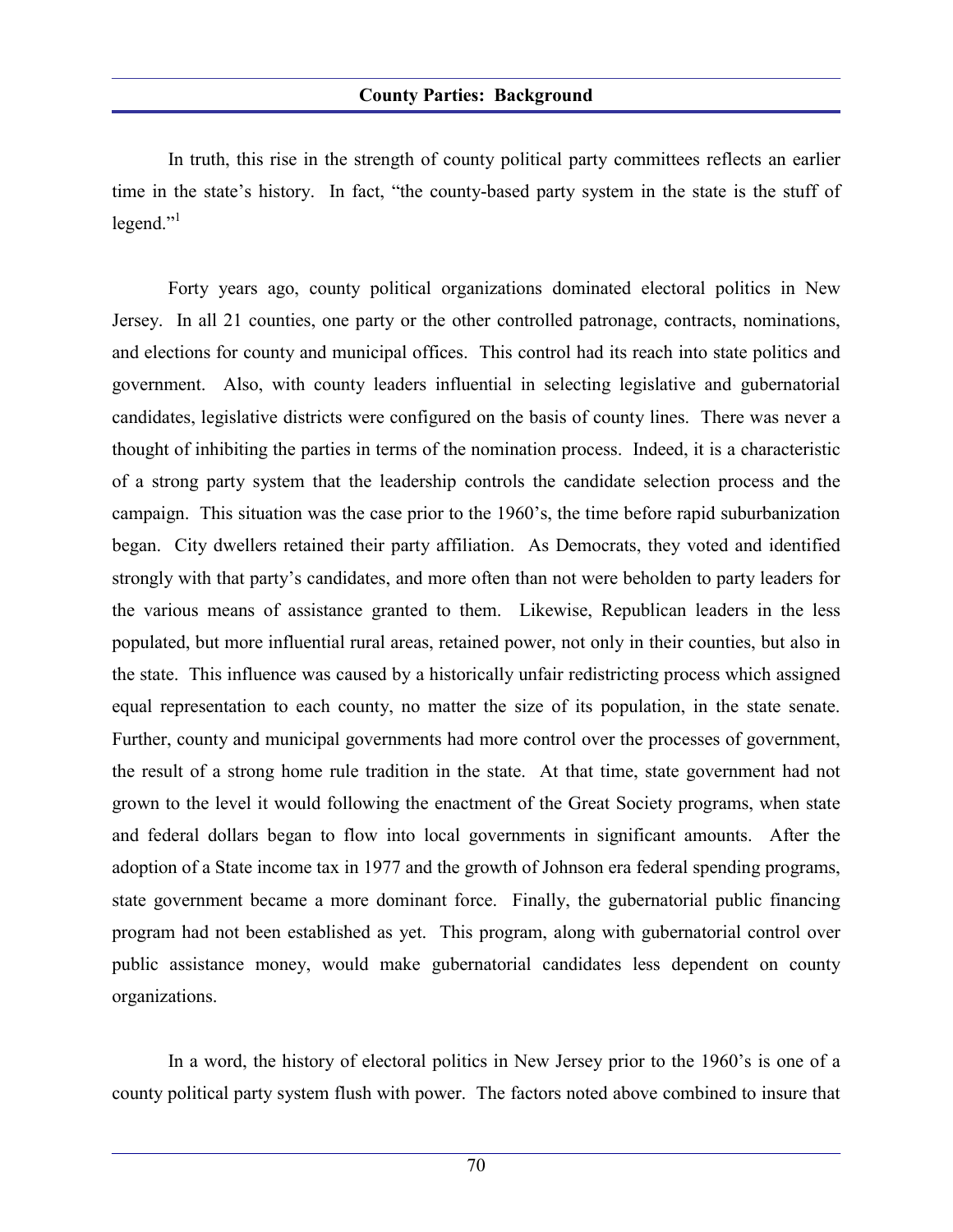#### **County Parties: Background**

county leaders would have an influential, even dominant, role in politics at all levels of the State. It was a time of bosses, both famous and infamous, who had a steady hand on the wheel of New Jersey politics and governance.

This situation began to change, if temporarily, in the mid 1960's. It was during this period when certain developments converged to restructure electoral politics in New Jersey and weaken county political party organizations. One of these developments was suburbanization, alluded to earlier. Strong identification with the Democratic Party by urban residents weakened as these voters moved to the suburbs. Similarly, rural-based Republican committees fell prey to the development of suburbs, greatly weakening these organizations in the process.

A second significant event involved reapportionment decisions in the 1960's and early 1970's. About this development, it was noted in Repartyization: The Rebirth of County Organizations.

Prior to these court decisions legislative districts were drawn on the basis of county lines. Whereas each county historically was apportioned legislative representation on the basis of population within the county, these court decisions required that legislative districts be drawn on the basis of one-person-one-vote, essentially eliminating boundaries as the foundation for establishing state legislative districts. The end of a system wherein county lines determined the makeup of representation in the State Legislature contributed substantially to the weakening of the party system in New Jersey.<sup>2</sup>

Third, the erosion of the county-party driven electoral system was furthered by the 1981 open primary law that precluded party organizations from endorsing, supporting, providing the organization line, or contributing to candidates in the primary election. In effect, this law stripped party leaders of the power to select candidates and control the nomination process. This led to a period of candidate-centered campaigns, increased influence by political action committees (PACs), and a fundraising arms race.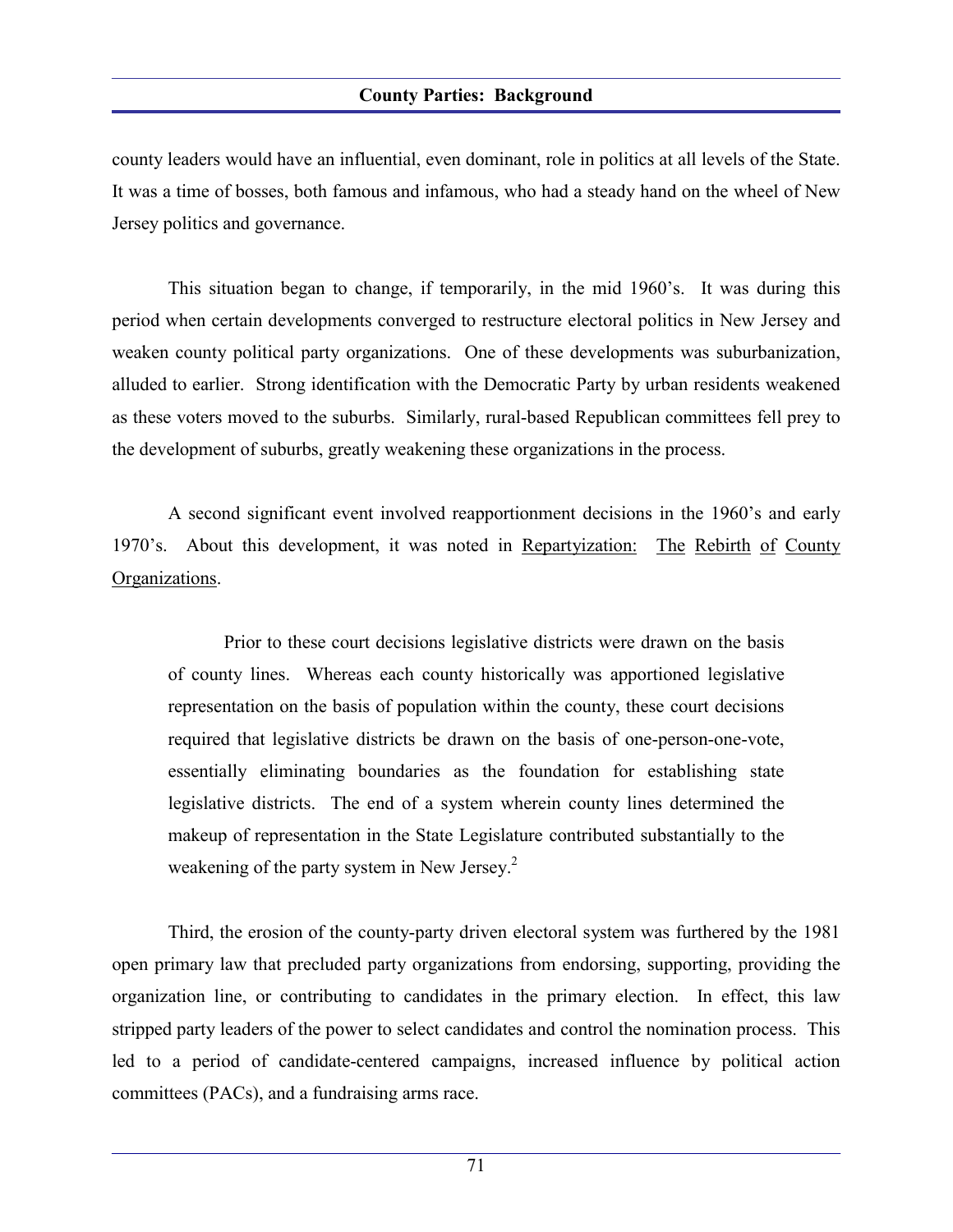Public financing of gubernatorial campaigns had been implemented in 1977. This development, along with the increase in state money available to local governments, made for an independent Executive, already the strongest Governorship in the nation. The 1947 Constitution, creating this strong office, allowed the governor to transcend county politics and be the key political player in the state.

All in all, these developments contributed to a decline in participation and effectiveness of county party organizations that sank to its lowest level in the mid 1980's. This slide toward obscurity did not last long, however. As noted above, by 1990 the county party organizations began to make a comeback that would culminate in their being among the most influential players in New Jersey electoral politics. By the new millennium, these organizations became virtually indispensable to any candidate hoping to win his or her party's nomination, and later on, the general election. In the following two chapters this road to dominance will be traced through analyzing this development from the perspective of campaign financing and by updating the Commission's seminal study Repartyization: The Rebirth of County Organizations.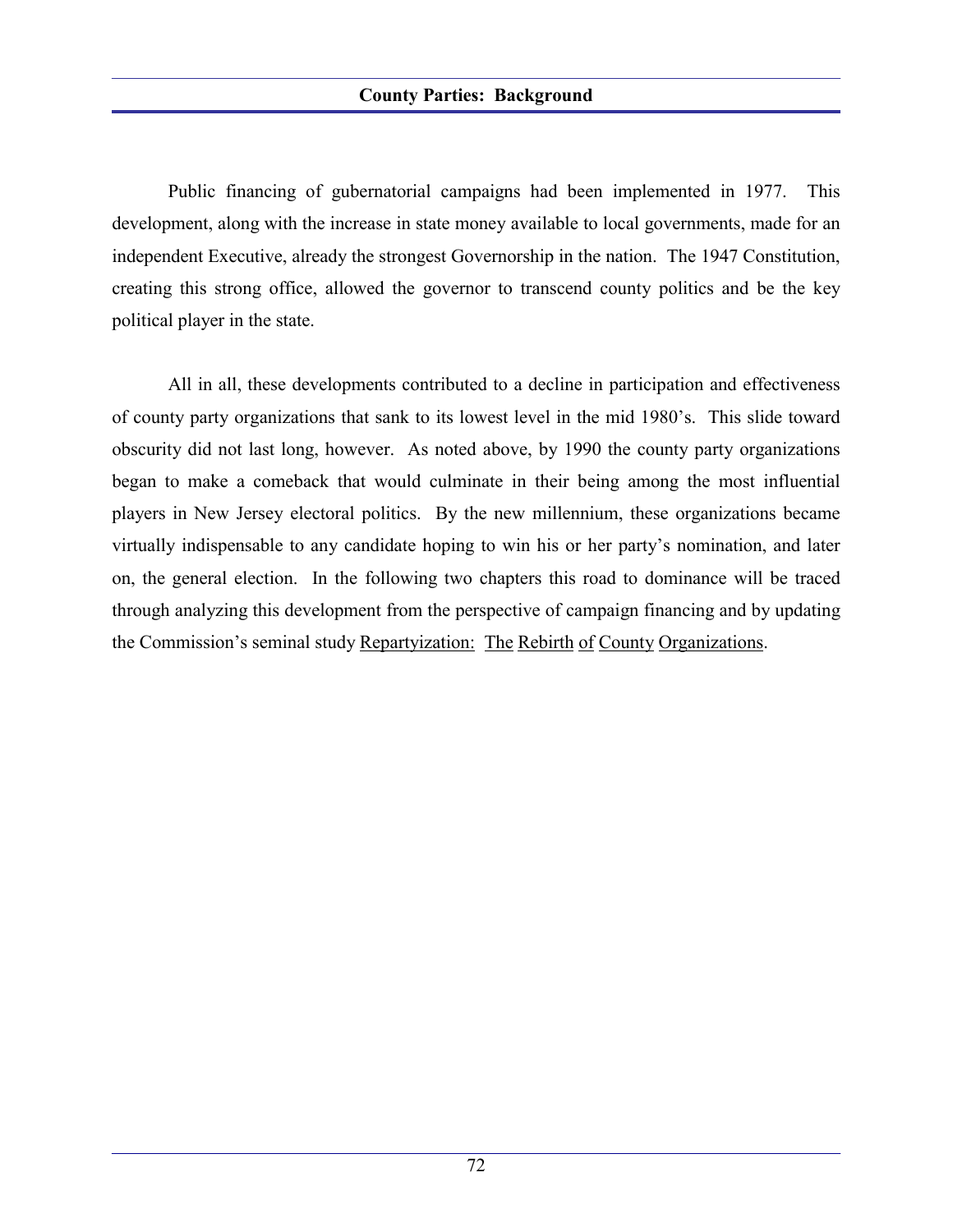- 1. New Jersey Election Law Enforcement Commission, White Paper Number 12, Repartyization: The Rebirth of County Organizations, November, 1997, p. 2.
- 2. Ibid., p. 4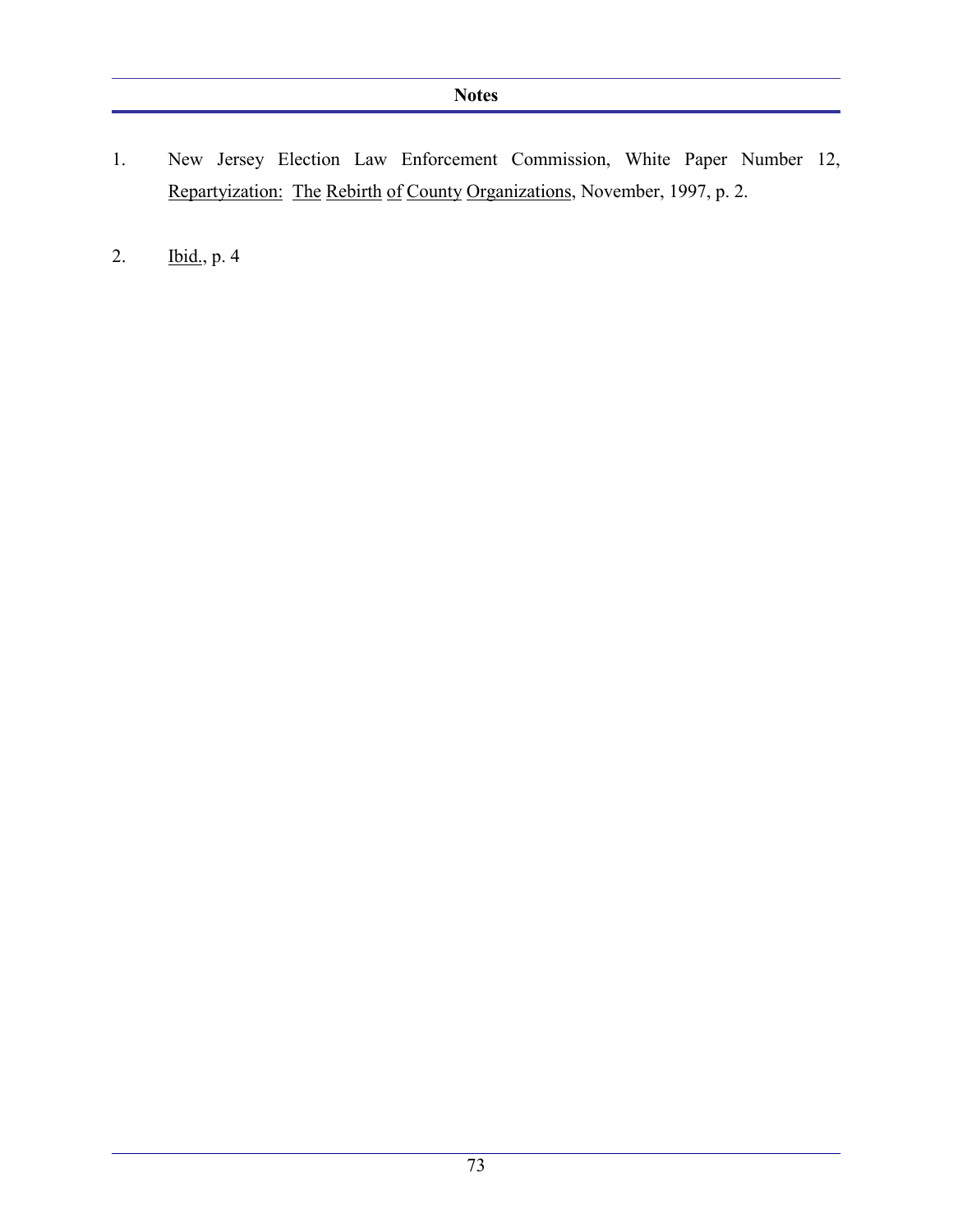# **CHAPTER SEVEN**

# **County Committee Receipts**

According to Paul Light, author of  $\overline{A}$  Delicate Balance, "a political party is a broad membership organization designed to win elections and influence government, in part by helping citizens decide how to vote."

In their chapter on political parties James Q. Wilson and John J. Dilulio, Jr., explain that "a party exists as a label in the minds of voters, as an organization that recruits and campaigns for candidates, and as a set of leaders who try to organize and control the legislative and executive branches of government. A powerful party is one whose label has a strong appeal for the voters, whose organization can decide who will be candidates and how their campaigns will be managed, and whose leaders can dominate one or all branches of government."

During the 1990's, as the result of the heretofore mentioned Eu decision and changes to New Jersey's campaign finance laws, county political party committees came about as close to meeting Wilson's definition of a "powerful party" as any such New Jersey entity in recent memory. If found constitutional, McCain/Feingold, which bans soft money at the national level, will only further that process.

Through their involvement in primary elections, and through taking advantage of recent campaign finance reforms, county party organizations can influence the candidate nomination process as well as the governmental appointment process. Moreover, despite the number of independent voters, party labels do count, as do considerable efforts to get people to the polls on election day.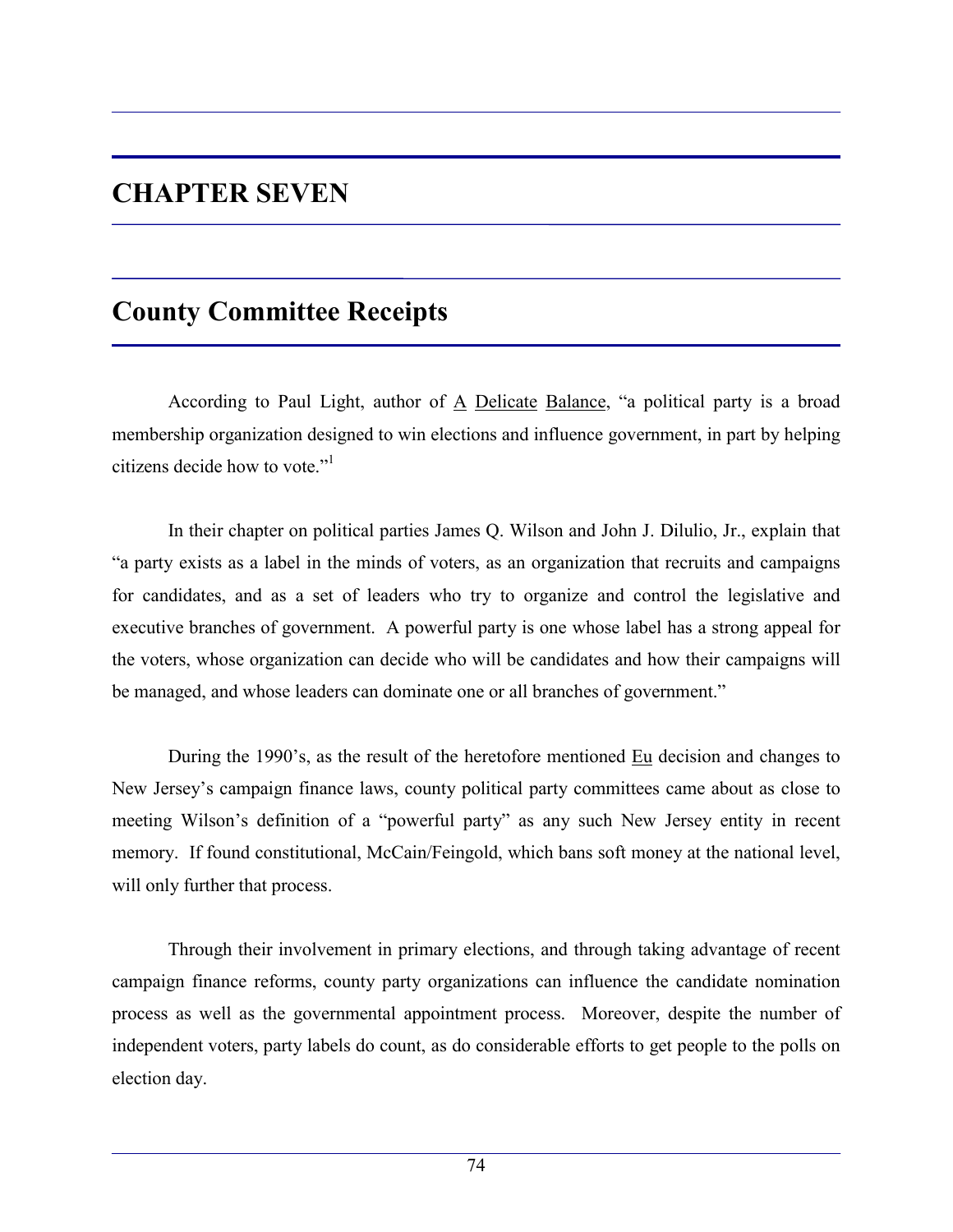All of these activities, of course, cost money. Certainly, county political party committees have plenty of it, and in increasing amounts. Without question the availability of campaign funds is the single most important factor in their resurgence. Increasing amounts of contribution activity intensify the magnitude of their clout vis-à-vis the electoral process, contributing to the growing impact of the county party organizations on political life in New Jersey.

This chapter will analyze the financial activity of county party organizations from the standpoint of contributions. It will provide an overview of fundraising activity over the last ten years, updating the landmark 1997 White Paper, Repartyization: The Rebirth of County Organizations. The chapter will also include an in depth study of contribution activity undertaken by the county party committees in nine selected counties. The counties are Hudson, Middlesex, Camden, Essex, Bergen, Somerset, Atlantic, Passaic, and Mercer. These counties were selected because of their fundraising prowess and the fact that among this group are Democratic and Republican controlled counties and competitive counties. These counties were selected also because of their geographical diversity. The analysis undertaken of the party committees in the nine selected counties involves the years 1997 and 2001, years during which State Senate and Assembly elections were held.

## **Trends In Fundraising**

County party committees in the 21 counties throughout New Jersey raised a total \$5 million in 1992. By 2002, that figure rose to \$21.5 million. Thus, over a ten-year period county party committee receipts increased by 330 percent. Figure 8 depicts this trend in fundraising by the 42 county party committees.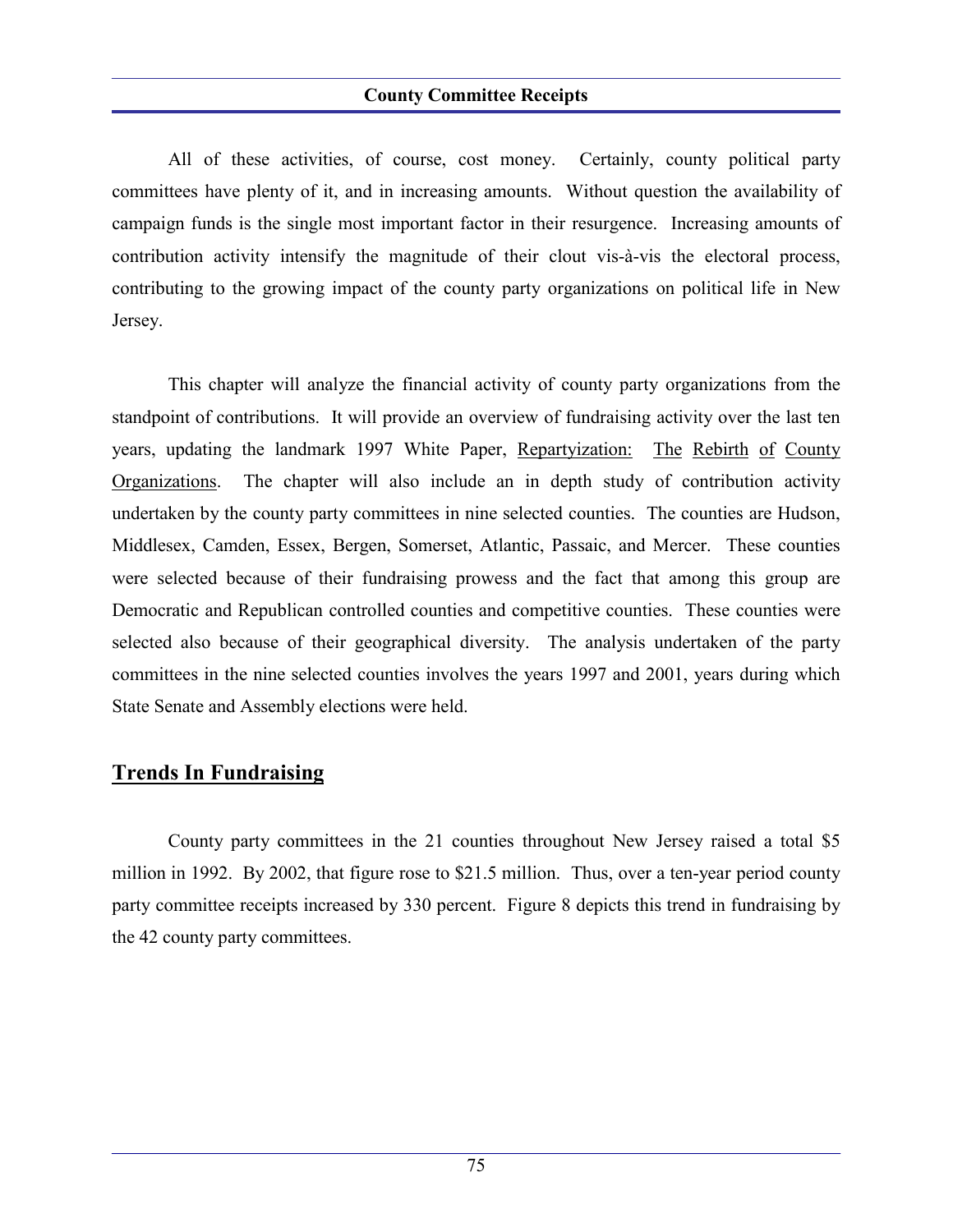

**Source: New Jersey Election Law Enforcement Commission**

In reviewing the fundraising activity by the two major political party committees, the Democratic county organizations increased their activity by 711 percent between 1992 and 2002, from \$1.8 million to \$14.6 million. The Republican county committees, on the other hand, increased their activity during this period by 116 percent, from \$3.2 million in 1992 to \$6.9 million in 2002. Thus, the Democratic county committees were primarily responsible for the surge in receipts. As shown in Figure 9, they displayed real dominance in terms of fundraising during the last four year period of the ten-year cycle.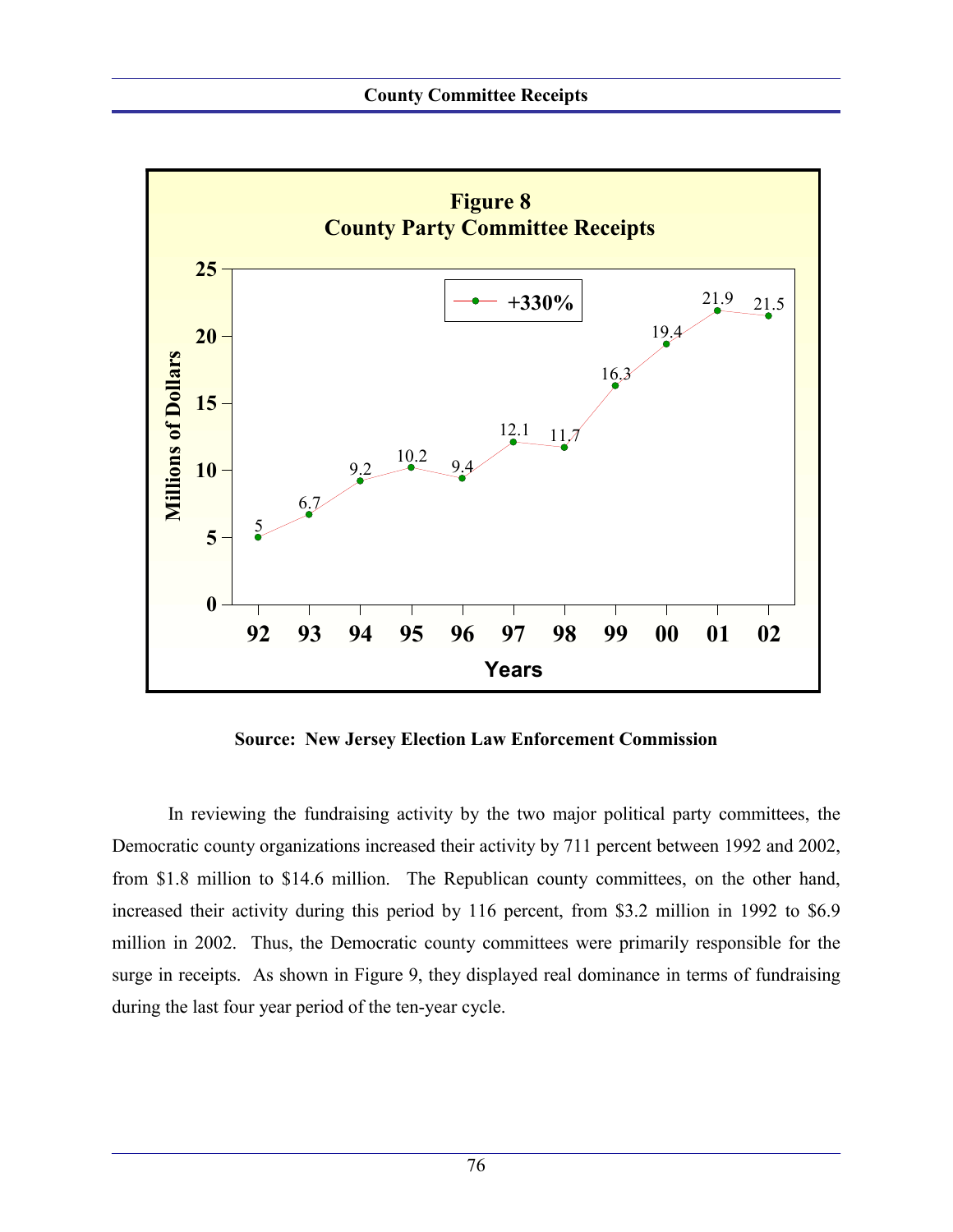

**Source: New Jersey Election Law Enforcement Commission**

This dominance by the Democratic Party at the county level between 1998 and 2002 is best understood by comparing fundraising during this period with total fundraising reported for the period 1992 to 2002. Over the ten-year span, the 42 county party committees raised \$143.4 million. Of this amount, 63 percent, or \$90.8 million, was raised between 1998 and 2002.

Between 1992 and 2002, the Democratic county party committees raised \$77.8 million and the Republican county party committees \$65.6 million. Thus, out of the total \$143.4 million raised by these committees during the ten-year period, the Democratic committees were responsible for 54 percent of proceeds while the Republican committees accounted for 46 percent of receipts.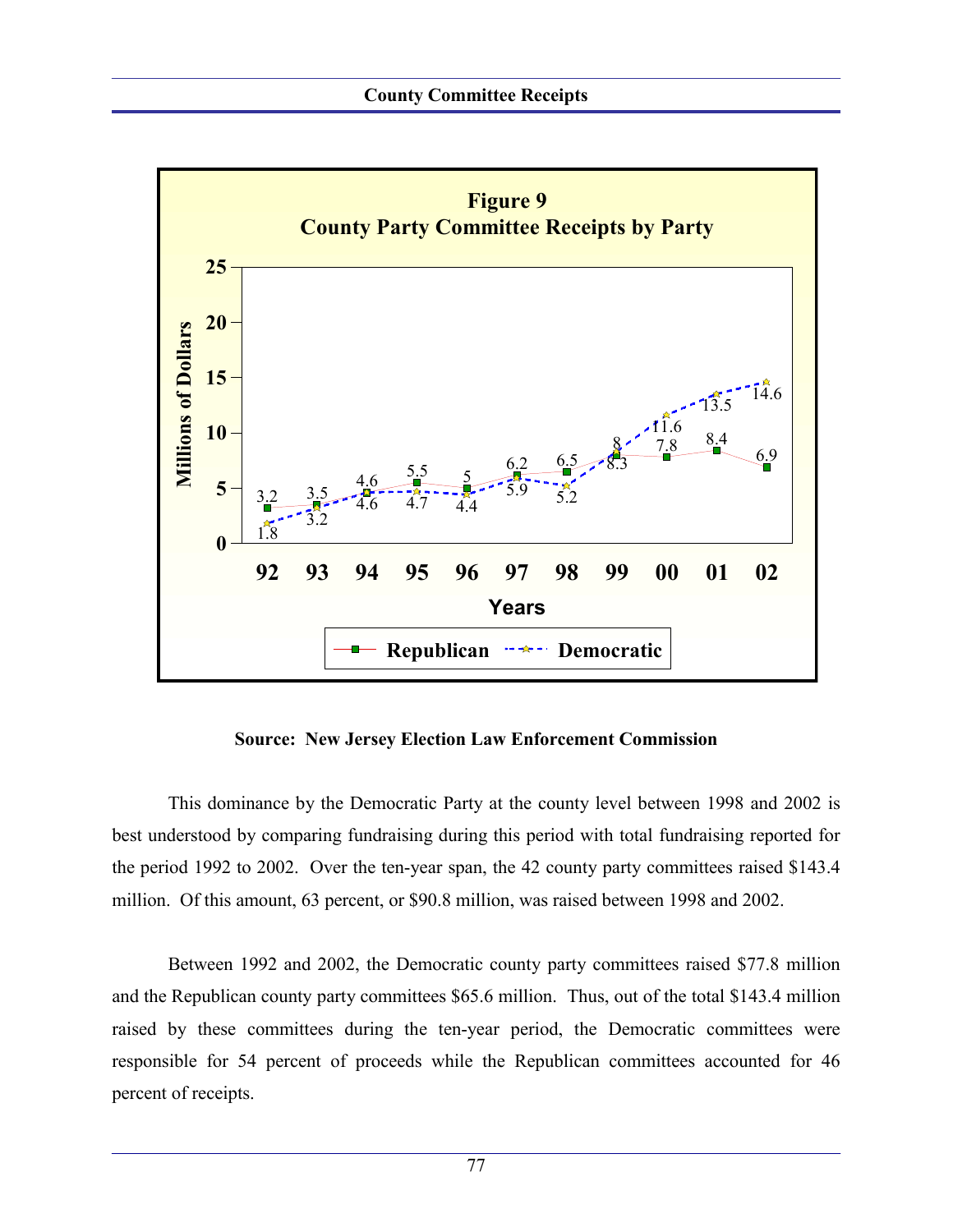Now compare these figures with those recorded for the period 1998-2002. The data clearly demonstrates that it was during this period that the Democratic county party committees became ascendant. For example, out of the total \$90.8 million raised between 1998 and 2002, the Democratic committees were responsible for 59 percent of these receipts. They raised \$53.2 million during this period. The Republican county committees, on the other hand, raised \$37.6 million during this span, or 41 percent of the funds raised during this period.

Thus, the fact that the majority of funds were raised between 1998 and 2002, combined with the fact that the Democratic county party committees overwhelmingly raised the most money during this period, indicates that the Democratic Party organizations have dominated fundraising at the county level in recent years. Further, this time frame fits into the time period mentioned earlier in the chapters on legislative leadership committees and state party committees as the period of time when the Democratic Party became the ascendant party in New Jersey politics.

## **Fundraising In Selected Counties**

In the remaining sections of this chapter, focus will be placed upon the eighteen county party committees targeted for detailed review. Again, Democratic and Republican county committees in Hudson, Middlesex, Camden, Essex, Bergen, Somerset, Atlantic, Passaic, and Mercer counties are the focus of this detailed study of fundraising activity. This analysis will involve the legislative election years of 1997 and 2001.

The eighteen county party committees selected for analysis showed significant fundraising prowess in 1997 and 2001, the two years under detailed study. In 1997, the selected county committees raised \$7.4 million and in 2001 that figure increased to \$10.8 million. Thus, between 1997 and 2001, years when legislative and gubernatorial elections were held, fundraising by the eighteen targeted counties increased by 46 percent.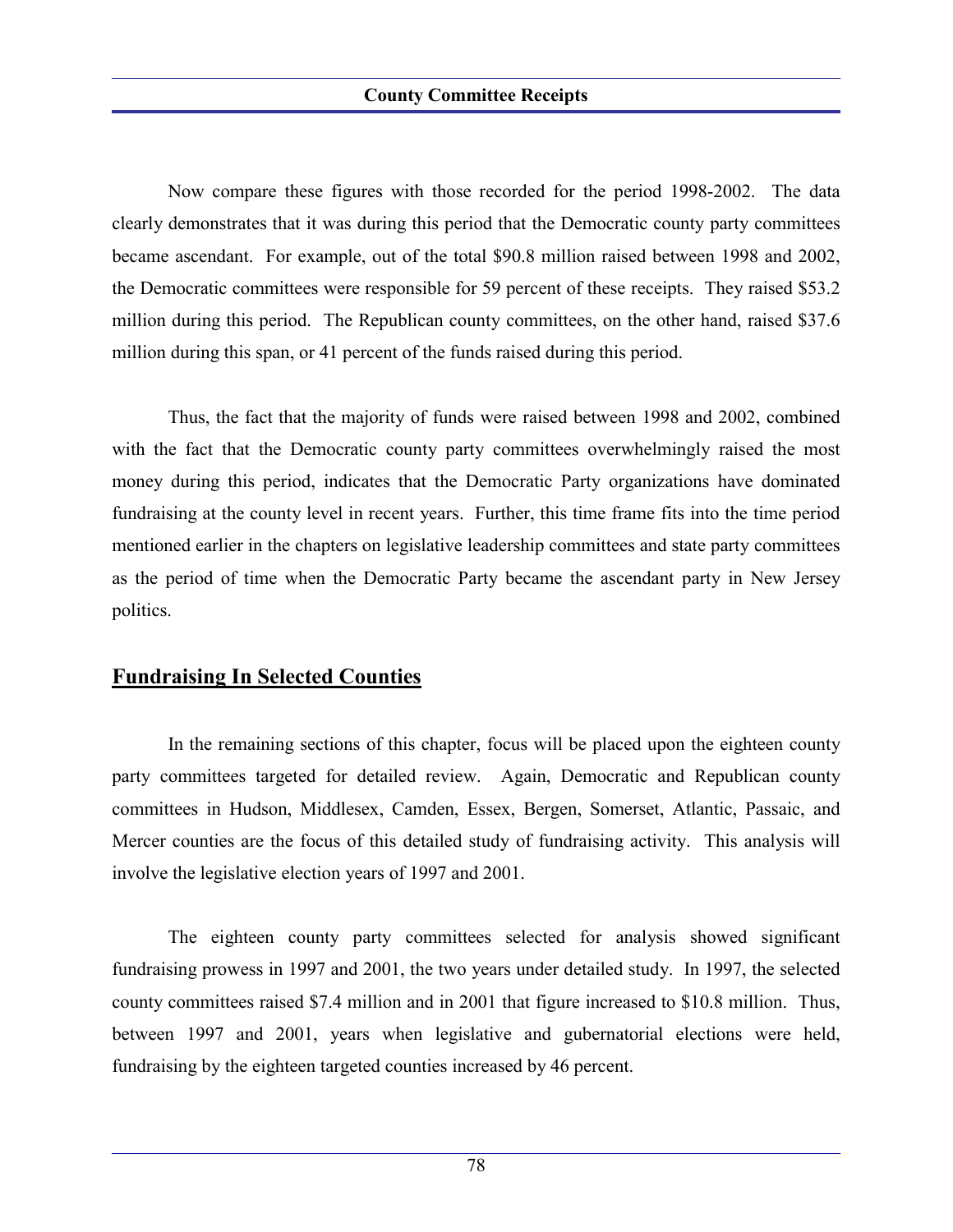The Republican county committees selected for study raised \$2.9 million in 1997 and \$2.5 million in 2001, decreasing their totals by 14 percent. The Democratic county committees, on the other hand, raised \$4.5 million in 1997 and \$8.5 million in 2001, an increase of 88 percent. The selected Democratic county party organizations, in raising significantly more money than the GOP county party committees during this period, reflected the general trend toward the Democrats in terms of fundraising and results at the polls.

### **Source of Contributions to County Party Organizations**

The effort to identify individual contributor items was painstaking. Each contribution reported by selected county party organizations was individually coded. Once coded, the contributions were tabulated to determine the number of contributions in each category in each year of review. The process took months.

The contributor coding system utilized is the same one that was used in previous chapters. Individual, business/corporations, business/corporate PACs, professional trade association PACs, union PACs, ideological PACs, unions, political parties, candidates, political committees, and legislative leadership committees are all categories included in this study.

Table 20 below lists the total amount of contributions made by each contribution type in 1997 and 2001. It also lists the percentage of total contributions to the county party committees represented by each category.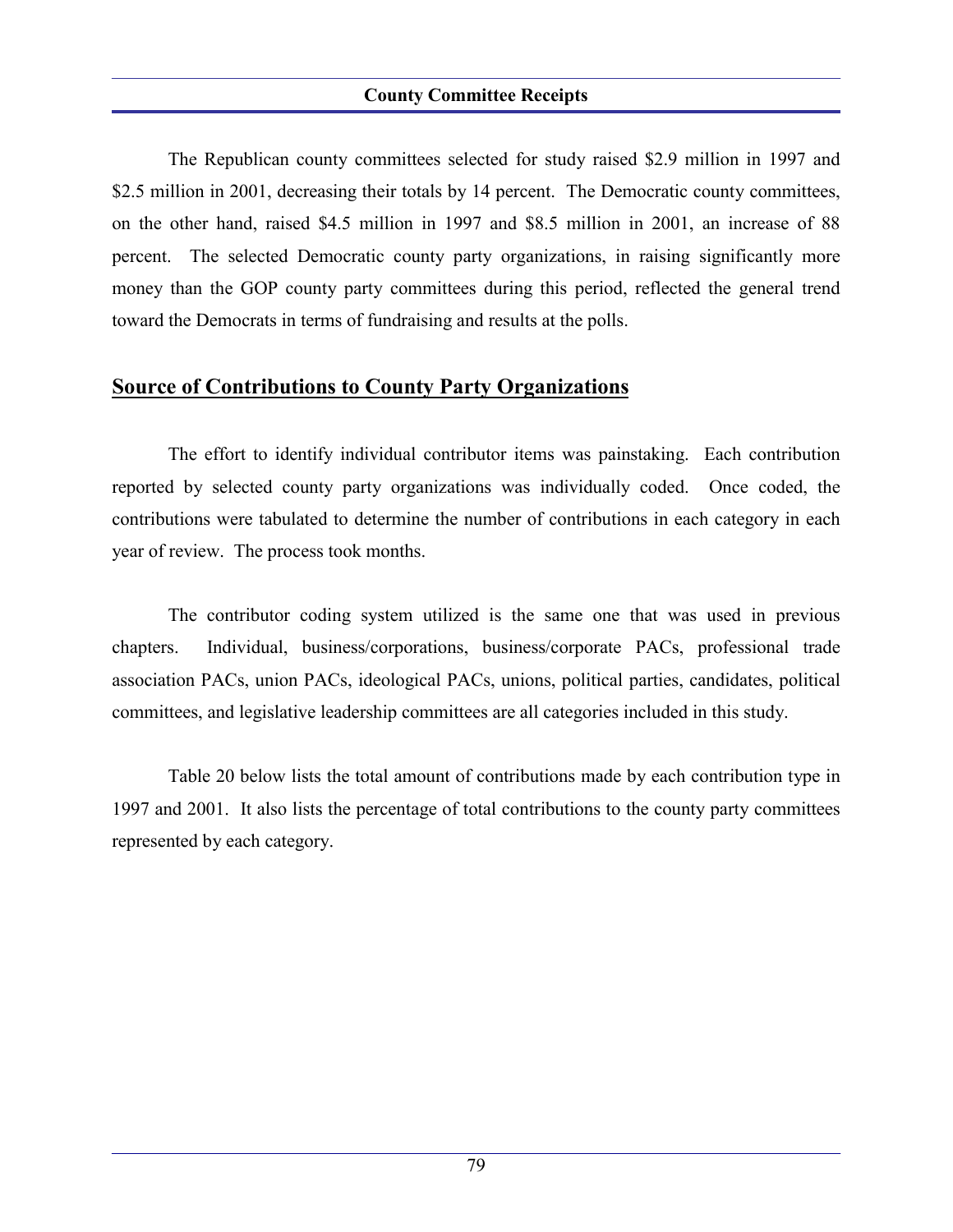**Table 20**

|                             | <b>Contributions to Selected County Party Committees</b> |            |             |            |  |  |  |  |
|-----------------------------|----------------------------------------------------------|------------|-------------|------------|--|--|--|--|
|                             |                                                          |            |             |            |  |  |  |  |
|                             |                                                          |            |             |            |  |  |  |  |
| <b>Type</b>                 | 1997 Amount                                              | Percentage | 2001 Amount | Percentage |  |  |  |  |
| Individuals                 | 2,238,657                                                | 31%        | 2,698,080   | 25%        |  |  |  |  |
| Business/Corp.              | 2,819,522                                                | 39%        | 3,219,832   | 29%        |  |  |  |  |
| Business/Corp. PACs         | 85,871                                                   | $1\%$      | 185,965     | $2\%$      |  |  |  |  |
| Professional/Trade PACs     | 5,200                                                    | --         | 28,600      |            |  |  |  |  |
| Unions                      | 86,230                                                   | $1\%$      | 257,963     | $2\%$      |  |  |  |  |
| <b>Union PACs</b>           | 104,232                                                  | $1\%$      | 482,821     | $4\%$      |  |  |  |  |
| <b>Ideological PACs</b>     |                                                          | --         | 315,351     | 3%         |  |  |  |  |
| Parties                     | 747,875                                                  | 10%        | 2,483,602   | 23%        |  |  |  |  |
| Candidates                  | 714,892                                                  | 10%        | 1,037,864   | 10%        |  |  |  |  |
| <b>Political Committees</b> | 73,871                                                   | $1\%$      | 75,475      | $1\%$      |  |  |  |  |
| Legislative Leadership      | 45,442                                                   | $1\%$      | 171,125     | $2\%$      |  |  |  |  |
| Miscellaneous               | 378,638                                                  | $5\%$      | 10,077      |            |  |  |  |  |
| <b>TOTAL</b>                | 7,300,430                                                |            | 10,966,755  |            |  |  |  |  |

**Source: New Jersey Election Law Enforcement Commission**

While there was little change in the percentage of contributions derived from some categories between 1997 and 2001, there were, however, measurable differences in two contributor categories and less noticeable changes in three others.

Business and corporate contributions, though contributing the most to the selected county party committees in both 1997 and 2001, evidenced a decrease in their share between 1997 and 2001. In 1997, business and corporate contributions amounted to \$2.8 million, or 39 percent of total, and in 2001 this source amounted to \$3.2 million, or 29 percent of total contributions to the county organizations. Thus, as a percentage of total contributions, business and corporate contribution activity dropped significantly. Political party contributor activity took the opposite turn. During 1997, party contributions to the county committees reached \$747,875, or ten percent of total donations made to these organizations. By 2001, that number grew to \$2.5 million, or 23 percent of total contribution activity relative to the county party committees.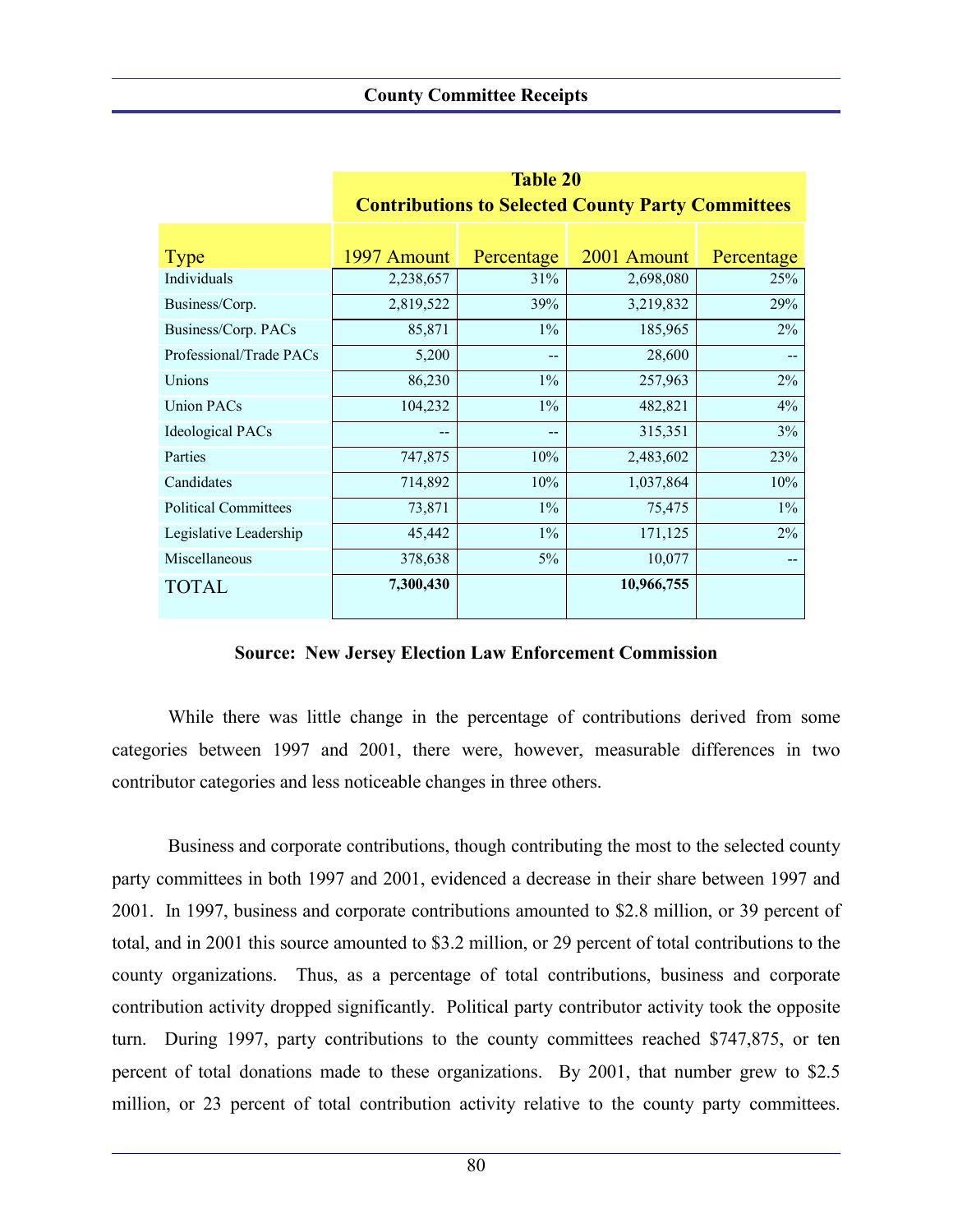Thus, the trend toward greater and greater political party involvement evidenced in all other areas of the electoral process appears to be occurring vis-à-vis county party committees as well. In the case of the county committees, this surge in party contributions involves the phenomenon of county party committees contributing to one another.

There was a slight increase in the percentage of contributions derived from union and ideological PACs between 1997 and 2001. Union PACs, giving \$104,232, or one percent of contributions to the county committees in 1997, increased that amount in 2001 to \$482,821, or four percent of total. Ideological PACs, not active in 1997, gave \$315,351, or three percent of contributions to the county party committees in 2001. Regarding contributions from individuals to the county party committees these contributors gave \$2.2 million, or 31 percent of contributions to the county committees in 1997 and \$2.7 million in 2001, or 25 percent of total. Thus, the percentage of individual contributions declined between 1997 and 2001.

In all other contributor categories, the variation in the percentage of contributions made to the county party committees was either very slight or none at all. As shown in the chart above, while most of the remaining categories evidenced an increase in actual contribution amounts, all, excepting the candidate category, hovered around one or two percent of total. Contributions from candidates to the county party committees, though remaining at ten percent of total in both 1997 and 2001, did increase from \$714,892 in the earlier year to over \$1 million in 2001.

## **Sources of Contributions: A Party Entity Perspective**

Figure 10 reveals the sources of contributions from a different perspective than above. In this graph, the categories business/corporations, business/corporate PACs, and professional trade association PACs were combined to form a new category business entity. The categories of unions and union PACs were combined to form the new category union entities. Finally, the categories of parties, candidates, political committees and legislative leadership committees were lumped together into a new political entity category. Individual and ideological PAC contributor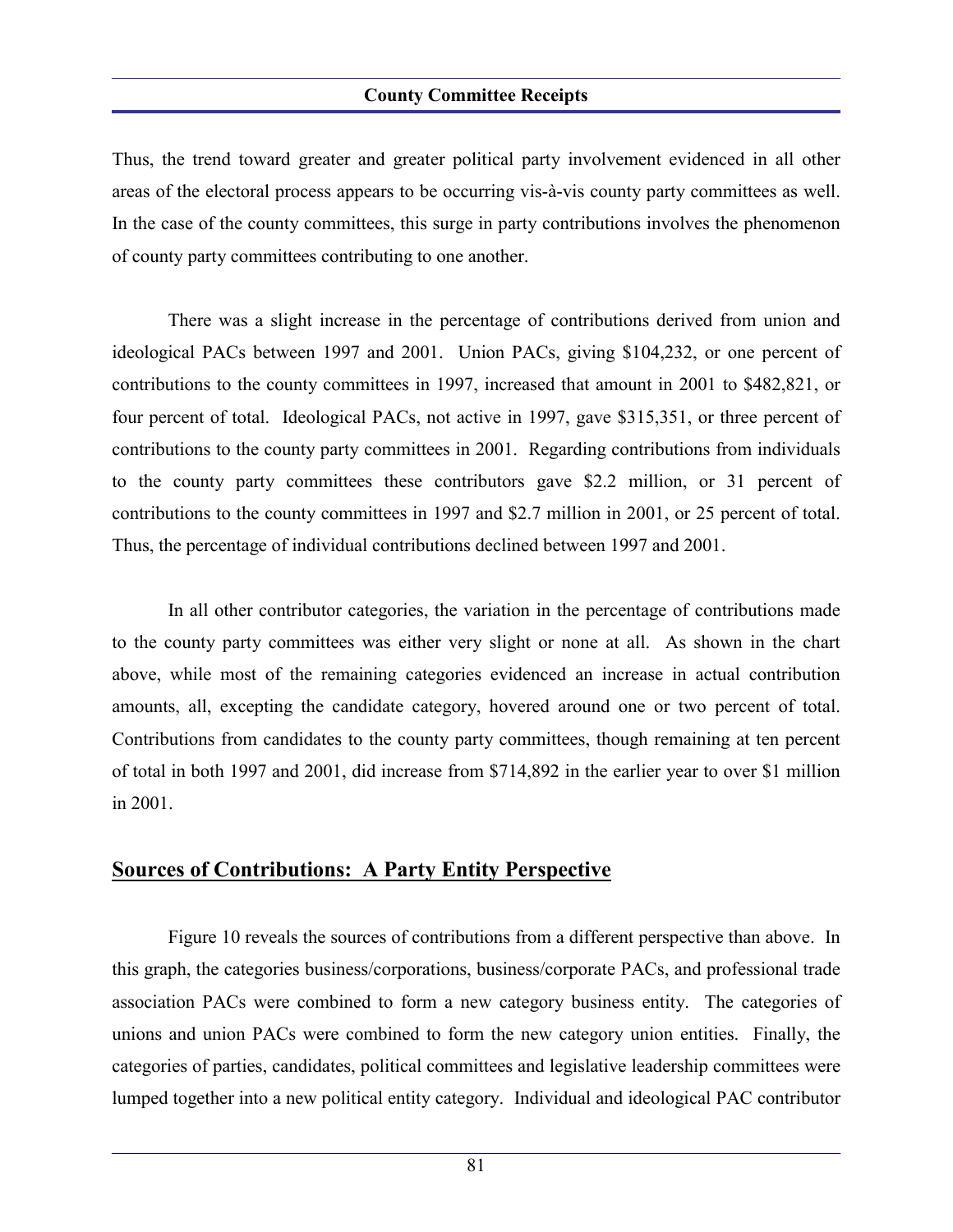categories were left alone. Viewing the data in the figures below from this perspective, it can be clearly discerned that the involvement of party-oriented contribution activity intensified, even when it involves political parties themselves.



**Source: New Jersey Election Law Enforcement Commission**

In 1997, business entities made 40 percent of all contributions to the selected county party committees. Individual contributors were responsible for 31 percent of those contributions while union related entities accounted for three percent. During 1997 the party entities gave 22 percent of all contributions to the eighteen selected party committees. Miscellaneous receipts accounted for five percent of total county party receipts.

The graphs above depicting sources of contributions to the county parties in 2001 show a different picture. Political entities now represent the largest proportion of contributions to the selected county party organizations. At 36 percent of total, this figure indicates that political or partisan entities increased their contribution activity to the county organizations significantly from four years earlier. Conversely, the percentage of contributions to the county entities by business interests dropped significantly during the four-year period. From 40 percent of total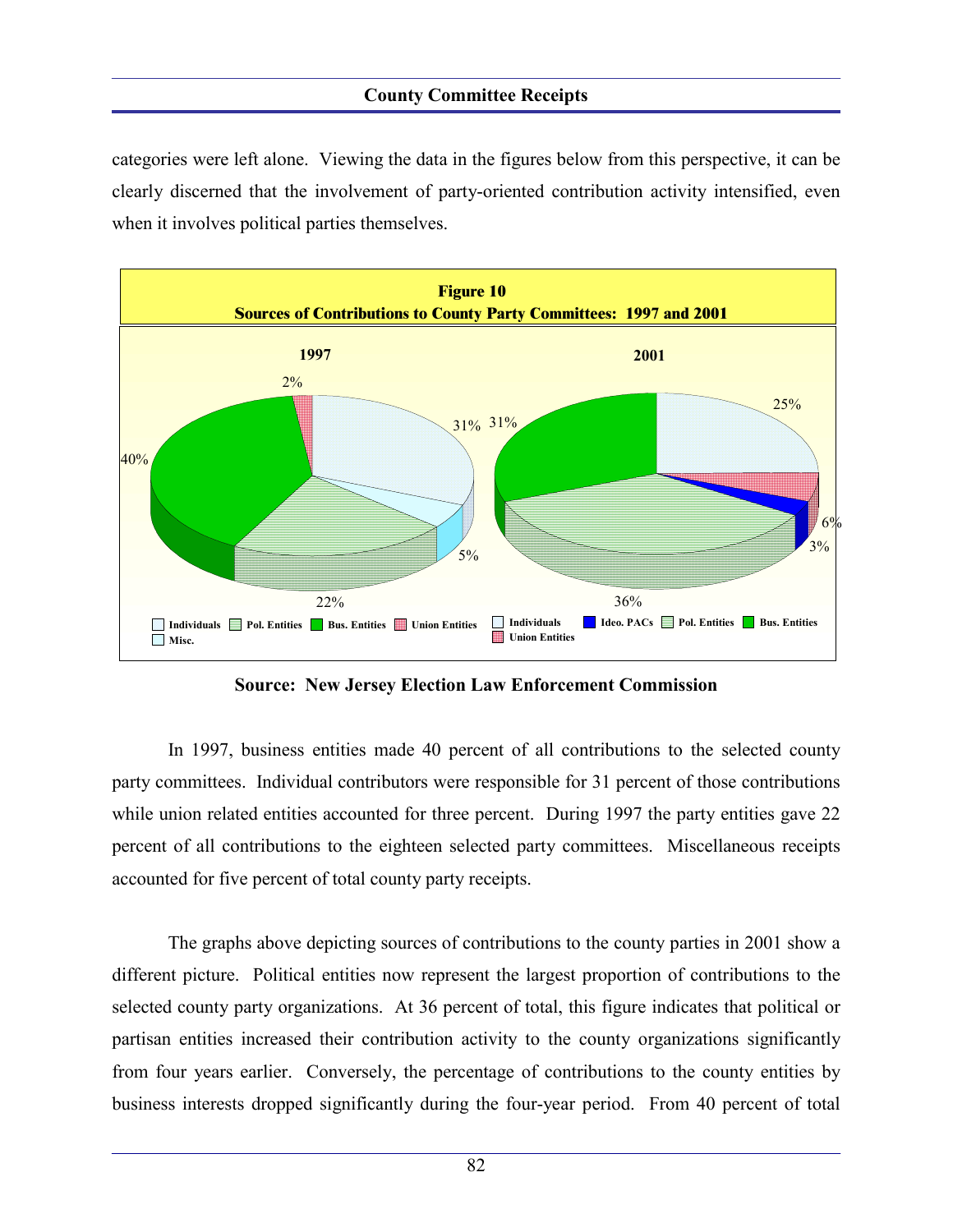contributions in 1997, contributions to the selected parties from business entities decreased to 31 percent in 2001. The percentage of union entity contributions did increase to six percent of total in 2001 but the percentage of contributions to the selected county party committees by individuals dropped to 25 percent in the latter year. Interestingly, ideological PAC contribution activity, non-existent in 1997, amounted to three percent of total contributions in 2001.

Thus, viewing the data from this perspective does provide further support for the theory that party involvement in the electoral process continues to grow.

### **Sources of Contributions: Party Differences**

Table 21 below depicts sources of contributions to selected county party committees on the basis of party and provides the proportion of receipts represented by each contribution category. The table shows changes occurring in the data between 1997 and 2001 as well as differences between the two major parties.

|                         | <b>Table 21</b>                          |               |             |                |             |                          |             |               |  |
|-------------------------|------------------------------------------|---------------|-------------|----------------|-------------|--------------------------|-------------|---------------|--|
|                         | <b>Sources of Contributions by Party</b> |               |             |                |             |                          |             |               |  |
|                         | 1997<br>2001                             |               |             |                |             |                          |             |               |  |
|                         | Rep.                                     |               | Dem.        |                | Rep.        |                          | Dem.        |               |  |
|                         | Amount                                   | $\frac{0}{0}$ | Amount      | $\frac{0}{0}$  | Amount      | $\frac{0}{0}$            | Amount      | $\frac{0}{0}$ |  |
| Individual              | \$770,094                                | 27%           | \$1,468,563 | 33%            | \$627,623   | 25%                      | \$2,070,457 | 24%           |  |
| Bus./Corp.              | \$1,003,292                              | 35%           | \$1,816,230 | 40%            | \$1,038,626 | 42%                      | \$2,181,206 | 26%           |  |
| Bus./Corp. PACs         | \$37,342                                 | $1\%$         | \$48,529    | $1\%$          |             | $\overline{\phantom{a}}$ | \$185,965   | 2%            |  |
| Prof./Trade PACs        | \$1,500                                  | --            | \$3,700     | $\overline{a}$ | \$2,900     | $\overline{\phantom{a}}$ | \$25,700    | $-$           |  |
| Unions                  | \$18,290                                 | $1\%$         | \$67,940    | $1\%$          | \$29,450    | $1\%$                    | \$228,513   | 3%            |  |
| <b>Union PACs</b>       | \$3,982                                  | --            | \$100,250   | 2%             | \$8,550     | --                       | \$474,271   | 6%            |  |
| <b>Ideological PACs</b> |                                          | --            |             | --             | \$11,000    | --                       | \$304,351   | 4%            |  |
| Parties                 | \$402,829                                | 14%           | \$345,046   | 8%             | \$369,593   | 15%                      | \$2,114,009 | 25%           |  |
| Candidates              | \$214,660                                | 8%            | \$500,232   | 11%            | \$309,476   | 12%                      | \$728,388   | 9%            |  |
| Political Comm.         | \$2,400                                  | --            | \$71,471    | 2%             |             | $\overline{\phantom{a}}$ | \$75,475    | $1\%$         |  |
| Leg. Leadership         | \$25,942                                 | $1\%$         | \$19,500    | $\overline{a}$ | \$77,000    | 3%                       | \$94,125    | $1\%$         |  |
| Miscellaneous           | \$371,078                                | 13%           | \$7,560     | $\overline{a}$ | \$2,517     | $\overline{a}$           | \$8,499     |               |  |
| <b>TOTAL</b>            | \$2,851,413                              |               | \$4,449,021 |                | \$2,476,735 |                          | \$8,490,959 |               |  |

#### **Source: New Jersey Election Law Enforcement Commission**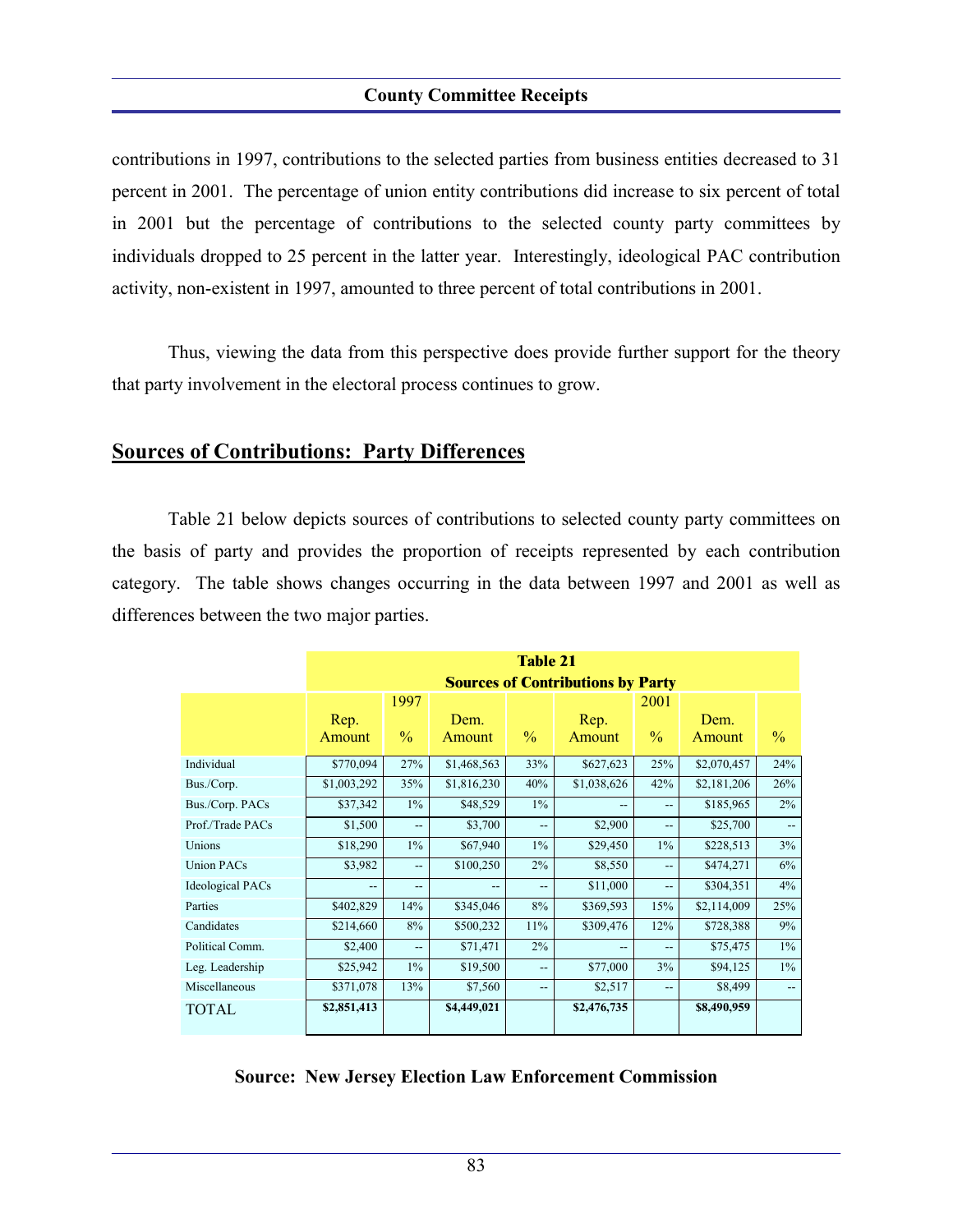The proportion of contributions to the selected county party committees deriving from individuals is consistent over years for the Republican organizations but less so for the Democratic committees. Individual contributors gave 27 percent, \$770,094, of total contributions to the selected GOP county committees in 1997 and 24 percent, \$2.1 million, in 2001. While Democratic county committees received 33 percent, \$1.5 million, of their money from individuals in 1997 that percentage decreased to 24 percent, \$2.1 million, in 2001. There was a significant shift as well regarding contributions made by businesses and corporations. In 1997 businesses and corporations accounted for 35 percent, \$1 million, of selected Republican county committee receipts and 42 percent, \$1 million, in 2001. Business and corporations made 40 percent, \$1.8 million, of Democratic county receipts in 1997 but just 26 percent of those receipts in 2001, though the actual amount rose to \$2.2 million.

Once again contribution activity by political parties to the county party committees provided interesting data. In Table 20 and Figure 10 displayed earlier in the Chapter, it was shown that the proportion of contribution activity by political parties and political entities toward county party organizations increased significantly. From the data in Table 21 immediately above, it can be seen that Democratic political parties are responsible for this upsurge in contributor activity. The selected Republican county committees received 14 percent, \$402,829, and 15 percent, \$369,593, of their total contributions from political party committees in 1997 and 2001 respectively. The selected Democratic county party organizations, however, received just 8 percent, \$345,046, of their contributions from political parties in 1997, but in 2001 that percentage and amount swelled to 25 percent, or \$2.1 million, of total receipts. Thus, this financial data clearly shows an increased involvement by Democratic Party committees, particularly with respect to certain county party committees giving to other county party organizations. In this respect the Democratic Party is ahead as the curve, perhaps leading the way toward a period of revenue sharing between political parties of the same stripe.

In all other contributor categories, the results were similar for both political parties. Business and corporate PACs made one percent of contributions to Republican county committees, \$37,342, in 1997 and gave nothing in 2001. Democratic county committees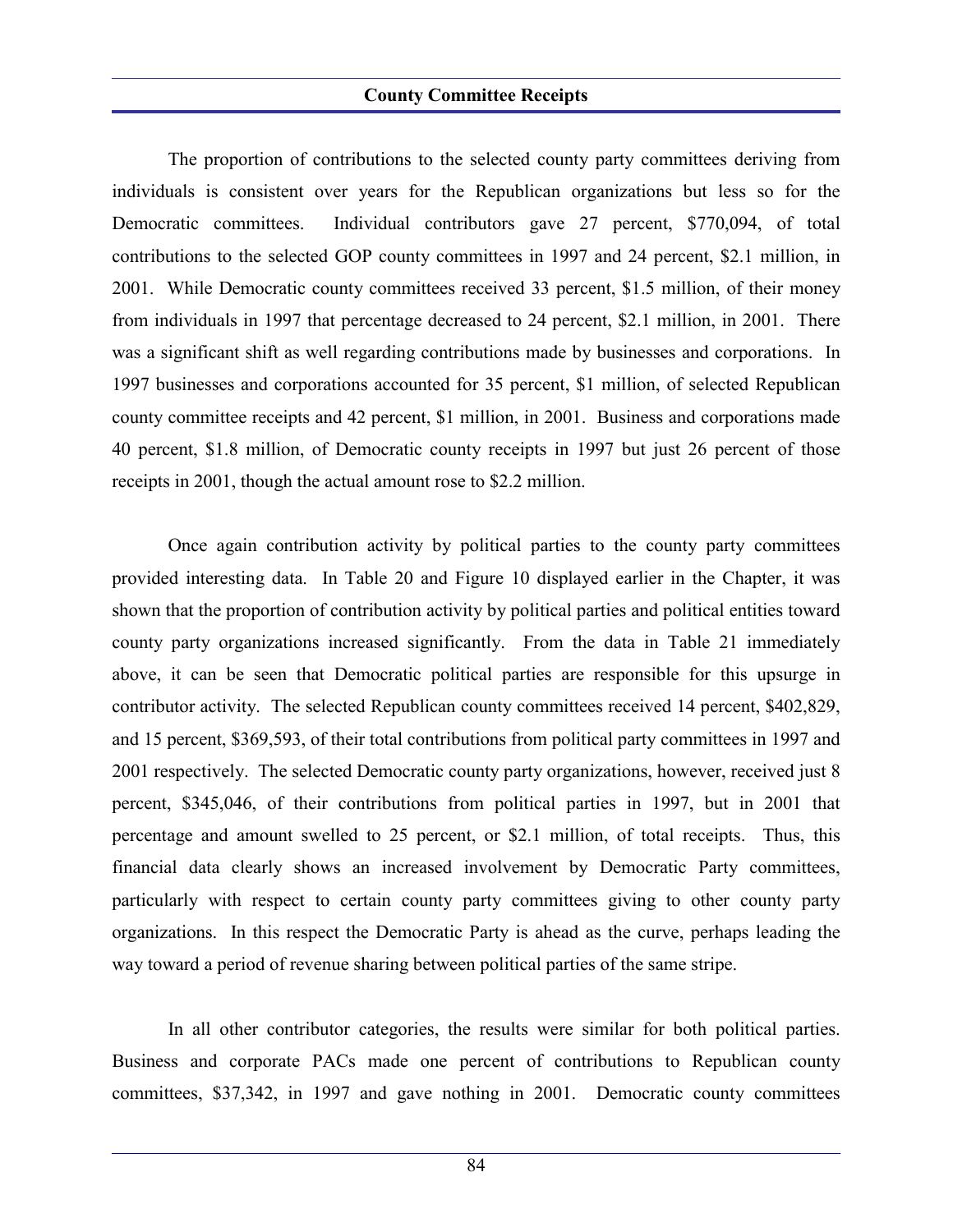received one percent, \$48,529, of their contributions from business and corporate PACs in 1997 and two percent, \$185,965, in 2001. Contributions from professional and trade association PACs were negligible in both years for both parties. Union activity amounted to one percent of Republican county party receipts in 1997 and 2001, \$18,290 and \$29,450, respectively. Little more was provided to Democratic county committees by these unions in either year, one percent, \$67,940, in 1997, and three percent, \$228,513, in 2001. Except for the Democratic county committees, union PAC activity was negligible. They made two percent of Democratic county committee receipts, \$100,250, in 1997 and six percent of them, \$474,271, in 2001. They gave virtually no money to the Republican county organizations. Activity by ideological PACs was negligible for both parties with the one exception being the Democratic county committees in 2001. In that contest, Democratic county party organizations received four percent, \$304,351, of their total contributions from ideological PACs.

Candidates contributed their fair share to both political parties at the county level. In 1997 eight percent, \$214,660, of Republican county party committee receipts derived from candidate committees whereas 12 percent, \$309,476, came from that source in 2001. Democratic county parties realized 11 percent of their funds, \$500,232, from candidates in 1997 and nine percent, \$728,388, in 2001. Political committee contributions were negligible with regard to the Republicans in both years but stood at two percent, \$71,471, and one percent, \$75,475, for Democrats in 1997 and 2001 respectively. Finally, legislative leadership committees made one percent, \$25,942, of total contributions to the Republican county committees in 1997 and three percent, \$77,000, in 2001. The leadership committees made a negligible percentage of contributions to Democratic county organizations in 1997 and just one percent, \$94,125, to these committees in 2001.

## **Sources of Contributions: Party Entity Perspective**

Figure 11 depicts the sources of contributions to the selected county party committees from a different perspective than immediately above. In this graph, contributions to the two major political parties at the county level are analyzed by including political parties, political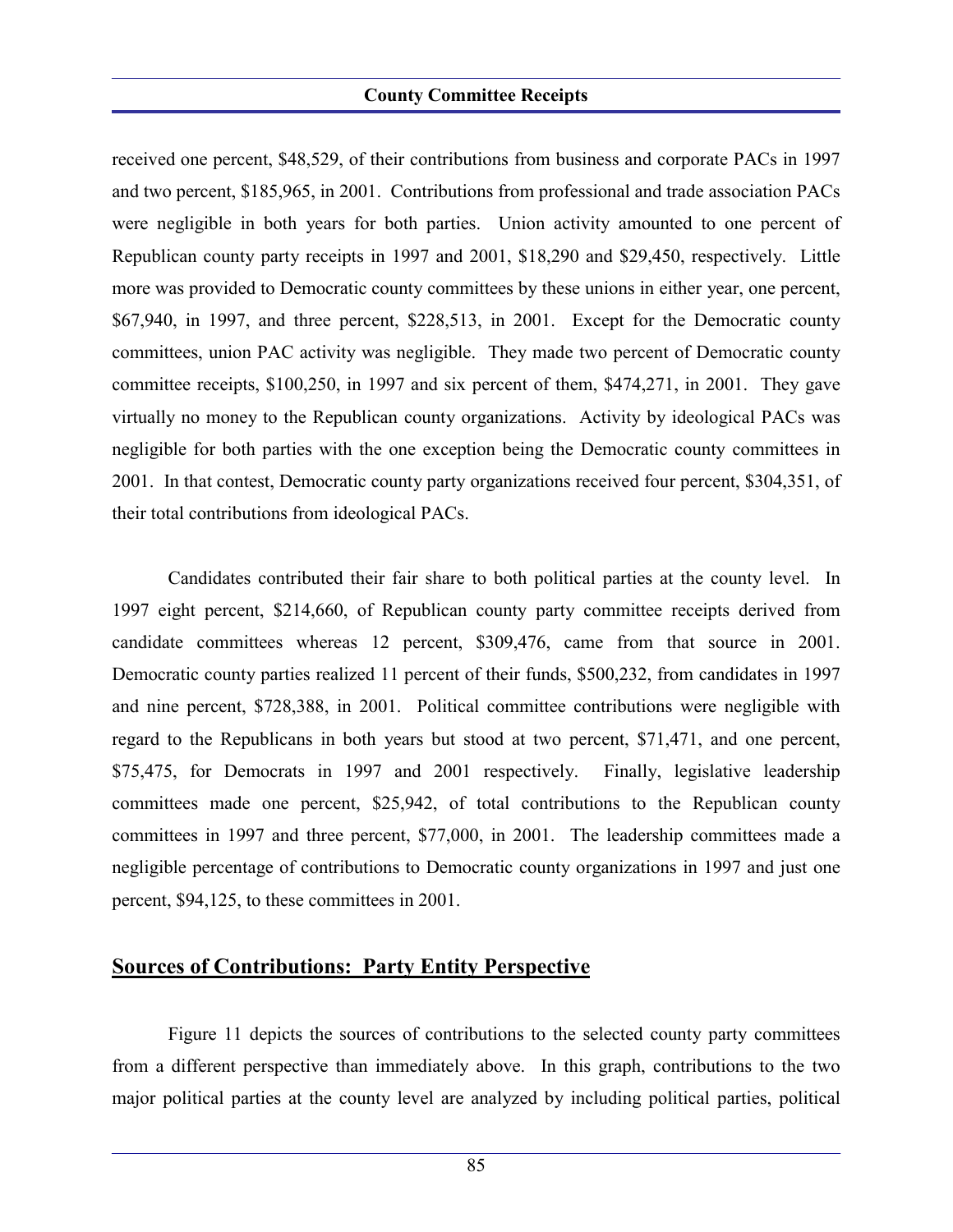committees, candidates, and legislative leadership committees in one overall category titled political entity. Likewise, the category business/corporation, business/corporate PAC and professional trade association PAC are combined into a business entity category. Finally, unions and union PACs are combined into the category union entity. All other categories remain the same.



#### **Source: New Jersey Election Law Enforcement Commission**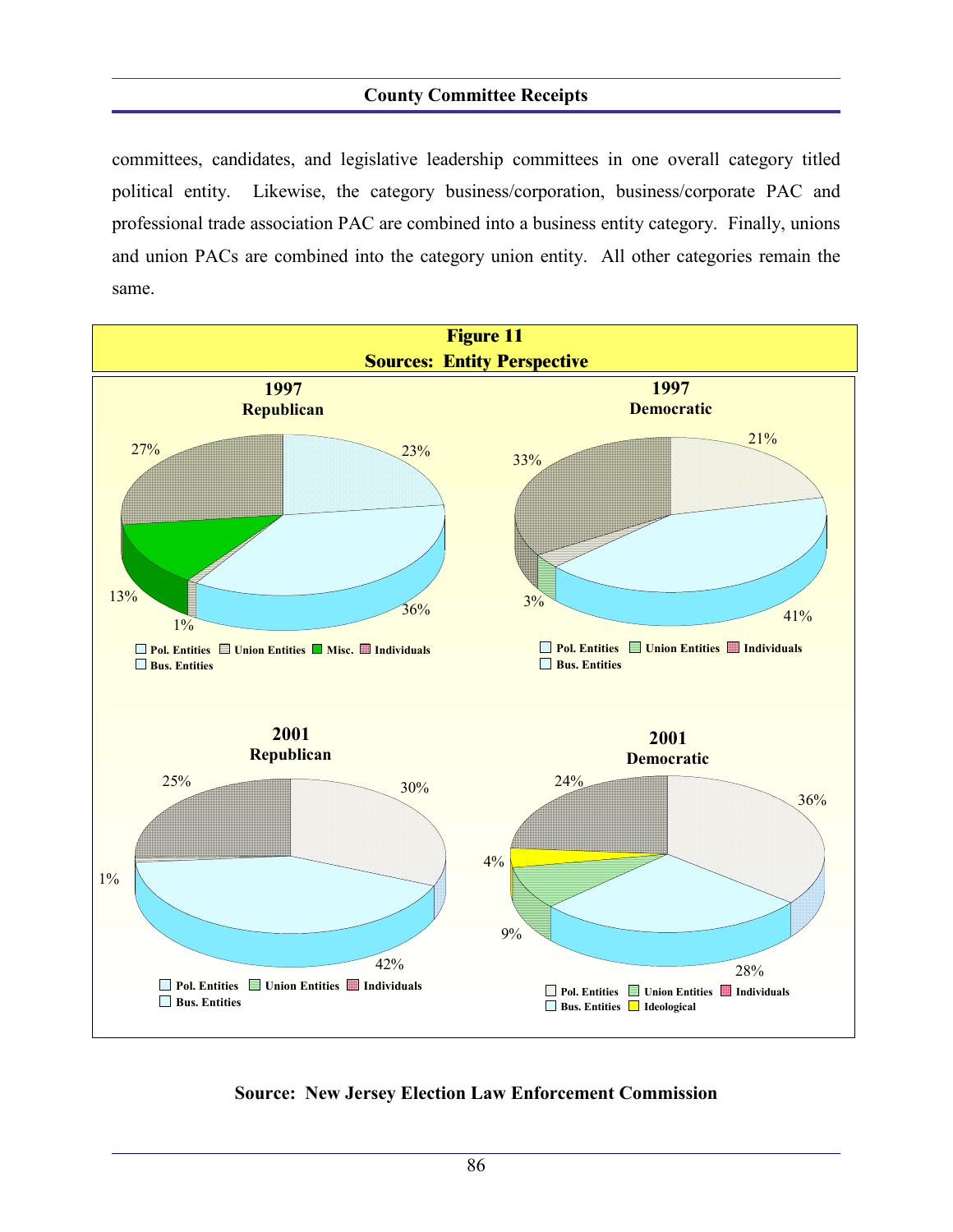When viewed from the above perspective, the Republican county party committees witnessed an increase in percentage participation by political entities between 1997 and 2001. Political entities made 23 percent of contributions to the Republicans in 1997 and 30 percent in 2001. Contribution activity by business entities not only remained high for Republican county committees, but increased as well between these years. In 1997, business entities contributed 36 percent of Republican county party receipts compared with 41 percent in 2001. Union entity contribution activity to the GOP committees remained low at one percent for each year. The percentage of contributions from individuals to the selected Republican county committees remained stable at 27 percent in 1997 and 25 percent in 2001.

Between years, there was a greater variation in the percentage of contributions made by each source to the Democratic county committees than to the Republican ones. The percentage of political entity giving to the selected Democratic county committees went from 21 percent in 1997 to 36 percent of total in 2001. On the other hand, percentage participation by business entities dropped between these years, from 42 percent of total contributions in 1997 to 28 percent in 2001. The percentage of union entity activity increased for the Democratic county committees between 1997 and 2001, moving from three percent of total to nine percent respectively. Finally, individuals gave less to the selected Democratic county committees in percentage terms in 2001 than they did in 1997. In 1997, individuals made 33 percent of contributions to these committees compared with 24 percent in 2001.

With regard to the increase in the percentage of political entity giving to the Republican county committees, the data indicates that candidates and legislative leadership committees were responsible for the percentage increase, not other political parties. Conversely, the increase in the percentage of political entity giving to the Democrats between these years is directly traceable to other political parties, including other county party committees. Thus, the data corroborates evidence noted earlier, pointing to the Democratic Party committees themselves benefiting from the swelling of political party coffers.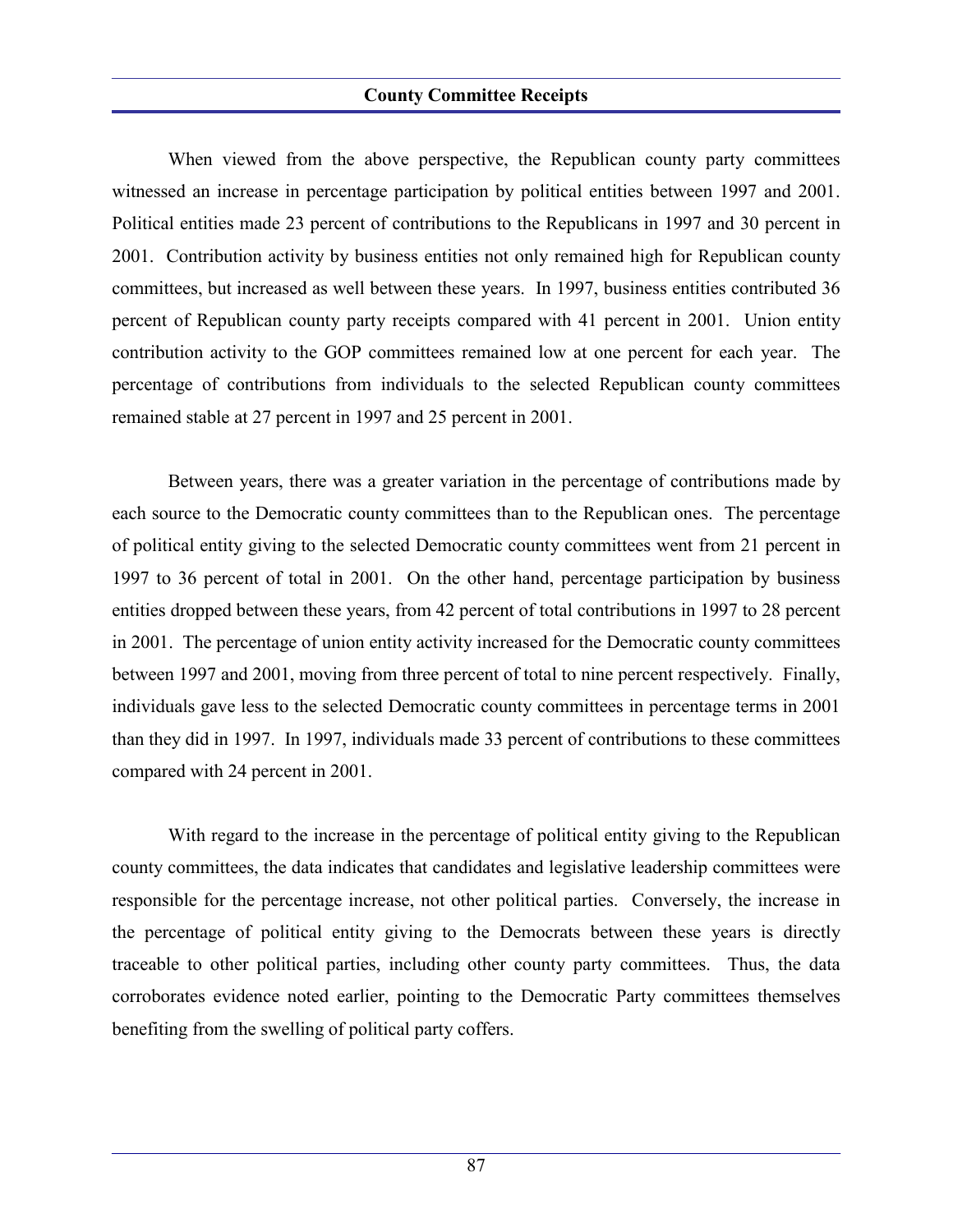## **Average and Range of Contributions**

Overall the average contribution made to the selected county party committees was \$1,395 in 1997 and \$2,026 in 2001. The average contribution made to the Republican county committees in 1997 was \$1,623 and in 2001 \$1,329. Thus, the Republican county party committees average contributions declined by 18 percent during the four-year period. The Democratic county party committees' meanwhile experienced an 89 percent increase in the average contribution made to them from \$1,263 in 1997 to \$2,391 in 2001. Thus, this data further demonstrates the ascendance of the Democratic county committees during the period 1997—2001.

With regard to contribution ranges to the selected county party committees in both years, the overwhelming majority of contributions fell in the \$0-\$5,000 range. In 1997, 89 percent of contributions were at \$5,000 or under compared with 93 percent in that range in 2001. Approximately eight percent and three percent of contributions fell in the category \$5,001 - \$10,000 in 1997 and 2001 respectively. Regarding the ranges \$10,001 - \$15,000 and \$15,001 - \$20,000 less than one percent of contributions fell in this category in both 1997 and 2001. Finally, less than one percent of contributions fell in the over \$20,000 range in 1997 compared with two percent falling in that category in 2001.

What is interesting about this data is that it clearly demonstrates that the Democratic county committees accounted for the most of the growth in campaign receipts and expenditures in recent years. During the last four years of the study, 1998-2002, the county party committees raised a total of \$90.8 million, which amounted to 63 percent of total revenues of \$143.4 million raised by these entities since 1992. Out of that \$90.8 million, the Democratic committees were responsible for 59 percent of it compared with the Republican committees, which accounted for 41 percent of the funds. As with other Republican Party entities included in this study, the GOP county committees did not significantly enhance their fundraising base during this period.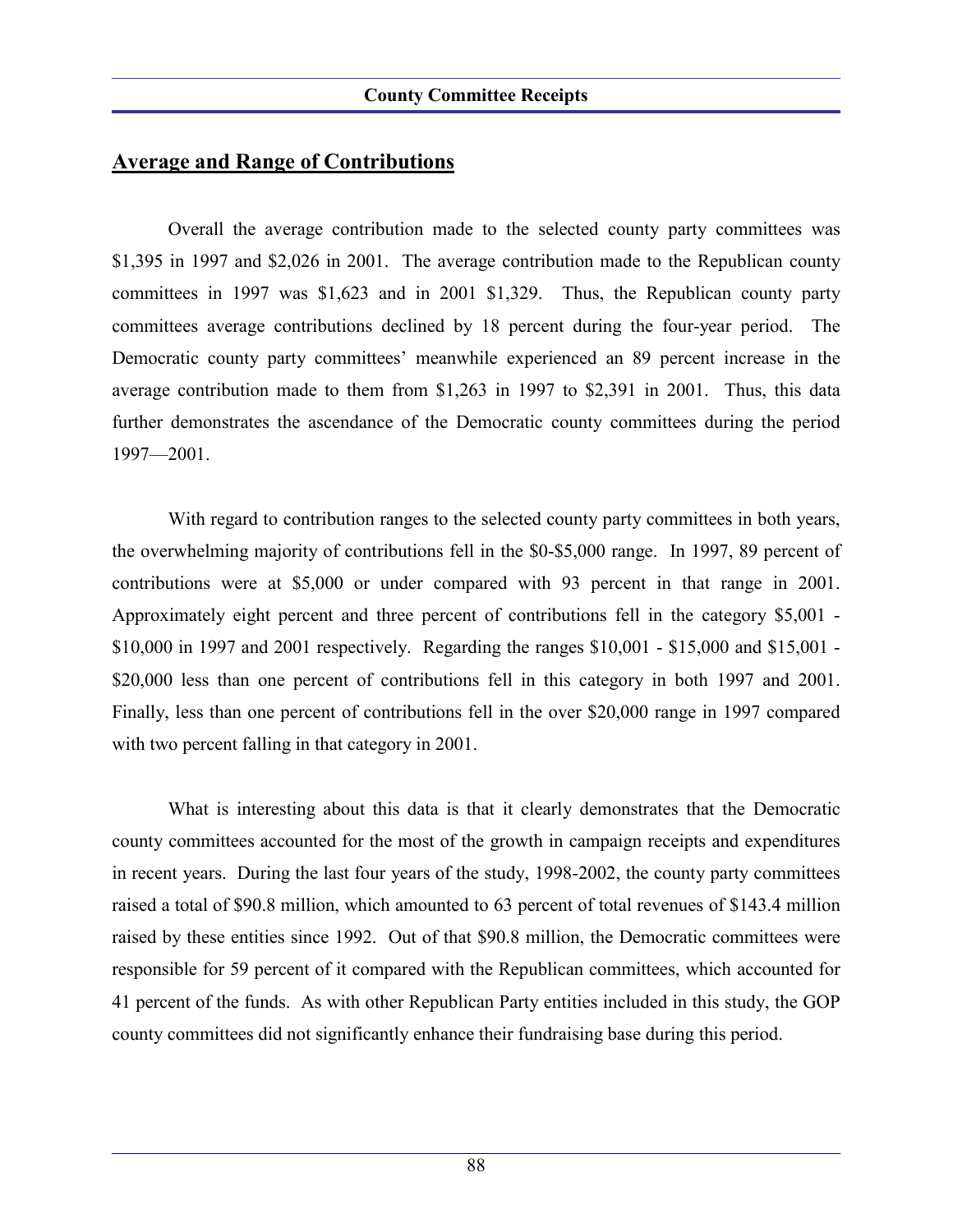- 1. Paul Light, <u>A Delicate Balance</u>, (St. Martin's Press, Inc. 1997), p. 91
- 2. James Q. Wilson and John J. Dilulio, Jr., American Government, Eighth Edition, (Houghton Mifflin Co.), p. 150.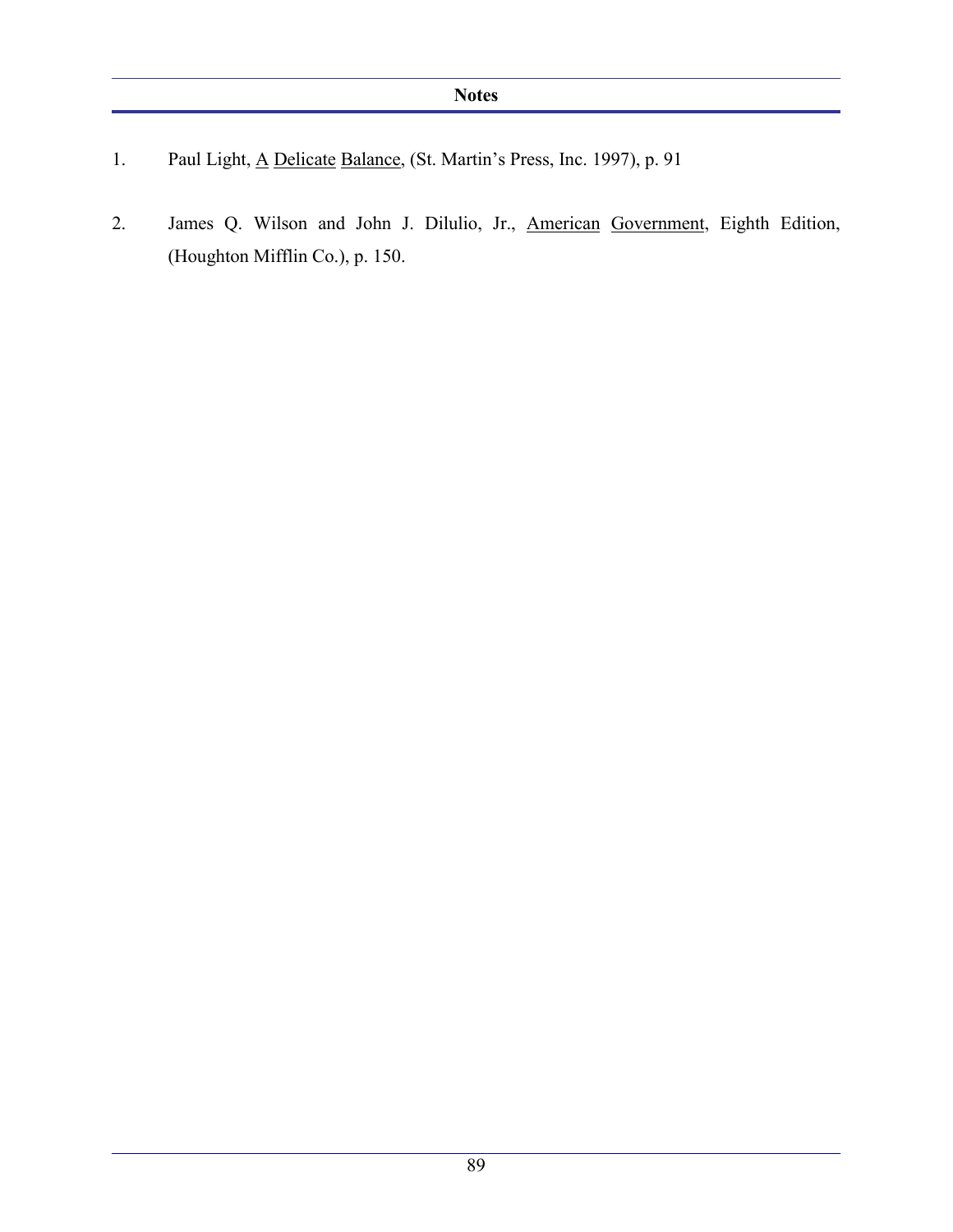# **CHAPTER EIGHT**

## **County Committee Expenditures**

Chapters Three and Five contained analyses of the spending patterns of the state party committees and legislative leadership committees. The analyses of these party entities follow studies undertaken and included in previous white papers. These previous studies reviewed the spending patterns of legislative, local, and school board candidates, county party organizations, legislative leadership committees, and state party committees. The analysis contained in this chapter is in the same tradition as these previous efforts. It involves a detailed review of county political party committee spending patterns exhibited in 1997 and 2001, when gubernatorial and legislative elections were held. Further, it updates the information provided in the earlier study of county party committees.

Consistent with the chapter on county party committee receipts, this chapter analyzes in detail the expenditure activity in 1997 and 2001 of party organizations in Essex, Hudson, Bergen, Passaic, Somerset, Middlesex, Mercer, Camden, and Atlantic counties.

## **Total Spending**

Between 1992 and 2002, county party committees in all 21 counties increased their spending by 342 percent, from \$4.7 million in 1992 to \$20.8 million in 2002.

As was the case in the preceding chapter on county party receipts, the Democratic county party organizations were mainly responsible for the sizeable increase in expenditures during this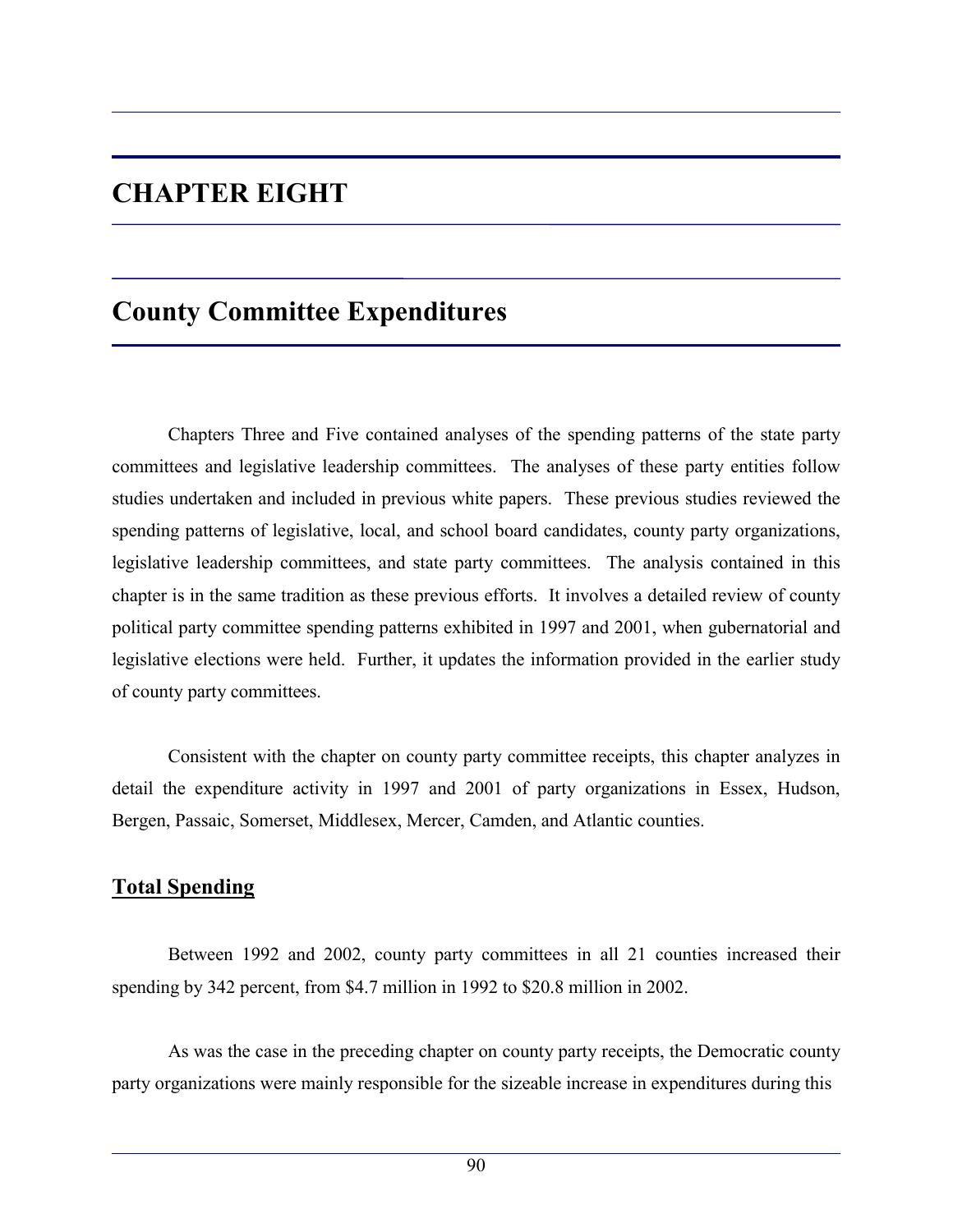#### **County Committee Expenditures**

period. Moreover, as with receipts, the turning point for the Democratic county committees in terms of the amount of money they spent occurred between 1998 and 2002. Figure 12 below maps the trend in spending exhibited by the two major parties at the county level.



**Source: New Jersey Election Law Enforcement Commission**

During the period of 1992 through 2002, the Democratic county committees increased spending from 1.8 million in 1992 to \$14.3 million in 2002. Thus, the Democratic committees increased their spending by 694 percent during this period. The Republican county committees spent \$2.9 million in 1992 and \$6.5 million in 2002. Overall, the Republican committees increased their spending by 124 percent during this period.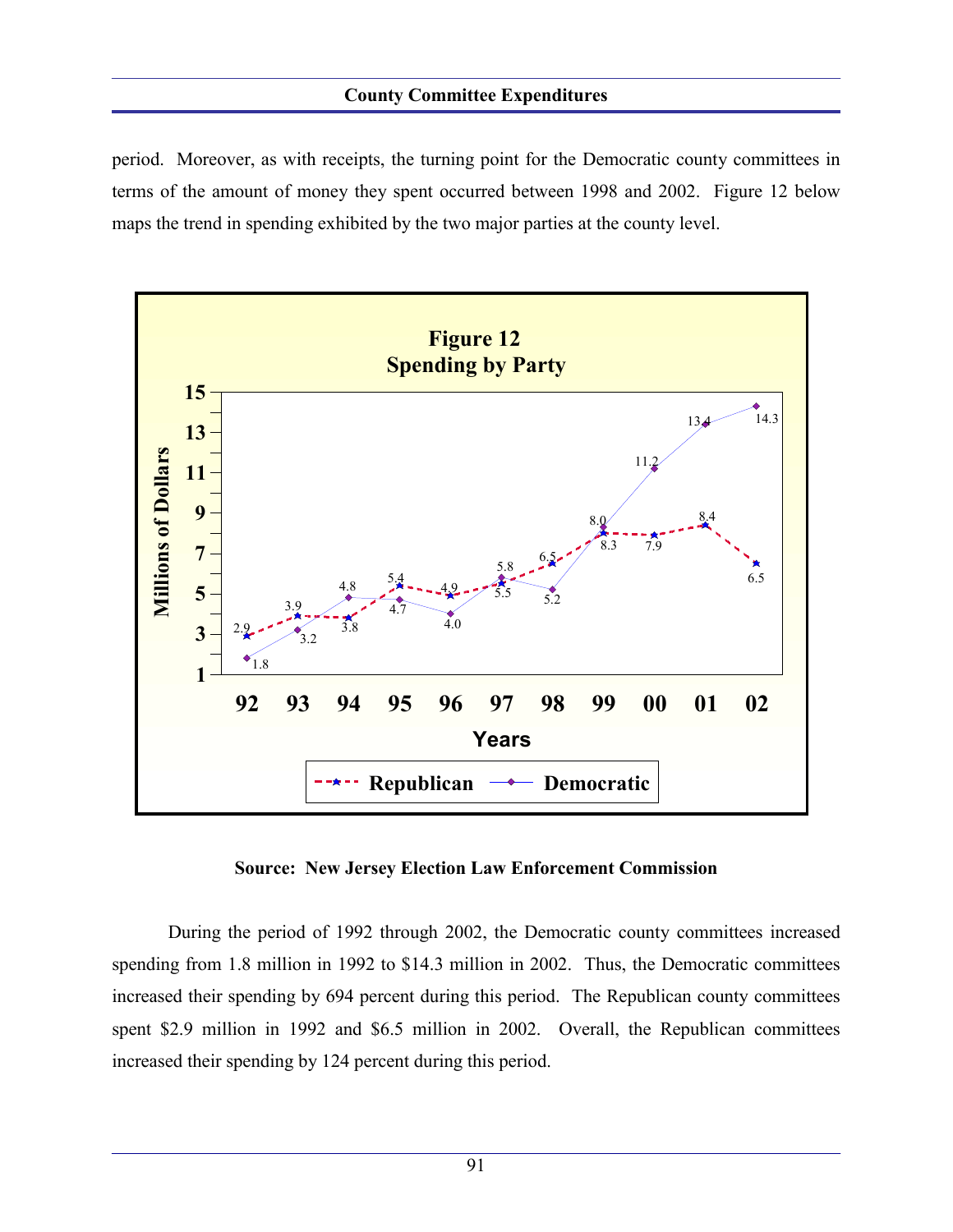#### **County Committee Expenditures**

The spending that occurred between 1998 and 2002 represented 62 percent of all spending by the county party committees during the ten-year period under review. From 1998 through 2002, the county party committee spent \$89.7 million. Spending during the entire tenyear period reached \$145.8 million.

During the period 1998-2002, when the majority of spending occurred, the Democratic county committees were responsible for 58 percent of expenditures compared with 42 percent of expenditures attributable to the Republican county party committees. The Democratic committees spent \$52.4 million and the Republican committees spent \$37.3 million. Thus, during this important period 1998—2001, the Democratic committees by far outdistanced the Republican ones. Whereas, the Democratic county committees increased their spending by 175 percent, \$5.2 million to \$14.3 million, the Republican county committee spending remained static during this period.

### **Spending By Selected County Committees**

Expenditure activity by the eighteen county party committees selected for analysis followed largely the same pattern as that displayed by committees in all 21 counties. In 1997, for example, the eighteen selected committees reported spending \$7.8 million. In 2001, that figure rose to \$12.7 million, for a 63 percent increase. The targeted Republican county committees expended \$3.2 million in 1997 and \$2.9 million in 2001, a nine-percent decrease. The selected Democratic county party committees, on the other hand, spent \$4.7 million in 1997 and \$9.8 million in 2001, for a 108 percent increase. Thus, it was the Democratic county party committees in the selected counties that were responsible for the increase in spending activity in these targeted areas. The period 1997—2001 was selected for detailed review because this is the period that was involved in the study of the other entities included in this study. Moreover, 1997 and 2001 were both gubernatorial and legislative election years.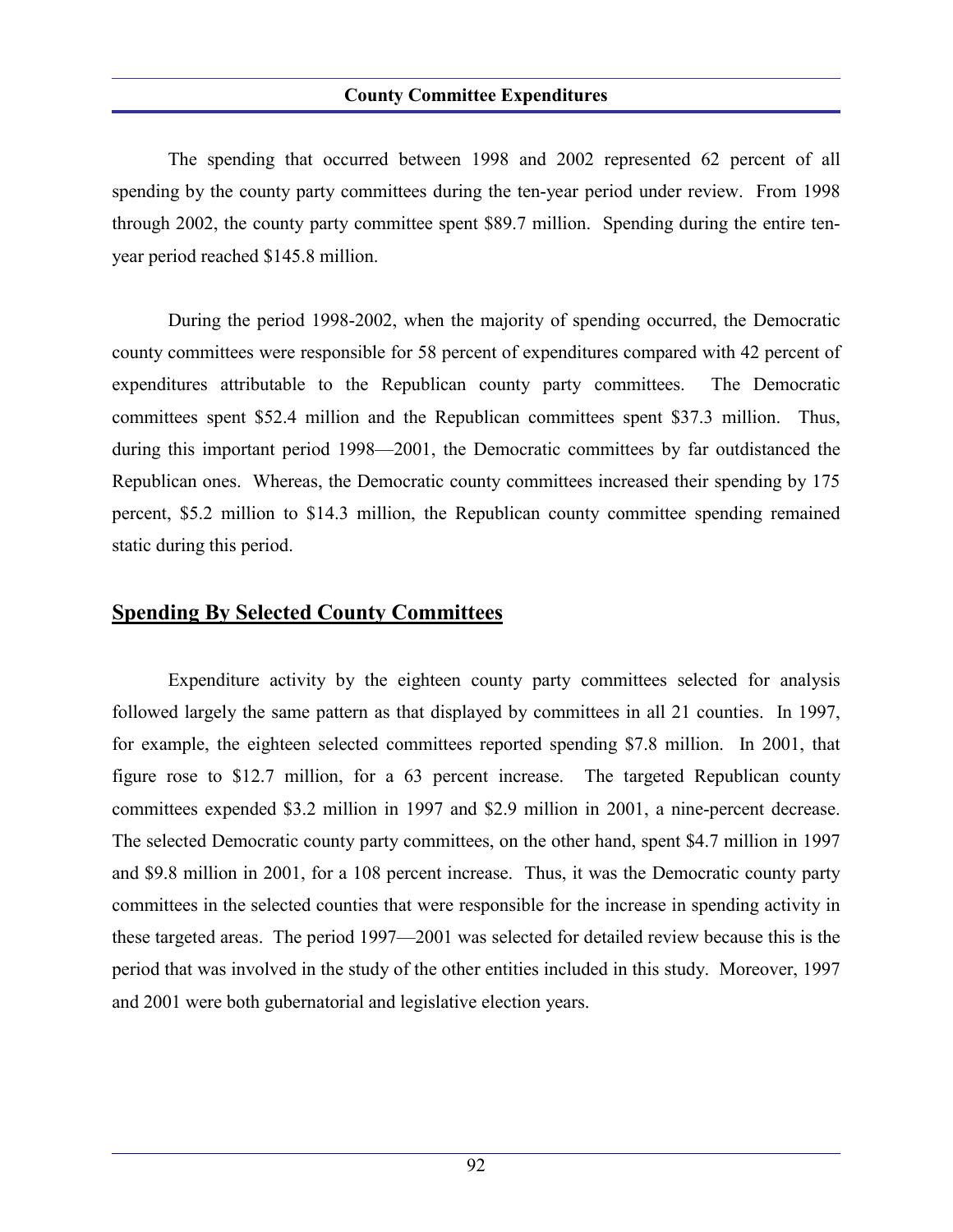## **Selected County Committees: How Did They Spend Their Money**

In analyzing the spending patterns by the eighteen county party committees selected for study, eleven categories were established. Each expenditure was then individually coded by category. The categories are: mass communication, election-day activities, fundraising, consultants, charity, contributions, refund, administration, entertainment, polls, and miscellaneous expenses.

Expenditures for mass communication, polls, fundraising, and consultants involve in-kind contributions to candidates as well. Election-day activities involve all get-out-the-vote efforts, including election-day money for workers and telephone canvassing. Charity includes all expenditures made to charitable or volunteer organizations as well as flowers for weddings and funerals. Administration involves salaries, rent, utilities, and other overhead costs. Entertainment includes lunches, dinners, etc., for organizational staff, volunteers and party supporters. Miscellaneous includes money transferred from one account to another.

Like previous studies, the investigation into the expenditure activity of these committees has not been easy. Because much information was hard to classify, the categorization of these expenditures was difficult. Though most information was reported accurately and completely, extreme care was taken in exercising judgement as to the classification of many reported expenditure items. Therefore, in reviewing the expenditure activity of the eighteen selected county party committees in 1997 and 2001, no claim is made that the expenditure analysis is exact in every respect. As noted in earlier chapters of this work, full confidence is, nevertheless, placed in the belief that the chapter presents a general picture of how the county party committees have spent their funds during the period under review.

Table 22 below summarizes spending in 1997 and 2001 by the eighteen county party committees under study.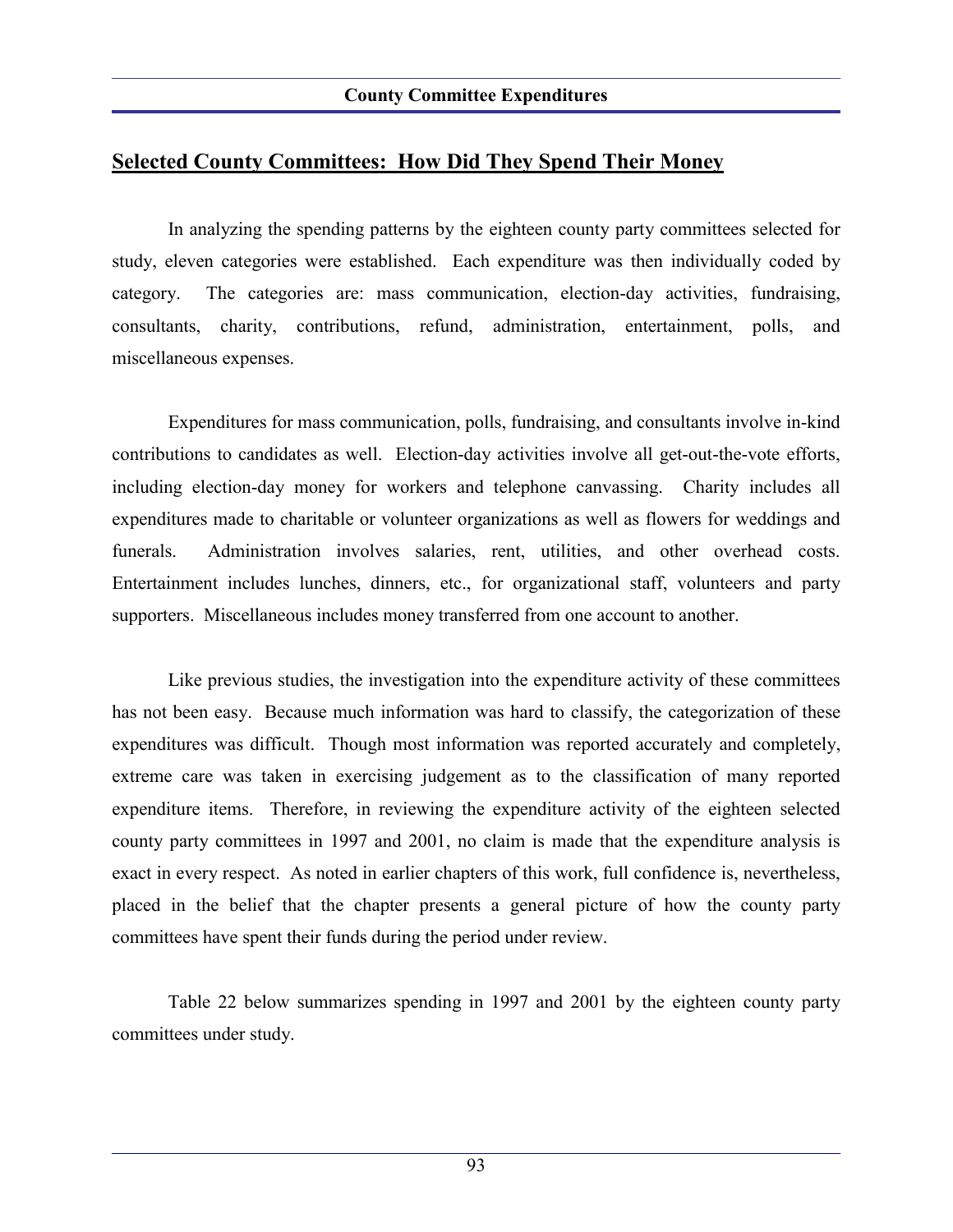|                             | County Party Committee Spending: 1997 and 2001 |            |              |            |  |  |  |
|-----------------------------|------------------------------------------------|------------|--------------|------------|--|--|--|
|                             |                                                |            |              |            |  |  |  |
| Type                        | 1997 Amount                                    | Percentage | 2001 Amount  | Percentage |  |  |  |
| <b>Mass Communication</b>   | \$1,569,845                                    | 20%        | \$3,121,240  | 25%        |  |  |  |
| Election-Day                | \$646,644                                      | 8%         | \$941,321    | 7%         |  |  |  |
| Fundraising                 | \$891,297                                      | 11%        | \$963,079    | 8%         |  |  |  |
| Consultants                 | \$1,093,616                                    | 14%        | \$649,732    | 5%         |  |  |  |
| Charity                     | \$65,269                                       | $1\%$      | \$76,830     | --         |  |  |  |
| <b>Direct Contributions</b> | \$1,230,602                                    | 16%        | \$3,154,892  | 25%        |  |  |  |
| Refunds                     | \$54,416                                       | $1\%$      | \$121,417    |            |  |  |  |
| Miscellaneous               | \$587,555                                      | 7%         | \$166,325    | $1\%$      |  |  |  |
| Administration              | \$1,386,247                                    | 18%        | \$2,621,574  | 21%        |  |  |  |
| Entertainment               | \$138,798                                      | 2%         | \$371,228    | 3%         |  |  |  |
| Polls                       | \$177,955                                      | 2%         | \$520,893    | 4%         |  |  |  |
| <b>TOTAL</b>                | \$7,842,244                                    |            | \$12,708,533 |            |  |  |  |

| Tadie 22                                              |  |
|-------------------------------------------------------|--|
| <b>County Party Committee Spending: 1997 and 2001</b> |  |

 **Table 22**

#### **Source: New Jersey Election Law Enforcement Commission**

Between 1997 and 2001, there were increases in the amount and percentage of total spent in the categories mass communication and direct contributions. These two categories are key to understanding the increased involvement of the county party committees in the electoral process. In the category mass communication, which includes print and broadcast advertising, the eighteen selected party committees spent \$1.6 million, or 20 percent of total spending on mass communication in 1997. This amount and percentage increased in 2001 to \$3.1 million, or 25 percent of total expenditures. Regarding contributions, both to candidates and other political parties, the eighteen county party committees under study spent \$1.2 million, or 16 percent of expenditures for this purpose in 1997. Four years later the county party committees gave \$3.2 million, or 25 percent of expenditures in direct contributions. Thus, the data indicates that the increased involvement in campaigns and the strengthening of county party organizations, begun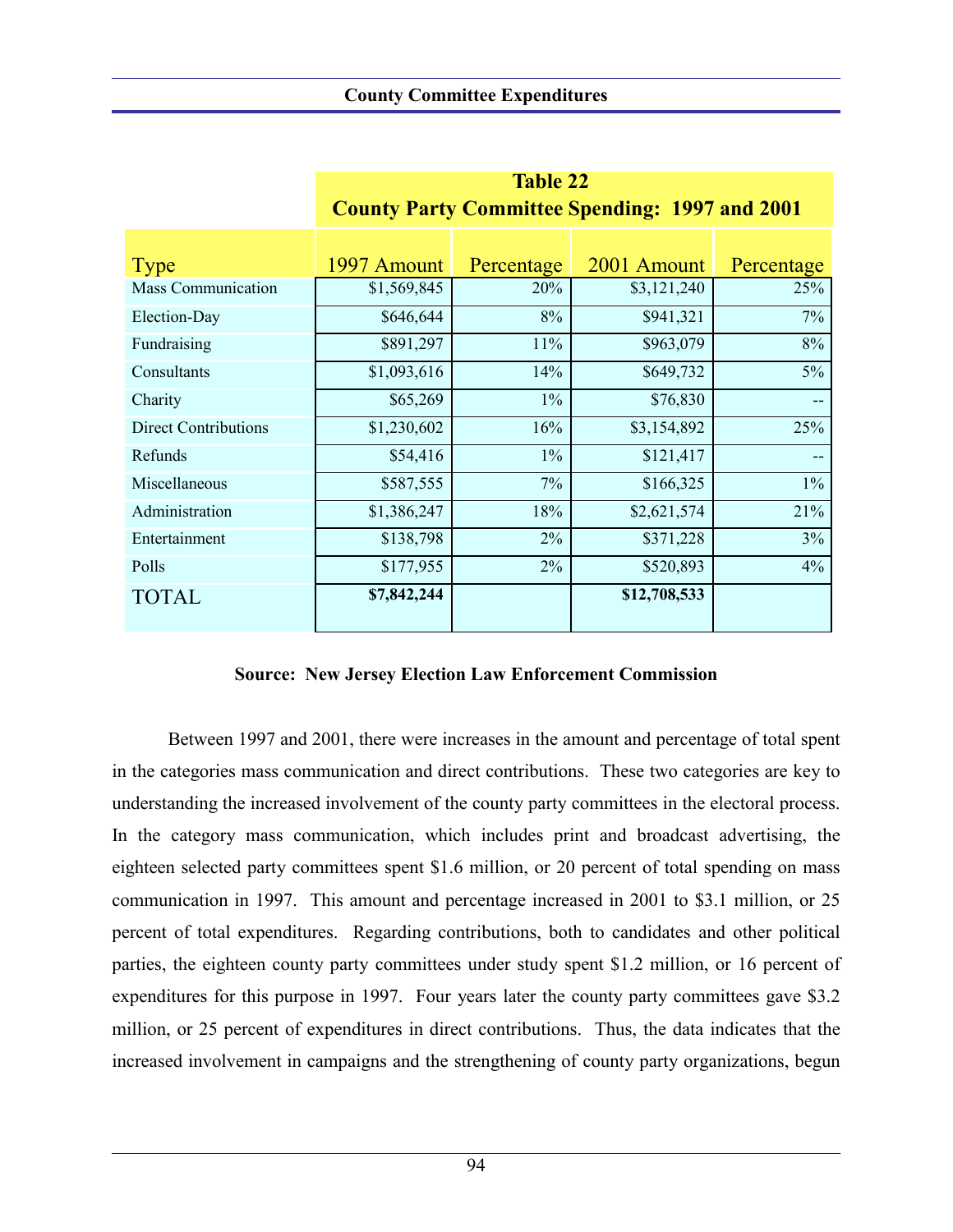in 1989 with the Eu decision and reinforced in 1993 by the Campaign Finance Reform Act, continues apace.

Spending on election-day activities, in percentage terms, remained the same. In 1997, the county organizations spent \$646,644, or eight percent of expenditures, on election-day matters. Eight percent of total spending was also made in 2001 for election-day activities, or \$941,321. Efforts to raise funds accounted for 11 percent, \$891,297, of total expenditures in 1997 and eight percent, \$963,079, in 2001. More money, both in terms of actual dollars and in terms of percentage of total expenditures, was spent on consultants in 1997 than in 2001.

In 1997 the selected county party organizations committed 14 percent of expenditures, \$1.1 million, to pay consultants but in 2001 the percentage and amount dropped to five percent, or \$649,732. Charitable contributions remained steady at one percent in 1997 and 2001, at \$65,269 and \$76,830 respectively.

Expenditures on administration remained in the same general range in both years. At 18 percent of total expenditures, about \$1.4 million was spent on administration in 1997 by the county party organizations. In 2001, these organizations applied 21 percent, or \$2.6 million, to that purpose. Costs for entertainment accounted for two percent of spending, or \$138,798, in 1997 and three percent, or \$371,228, in 2001. Spending on polls by the selected county party organizations accounted for two percent and four percent of total spending in 1997 and 2001 respectively. The committees spent \$177,955 in 1997 and \$520,893 in 2001 on polls. In 1997, miscellaneous expenditures were at the root of seven percent of county organization spending, \$587,555, and at one percent of it in 2001, \$166,325. Refunds accounted for minimal spending in both years.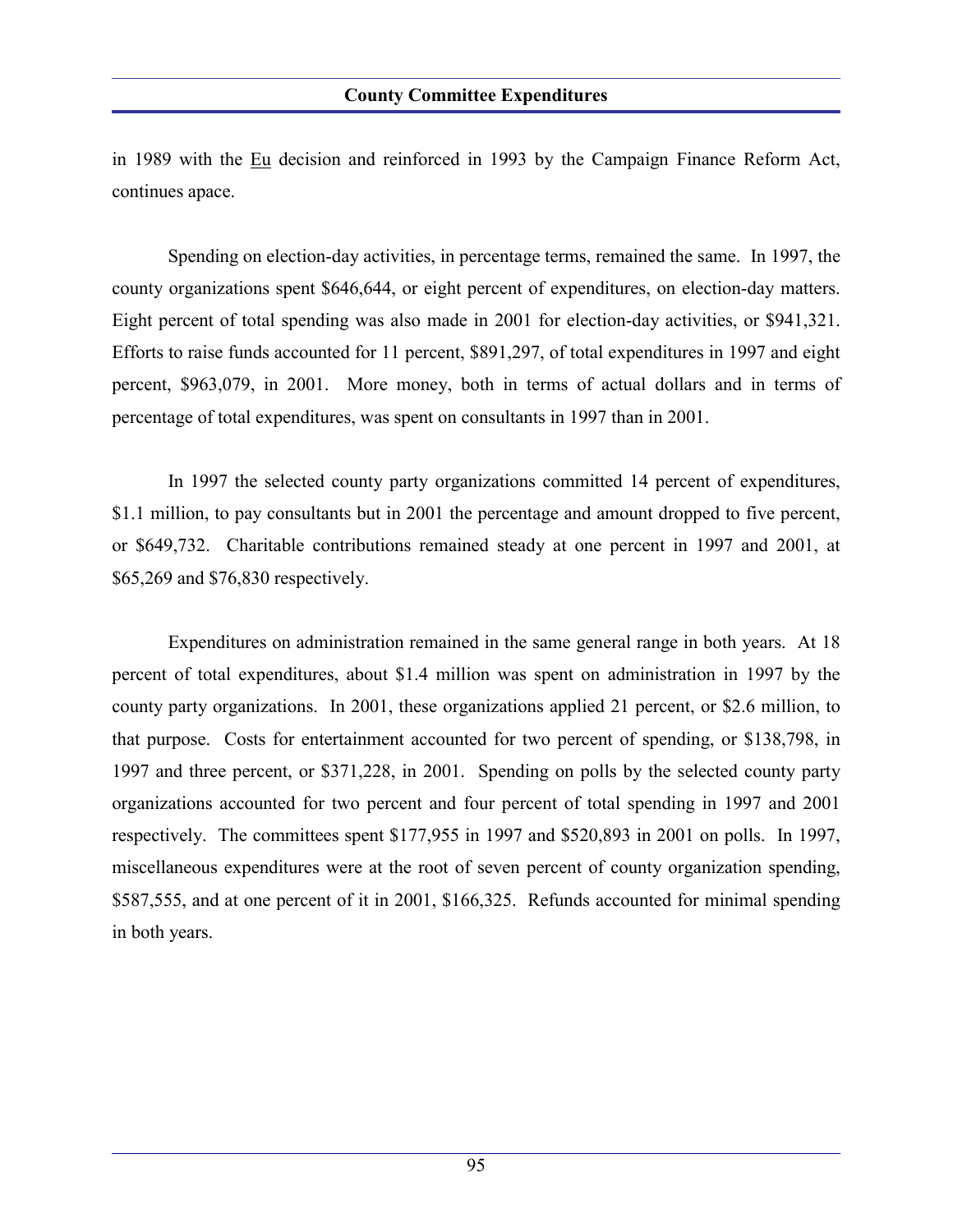## **County Party Committee Spending: Partisan Differences**

Table 23 below delineates differences between the two major parties in terms of patterns of spending, thereby, demonstrating that the Democratic county committees have become much more engaged in the electoral process than have their Republican counterparts.

|                             | <b>Table 23</b><br><b>Spending by Party</b> |                       |                |               |                |                       |                |               |
|-----------------------------|---------------------------------------------|-----------------------|----------------|---------------|----------------|-----------------------|----------------|---------------|
|                             | Dem.<br>Amount                              | 1997<br>$\frac{0}{0}$ | Rep.<br>Amount | $\frac{0}{0}$ | Dem.<br>Amount | 2001<br>$\frac{0}{0}$ | Rep.<br>Amount | $\frac{0}{0}$ |
| <b>Mass Communication</b>   | \$856,981                                   | 18%                   | \$712,862      | 22%           | \$2,268,355    | 23%                   | \$852,882      | 30%           |
| Election-Day                | \$559,221                                   | 12%                   | \$87,422       | 3%            | \$853,269      | 9%                    | \$88,051       | 3%            |
| Fundraising                 | \$363,733                                   | 8%                    | \$527,564      | 17%           | \$653,836      | 7%                    | \$309,242      | 11%           |
| Consultants                 | \$989,369                                   | 21%                   | \$104,246      | 3%            | \$396,713      | 4%                    | \$253,019      | 9%            |
| Charity                     | \$39,904                                    | $1\%$                 | \$25,365       | $1\%$         | \$54,470       | $- -$                 | \$22,360       | $1\%$         |
| <b>Direct Contributions</b> | \$824,752                                   | 18%                   | \$405,850      | 13%           | \$2,721,492    | 28%                   | \$433,398      | 15%           |
| Refunds                     | \$31,772                                    | $-$                   | \$22,643       | $1\%$         | \$64,193       | $1\%$                 | \$57,223       | 2%            |
| Miscellaneous               | \$45,109                                    | $1\%$                 | \$542,446      | 17%           | --             | --                    | \$120,445      | 4%            |
| Administration              | \$773,806                                   | 17%                   | \$612,440      | 19%           | \$2,021,839    | 21%                   | \$599,680      | 21%           |
| Entertainment               | \$74,492                                    | $2\%$                 | \$64,305       | 2%            | \$273,737      | 3%                    | \$97,491       | 3%            |
| Polls                       | \$97,307                                    | $2\%$                 | \$80,648       | $2\%$         | \$475,722      | $5\%$                 | \$45,173       | $1\%$         |
| <b>TOTAL</b>                | \$4,656,446                                 |                       | \$3,185,791    |               | \$9,829,568    |                       | \$2,878,972    |               |

#### **Source: New Jersey Election Law Enforcement Commission**

Very definite differences in certain categories indicate different levels of involvement in the electoral process between the Democratic county party committees and the Republican ones. These differences can be seen in terms of amounts spent as well as, in most instances, the proportion of total expenditures spent on the particular category.

Though in both years the Republican county committees committed a larger proportion of their total spending to mass communication, in terms of real dollars the amounts expended were considerably less than that of the Democratic committees, particularly in 2001. The selected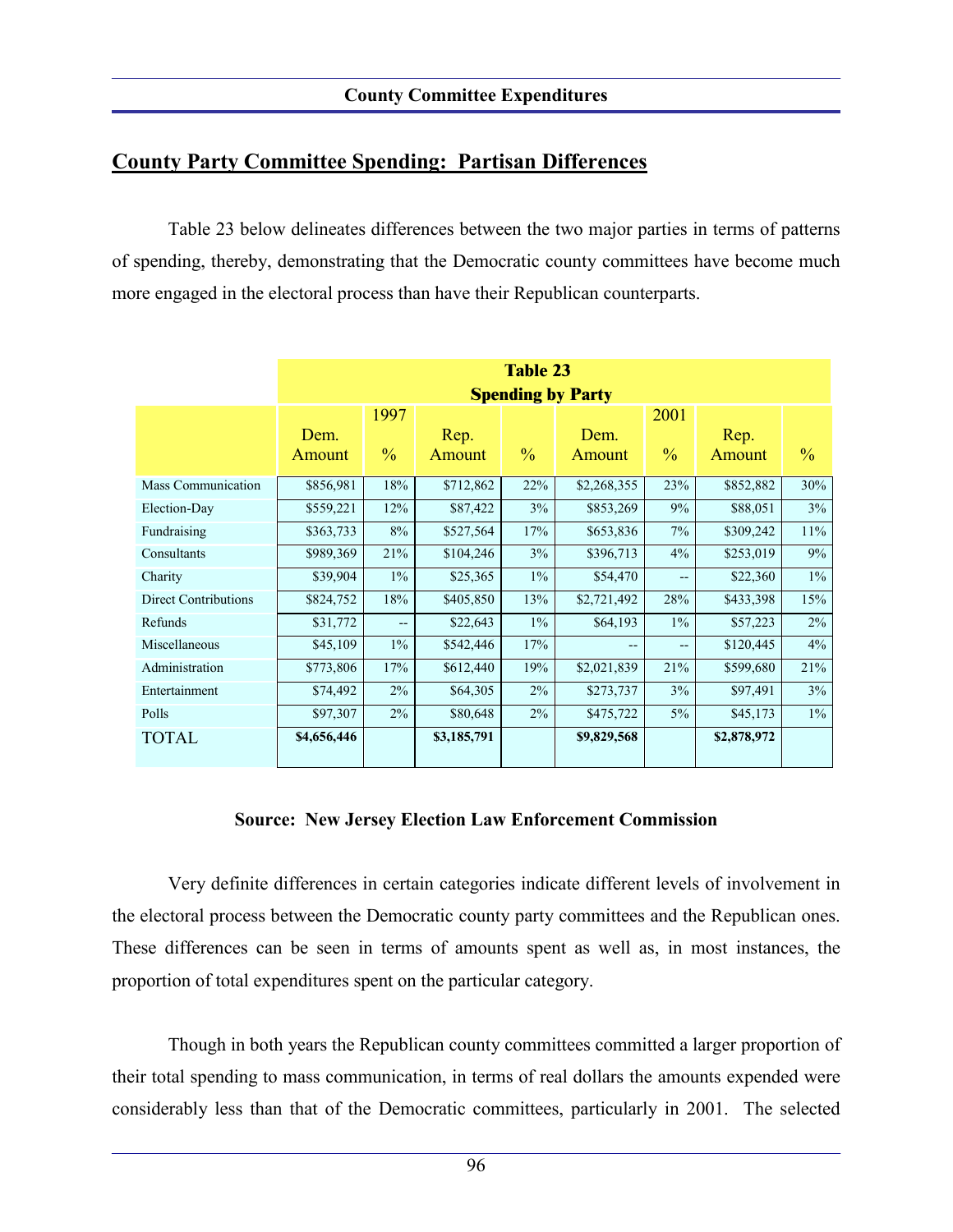#### **County Committee Expenditures**

GOP county committees made 22 percent, \$712,862, and 30 percent, \$852,882, of their expenditures for mass communication purposes in 1997 and 2001 respectively. By contrast, while the Democratic county committees under study committed 18 percent and 23 percent of their money to pay for mass communication in 1997 and 2001, in terms of actual dollar amounts these committees committed much more money to this purpose in both years. In 1997, the Democratic committees spent \$856,981 on mass communication and in 2001, \$2.3 million.

In terms of election-day expenditures there were striking differences between the two major parties. From a percentage standpoint as well as an actual dollar amount standpoint, the Democratic committees invested more funds toward getting out the vote than did the Republican county committees. In spending \$87,422 in 1997 and \$88,051 in 2001 on election-day activities, the GOP organizations made three percent of their expenditures for this purpose in both years. The Democratic county party committees, in comparison, committed \$559,221, or 12 percent of expenditures to election-day activity in 1997. Likewise, in 2001, \$853,269, or nine percent of expenditures went for that purpose.

Finally, in terms of direct contributions, either to candidates or other party committees, the Democratic Party committees outdistanced the Republican organizations in both years. In 1997, the Republican county committees provided \$405,850, or 13 percent of expenditures, to candidates and committees in the form of direct contributions. There was little change in this output in 2001, when the Republican committees gave \$433,398 to candidates and committees, or 15 percent of their expenditures in that year. Contrast this record with that of the Democratic committees. In 1997, the Democratic county organizations provided \$824,752, or 18 percent of expenditures to candidates and other committees. Four years later, in 2001, these same organizations gave \$2.7 million to candidates and other party committees, or 28 percent of total expenditures. Thus, in these three important categories relative to involvement in the electoral process by county party committees, the Democratic committees again demonstrated that in these years they are ahead of the curve.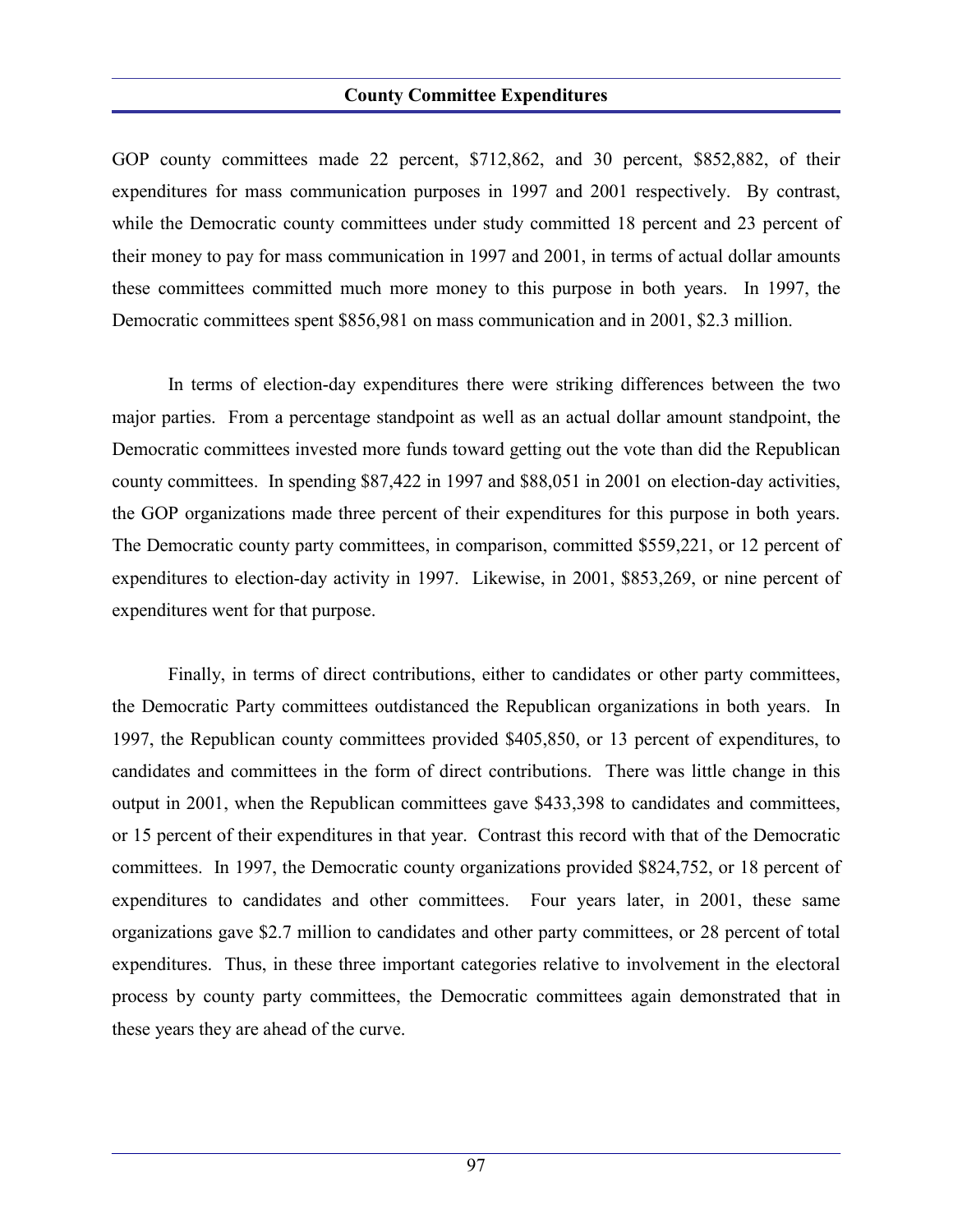In other key areas, the Democratic county committees outstripped the Republican ones, if not always in percentage of total, certainly, except with regard to fundraising in 1997, in terms of dollars committed.

In 1997, the Republican county party committees under review invested \$527,564, or 17 percent of their expenditures in fundraising. In 2001, however, that amount slipped to \$309,242, or 11 percent of expenditures. The opposite pattern was experienced by the Democratic county party organizations. These committees spent \$363,733 on fundraising efforts, or eight percent of expenditures in 1997. Though at seven percent of total, the Democrats spent proportionately less than the Republicans in 2001, the Democratic county party organizations did expend \$653,836 on fundraising in that year. In the area of campaign consultants, the Republican county party organizations selected for detailed analysis committed just \$104,246, or three percent of expenditures, to this purpose in 1997. Four years later, in 2001, the GOP committees invested \$253,019, or nine percent of total spending on consultants. The Democratic county party committees spent \$989,369, or 21 percent of expenditures, on consultants in 1997 and \$396,713, or four percent of expenditures, for that purpose in 2001.

In the area of polling, the Republican county party committees spent \$80,648, or two percent of expenditures, on polls in 1997 and \$45,173, or one percent of expenditures, in 2001. By contrast, while spending a similar amount and percentage in 1997, \$97,307 and two percent, the selected Democratic county committees increased the amount and percentage in 2001 to \$475,722 and five percent respectively.

Administrative spending by Republican county committees equaled \$612,440, or 19 percent of expenditures, in 1997 and \$599,680, or 21 percent of expenditures, in 2001. The Democratic county committees spent \$773,806, 17 percent of expenditures, on administration in 1997 compared with \$2 million or, 21 percent of expenditures, in 2001. Minimal amounts were spent by the county committees of both political parties on charity and entertainment. Refund activity and miscellaneous spending were minimal for both parties in both years as well. Republican and Democratic committees in selected counties spent one percent or less on charity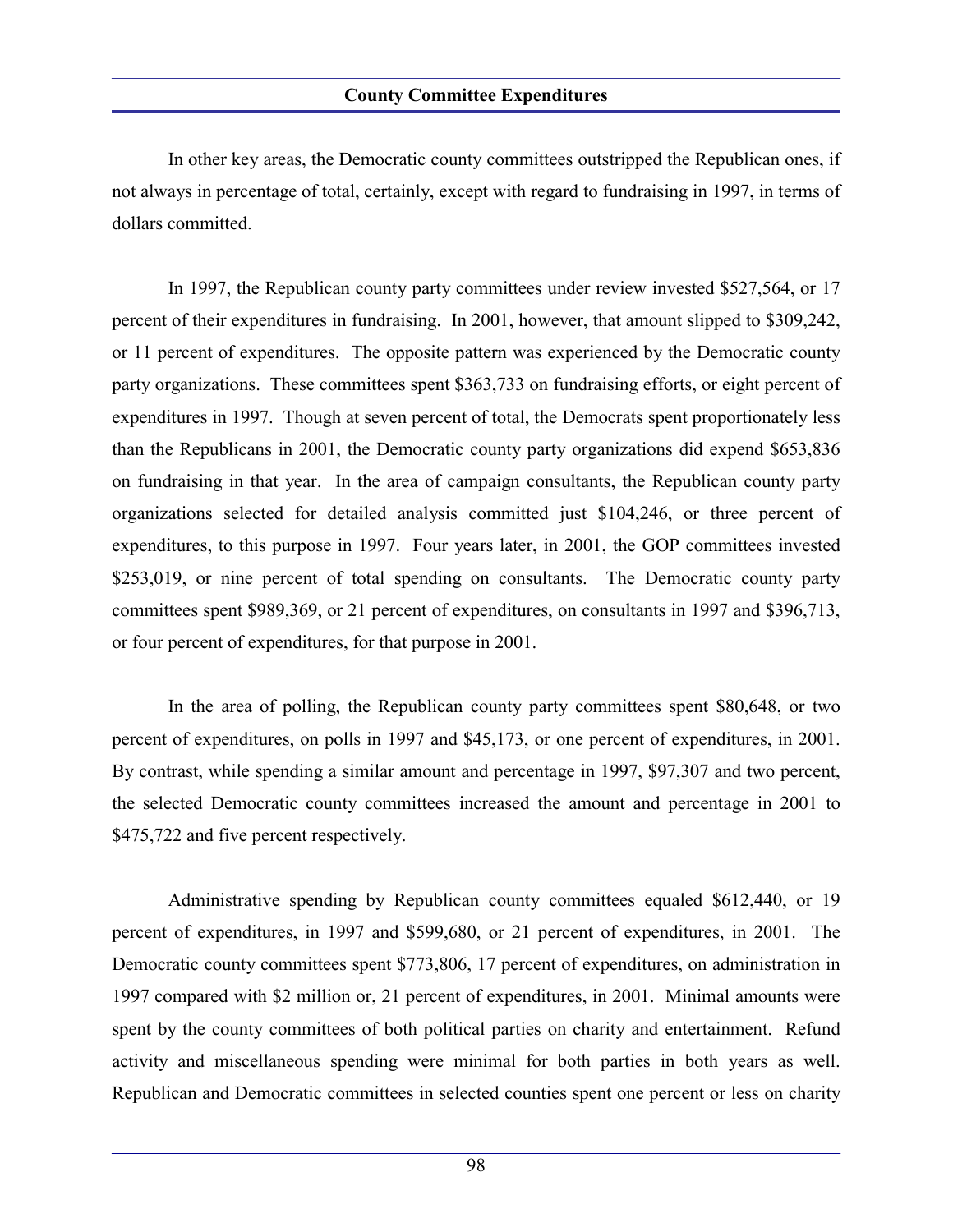#### **County Committee Expenditures**

in both years. The Republican county committees spent \$25,365 in 1997 and \$22,360 in 2001. The Democratic county organizations spent \$39,904 and \$54,420 for this purpose in 1997 and 2001 respectively. Entertainment costs amounted to two percent for the county committees of both parties in 1997 and to three percent in 2001. The Republican county committees expended \$64,305 in 1997 and \$97,491 in 2001. The Democratic county committees spent \$74,492 on entertainment in 1997 and \$273,737 in 2001. Miscellaneous expenses, including expenditure items that were unidentifiable, did reach \$542,446, or 17 percent of expenditures, for Republican county committees in 1997.

### **Mass Communication Spending**

In Repartyization: The Rebirth of County Organizations, it was noted that "the county party committees did not spend for direct mail to the same extent that legislative candidates and state level party entities did, however." In that study it was reported that between 1986-1996, the county party committee then under study made about 24 percent of their expenditures on direct mail. The present study, however, reveals that in both 1997 and 2001, the selected county party committees spent a significantly larger proportion of expenditures on direct mail. Thus, county party committee spending appears to be increasingly in-line with legislative candidate and state party entity spending within the broad category of mass communication, thereby further suggesting an increased involvement in the electoral process. Table 24 outlines spending within the broad category of mass communication, which in and of itself has constituted the category with the highest proportion of dollars being expended upon it. Mass communication is broken down into subcategories broadcast, print, and unidentifiable. In turn, these subcategories are further broken down into radio and cable T.V. (broadcast) and direct mail, newspaper ads, and outdoor advertising (print).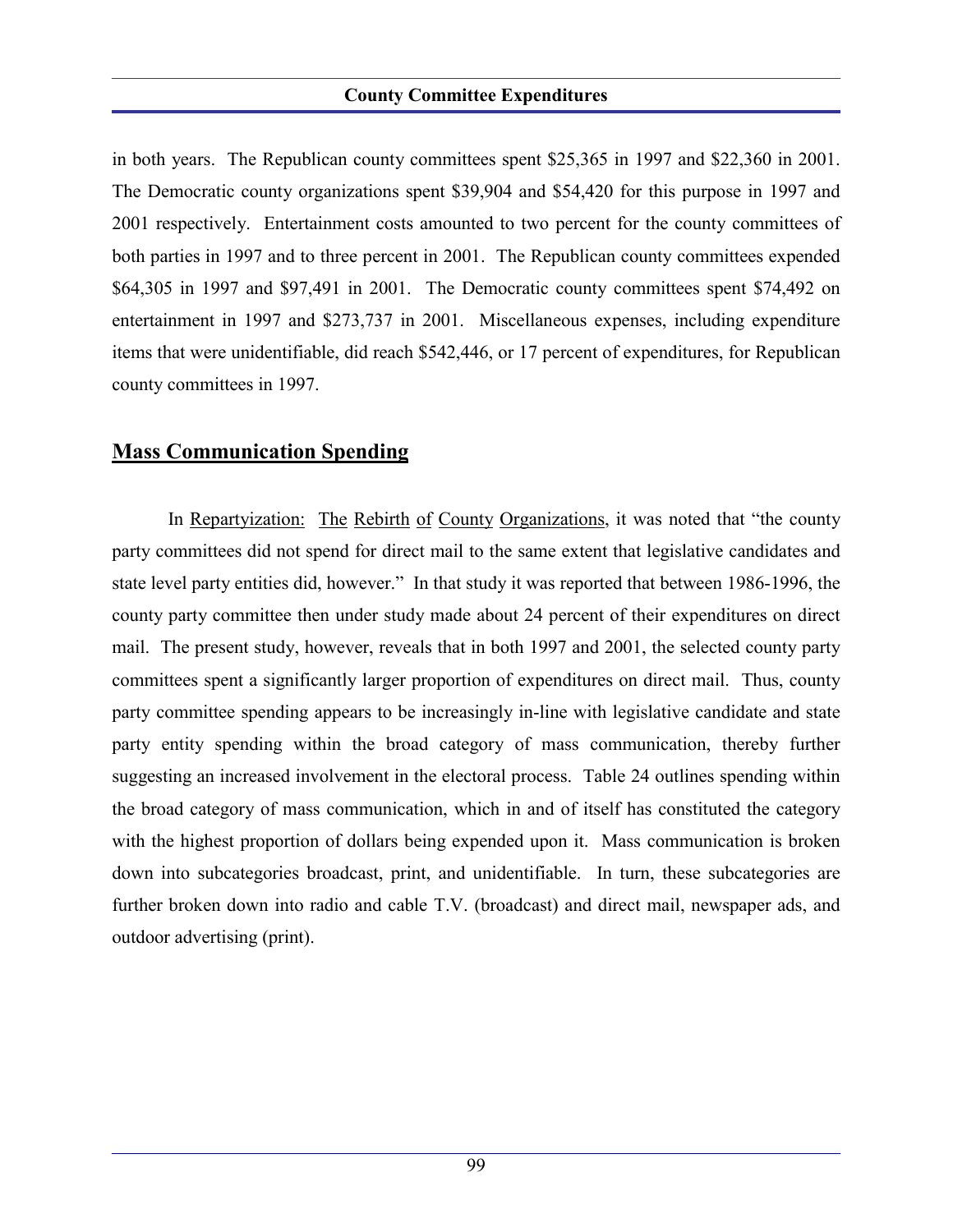#### **County Committee Expenditures**

|                       | <b>Table 24</b><br><b>Mass Communication Spending</b> |                       |                |                       |                |  |  |  |
|-----------------------|-------------------------------------------------------|-----------------------|----------------|-----------------------|----------------|--|--|--|
|                       |                                                       | 1997<br><b>Amount</b> | <b>Percent</b> | 2001<br><b>Amount</b> | <b>Percent</b> |  |  |  |
| <b>Broadcast</b>      | Radio                                                 | \$27,434              | $2\%$          | \$14,241              |                |  |  |  |
|                       | Cable                                                 | \$242,961             | 15%            | \$291,268             | 9%             |  |  |  |
|                       | <b>SubTotal</b>                                       | \$270,395             | 17%            | \$305,509             | 10%            |  |  |  |
| <b>Print</b>          | Direct Mail                                           | \$930,565             | \$59%          | \$1,766,118           | 56%            |  |  |  |
|                       | Newspaper                                             | \$46,466              | 3%             | \$70,350              | 2%             |  |  |  |
|                       | Outdoor                                               | \$95,095              | 6%             | \$349,786             | 11%            |  |  |  |
|                       | <b>SubTotal</b>                                       | \$1,072,126           | 68%            | \$2,186,254           | 70%            |  |  |  |
| <b>Unidentifiable</b> |                                                       | \$227,324             | 14%            | \$629,477             | 20%            |  |  |  |
| <b>TOTAL</b>          |                                                       | \$1,569,845           |                | \$3,121,240           |                |  |  |  |

#### **Source: New Jersey Election Law Enforcement Commission**

Similar to the data in previous studies, there were sizeable mass communication expenditures reported by the selected county party committees that were unable to be identified. In 1997, \$227,324, or 14 percent of mass communication expenditures were unidentifiable and in 2001 \$629,477, or 20 percent of these expenditures were unidentifiable. However, the good news is that the percentage of unidentifiable mass communication expenditures is down significantly from previous years.

In terms of identifiable mass communication expenditures, spending on broadcast advertising, including radio and cable T.V. reached \$270,395, or 17 percent of mass communication expenditures, in 1997 and \$305,509, or ten percent of mass communication expenditures, in 2001. Within this category, radio advertising only amounted to \$27,434 in 1997 and \$14,241 in 2001, at two percent and less than one percent of total mass communication expenditures respectively. Spending on cable T.V. advertising reached \$242,961, or 15 percent of total mass communication expenditures, in 1997 and \$291,268, or nine percent of total, in 2001.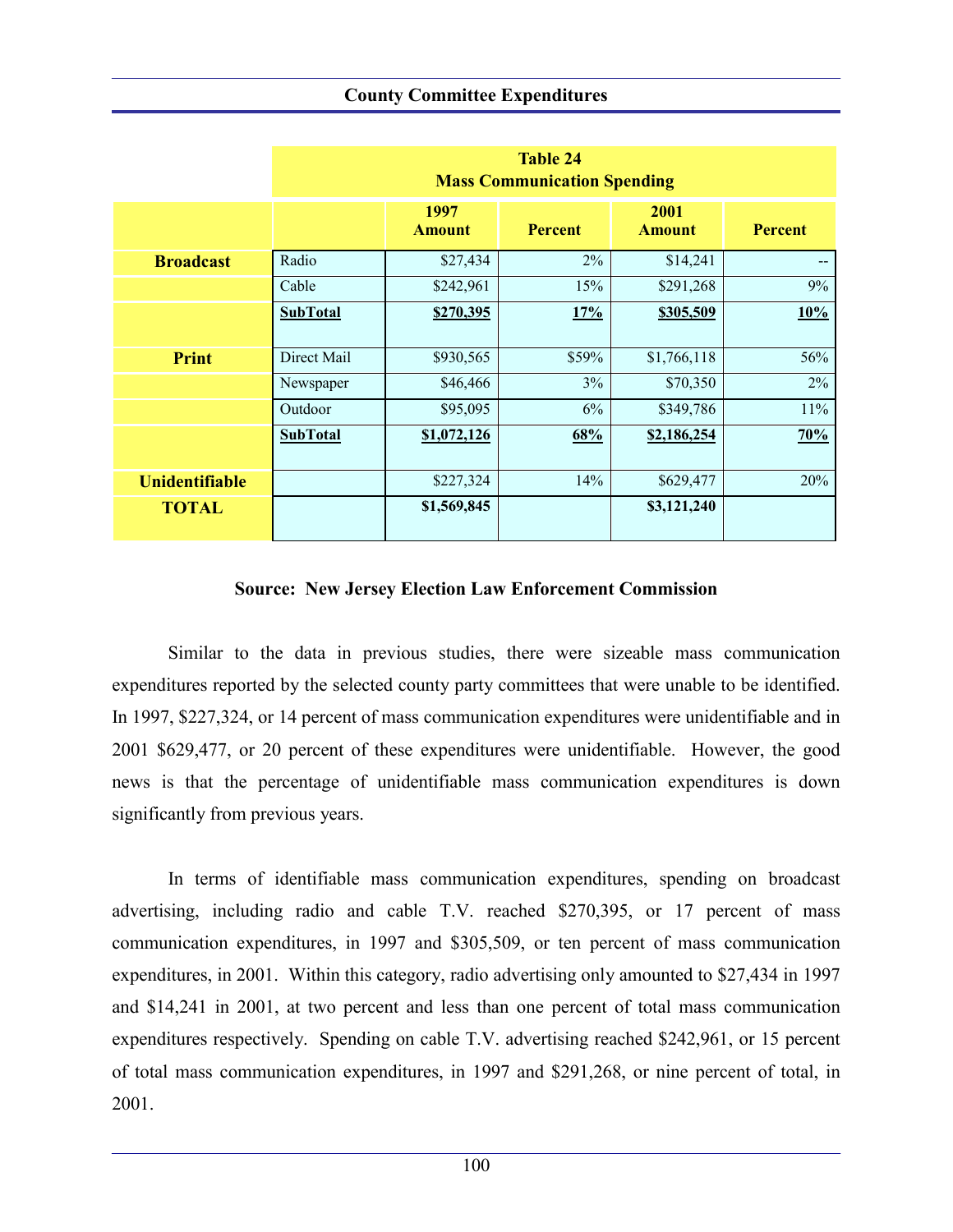Print advertising constituted the largest proportion of mass communication expenditures in both years. At \$1.1 million in 1997 and \$2.2 million in 2001, print advertising amounted to 68 percent of total mass communication expenditures in 1997 and to 70 percent of them in 2001. Within the print advertising category, direct mail was obviously the advertising method of choice. In 1997, \$930,565, or 59 percent of total mass communication expenditures went toward direct mail. In 2001, the selected county party committees spent \$1.8 million dollars on direct mail. This figure amounted to 56 percent of mass communication spending.

Newspaper advertising reached \$46,466 in 1997 and \$70,350 in 2001, assuming three percent of total mass communication spending in those years, respectively. And finally, outdoor advertising on billboards and lawn signs reached \$95,095, six percent of mass communication spending, in 1997 and \$349,786, 11 percent of this spending, in 2001.

Thus, as suggested above, the county party committees are increasingly placing their mass communication dollars into direct mail, which may be the best way to reach voters at the local level.

Throughout this study it has become apparent that in terms of campaign financial activity, it has been the Democratic Party that has been ascendant in recent years. Once again, in this Chapter, which has reviewed expenditure activity undertaken by county party committees, it has been demonstrated that the Democratic county committees have by far outspent the Republican ones, especially since 1998. While the 21 Republican county committees actually saw their expenditures remain static between 1998 and 2002, the Democratic committees increased their spending by 175 percent during this period.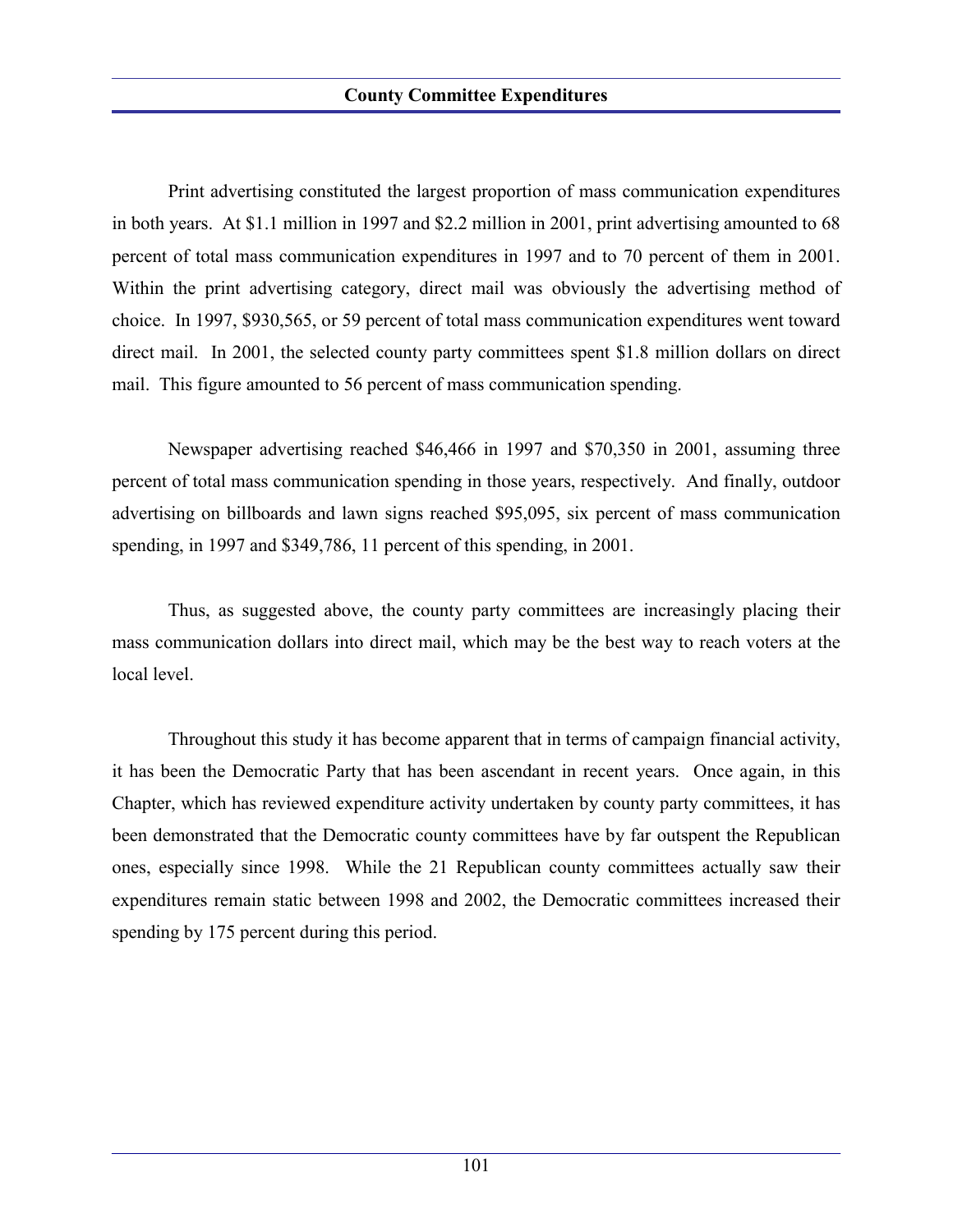## **CHAPTER NINE**

## **A Resurgent Party System: Repartyization Takes Hold**

The conclusion to be drawn from this study is that its findings reinforce assertions made in previous White Papers that the political party system in New Jersey is resurgent. Indeed, the repartyization process noted in the earlier study on county party committees is ongoing. Moreover, this resurgence is demonstrated in part by the increasing amount of money raised by the party entities included in this study, a development in many ways attributable to court decisions and statutory reform. It is also evident in the manner by which these party entities have been spending the money they have raised. Finally, regarding the dramatic increase in financial activity by these party entities in recent years, the study suggests that it has been the Democratic Party entities that have been the driving force behind this explosion in campaign financial activity. This success by the Democrats in raising money has been reflected in success at the polls.

As mentioned earlier, the U.S. Supreme Court's Eu decision in 1989 declaring California's open primary law to be unconstitutional was a pivotal event in the fortunes of political parties in New Jersey. A Superior Court not long after determined that the Eu decision was applicable to New Jersey's open primary law, thereby opening the door to the political parties to once again involve themselves in primary election contests. This restored power of endorsing and providing money and ballot position to favored candidates started the process of the recovery of the party system in the State. This decision, in particular, marks the starting point of the repartyization process involving the then weakened county party organizations.

The second blow struck for political party organizations in New Jersey was the campaign finance law enacted in 1993. Specifically, this law, by imposing limits on contributions made to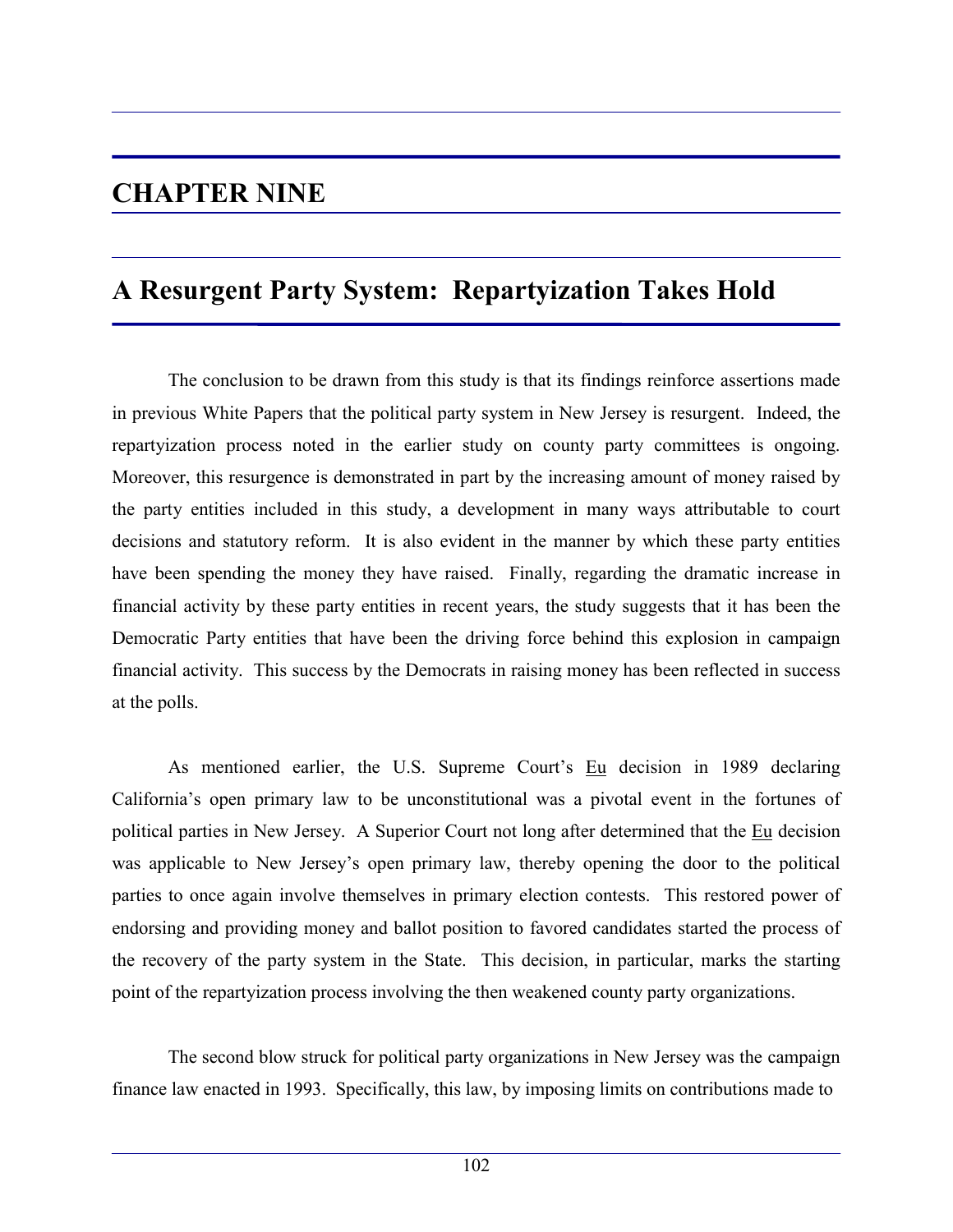candidates that were much lower than those imposed on contributions made to political parties, gave great advantage to the parties in the electoral process. Moreover, this feature of the Act certainly offset the heretofore increasing influence of special interest PACs and inhibited any further development of an electoral system whose underpinning had become candidate-centered campaigns. As part of this reform, it must be added, that while limits were imposed on contributions made by individuals, corporations, unions, PACs, and even candidates, there was no limit imposed on contributions made by the parties and legislative leadership committees. Without question, the 1993 law had the effect of greatly strengthening parties in the State.

Finally, a third factor potentially enhances the role of political parties: the recent enactment of the McCain/Feingold law. This law, prohibiting soft money at the federal level, allows for these soft money dollars to flow to the parties within the various states. While a recent court decision on the law permits some soft money to go to federal parties for certain party building activities, the final decision on the constitutionality of McCain/Feingold awaits action by the U.S. Supreme Court. If the Supreme Court reverses the lower court's decision and lets the law stand as enacted, the result will be increasing dollars and power to political parties in New Jersey.

In this study, the campaign financial activity of legislative leadership committees, the state party committees, and county party committees was observed for the purposes of determining whether or not previous white papers, which predicted the strengthening of the party system at all levels, were correct; and to discern recent trends in party involvement in campaigns as suggested by the financial data taken from the reports. Moreover, the study was undertaken to mark the impact of relatively recent developments, such as the Eu decision and the 1993 reform on the role of the parties. And finally, the study was completed to provide important analysis that might play a role in discussions about future campaign finance reform efforts in New Jersey. These discussions might involve contribution limit levels, the role of legislative leadership committees, and the appropriateness of corporate and union contributions.

In terms of overall financial activity, the study looked at financial activity by the various entities during the ten-year period 1992 through 2002. Regarding the detailed analysis of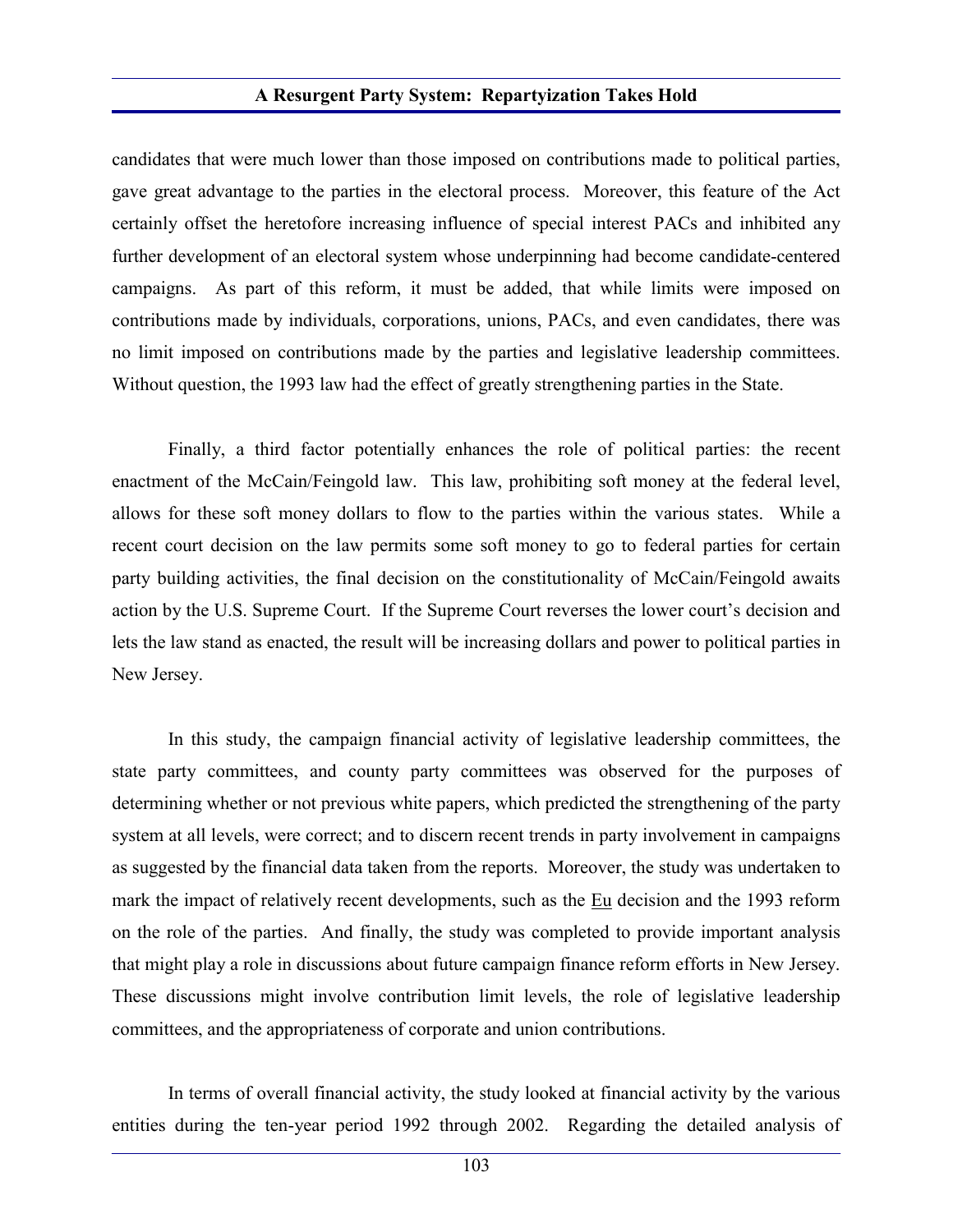fundraising and spending, the study analyzed this data obtained for the years 1997 and 2001, two years when legislative elections and gubernatorial elections were held. In studying the county party organizations specifically, the financial data for all 42 county party committees was used in connection with the financial overview covering a ten-year period. Regarding the detailed study, eighteen county committees in nine counties were selected for observation.

In the chapters on legislative leadership committees, it was pointed out that the financial data suggested that the pivotal time for the Democratic Party in terms of its return to power in state government was the period 1995 through 1997. While the party's effort to regain power in state government met with success in the general election of 2001, the process actually began during the 1993 general election and took a giant leap forward between 1995 and 1997. From a majority in the Assembly of 58-22 and 27-13 in the State Senate following the 1991 general election, the Republican majority slipped following the 1995 general election to 50-30 in the Assembly and 24-16 in the State Senate. Interestingly, it was at this juncture that money began to flow in increasing amounts to Democratic legislative leadership committees. In 1995, the Democratic leadership committees raised \$1.4 million compared with \$2.9 million raised by the Republican leadership committees. Two years later, the two parties were at parity, the Democratic leadership committees having raised \$3.05 million and the Republican ones \$3 million.

By 2001, when the Democrats took control of the Assembly and tied the Republicans in the Senate, the Democratic leadership committees outdistanced the Republican leadership committees by raising \$5.7 million to \$5.3 million. The fact that the Democrats picked up so many seats in 1995 may have given contributors the idea that this party might be ascendant in the Legislature, therefore, leading to significant gains in fundraising by 1997. In turn, the gains in fundraising by the Democratic legislative leadership committees was predictive of future success at the polls. Between 1995 and 1997, the Democratic leadership committees increased fundraising by 118 percent compared with the Republican leadership committees, which increased their totals by just three percent. Moreover, over the four-year "critical period" leading to a changing of the guard in Trenton, the Democratic leadership committees increased fundraising by 307 percent, while the Republican committees increased their fundraising by 82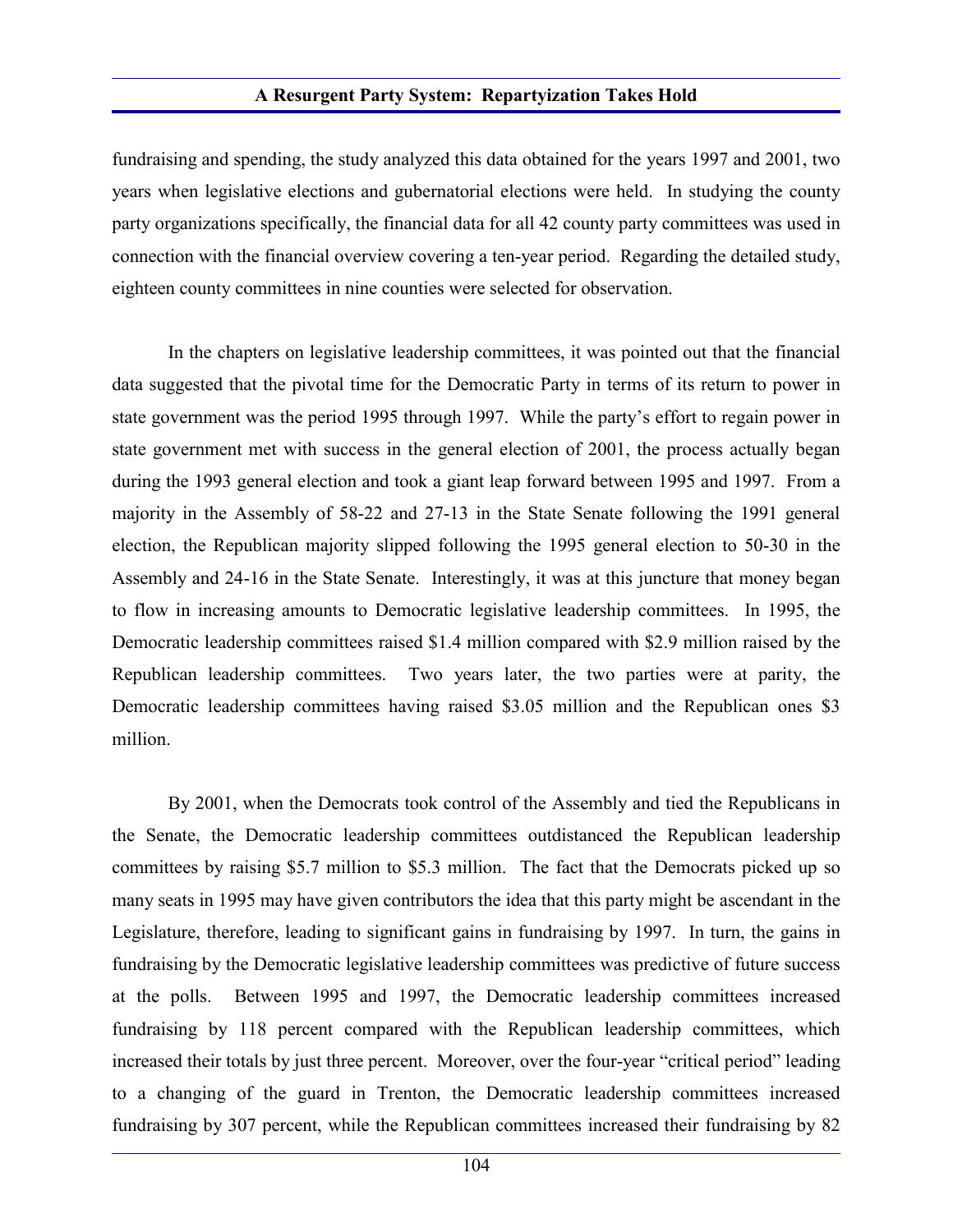percent. Thus, the two-year period 1995-1997 was an absolutely critical time in determining the future success of the Democrats and the future slippage of the Republicans.

The conclusion drawn immediately above is corroborated by the data involving the state party committees. During the 1997 election period, the two state party committees combined to raise \$10.7 million. Four years later, these entities raised \$24.6 million, an increase of 129 percent. As with the legislative leadership committees, the dramatic increase in the actual amount of dollars raised was due to the Democratic Party. In 1997, for example, the Democratic State Committee raised \$5.1 million, or 48 percent of the funds raised by the state party committees. The Republican State Committee had raised \$5.6 million, or 52 percent of total funds. In 2001, the story was entirely different. During that election year, the Democratic State Committee raised \$19.9 million, or 81 percent of total funds raised by the parties. The Republican State Committee raised \$4.7 million, or 19 percent of all funds. Thus, the Democratic State Committee increased their fundraising by 290 percent during this four-year period, while the Republican State Committee reduced their fundraising by 19 percent.

The trend in fundraising by the two state party committees reflects that of the legislative leadership committees, indicating first that the party system is strengthening and, second, that it was the Democratic State Committee that was at the root of this incredible display of fundraising success.

The approach toward analyzing the financial activity of the county party committees was slightly different than that taken toward the "big-six" committees. The conclusion drawn from the analysis, however, was the same within a very similar timeframe, 1998-2002, that fundraising by the county party committees skyrocketed, and it was again the Democratic county committees that proved to be the driving force behind this phenomenon.

While in the body of this study, financial data for all 42 county committees is displayed for the ten-year period 1992-2002, for the purposes herein, data will be discussed for the pertinent period 1998-2002.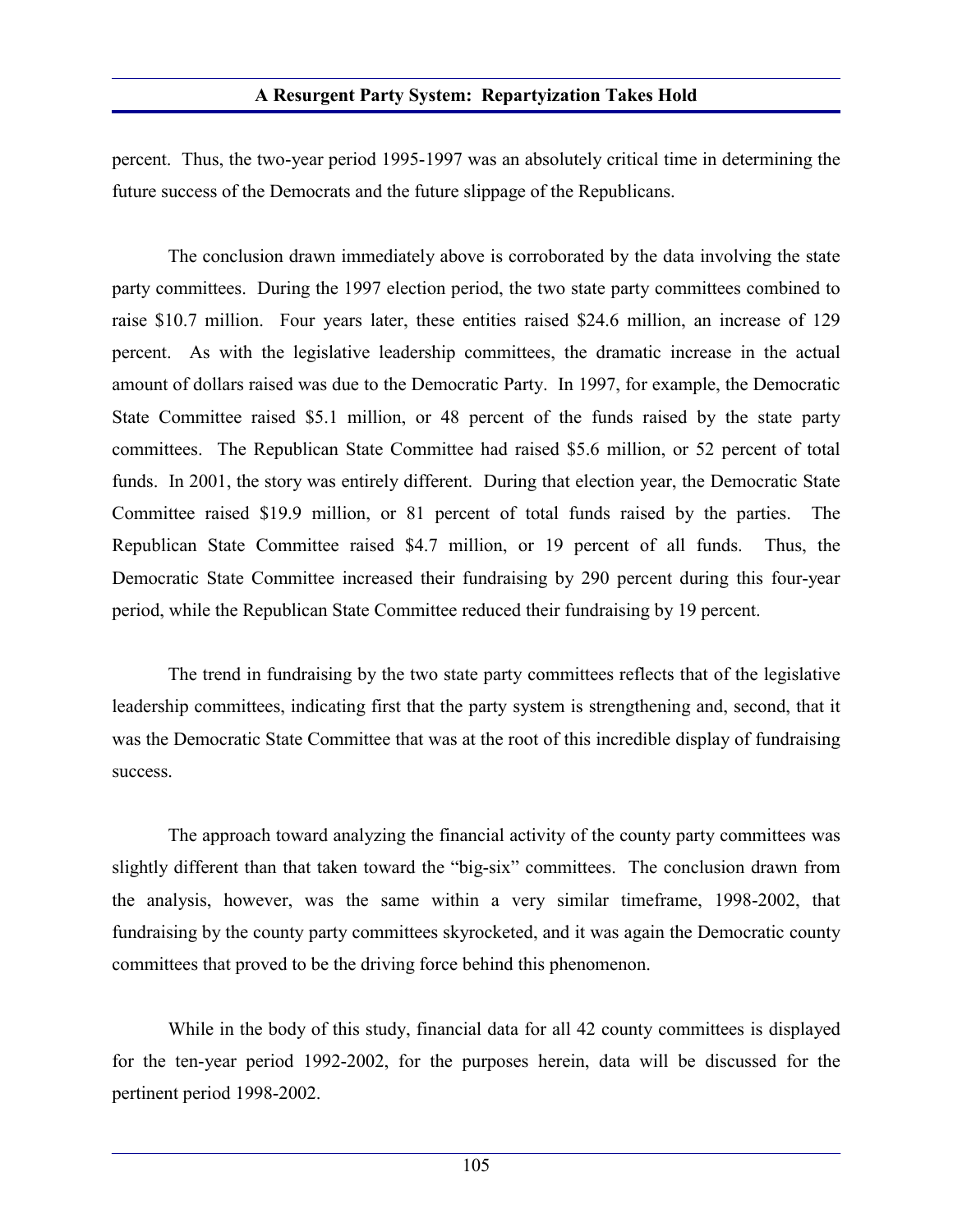During the period 1998-2002, a total of \$90.8 million was raised by the 42 county committees statewide. The Democratic county committees raised \$53.2 million, or 59 percent of this amount. The Republican county committees raising \$37.6 million, or 41 percent of the total funds raised by these committees during this period.

From another perspective, the Democratic county committees, raising \$5.2 million in 1998, increased their fundraising by 180 percent to \$14.6 million in 2002. The Republican county committees, reflecting the trend cited above for legislative leadership committees, raised only six percent more during this period. Raising \$6.5 million in 1998, they raised \$6.9 million in 2002. Interestingly, from 1992 through 1998 (except for 1994 when each group raised \$4.6 million), it was the Republican county party committees that raised more money in each year. Thus, this same basic period of time was marked this time by an impressive increase in county party receipts; but again, it was the Democratic Party that proved to be the driving force behind this development.

The study also looked at the spending patterns of the party entities. In each situation as would be expected, spending increases paralleled that of fundraising increases. In terms of the money spent by the big-six committees and the county party committees, it was the Democratic Party that was the driving force behind the rise in expenditure activity. These increases also indicate that the political party's entities at the State and county levels are extremely instrumental in promoting the campaigns of their candidates. By virtue of the fact that the percentage of expenditures is increasingly made for in-kind mass communication spending, such as cable T.V. and direct mail, as well as on direct contributions to candidates, is suggestive of the fact that the party entities are extremely influential players in the electoral and governmental processes.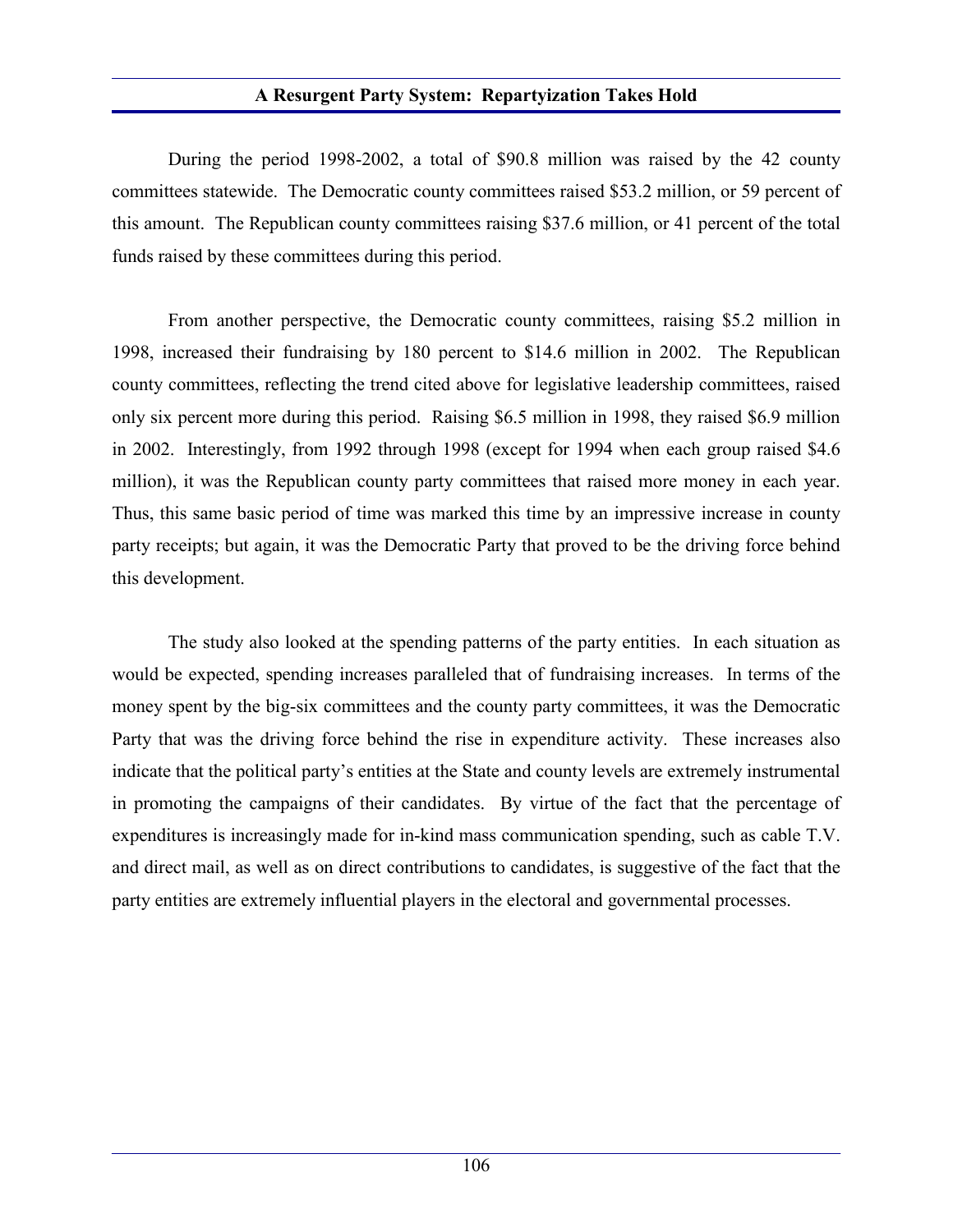# **PREVIOUS WHITE PAPERS**

| <b>Number One:</b>      | Contribution Limits and Prohibited Contributions (1988)                              |
|-------------------------|--------------------------------------------------------------------------------------|
| <b>Number Two:</b>      | Trends in Legislative Campaign Financing: 1977-1987 (1989)                           |
| <b>Number Three:</b>    | Legislative Public Financing (1989)                                                  |
| <b>Number Four:</b>     | Ideas for an Alternate Funding Source (1989)                                         |
| <b>Number Five:</b>     | Lobbying Reform (1990)                                                               |
| <b>Number Six:</b>      | Autonomy and Jurisdiction (1991)                                                     |
| <b>Number Seven:</b>    | <u>Is There a PAC Plague in New Jersey?</u> (1991)                                   |
| <b>Number Eight:</b>    | <u>Technology in The Future: Strengthening Disclosure (1992)</u>                     |
| <b>Number Nine:</b>     | Legislative Candidates: How They Spend their Money (1994)                            |
| <b>Number Ten:</b>      | Nonconnected, Ideological PACs in the Garden State (1995)                            |
| <b>Number Eleven:</b>   | State Parties And Legislative Leadership Committees: An Analysis<br>1994-1995 (1996) |
| <b>Number Twelve:</b>   | Repartyization: The Rebirth of County Organizations (1997)                           |
| <b>Number Thirteen:</b> | Trends in Legislative Campaign Financing: 1987-1997 2 <sup>nd</sup><br>Volume (1999) |
| <b>Number Fourteen:</b> | <b>Local Campaign Financing (2000)</b>                                               |
| <b>Number Fifteen:</b>  | School Board Campaign Financing (2002)                                               |